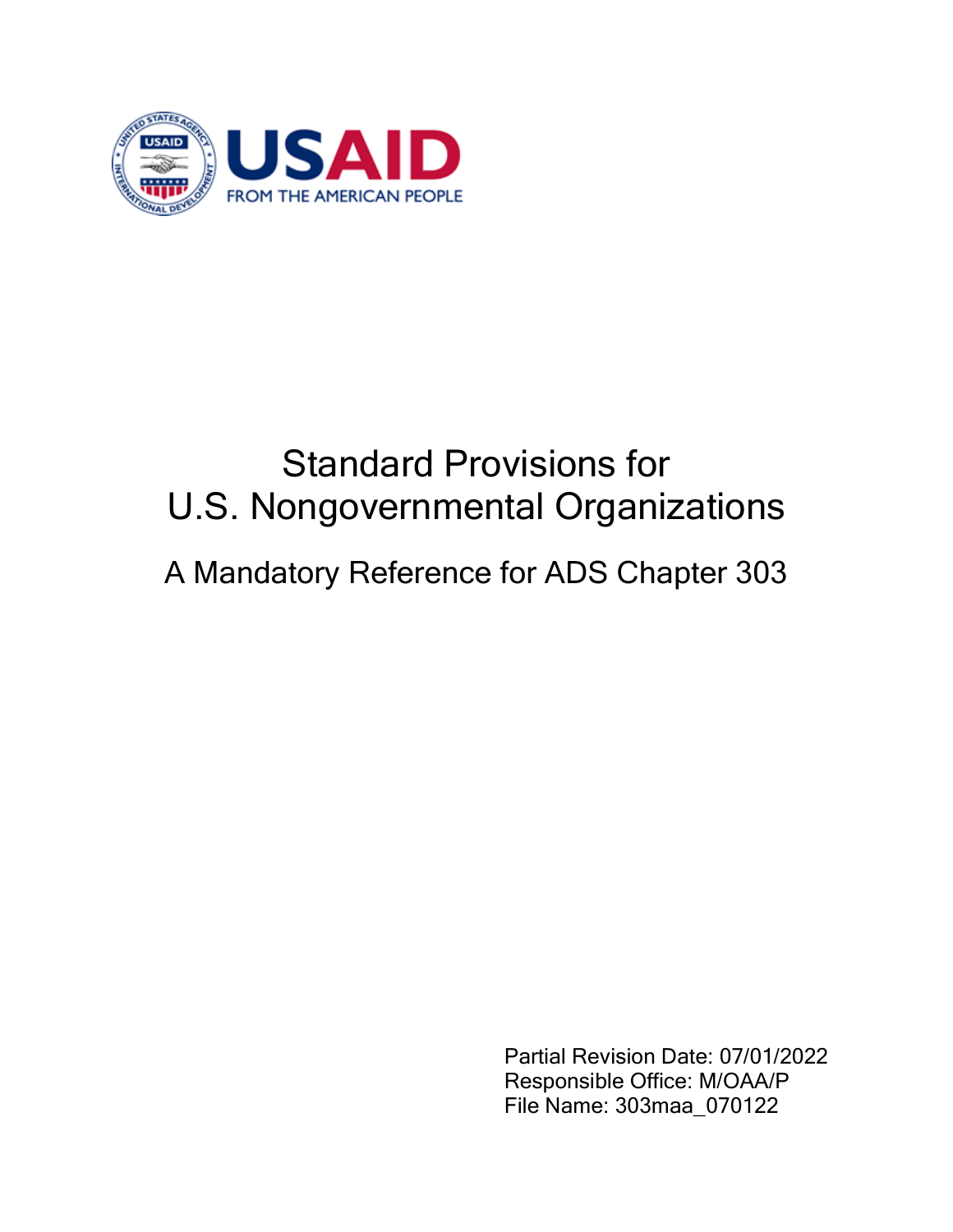## **Standard Provisions for U.S. Nongovernmental Organizations**

**Table of Contents**

| <b>MANDATORY STANDARD PROVISIONS FOR U.S.</b> |                                                                     |  |  |
|-----------------------------------------------|---------------------------------------------------------------------|--|--|
|                                               |                                                                     |  |  |
| <b>M1.</b>                                    | APPLICABILITY OF 2 CFR 200 and 2 CFR 700 (NOVEMBER 2020) 5          |  |  |
| M2.                                           |                                                                     |  |  |
| <b>M3.</b>                                    |                                                                     |  |  |
| M4.                                           |                                                                     |  |  |
| <b>M5.</b>                                    |                                                                     |  |  |
| M6.                                           |                                                                     |  |  |
| <b>M7.</b>                                    | OMB APPROVAL UNDER THE PAPERWORK REDUCTION ACT                      |  |  |
|                                               |                                                                     |  |  |
| <b>M8.</b>                                    | USAID ELIGIBILITY RULES FOR GOODS AND SERVICES (MAY 2020)7          |  |  |
| <b>M9.</b>                                    | DEBARMENT, SUSPENSION, AND OTHER RESPONSIBILITY MATTERS             |  |  |
|                                               |                                                                     |  |  |
| M <sub>10</sub> .                             |                                                                     |  |  |
| M11.                                          | <b>EQUAL PARTICIPATION BY FAITH-BASED ORGANIZATIONS (JUNE 2016)</b> |  |  |
|                                               | 10                                                                  |  |  |
| M12.                                          | PREVENTING TRANSACTIONS WITH, OR THE PROVISION OF                   |  |  |
|                                               | RESOURCES OR SUPPORT TO, SANCTIONED GROUPS AND INDIVIDUALS          |  |  |
|                                               |                                                                     |  |  |
| M <sub>13</sub> .                             | MARKING AND PUBLIC COMMUNICATIONS UNDER USAID-FUNDED                |  |  |
|                                               |                                                                     |  |  |
| M14.                                          |                                                                     |  |  |
| M <sub>15</sub> .                             | <b>CONVERSION OF UNITED STATES DOLLARS TO LOCAL CURRENCY</b>        |  |  |
|                                               |                                                                     |  |  |
| M <sub>16</sub> .                             |                                                                     |  |  |
| <b>M17.</b>                                   | <b>TRAVEL AND INTERNATIONAL AIR TRANSPORTATION (DECEMBER 2014)</b>  |  |  |
|                                               | 18                                                                  |  |  |
|                                               | 20                                                                  |  |  |
| M <sub>19.</sub>                              | <b>VOLUNTARY POPULATION PLANNING ACTIVITIES - MANDATORY</b>         |  |  |
|                                               |                                                                     |  |  |
| <b>M20.</b>                                   |                                                                     |  |  |
|                                               | M21. SUBMISSIONS TO THE DEVELOPMENT EXPERIENCE CLEARINGHOUSE        |  |  |
|                                               |                                                                     |  |  |
|                                               | M22. LIMITING CONSTRUCTION ACTIVITIES (AUGUST 2013)  25             |  |  |
|                                               | M23. USAID IMPLEMENTING PARTNER NOTICES (IPN) PORTAL FOR            |  |  |
|                                               |                                                                     |  |  |
|                                               | M24. PILOT PROGRAM FOR ENHANCEMENT OF GRANTEE EMPLOYEE              |  |  |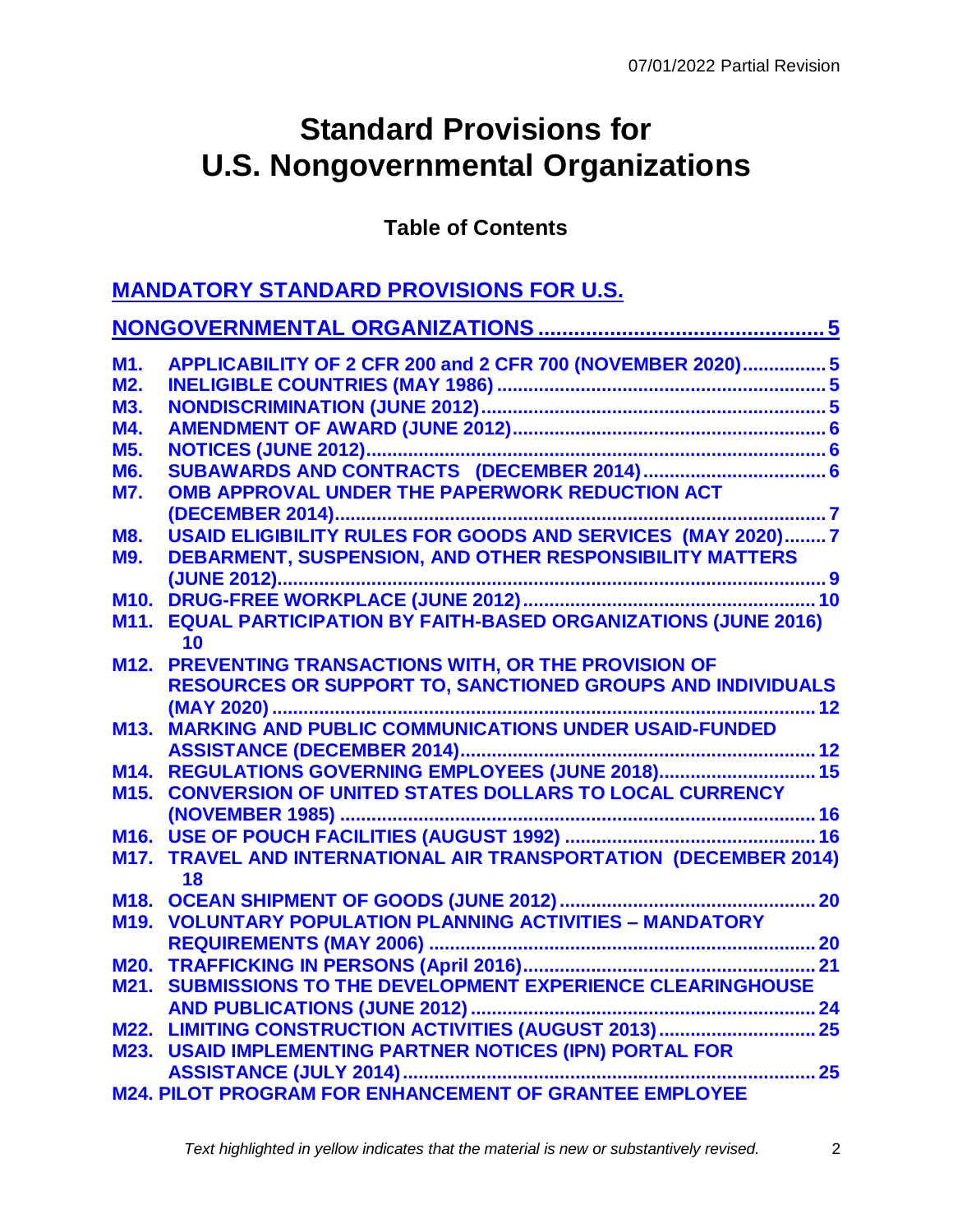|                                                                         | 27 |
|-------------------------------------------------------------------------|----|
| <b>M25. SUBMISSION OF DATASETS TO THE DEVELOPMENT DATA LIBRARY</b>      |    |
|                                                                         | 28 |
| <b>M26. PROHIBITION ON REQUIRING CERTAIN INTERNAL CONFIDENTIALITY</b>   |    |
|                                                                         | 30 |
|                                                                         |    |
|                                                                         |    |
| M29. NONDISCRIMINATION AGAINST BENEFICIARIES (November 2016)  34        |    |
|                                                                         |    |
| <b>M31. PROHIBITION ON CERTAIN TELECOMMUNICATION AND VIDEO</b>          |    |
| SURVEILLANCE SERVICES OR EQUIPMENT (July 2022) 35                       |    |
| <b>REQUIRED AS APPLICABLE STANDARD PROVISIONS FOR U.S.</b>              |    |
|                                                                         |    |
| RAA1. NEGOTIATED INDIRECT COST RATES - PREDETERMINED (NOVEMBER          |    |
|                                                                         | 37 |
| RAA2. NEGOTIATED INDIRECT COST RATES - PROVISIONAL (Nonprofit)          |    |
| 38                                                                      |    |
| RAA3. NEGOTIATED INDIRECT COST RATE - PROVISIONAL (Profit)              |    |
|                                                                         |    |
| RAA4. INDIRECT COSTS - DE MINIMIS RATE (NOVEMBER 2020) 40               |    |
| RAA5. EXCHANGE VISITORS AND PARTICIPANT TRAINING (JUNE 2012) 41         |    |
| RAA6. VOLUNTARY POPULATION PLANNING ACTIVITIES - SUPPLEMENTAL           |    |
|                                                                         | 44 |
| RAA7. PROTECTION OF THE INDIVIDUAL AS A RESEARCH SUBJECT (APRIL         |    |
|                                                                         |    |
|                                                                         |    |
| RAA9. TITLE TO AND CARE OF PROPERTY (COOPERATING COUNTRY TITLE)         |    |
|                                                                         |    |
|                                                                         | 54 |
| RAA11. PROHIBITION OF ASSISTANCE TO DRUG TRAFFICKERS (JUNE 1999) 54     |    |
|                                                                         |    |
| RAA13. REPORTING HOST GOVERNMENT TAXES (DECEMBER 2014)  56              |    |
| <b>RAA14. FOREIGN GOVERNMENT DELEGATIONS TO INTERNATIONAL</b>           |    |
|                                                                         |    |
|                                                                         |    |
|                                                                         |    |
|                                                                         |    |
| <b>RAA17. PROHIBITION ON THE PROMOTION OR ADVOCACY OF THE</b>           |    |
| <b>LEGALIZATION OR PRACTICE OF PROSTITUTION OR SEX TRAFFICKING</b>      |    |
|                                                                         |    |
|                                                                         |    |
| <b>RAA19. STANDARDS FOR ACCESSIBILITY FOR THE DISABLED IN USAID</b>     |    |
| <b>ASSISTANCE AWARDS INVOLVING CONSTRUCTION (SEPTEMBER 2004)</b>        |    |
| 61                                                                      |    |
| <b>RAA20. STATEMENT FOR IMPLEMENTERS OF ANTI-TRAFFICKING ACTIVITIES</b> |    |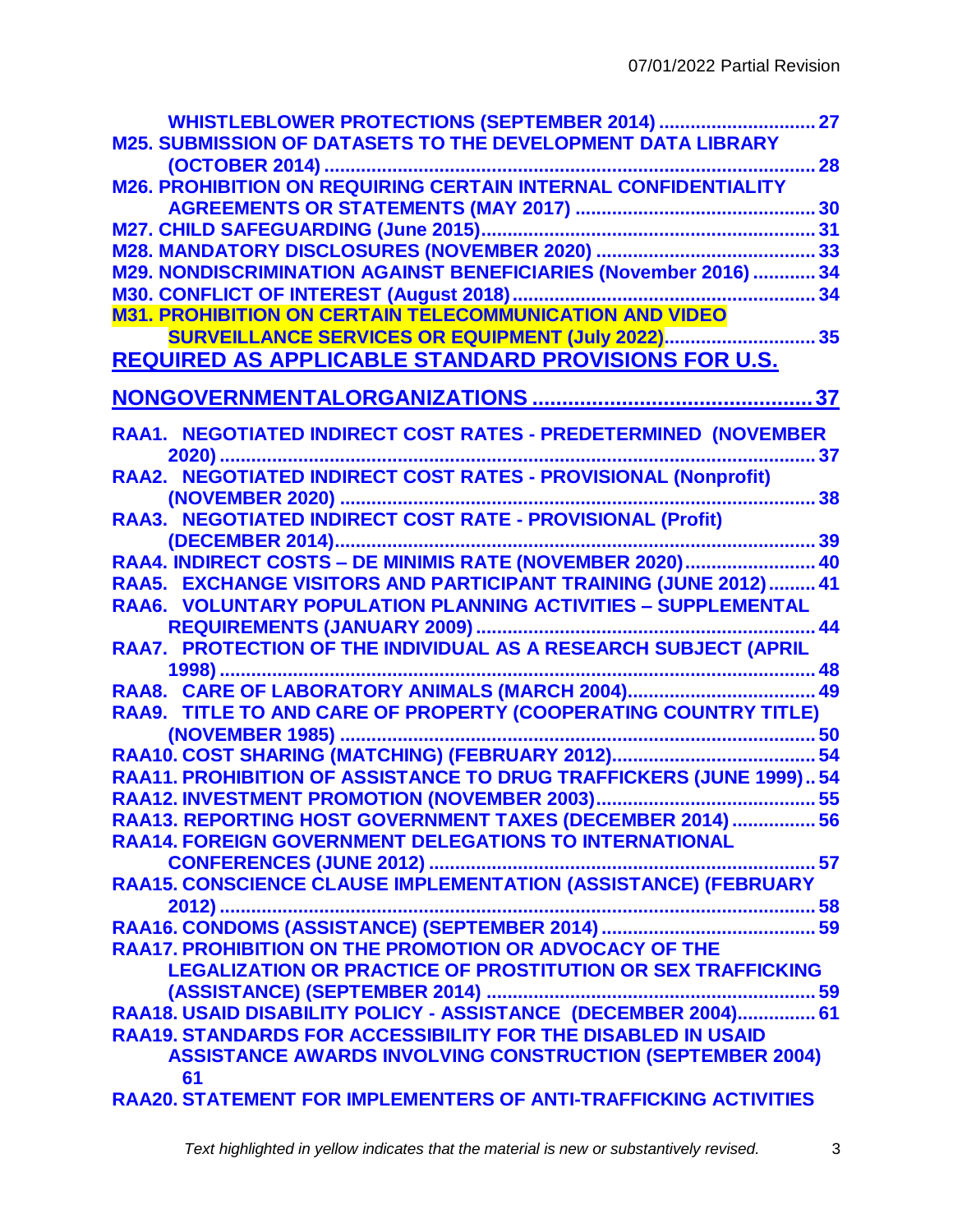| ON LACK OF SUPPORT FOR PROSTITUTION (JUNE 2012) 63                       |      |
|--------------------------------------------------------------------------|------|
| RAA21. ELIGIBILITY OF SUBRECIPIENTS OF ANTI-TRAFFICKING FUNDS (JUNE      |      |
| 2012)                                                                    | . 64 |
| <b>RAA22. PROHIBITION ON THE USE OF ANTI-TRAFFICKING FUNDS TO</b>        |      |
| <b>PROMOTE, SUPPORT, OR ADVOCATE FOR THE LEGALIZATION OR</b>             |      |
|                                                                          | 64   |
| <b>RAA23. UNIVERSAL IDENTIFIER AND SYSTEM FOR AWARD MANAGEMENT</b>       |      |
|                                                                          | 65   |
| <b>RAA24. REPORTING SUBAWARDS AND EXECUTIVE COMPENSATION</b>             |      |
|                                                                          | 67   |
| RAA25. PATENT REPORTING PROCEDURES (NOVEMBER 2020) 71                    |      |
| <b>RAA26. ACCESS TO USAID FACILITIES AND USAID'S INFORMATION SYSTEMS</b> |      |
|                                                                          | 72   |
| <b>RAA27. CONTRACT PROVISION FOR DBA INSURANCE UNDER RECIPIENT</b>       |      |
|                                                                          | 73   |
| <b>RAA28. AWARD TERM AND CONDITION FOR RECIPIENT INTEGRITY AND</b>       |      |
| PERFORMANCE MATTERS (April 2016)                                         | 75   |
| <b>AWARD TERM AND CONDITION FOR RECIPIENT INTEGRITY AND</b>              |      |
|                                                                          |      |
|                                                                          | 77   |
|                                                                          |      |
| RAA31. NEVER CONTRACT WITH THE ENEMY (NOVEMBER 2020)  79                 |      |
|                                                                          |      |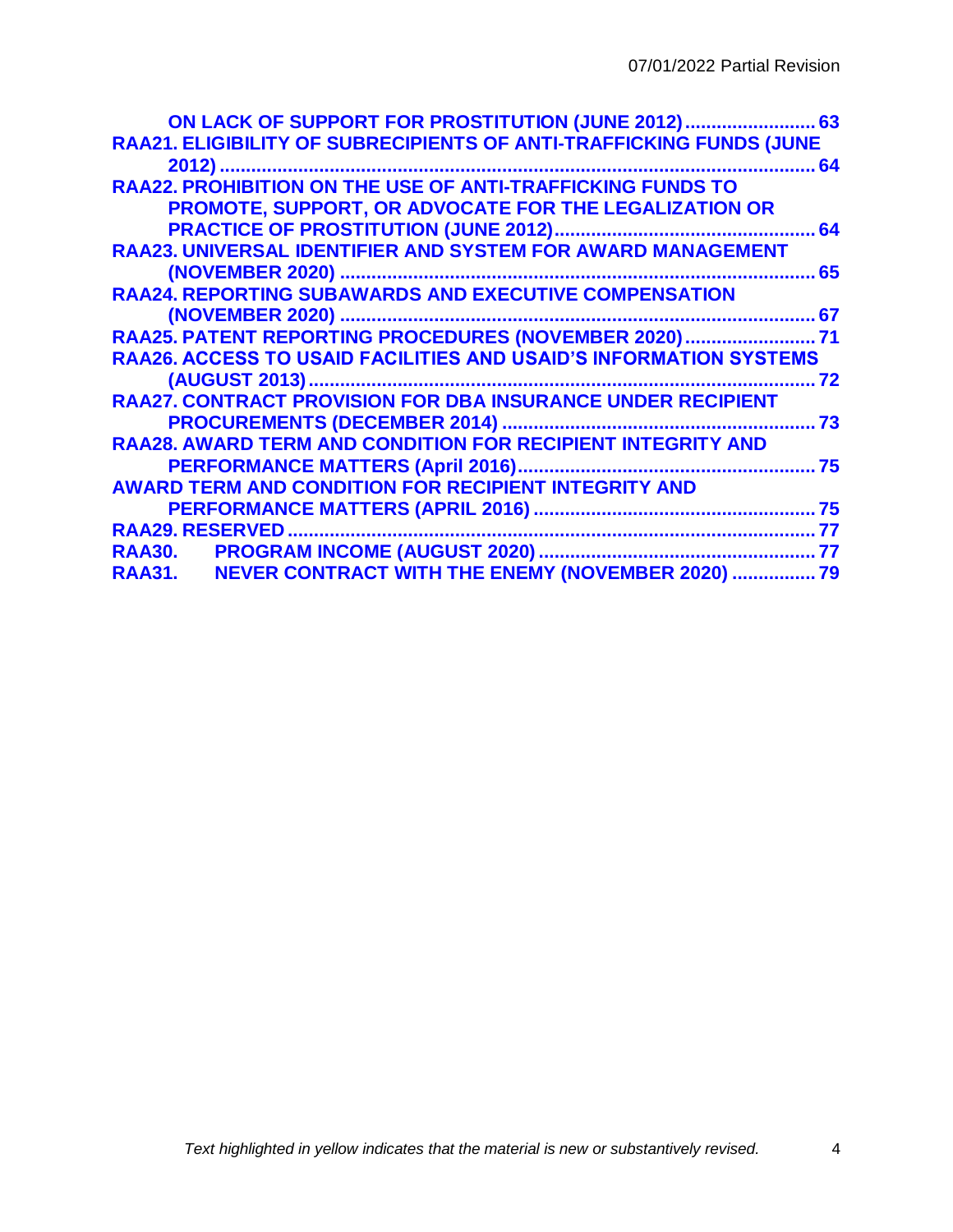## <span id="page-4-0"></span>**MANDATORY STANDARD PROVISIONS FOR U.S. NONGOVERNMENTAL ORGANIZATIONS**

## <span id="page-4-1"></span>**M1. APPLICABILITY OF 2 CFR 200 and 2 CFR 700 (NOVEMBER 2020)**

- a. All provisions of 2 CFR 200 and 2 CFR 700 in effect on the date of this award, and all Standard Provisions attached to this agreement are applicable to the recipient and to subrecipients that meet the definition of "Non-Federal Entity" in part 2 CFR 200.1, unless a section specifically excludes a subrecipient from coverage. The recipient must assure that subrecipients have copies of all the attached standard provisions.
- b. For any subawards made with Non-U.S. subrecipients the recipient must include the applicable "Standard Provisions for Non-US Nongovernmental Organizations." Recipients are required to ensure compliance with monitoring procedures in accordance with 2 CFR 200 and 2 CFR 700.

[END OF PROVISION]

## <span id="page-4-2"></span>**M2. INELIGIBLE COUNTRIES (MAY 1986)**

Unless otherwise approved by the USAID Agreement Officer, funds will only be expended for assistance to countries eligible for assistance under the Foreign Assistance Act of 1961, as amended, or under acts appropriating funds for foreign assistance.

[END OF PROVISION]

## <span id="page-4-3"></span>**M3. NONDISCRIMINATION (JUNE 2012)**

No U.S. citizen or legal resident shall be excluded from participation in, be denied the benefits of, or be otherwise subjected to discrimination on the basis of race, color, national origin, age, disability, or sex under any program or activity funded by this award when work under the grant is performed in the U.S. or when employees are recruited from the U.S.

Additionally, USAID is committed to achieving and maintaining a diverse and representative workforce and a workplace free of discrimination. Based on law, Executive Order, and Agency policy, USAID prohibits discrimination, including harassment, in its own workplace on the basis of race, color, religion, sex (including pregnancy and gender identity), national origin, disability, age, veteran's status, sexual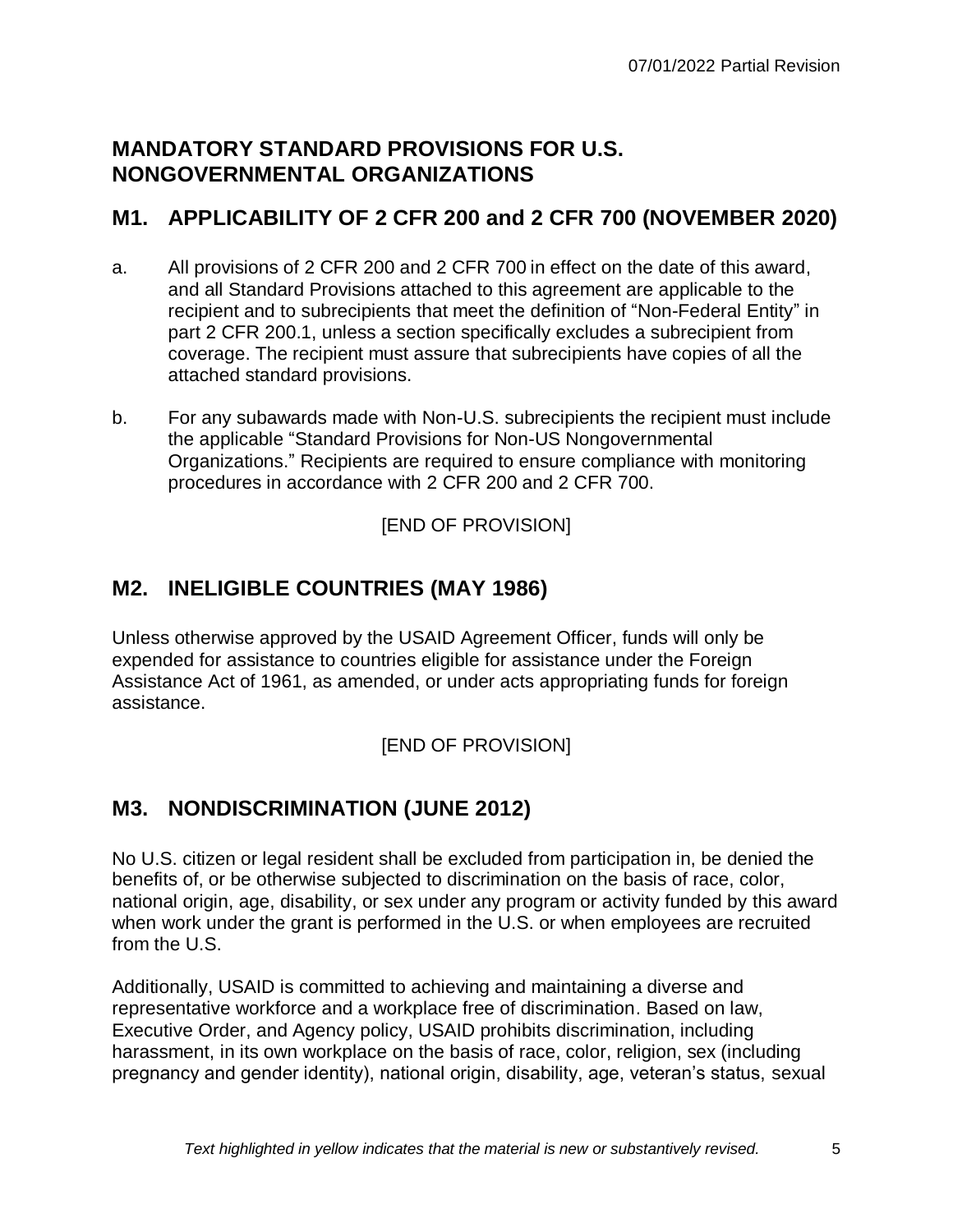orientation, genetic information, marital status, parental status, political affiliation, and any other conduct that does not adversely affect the performance of the employee. In addition, the Agency strongly encourages its recipients and their subrecipients and vendors (at all tiers), performing both in the U.S. and overseas, to develop and enforce comprehensive nondiscrimination policies for their workplaces that include protection for all their employees on these expanded bases, subject to applicable law.

### [END OF PROVISION]

## <span id="page-5-0"></span>**M4. AMENDMENT OF AWARD (JUNE 2012)**

This award may only be amended in writing, by formal amendment or letter, signed by the Agreement Officer (AO), and in the case of a bilateral amendment, by the AO and an authorized official of the recipient.

#### [END OF PROVISION]

## <span id="page-5-1"></span>**M5. NOTICES (JUNE 2012)**

Any notice given by USAID or the recipient is sufficient only if in writing and delivered in person, mailed or e-mailed as follows:

- (1) To the USAID Agreement Officer, at the address specified in this award; or
- (2) To the recipient, at the recipient's address shown in this award, or to such other address specified in this award.

#### [END OF PROVISION]

## <span id="page-5-2"></span>**M6. SUBAWARDS AND CONTRACTS (DECEMBER 2014)**

- a. Subawardees and contractors have no relationship with USAID under the terms of this award. All required USAID approvals must be directed through the recipient to USAID.
- b. Notwithstanding any other term of this award, subawardees and contractors have no right to submit claims directly to USAID and USAID assumes no liability for any third party claims against the recipient.

[END OF PROVISION]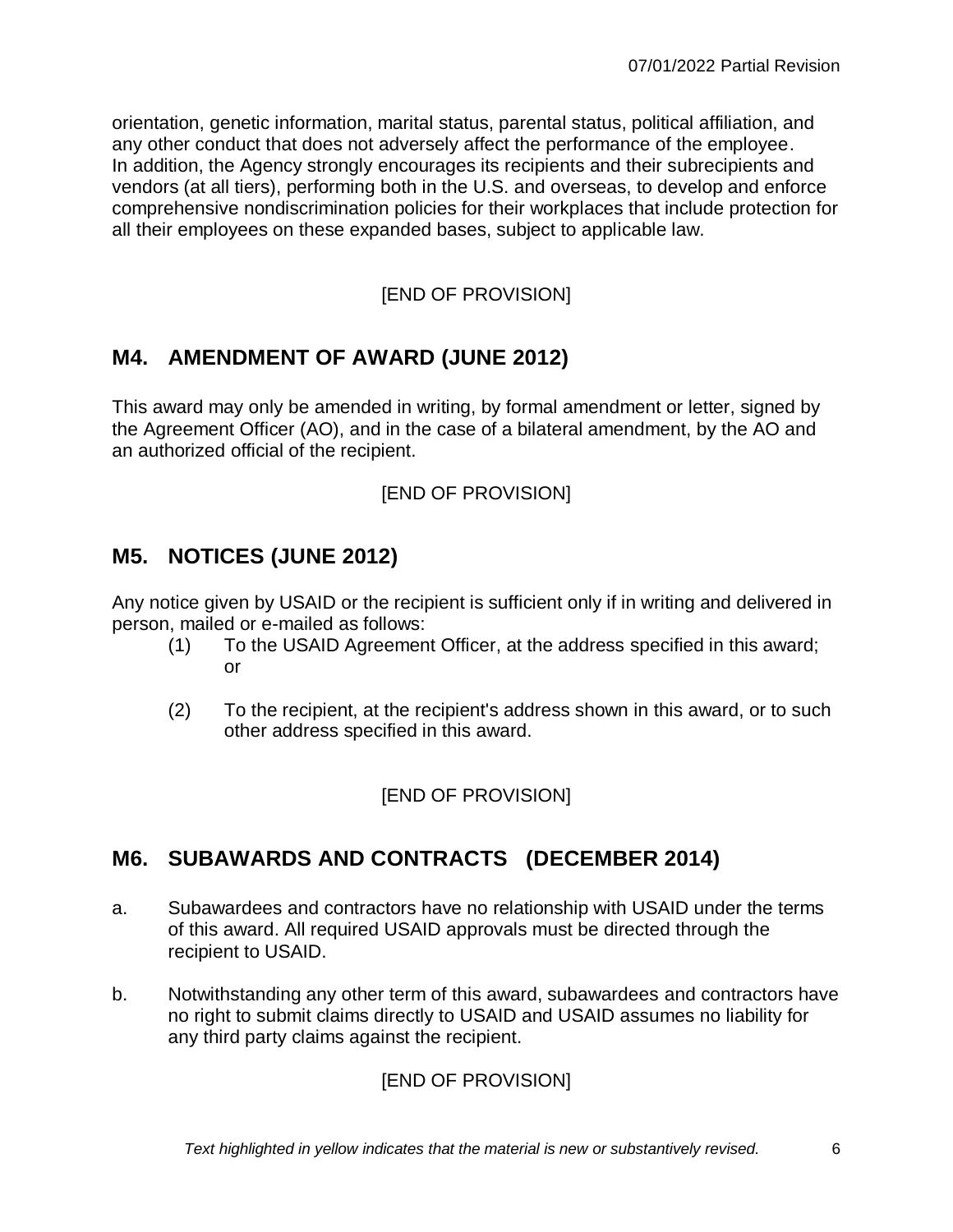## <span id="page-6-0"></span>**M7. OMB APPROVAL UNDER THE PAPERWORK REDUCTION ACT (DECEMBER 2014)**

Information collection requirements imposed by this award are covered by OMB approval number 0412-0510; the current expiration date is 04/30/2005. The Standard Provisions containing the requirement and an estimate of the public reporting burden (including time for reviewing instructions, searching existing data sources, gathering and maintaining the data needed, and completing and reviewing the collection of information) are

| <b>Standard Provision</b>               | <b>Burden Estimate</b> |
|-----------------------------------------|------------------------|
| Air Travel and Transportation           | 1 (hour)               |
| Ocean Shipment of Goods                 | .5                     |
| <b>Patent Rights</b>                    | .5                     |
| <b>Publications</b>                     | .5                     |
| <b>Negotiated Indirect Cost Rates -</b> |                        |
| (Predetermined and Provisional)         | 1                      |
| <b>Voluntary Population Planning</b>    | .5                     |
| Protection of the Individual as a       | 1                      |
| <b>Research Subject</b>                 |                        |
| 22 CFR 200                              | <b>Burden Estimate</b> |
| 2 CFR 200.318-326,                      |                        |
| <b>Procurement Standards</b>            |                        |
|                                         | 1                      |
| 2 CFR 200.310-315,                      |                        |
| <b>Property Standards</b>               | 1.5                    |

Comments regarding this burden estimate or any other aspect of this collection of information, including suggestions for reducing this burden, may be sent to the Bureau for Management, Office of Acquisition and Assistance, Policy Division (M/OAA/P), U.S. Agency for International Development, Washington, DC 20523 and to the Office of Management and Budget, Paperwork Reduction Project (0412-0510), Washington, DC 20503.

## [END OF PROVISION]

## <span id="page-6-1"></span>**M8. USAID ELIGIBILITY RULES FOR GOODS AND SERVICES (MAY 2020)**

- a. This provision is not applicable to commodities or services that the recipient provides with private funds as part of a cost-sharing requirement, or with Program Income generated under this award.
- b. Ineligible and Restricted Commodities and Services: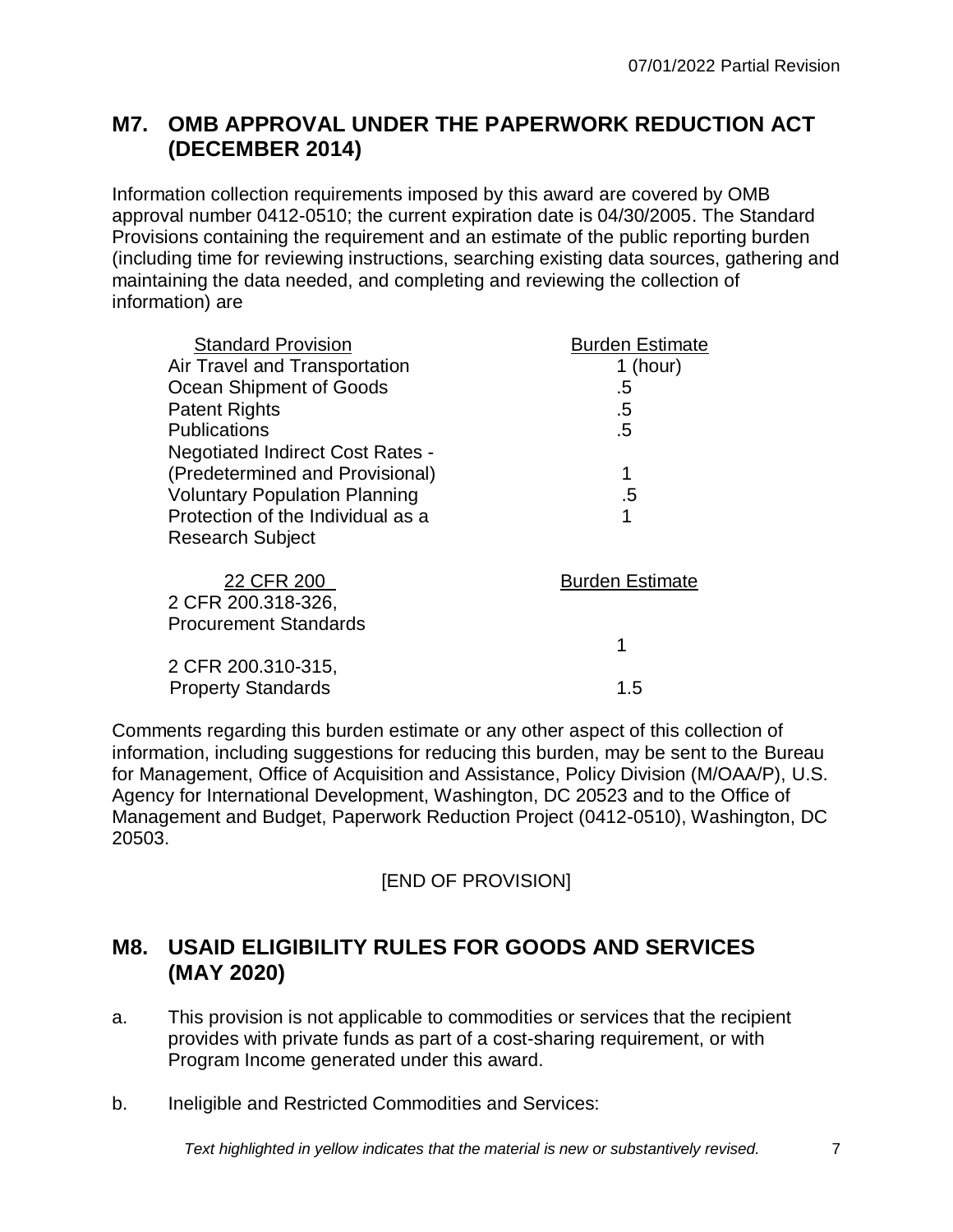- (1) Ineligible Commodities and Services. The recipient must not, under any circumstances, procure any of the following under this award:
	- (i) Military equipment,
	- (ii) Surveillance equipment,
	- (iii) Commodities and services for support of police or other law enforcement activities,
	- (iv) Abortion equipment and services,
	- (v) Luxury goods and gambling equipment, or
	- (vi) Weather modification equipment.
- (2) Ineligible Suppliers. Any firms or individuals that do not comply with the requirements in Standard Provision, "Debarment, Suspension and Other Responsibility Matters" and Standard Provision, "Preventing Transactions with, or the Provision of Resources or Support to, Sanctioned Groups and Individuals" must not be used to provide any commodities or services funded under this award.
- (3) Restricted Commodities. The recipient must obtain prior written approval of the Agreement Officer (AO) or comply with required procedures under an applicable waiver, as provided by the AO when procuring any of the following commodities:
	- (i) Agricultural commodities,
	- (ii) Motor vehicles,
	- (iii) Pharmaceuticals,
	- (iv) Pesticides,
	- (v) Used equipment,
	- (vi) U.S. Government-owned excess property, or
	- (vii) Fertilizer.
- c. Source and Nationality:

Except as may be specifically approved in advance by the AO, all commodities and services that will be reimbursed by USAID under this award must be from the authorized geographic code specified in this award and must meet the source and nationality requirements set forth in 22 CFR 228. If the geographic code is not specified, the authorized geographic code is 937. When the total value of procurement for commodities and services during the life of this award is valued at \$250,000 or less, the authorized geographic code for procurement of all goods and services to be reimbursed under this award is code 935. For a current list of countries within each geographic code, see: **<http://www.usaid.gov/ads/policy/300/310>**.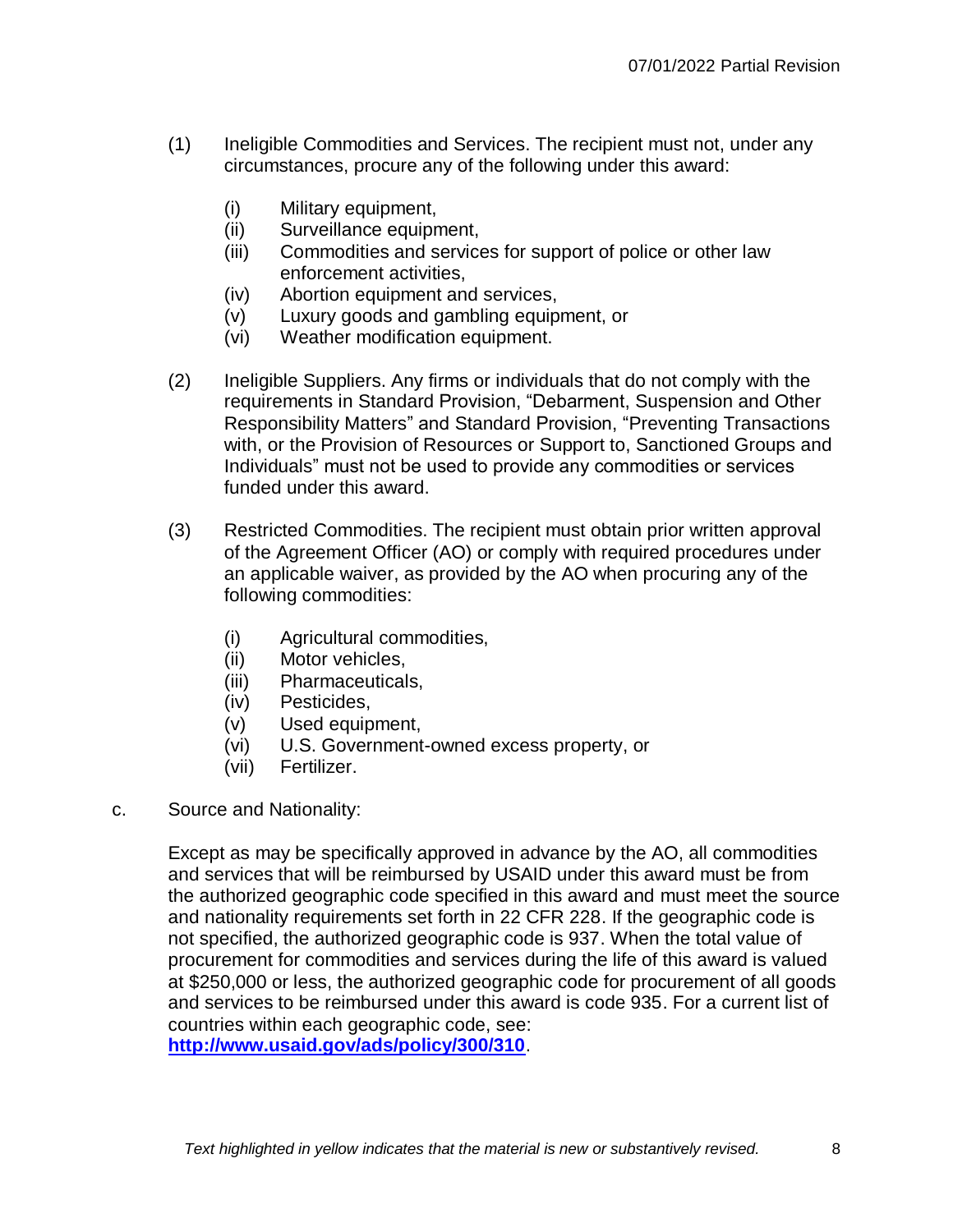- d**.** Guidance on the eligibility of specific commodities and services may be obtained from the AO. If USAID determines that the recipient has procured any commodities or services under this award contrary to the requirements of this provision, and has received payment for such purposes, the AO may require the recipient to refund the entire amount of the purchase.
- e. This provision must be included in all subawards and contracts which include procurement of commodities or services.

### [END OF PROVISION]

## <span id="page-8-0"></span>**M9. DEBARMENT, SUSPENSION, AND OTHER RESPONSIBILITY MATTERS (JUNE 2012)**

- a. The recipient agrees to notify the Agreement Officer (AO) immediately upon learning that it or any of its principals:
	- (1) Are presently excluded or disqualified from covered transactions by any Federal department or agency;
	- (2) Have been convicted within the preceding three-year period preceding this proposal; been convicted of or had a civil judgment rendered against them for commission of fraud or a criminal offense in connection with obtaining, attempting to obtain, or performing a public (Federal, State, or local) transaction or contract under a public transaction; violation of Federal or State antitrust statutes or commission of embezzlement, theft, forgery, bribery, falsification or destruction of records, making false statements, tax evasion, receiving stolen property, making false claims, or obstruction of justice; commission of any other offense indicating a lack of business integrity or business honesty that seriously and directly affects your present responsibility;
	- (3) Are presently indicted for or otherwise criminally or civilly charged by a governmental entity (Federal, State, or local) with commission of any of the offenses enumerated in paragraph a.(2); and
	- (4) Have had one or more public transactions (Federal, State, or local) terminated for cause or default within the preceding three years.
- b. The recipient agrees that, unless authorized by the AO, it will not knowingly enter into any subawards or contracts under this award with a person or entity that has an active exclusion on the System for Award Management (SAM) [\(www.sam.gov\)](http://www.sam.gov/). The recipient further agrees to include the following provision in any subawards or contracts entered into under this award:

DEBARMENT, SUSPENSION, INELIGIBILITY, AND VOLUNTARY EXCLUSION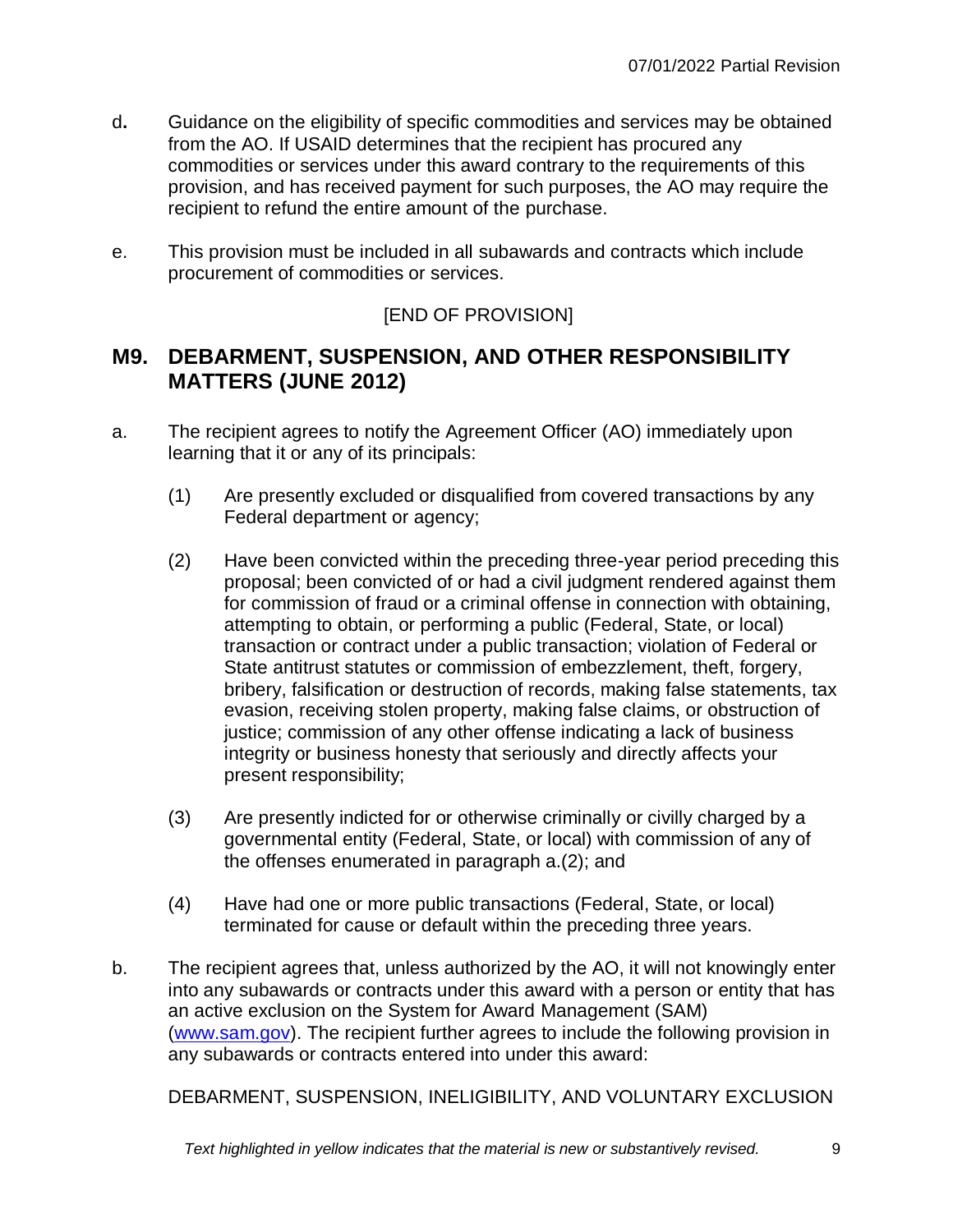(JUNE 2012)

The recipient/contractor certifies that neither it nor its principals is presently excluded or disqualified from participation in this transaction by any Federal department or agency.

c. The policies and procedures applicable to debarment, suspension, and ineligibility under USAID-financed transactions are set forth in Subpart C of 2 CFR Section 180, as supplemented by 2 CFR 780.

[END OF PROVISION]

## <span id="page-9-0"></span>**M10. DRUG-FREE WORKPLACE (JUNE 2012**)

The recipient must comply with drug-free workplace requirements in subpart B (or subpart C, if the recipient is an individual) of 2 CFR 782, which adopts the Government-wide implementation (2 CFR part 182) of sec. 5152–5158 of the Drug-Free Workplace Act of 1988 (Pub. L. 100–690, Title V, Subtitle D; 41 U.S.C. 701–707).

[END OF PROVISION]

## <span id="page-9-1"></span>**M11. EQUAL PARTICIPATION BY FAITH-BASED ORGANIZATIONS (JUNE 2016)**

**a.** Faith-Based Organizations Encouraged

Faith-based organizations are eligible, on the same basis as any other organization, to participate in any USAID program for which they are otherwise eligible. Neither USAID nor entities that make and administer subawards of USAID funds shall discriminate for or against an organization on the basis of the organization's religious character or affiliation. Additionally, religious organizations shall not be disqualified from participating in USAID programs because such organizations are motivated or influenced by religious faith to provide social services, or because of their religious character or affiliation.

Decisions about awards of USAID financial assistance must be free from political interference or even the appearance of such interference. Awards must be made on the basis of merit, not the basis of the religious affiliation of an applicant, or lack thereof. A faith-based organization may continue to carry out its mission, including the definition, development, practice, and expression of its religious beliefs, within the limits contained in this provision. For more information, see the **[USAID Faith-](https://www.usaid.gov/faith-based-and-community-initiatives)[Based and Community Initiatives Web site](https://www.usaid.gov/faith-based-and-community-initiatives)** and **[22 CFR 205.1](https://www.ecfr.gov/cgi-bin/text-idx?SID=9aedaa1289c83ff9ac27a8caa637aaf1&mc=true&node=pt22.1.205&rgn=div5)**.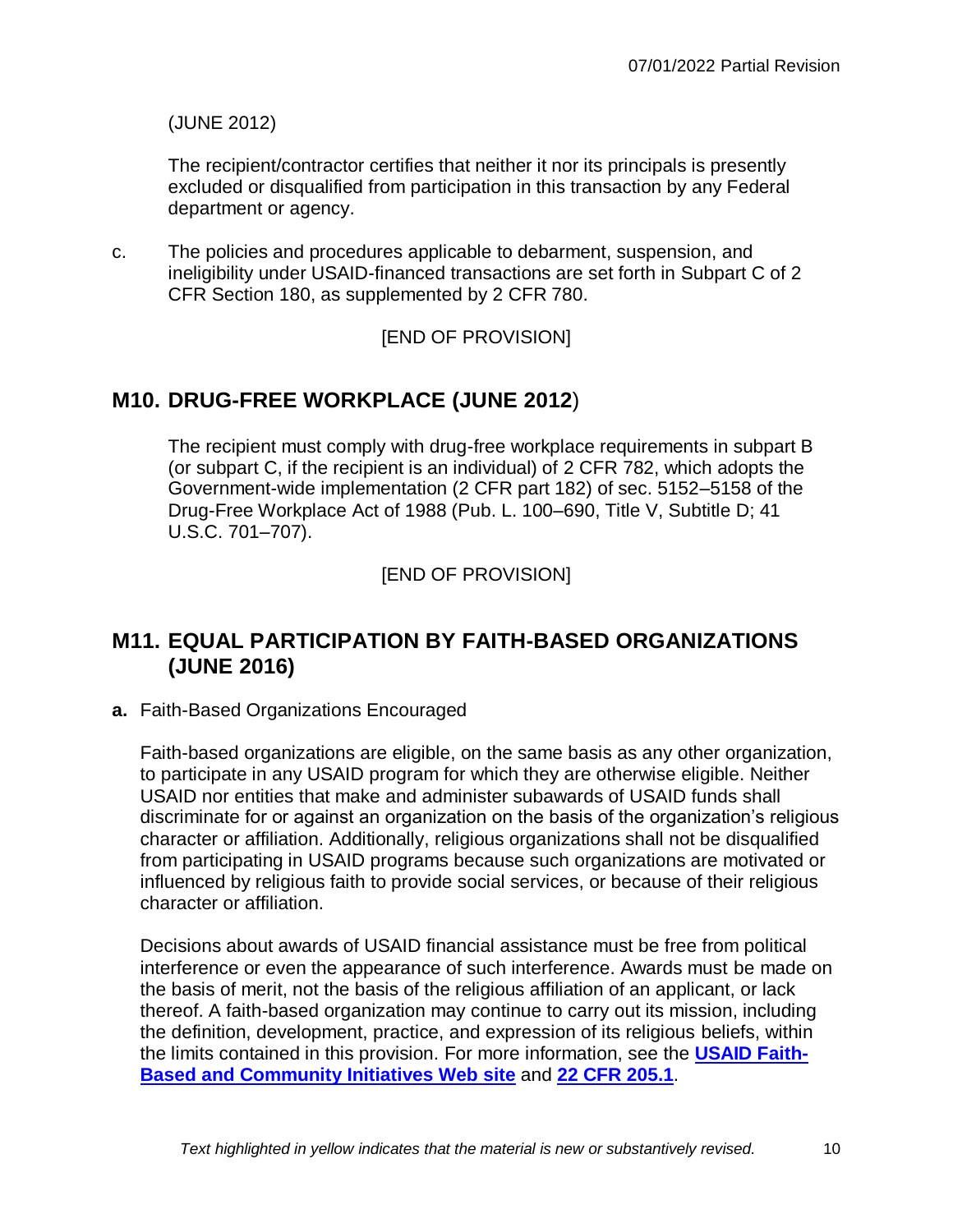- **b.** Explicitly Religious Activities Prohibited.
	- **(1)** Explicitly religious activities include activities that involve overt religious content such as worship, religious instruction, prayer, or proselytization.
	- **(2)** The recipient must not engage in explicitly religious activities as part of the programs or services directly funded with financial assistance from USAID. If the recipient engages in explicitly religious activities, the activities must be offered separately, in time or location, from any programs or services directly funded by this award, and participation must be voluntary for beneficiaries of the programs or services funded with USAID assistance.
	- **(3)** These restrictions apply equally to religious and secular organizations. All organizations that participate in USAID programs, as recipients or subawardees, including religious ones, must carry out eligible activities in accordance with all program requirements and other applicable requirements governing USAIDfunded activities.
	- **(4)** Notwithstanding the restrictions of b.(1) and (2), a religious organization that participates in USAID-funded programs or services:
		- (i) May retain its independence and may continue to carry out its mission, including the definition, development, practice, and expression of its religious beliefs, provided that it does not use direct financial assistance from USAID to support or engage in any explicitly religious activities or in any other manner prohibited by law;
		- (ii) May use space in its facilities, without removing religious art, icons, scriptures, or other religious symbols; and
		- (iii) May retain its authority over its internal governance, and may retain religious terms in its organization's name, select its board members on a religious basis, and include religious references in its organization's mission statements and other governing documents.
- **c.** Implementation in accordance with the Establishment Clause: Nothing in this provision shall be construed as authorizing the use of USAID funds for activities that are not permitted by Establishment Clause jurisprudence or otherwise by law.
- **d.** Discrimination Based on Religion Prohibited: The recipient must not, in providing services, discriminate against a program beneficiary or potential program beneficiary on the basis of religion or religious belief, refusal to hold a religious belief, or a refusal to attend or participate in a religious practice.
- **e.** A religious organization's exemption from the Federal prohibition on employment discrimination on the basis of religion, set forth in Sec. 702(a) of the Civil Rights Act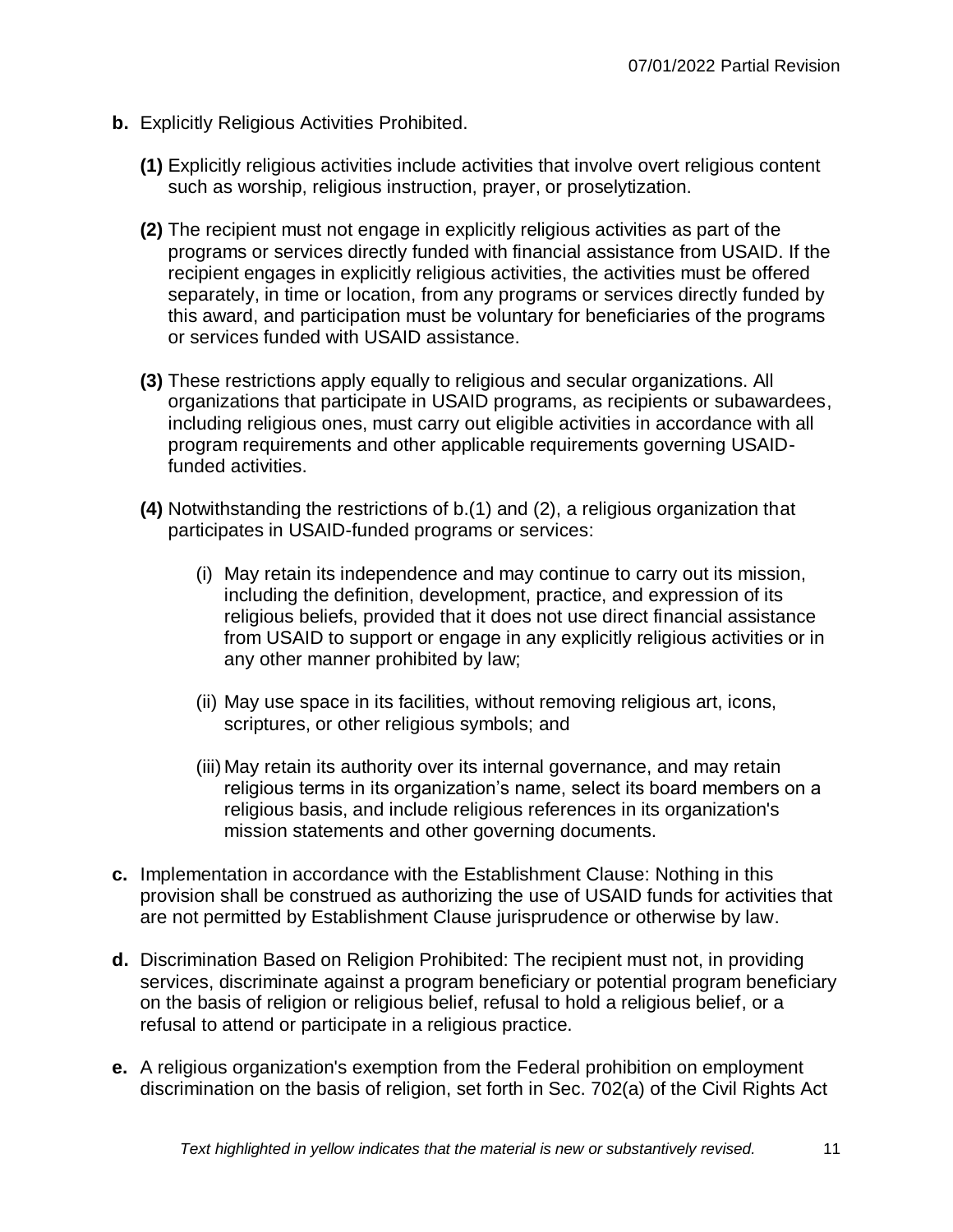of 1964, 42 U.S.C. 2000e–1 is not forfeited when the organization receives financial assistance from USAID.

- **f.** The Secretary of State may waive the requirements of this section in whole or in part, on a case-by-case basis, where the Secretary determines that such waiver is necessary to further the national security or foreign policy interests of the United States.
- **g.** This provision must be included in all subawards under this award.

#### [END OF PROVISION]

### <span id="page-11-0"></span>**M12. PREVENTING TRANSACTIONS WITH, OR THE PROVISION OF RESOURCES OR SUPPORT TO, SANCTIONED GROUPS AND INDIVIDUALS (MAY 2020)**

- a. In carrying out activities under this award, except as authorized by a license issued by the Office of Foreign Assets Control (OFAC) of the U.S. Department of Treasury, the recipient will not engage in transactions with, or provide resources or support to, any individual or entity that is subject to sanctions administered by OFAC or the United Nations (UN), including any individual or entity that is included on the Specially Designated Nationals and Blocked Persons List maintained by OFAC [\(https://www.treasury.gov/resource-center/sanctions/SDN-](https://www.treasury.gov/resource-center/sanctions/SDN-List/Pages/default.aspx)[List/Pages/default.aspx\)](https://www.treasury.gov/resource-center/sanctions/SDN-List/Pages/default.aspx) or on the UN Security Council consolidated list [\(https://www.un.org/securitycouncil/content/un-sc-consolidated-list\)](https://www.un.org/securitycouncil/content/un-sc-consolidated-list).
- b. Any violation of the above will be grounds for unilateral termination of the agreement by USAID.
- c. The Recipient must include this provision in all subawards and contracts issued under this award.

[END OF PROVISION]

## <span id="page-11-1"></span>**M13. MARKING AND PUBLIC COMMUNICATIONS UNDER USAID-FUNDED ASSISTANCE (DECEMBER 2014)**

a. The USAID Identity is the official marking for USAID, comprised of the USAID logo and brandmark with the tagline "from the American people," unless amended by USAID to include additional or substitute use of a logo or seal and tagline representing a presidential initiative or other high level interagency initiative. The USAID Identity (including any required presidential initiative or related identity) is on the USAID Web site at **[www.usaid.gov/branding](http://www.usaid.gov/branding)**. Recipients must use the USAID Identity, of a size

*Text highlighted in yellow indicates that the material is new or substantively revised.* 12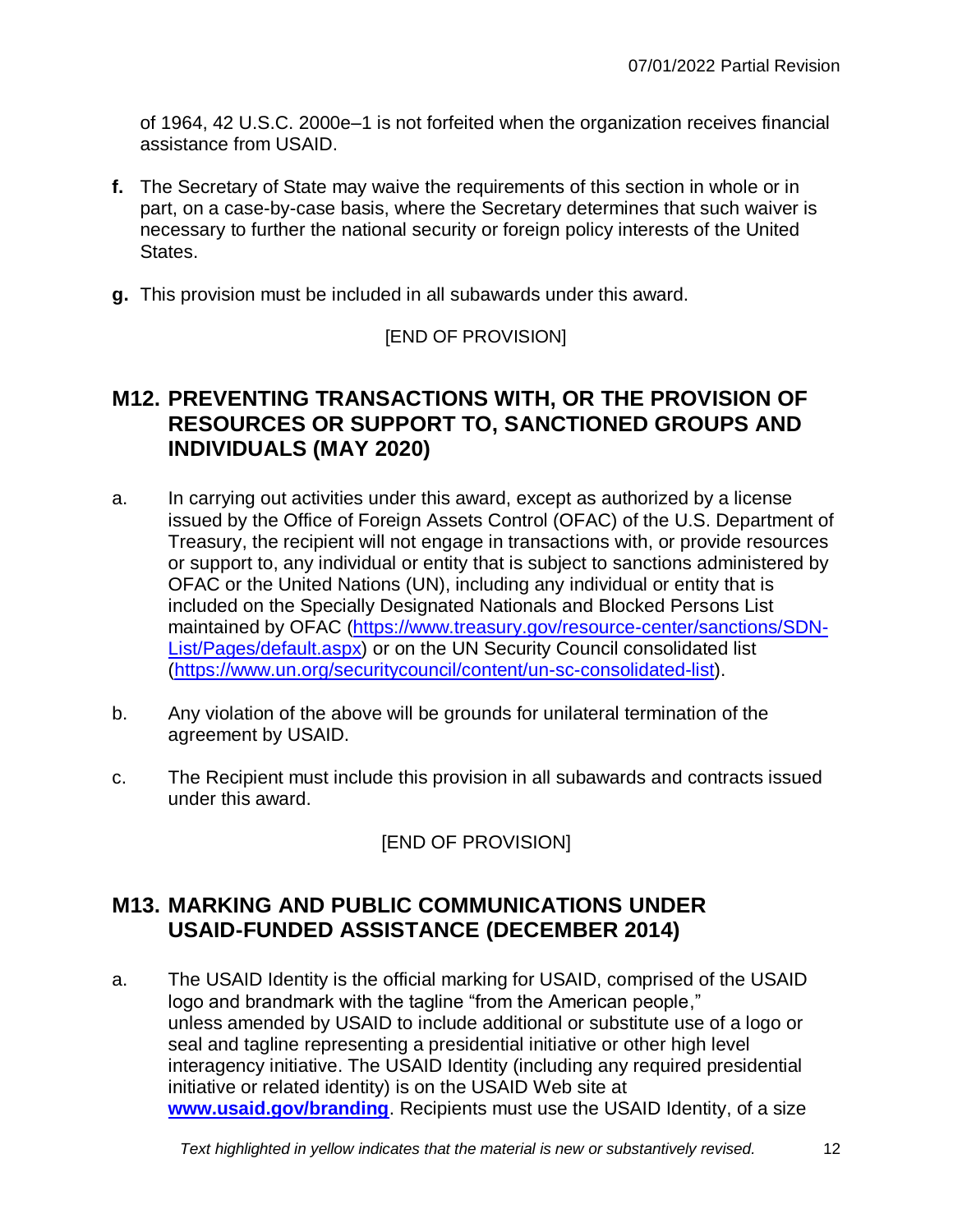and prominence equivalent to or greater than any other identity or logo displayed, to mark the following:

- (1) Programs, projects, activities, public communications, and commodities partially or fully funded by USAID;
- (2) Program, project, or activity sites funded by USAID, including visible infrastructure projects or other physical sites;
- (3) Technical assistance, studies, reports, papers, publications, audio-visual productions, public service announcements, Web sites/Internet activities, promotional, informational, media, or communications products funded by USAID;
- (4) Commodities, equipment, supplies, and other materials funded by USAID, including commodities or equipment provided under humanitarian assistance or disaster relief programs; and
- (5) Events financed by USAID, such as training courses, conferences, seminars, exhibitions, fairs, workshops, press conferences and other public activities. If the USAID Identity cannot be displayed, the recipient is encouraged to otherwise acknowledge USAID and the support of the American people.
- b. The recipient must implement the requirements of this provision following the approved Marking Plan in the award.
- c. The AO may require a preproduction review of program materials and "public communications" (documents and messages intended for external distribution, including but not limited to correspondence; publications; studies; reports; audio visual productions; applications; forms; press; and promotional materials) used in connection with USAID-funded programs, projects or activities, for compliance with an approved Marking Plan.
- d. The recipient is encouraged to give public notice of the receipt of this award and announce progress and accomplishments. The recipient must provide copies of notices or announcements to the Agreement Officer's Representative (AOR) and to USAID's Office of Legislative and Public Affairs in advance of release, as practicable. Press releases or other public notices must include a statement substantially as follows:

*"The U.S. Agency for International Development administers the U.S. foreign assistance program providing economic and humanitarian assistance in more than 80 countries worldwide."*

e. Any "public communication" in which the content has not been approved by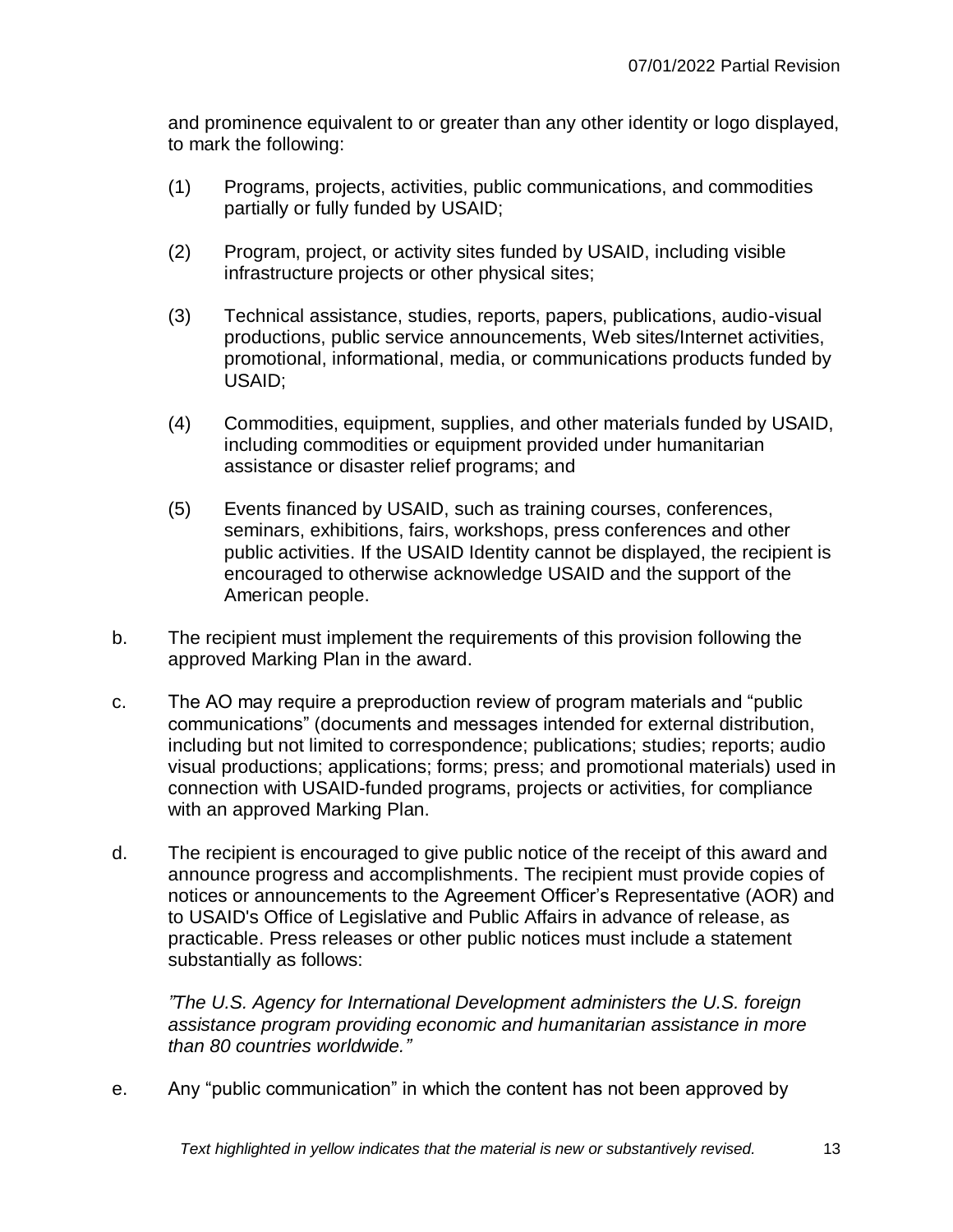USAID must contain the following disclaimer:

*"This study/report/audio/visual/other information/media product (specify) is made possible by the generous support of the American people through the United States Agency for International Development (USAID). The contents are the responsibility of [insert recipient name] and do not necessarily reflect the views of USAID or the United States Government."*

- f. The recipient must provide the USAID AOR with two copies of all program and communications materials produced under this award.
- g. The recipient may request an exception from USAID marking requirements when USAID marking requirements would:
	- (1) Compromise the intrinsic independence or neutrality of a program or materials where independence or neutrality is an inherent aspect of the program and materials;
	- (2) Diminish the credibility of audits, reports, analyses, studies, or policy recommendations whose data or findings must be seen as independent;
	- (3) Undercut host-country government "ownership" of constitutions, laws, regulations, policies, studies, assessments, reports, publications, surveys or audits, public service announcements, or other communications;
	- (4) Impair the functionality of an item;
	- (5) Incur substantial costs or be impractical;
	- (6) Offend local cultural or social norms, or be considered inappropriate; or
	- (7) Conflict with international law.
- h. The recipient may submit a waiver request of the marking requirements of this provision or the Marking Plan, through the AOR, when USAID-required marking would pose compelling political, safety, or security concerns, or have an adverse impact in the cooperating country.
	- (1) Approved waivers "flow down" to subawards and contracts unless specified otherwise. The waiver may also include the removal of USAID markings already affixed, if circumstances warrant.
	- (2) USAID determinations regarding waiver requests are subject to appeal by the recipient, by submitting a written request to reconsider the determination to the cognizant Assistant Administrator.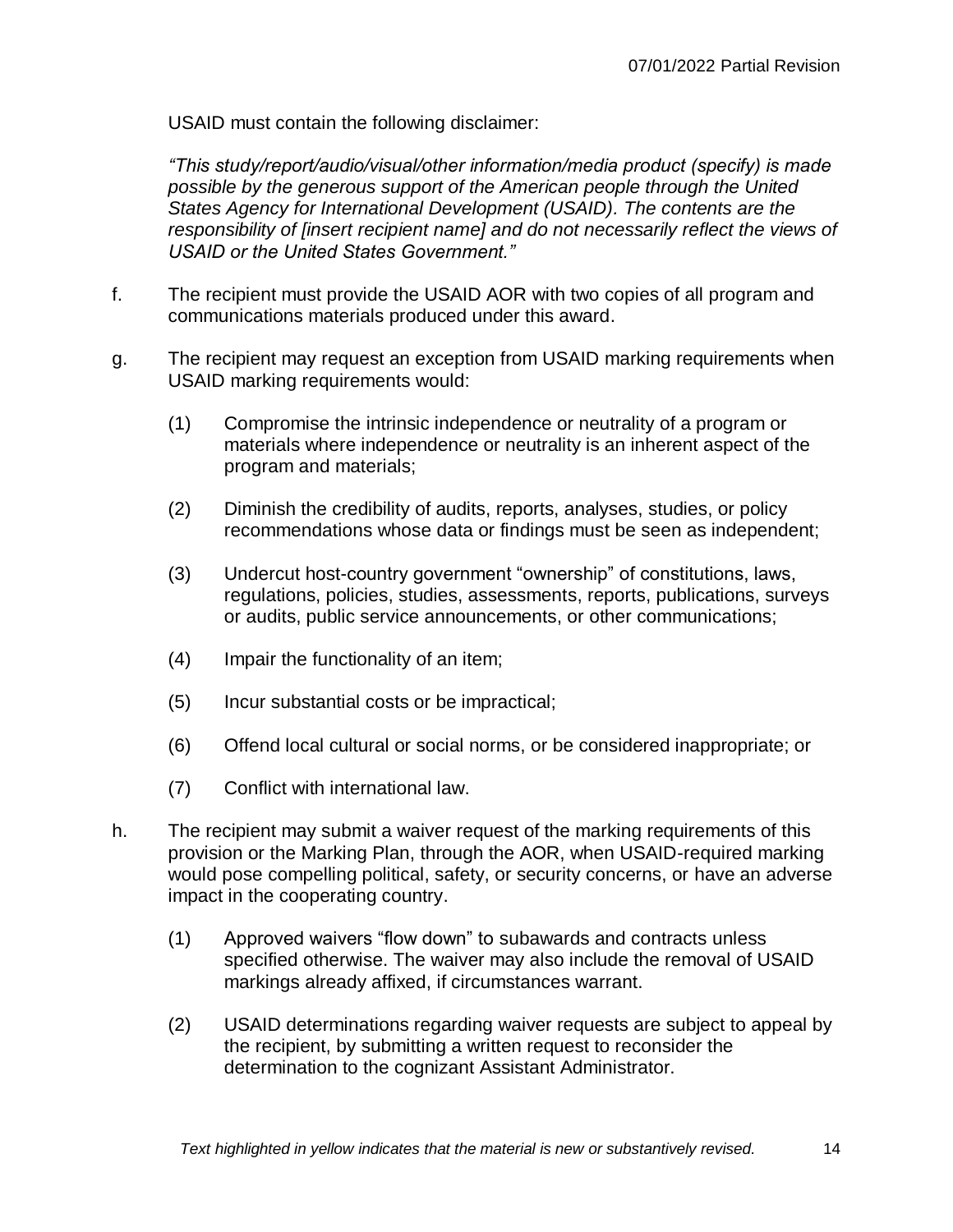i. The recipient must include the following marking provision in any subawards entered into under this award:

*"As a condition of receipt of this subaward, marking with the USAID Identity of a size and prominence equivalent to or greater than the recipient's, subrecipient's, other donor's, or third party's is required. In the event the recipient chooses not to require marking with its own identity or logo by the subrecipient, USAID may, at its discretion, require marking by the subrecipient with the USAID Identity."*

**IEND OF PROVISION]** 

## <span id="page-14-0"></span>**M14. REGULATIONS GOVERNING EMPLOYEES (JUNE 2018)**

- a. While working overseas, the recipient's employees who are not citizens of the cooperating country must maintain private status, and may not rely on local U.S. Government offices or facilities for support while under this award.
- b. The sale of personal property or automobiles by the recipient's non-cooperating country citizen employees and their dependents in the foreign country to which they are assigned, are subject to the same limitations and prohibitions that apply to direct-hire USAID personnel employed by the Mission, including the rules contained in 22 CFR 136, except as this may conflict with host government regulations.
- c. Other than work to be performed under this award for which an employee is assigned by the recipient, employees of the recipient who are not citizens of the cooperating country must not engage directly or indirectly, either in the individual's own name or in the name or through an agency of another person, in any business, profession, or occupation in the foreign countries to which the individual is assigned. In addition, the individual must not make loans or investments to or in any business, profession, or occupation in the foreign countries to which the individual is assigned.
- d. The recipient's employees who are not citizens of the cooperating country, while in a foreign country, are expected to show respect for its conventions, customs, and institutions, to abide by its applicable laws and regulations, and not to interfere in its internal political affairs.
- e. In accordance with the internal control requirements in 2 CFR 200.303, which require the recipient to establish standards of conduct for its employees, the recipient must ensure that all its employees adhere to these standards of conduct in a manner consistent with the standards for United Nations (UN) employees in Section 3 of the UN Secretary-General's Bulletin - Special Measures for Protection from Sexual Exploitation and Sexual Abuse (ST/SGB/2003/13).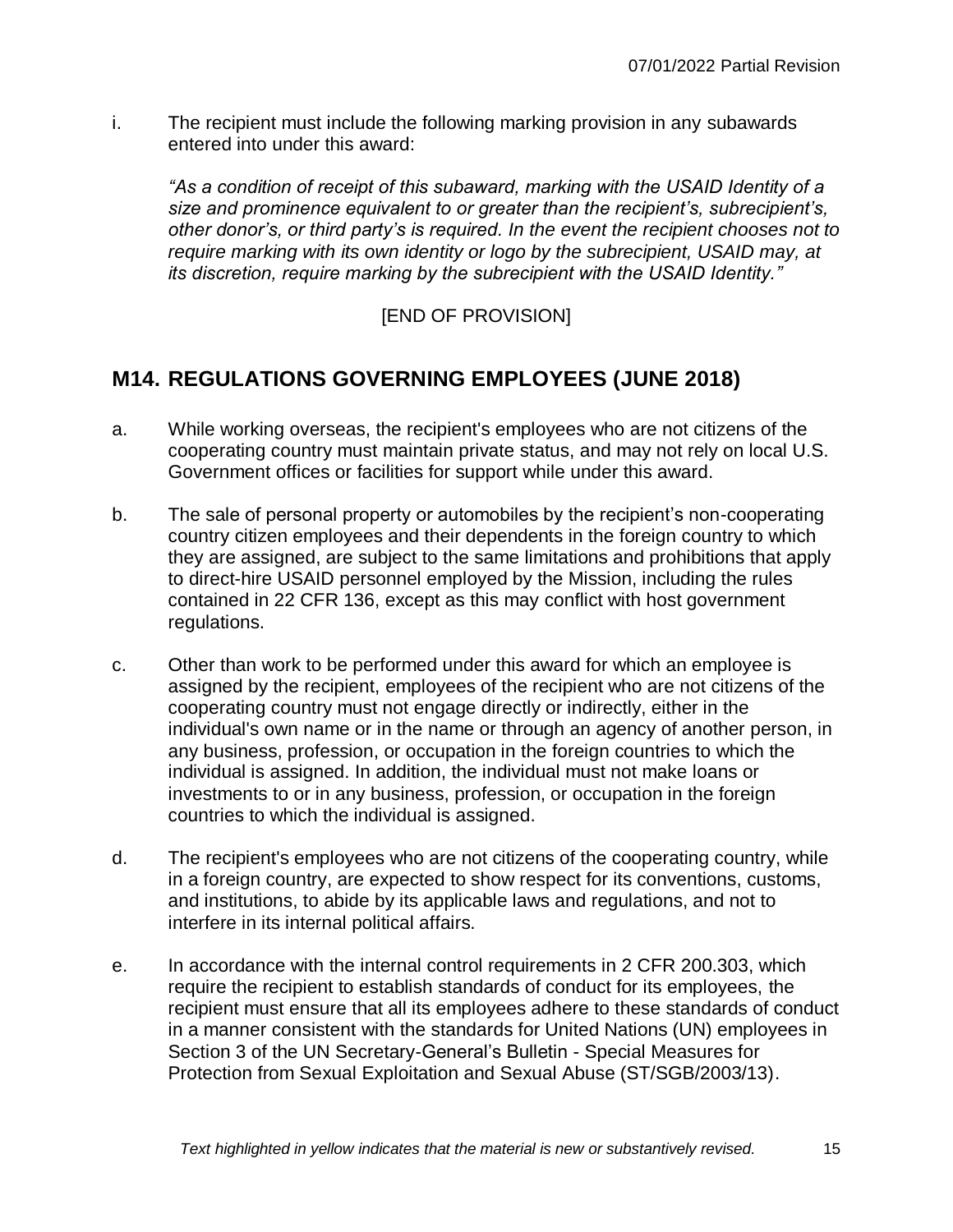- f. If the recipient determines that the conduct of any recipient employee is not in accordance with the preceding paragraphs, the recipient's Chief of Party must consult with the Agreement Officer and the USAID Mission Director, and the employee involved, and must recommend to the recipient a course of action with regard to such employee.
- g. The parties recognize the rights of the U.S. Ambassador to direct the removal from a country of any U.S. citizen, or the discharge from this award of any individual (U.S., third-country, or cooperating-country national) when, in the discretion of the Ambassador, the interests of the United States so require.
- h. If it is determined, under paragraph (f) or  $(g)$  above, that the services of such employee should be terminated, the recipient must use its best efforts to cause the return of such employee to the United States, or third-country point of origin, as appropriate, and replace the employee with an acceptable substitute at no cost to USAID.
- i. Any matters relating to subrecipients, including the employees of subrecipients, must be coordinated through the recipient's Chief of Party.

[END OF PROVISION]

## <span id="page-15-0"></span>**M15. CONVERSION OF UNITED STATES DOLLARS TO LOCAL CURRENCY (NOVEMBER 1985)**

(This provision applies when activities are undertaken outside the United States.)

Upon arrival in the cooperating country, and from time to time as appropriate, the recipient's chief of party must consult with the Mission Director who must provide, in writing, the procedure the recipient and its employees must follow in the conversion of United States dollars to local currency. This may include, but is not limited to, the conversion of currency through the cognizant United States Disbursing Officer or Mission Controller, as appropriate.

[END OF PROVISION]

## <span id="page-15-1"></span>**M16. USE OF POUCH FACILITIES (AUGUST 1992)**

(This provision applies when activities are undertaken outside the United States.)

a. Use of diplomatic pouch is controlled by the Department of State. The Department of State has authorized the use of pouch facilities for USAID

*Text highlighted in yellow indicates that the material is new or substantively revised.* 16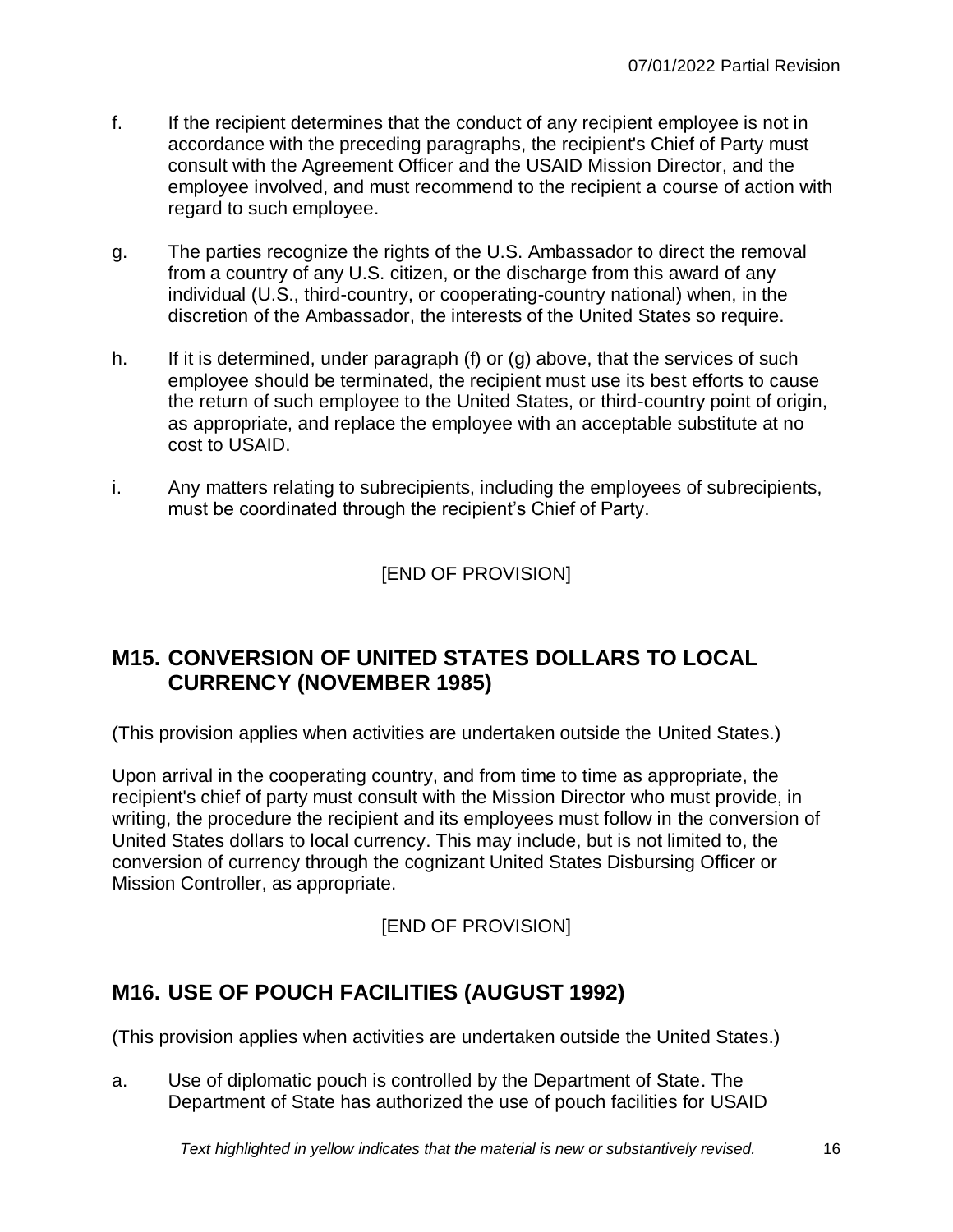recipients and their employees as a general policy, as detailed in items (1) through (6) below. However, the final decision regarding use of pouch facilities rest with the Embassy or USAID Mission. In consideration of the use of pouch facilities, the recipient and its employees agree to indemnify and hold harmless, the Department of State and USAID for loss or damage occurring in pouch transmission:

- (1) Recipients and their employees are authorized use of the pouch for transmission and receipt of up to a maximum of .9 kgs per shipment of correspondence and documents needed in the administration of assistance programs.
- (2) U.S. citizen employees are authorized use of the pouch for personal mail up to a maximum of .45 kgs per shipment (but see a.(3) below).
- (3) Merchandise, parcels, magazines, or newspapers are not considered to be personal mail for purposes of this standard provision and are not authorized to be sent or received by pouch.
- (4) Official and personal mail pursuant to a.(1) and (2) above sent by pouch should be addressed as follows:

Name of individual or organization (followed by letter symbol "G") City Name of post (USAID/ ) Agency for International Development Washington, DC 20523-0001

- (5) Mail sent via the diplomatic pouch may not be in violation of U.S. Postal laws and may not contain material ineligible for pouch transmission.
- (6) Recipient personnel are NOT authorized use of military postal facilities (APO/FPO). This is an Adjutant General's decision based on existing laws and regulations governing military postal facilities and is being enforced worldwide.
- b. The recipient is responsible for advising its employees of this authorization, these guidelines, and limitations on use of pouch facilities.
- c. Specific additional guidance on grantee use of pouch facilities in accordance with this standard provision is available from the Post Communication Center at the Embassy or USAID Mission.

## [END OF PROVISION]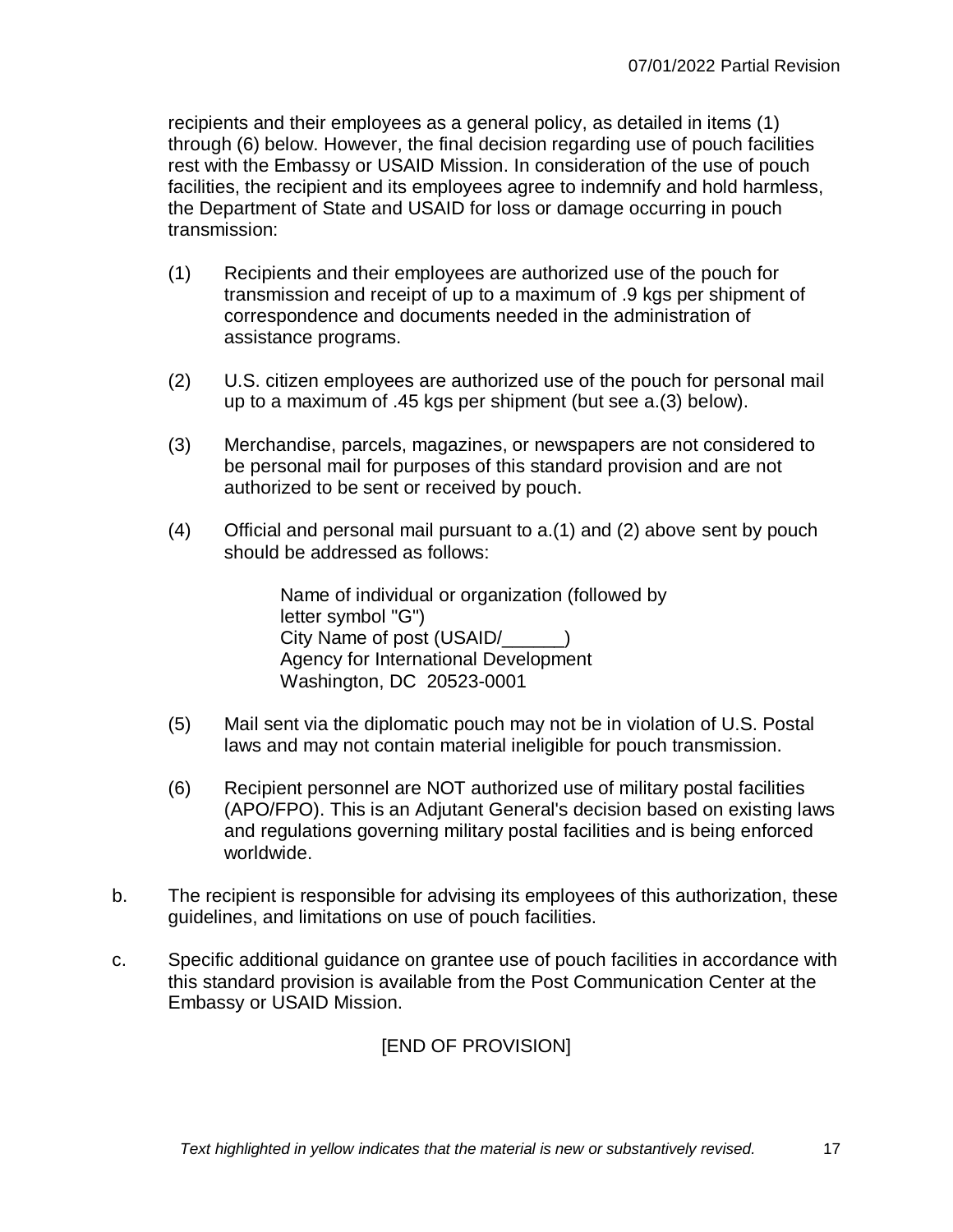## <span id="page-17-0"></span>**M17. TRAVEL AND INTERNATIONAL AIR TRANSPORTATION (DECEMBER 2014)**

#### **a. TRAVEL COSTS**

All travel costs must comply with the applicable cost principles and must be consistent with those normally allowed in like circumstances in the recipient's non-USAID-funded activities. Costs incurred by employees and officers for travel, including air fare, costs of lodging, other subsistence, and incidental expenses, may be considered reasonable and allowable only to the extent such costs do not exceed reasonable charges normally allowed by the recipient in its regular operations as the result of the recipient organization's written travel policy and are within the limits established by the applicable cost principles.

In the absence of a reasonable written policy regarding international travel costs, the standard for determining the reasonableness of reimbursement for international travel costs will be the Standardized Regulations (Government Civilians, Foreign Areas), published by the U.S. Department of State, as from time to time amended. The most current Standardized Regulations on international travel costs may be obtained from the AO. In the event that the cost for air fare exceeds the customary standard commercial airfare (coach or equivalent) or the lowest commercial discount airfare, the recipient must document one of the allowable exceptions from the applicable cost principles.

#### **b. FLY AMERICA ACT RESTRICTIONS**

- (1) The recipient must use U.S. Flag Air Carriers for all international air transportation (including personal effects) funded by this award pursuant to the Fly America Act and its implementing regulations to the extent service by such carriers is available.
- (2) In the event that the recipient selects a carrier other than a U.S. Flag Air Carrier for international air transportation, in order for the costs of such international air transportation to be allowable, the recipient must document such transportation in accordance with this provision and maintain such documentation pursuant to the Standard Provision, "Accounting, Audit and Records." The documentation must use one of the following reasons or other exception under the Fly America Act:
	- (i) The recipient uses a European Union (EU) flag air carrier, which is an airline operating from an EU country that has signed the US-EU "Open Skies" agreement [\(https://www.state.gov/open-skies](https://www.state.gov/open-skies-partners/)[partners/\)](https://www.state.gov/open-skies-partners/).
	- (ii) Travel to or from one of the following countries on an airline of that country when no city pair fare is in effect for that leg (see [https://www.gsa.gov/travel/plan-book/transportation-airfare-pov-](https://www.gsa.gov/travel/plan-book/transportation-airfare-pov-etc/city-pair-program-cpp)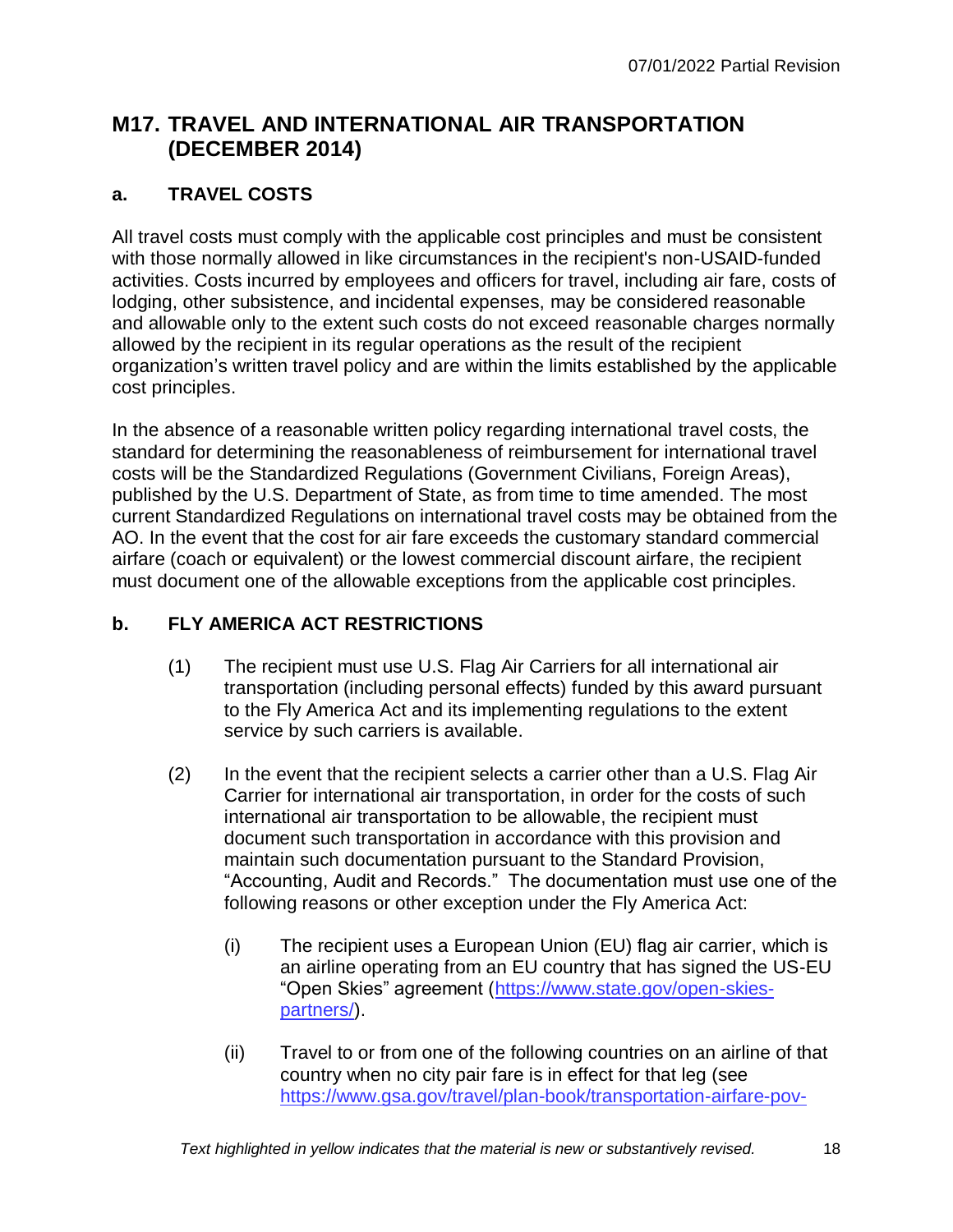[etc/city-pair-program-cpp\)](https://www.gsa.gov/travel/plan-book/transportation-airfare-pov-etc/city-pair-program-cpp):

- a. Australia on an Australian airline,
- b. Switzerland on a Swiss airline, or
- c. Japan on a Japanese airline;
- (iii) Only for a particular leg of a route on which no US Flag Air Carrier provides service on that route;
- (iv) For a trip of 3 hours or less, the use of a US Flag Air Carrier at least doubles the travel time;
- (v) If the US Flag Air Carrier offers direct service, use of the US Flag Air Carrier would increase the travel time by more than 24 hours; or
- (vi) If the US Flag Air Carrier does not offer direct service,
	- a. Use of the US Flag Air Carrier increases the number of aircraft changes by 2 or more,
	- b. Use of the US Flag Air Carrier extends travel time by 6 hours or more, or
	- c. Use of the US Flag Air Carrier requires a layover at an overseas interchange of 4 hours or more.

#### **c. DEFINITIONS**

The terms used in this provision have the following meanings:

- (1) "Travel costs'' means expenses for transportation, lodging, subsistence (meals and incidentals), and related expenses incurred by employees who are on travel status on official business of the recipient for any travel outside the country in which the organization is located. "Travel costs" do not include expenses incurred by employees who are not on official business of the recipient, such as rest and recuperation (R&R) travel offered as part of an employee's benefits package that are consistent with the recipient's personnel and travel policies and procedures.
- (2) "International air transportation" means international air travel by individuals (and their personal effects) or transportation of cargo by air between a place in the United States and a place outside thereof, or between two places both of which are outside the United States.
- (3) "U.S. Flag Air Carrier" means an air carrier on the list issued by the U.S.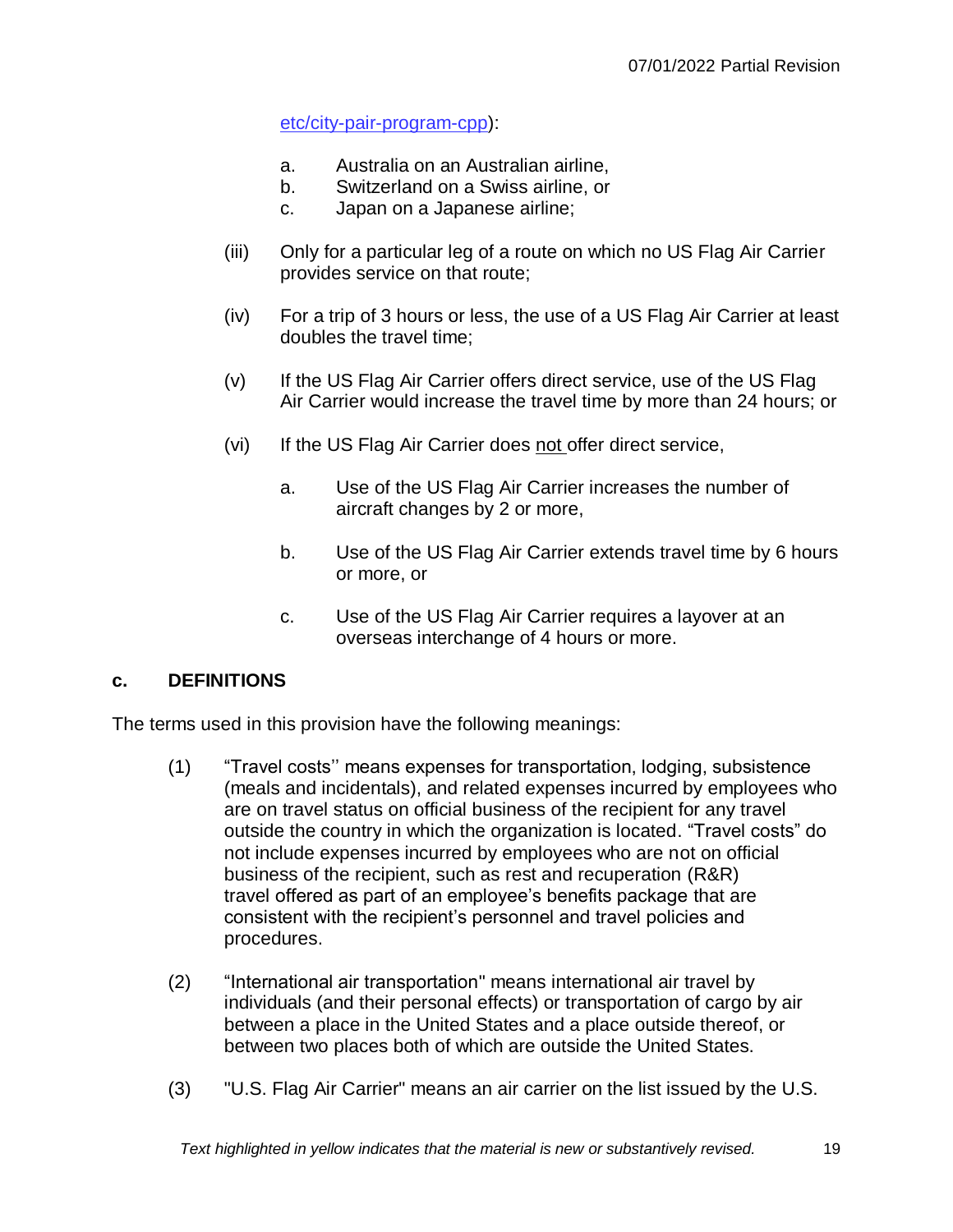Department of Transportation at

[https://www.transportation.gov/policy/aviation-policy/certificated-air](https://www.transportation.gov/policy/aviation-policy/certificated-air-carriers-list)[carriers-list.](https://www.transportation.gov/policy/aviation-policy/certificated-air-carriers-list) U.S. Flag Air Carrier service also includes service provided under a code share agreement with another air carrier when the ticket, or documentation for an electronic ticket, identifies the U.S. flag air carrier's designator code and flight number.

(4) For this provision, the term "United States" includes the fifty states, Commonwealth of Puerto Rico, possessions of the United States, and the District of Columbia.

#### **d. SUBAWARDS AND CONTRACTS**

This provision must be included in all subawards and contracts under which this award will finance international air transportation.

#### [END OF PROVISION]

## <span id="page-19-0"></span>**M18. OCEAN SHIPMENT OF GOODS (JUNE 2012)**

*APPLICABILITY: This provision is applicable for awards and subawards for which the recipient contracts for ocean transportation for goods purchased or financed with USAID funds. In accordance with 22 CFR 228.21, ocean transportation shipments are subject to the provisions of 46 CFR Part 381.*

#### **OCEAN SHIPMENT OF GOODS (JUNE 2012)**

a. Prior to contracting for ocean transportation to ship goods purchased or financed with USAID funds under this award, the recipient must contact the office below to determine the flag and class of vessel to be used for shipment:

> U.S. Agency for International Development, Bureau for Management Office of Acquisition and Assistance, Transportation Division 1300 Pennsylvania Avenue, NW USAID Annex Washington, DC 20523 Email: **oceantransportation@usaid.gov**

b. This provision must be included in all subawards and contracts.

[END OF PROVISION]

## <span id="page-19-1"></span>**M19. VOLUNTARY POPULATION PLANNING ACTIVITIES –**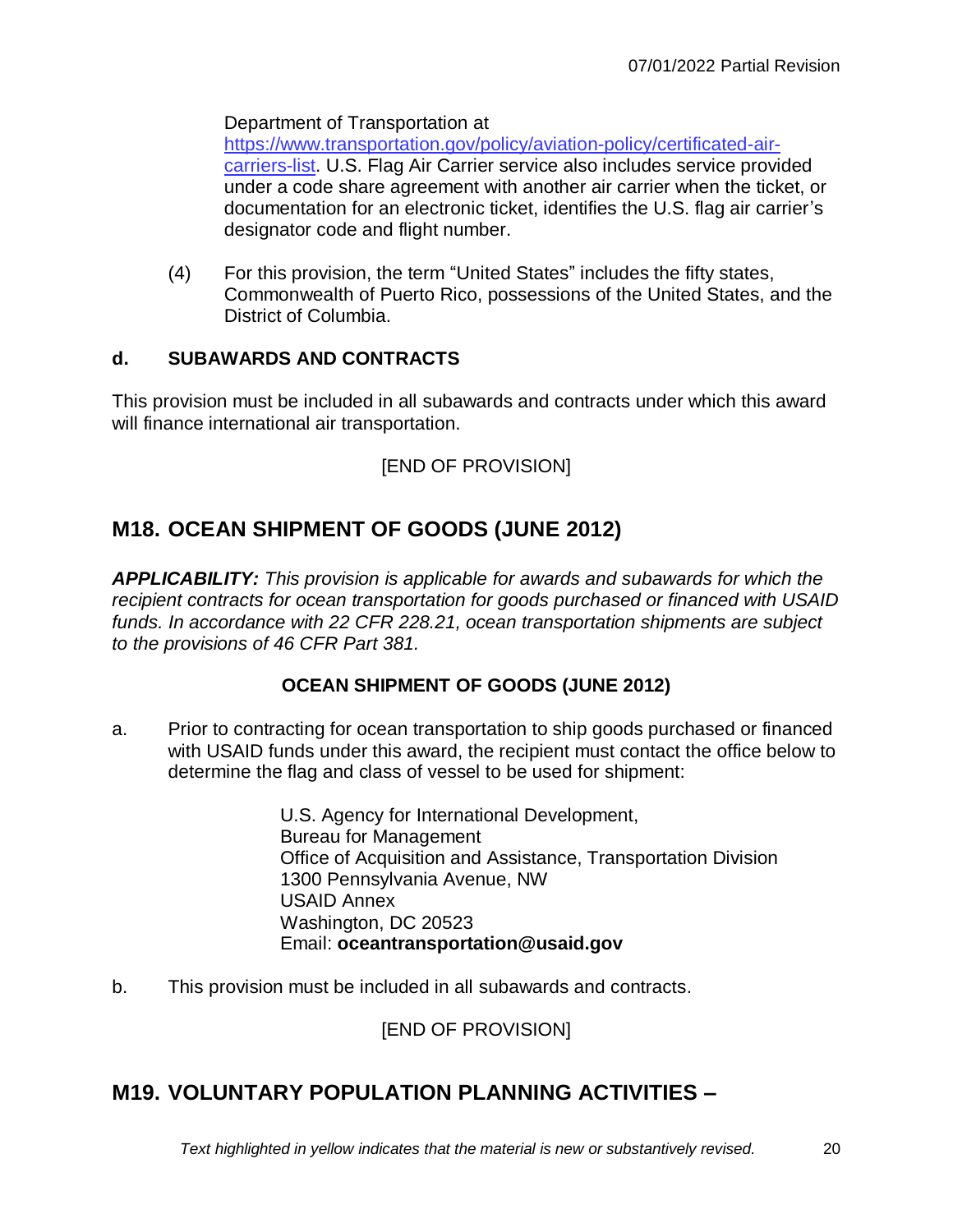## **MANDATORY REQUIREMENTS (MAY 2006)**

Requirements for Voluntary Sterilization Programs

(1) Funds made available under this award must not be used to pay for the performance of involuntary sterilization as a method of family planning or to coerce or provide any financial incentive to any individual to practice sterilization.

Prohibition on Abortion-Related Activities:

- (1) No funds made available under this award will be used to finance, support, or be attributed to the following activities: (i) procurement or distribution of equipment intended to be used for the purpose of inducing abortions as a method of family planning; (ii) special fees or incentives to any person to coerce or motivate them to have abortions; (iii) payments to persons to perform abortions or to solicit persons to undergo abortions; (iv) information, education, training, or communication programs that seek to promote abortion as a method of family planning; and (v) lobbying for or against abortion. The term "motivate," as it relates to family planning assistance, must not be construed to prohibit the provision, consistent with local law, of information or counseling about all pregnancy options.
- (2) No funds made available under this award will be used to pay for any biomedical research which relates, in whole or in part, to methods of, or the performance of, abortions or involuntary sterilizations as a means of family planning. Epidemiologic or descriptive research to assess the incidence, extent or consequences of abortions is not precluded.

#### [END OF PROVISION]

#### <span id="page-20-0"></span>**M20. TRAFFICKING IN PERSONS (April 2016)**

- a. The recipient, subawardee, or contractor, at any tier, or their employees, labor recruiters, brokers or other agents, must not engage in:
	- (1) Trafficking in persons (as defined in the Protocol to Prevent, Suppress, and Punish Trafficking in Persons, especially Women and Children, supplementing the UN Convention against Transnational Organized Crime) during the period of this award;
	- (2) Procurement of a commercial sex act during the period of this award;
	- (3) Use of forced labor in the performance of this award;
	- (4) Acts that directly support or advance trafficking in persons, including the following acts: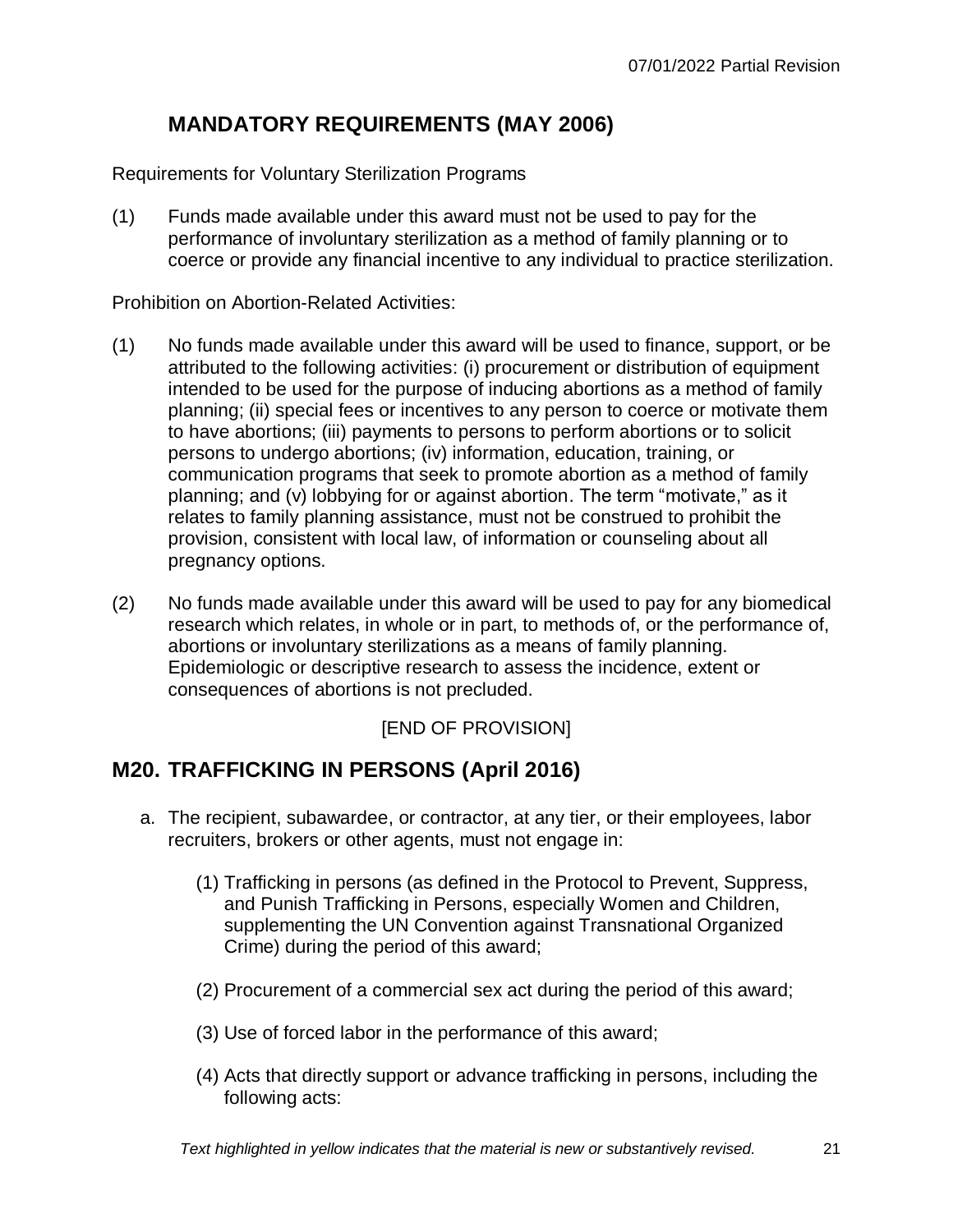- i. Destroying, concealing, confiscating, or otherwise denying an employee access to that employee's identity or immigration documents;
- ii. Failing to provide return transportation or pay for return transportation costs to an employee from a country outside the United States to the country from which the employee was recruited upon the end of employment if requested by the employee, unless:
	- a) exempted from the requirement to provide or pay for such return transportation by USAID under this award; or
	- b) the employee is a victim of human trafficking seeking victim services or legal redress in the country of employment or a witness in a human trafficking enforcement action;
- iii. Soliciting a person for the purpose of employment, or offering employment, by means of materially false or fraudulent pretenses, representations, or promises regarding that employment;
- iv. Charging employees recruitment fees; or
- v. Providing or arranging housing that fails to meet the host country housing and safety standards.
- b. In the event of a violation of section (a) of this provision, USAID is authorized to terminate this award, without penalty, and is also authorized to pursue any other remedial actions authorized as stated in section 1704(c) of the National Defense Authorization Act for Fiscal Year 2013 (Pub. L. 112-239, enacted January 2, 2013).
- c. If the estimated value of services required to be performed under the award outside the United States exceeds \$500,000, the recipient must submit to the Agreement Officer, the annual "Certification regarding Trafficking in Persons, Implementing Title XVII of the National Defense Authorization Act for Fiscal Year 2013" as required prior to this award, and must implement a compliance plan to prevent the activities described above in section (a) of this provision. The recipient must provide a copy of the compliance plan to the Agreement Officer upon request and must post the useful and relevant contents of the plan or related materials on its website (if one is maintained) and at the workplace.
- d. The recipient's compliance plan must be appropriate to the size and complexity of the award and to the nature and scope of the activities, including the number of non-United States citizens expected to be employed. The plan must include, at a minimum, the following: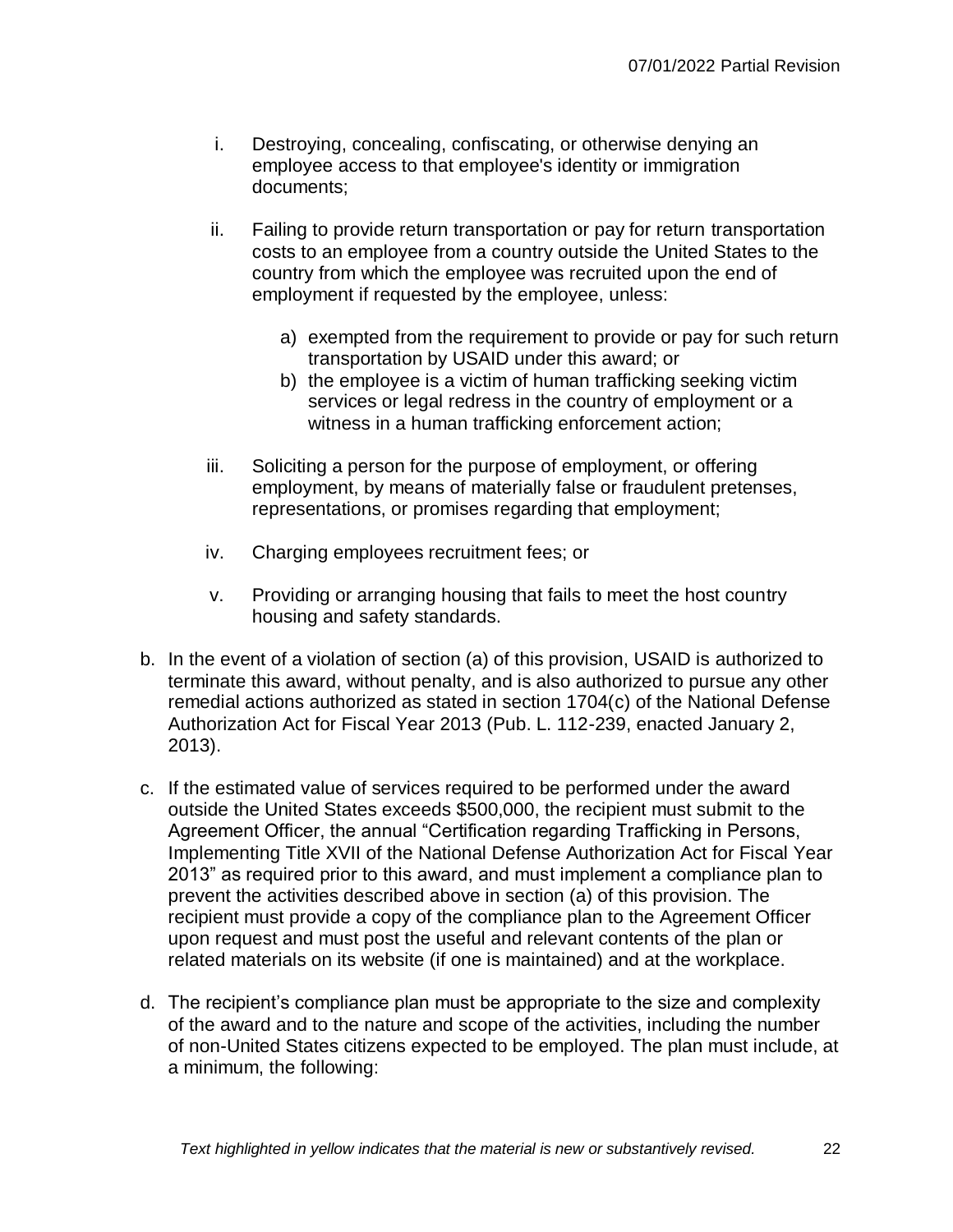- (1) An awareness program to inform employees about the trafficking related prohibitions included in this provision, the activities prohibited and the action that will be taken against the employee for violations.
- (2) A reporting process for employees to report, without fear of retaliation, activity inconsistent with the policy prohibiting trafficking, including a means to make available to all employees the Global Human Trafficking Hotline at 1-844-888-FREE and its e-mail address at [help@befree.org.](mailto:help@befree.org)
- (3) A recruitment and wage plan that only permits the use of recruitment companies with trained employees, prohibits charging of recruitment fees to the employee, and ensures that wages meet applicable host-country legal requirements or explains any variance.
- (4) A housing plan, if the recipient or any subawardee intends to provide or arrange housing. The housing plan is required to meet any host-country housing and safety standards.
- (5) Procedures for the recipient to prevent any agents or subawardee at any tier and at any dollar value from engaging in trafficking in persons activities described in section a of this provision. The recipient must also have procedures to monitor, detect, and terminate any agents or subawardee or subawardee employees that have engaged in such activities.
- e. If the Recipient receives any credible information regarding a violation listed in section a(1)-(4) of this provision, the recipient must immediately notify the cognizant Agreement Officer and the USAID Office of the Inspector General; and must fully cooperate with any Federal agencies responsible for audits, investigations, or corrective actions relating to trafficking in persons.
- f. The Agreement Officer may direct the Recipient to take specific steps to abate an alleged violation or enforce the requirements of a compliance plan.
- g. For purposes of this provision, "employee" means an individual who is engaged in the performance of this award as a direct employee, consultant, or volunteer of the recipient or any subrecipient.
- h. The recipient must include in all subawards and contracts a provision prohibiting the conduct described in section a(1)-(4) by the subrecipient, contractor, or any of their employees, or any agents. The recipient must also include a provision authorizing the recipient to terminate the award as described in section b of this provision.

#### [END OF PROVISION]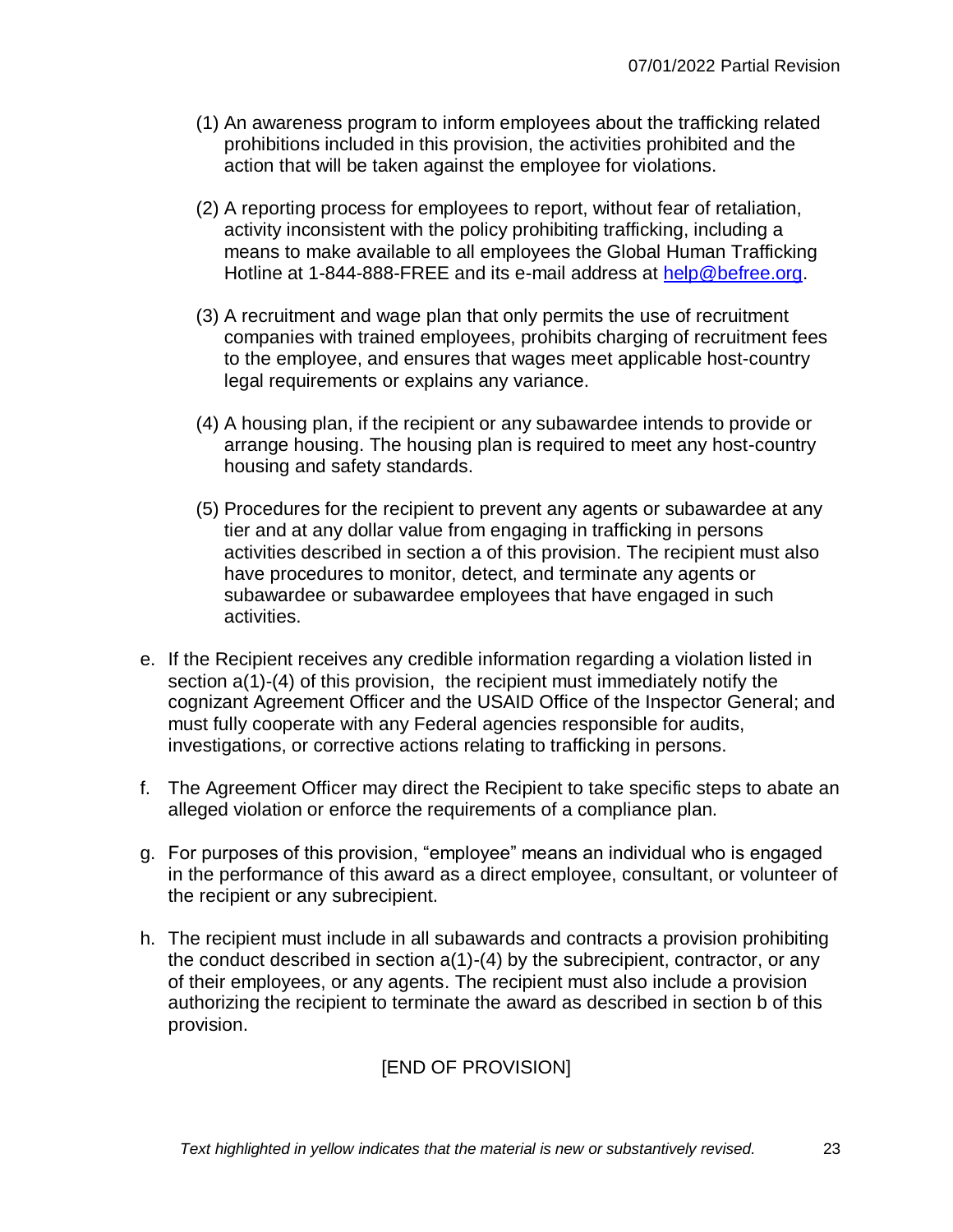## <span id="page-23-0"></span>**M21. SUBMISSIONS TO THE DEVELOPMENT EXPERIENCE CLEARINGHOUSE AND PUBLICATIONS (JUNE 2012)**

- a. Submissions to the Development Experience Clearinghouse (DEC).
	- 1) The recipient must provide the Agreement Officer's Representative one copy of any Intellectual Work that is published, and a list of any Intellectual Work that is not published.
	- 2) In addition, the recipient must submit Intellectual Work, whether published or not, to the DEC, either on-line (preferred) or by mail. The recipient must review the DEC Web site for submission instructions, including document formatting and the types of documents to submit. Submission instructions can be found at: **[http://dec.usaid.gov](http://dec.usaid.gov/)**.
	- 3) For purposes of submissions to the DEC, Intellectual Work includes all works that document the implementation, evaluation, and results of international development assistance activities developed or acquired under this award, which may include program and communications materials, evaluations and assessments, information products, research and technical reports, progress and performance reports required under this award (excluding administrative financial information), and other reports, articles and papers prepared by the recipient under the award, whether published or not. The term does not include the recipient's information that is incidental to award administration, such as financial, administrative, cost or pricing, or management information.
	- 4) Each document submitted should contain essential bibliographic information, such as 1) descriptive title; 2) author(s) name; 3) award number; 4) sponsoring USAID office; 5) development objective; and 6) date of publication.
	- 5) The recipient must not submit to the DEC any financially sensitive information or personally identifiable information, such as social security numbers, home addresses and dates of birth. Such information must be removed prior to submission. The recipient must not submit classified documents to the DEC.
- b. In the event award funds are used to underwrite the cost of publishing, in lieu of the publisher assuming this cost as is the normal practice, any profits or royalties up to the amount of such cost must be credited to the award unless the schedule of the award has identified the profits or royalties as program income.

[END OF PROVISION]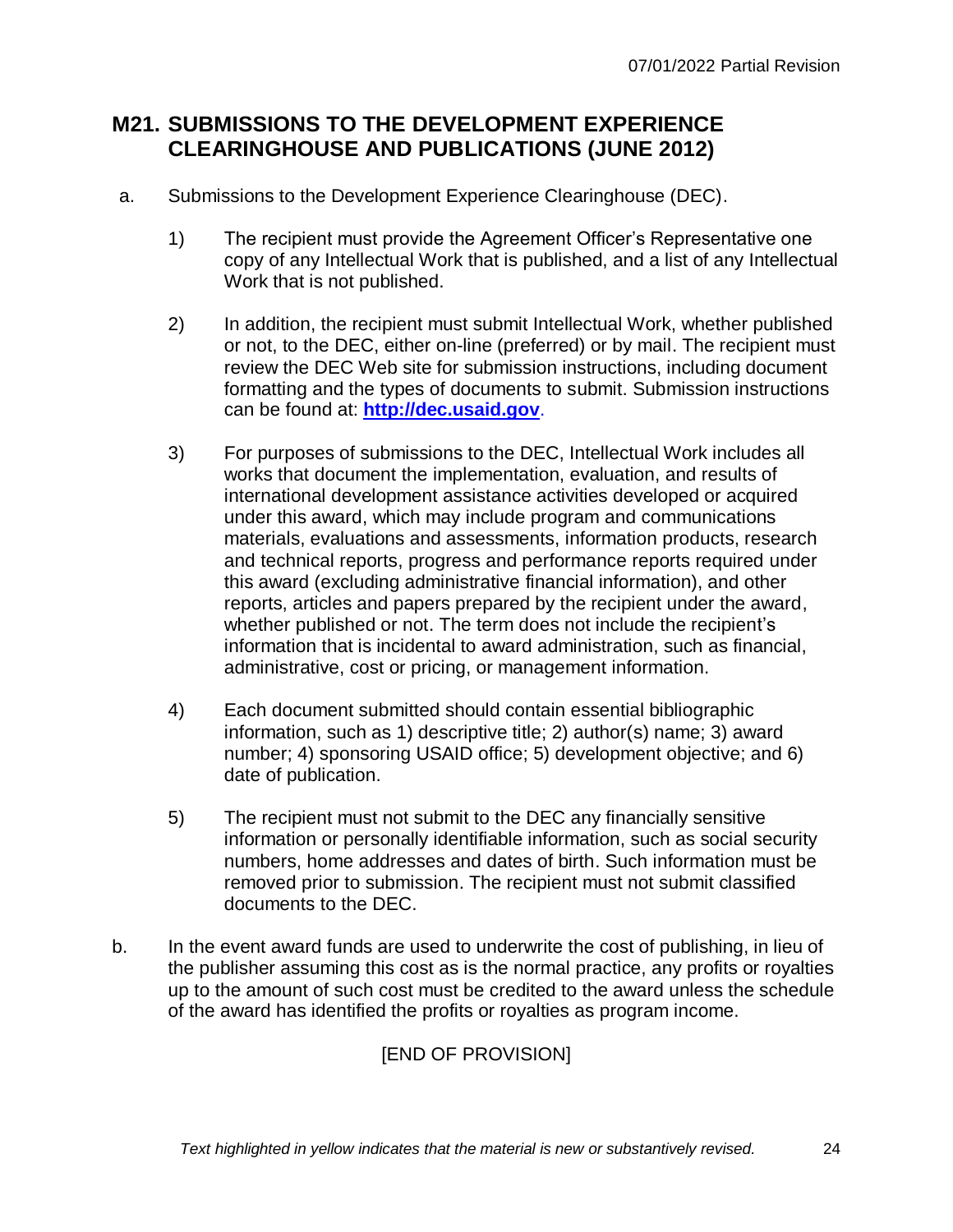## <span id="page-24-0"></span>**M22. LIMITING CONSTRUCTION ACTIVITIES (AUGUST 2013)**

*APPLICABILITY: In accordance with the policy at ADS 303.3.30, AOs must include this provision in all solicitations and awards. When no construction activities are contemplated under the award, the AO must insert "*Construction is not eligible for reimbursement under this award*" in section d) of this provision. If the award permits construction activities based on the policy above (or as authorized by waiver), the AO must insert the description and location(s) of the specific construction activities in section d) of this provision. The AO must not make a general reference to the Program Description. The AO must also ensure that there is a specific line item for construction activities in the award budget.*

#### **LIMITING CONSTRUCTION ACTIVITIES (AUGUST 2013)**

- a) Construction is not eligible for reimbursement under this award unless specifically identified in paragraph d) below**.**
- b) Construction means —construction, alteration, or repair (including dredging and excavation) of buildings, structures, or other real property and includes, without limitation, improvements, renovation, alteration and refurbishment. The term includes, without limitation, roads, power plants, buildings, bridges, water treatment facilities, and vertical structures.
- c) Agreement Officers will not approve any subawards or procurements by recipients for construction activities that are not listed in paragraph d) below. USAID will reimburse allowable costs for only the construction activities listed in this provision not to exceed the amount specified in the construction line item of the award budget. The recipient must receive prior written approval from the AO to transfer funds allotted for construction activities to other cost categories, or vice versa.
- d) Description [*Type of construction and location(s*)]
- e) The recipient must include this provision in all subawards and procurements and make vendors providing services under this award and subrecipients aware of the restrictions of this provision.

#### [END OF PROVISION]

## <span id="page-24-1"></span>**M23. USAID IMPLEMENTING PARTNER NOTICES (IPN) PORTAL FOR ASSISTANCE (JULY 2014)**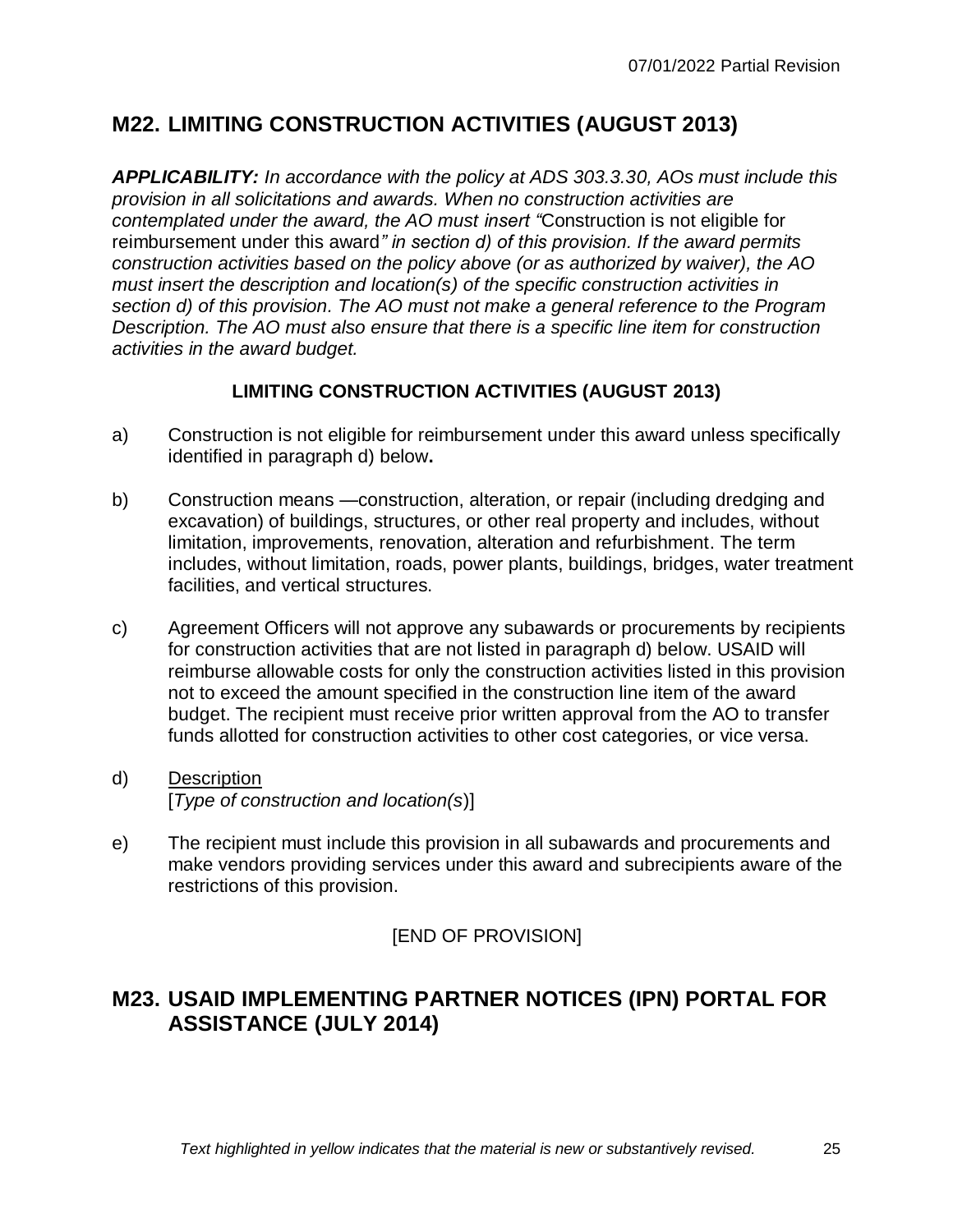*APPLICABILITY: For use in all solicitations and resulting awards. Please refer to ADS 303, Section 303.3.31, "USAID [Implementing Partner Notices \(IPN\) Portal For](http://www.usaid.gov/ads/policy/300/303)  [Assistance"](http://www.usaid.gov/ads/policy/300/303) for additional guidance.*

#### **USAID IMPLEMENTING PARTNER NOTICES (IPN) PORTAL FOR ASSISTANCE (JULY 2014)**

#### **(a)** Definitions

"USAID Implementing Partner Notices (IPN) Portal for Assistance ("IPN Portal)" means the single point where USAID posts proposed universal bilateral amendments for USAID awards, which can be accessed electronically by registered USAID recipients. The IPN Portal is located at **<https://sites.google.com/site/usaidipnforassistance/>**. Universal amendments are those which affect all assistance awards or a designated class of awards as specified in each amendment by the IPN Portal Administrator.

"IPN Portal Administrator" means the USAID official designated by the Director, M/OAA, who has overall responsibility for managing the USAID Implementing Partner Notices Portal for Assistance.

"Universal bilateral amendment" means those amendments with revisions or new requirements or provisions that affect all awards or a designated class of awards, as specified in the Agency notification of such revisions or new requirements.

**(b)** By submission of an application and execution of an award, the Applicant/Recipient acknowledges the requirement to:

- **(1)** Register with the IPN Portal if awarded an assistance award resulting from this solicitation, and
- **(2)** Receive universal bilateral amendments to this award and general notices via the IPN Portal.
- **(c)** Procedure to register for notifications.

Go to **<https://sites.google.com/site/usaidipnforassistance/>** and click the "Register" button at the top of the page. Recipient representatives must use their official organization email address when subscribing, not personal email addresses.

**(d)** Processing of IPN Portal Amendments

The Recipient may access the IPN Portal at any time to review all IPN Portal amendments; however, the system will also notify the Recipient by email when the USAID IPN Portal Administrator posts a universal bilateral amendment for Recipient's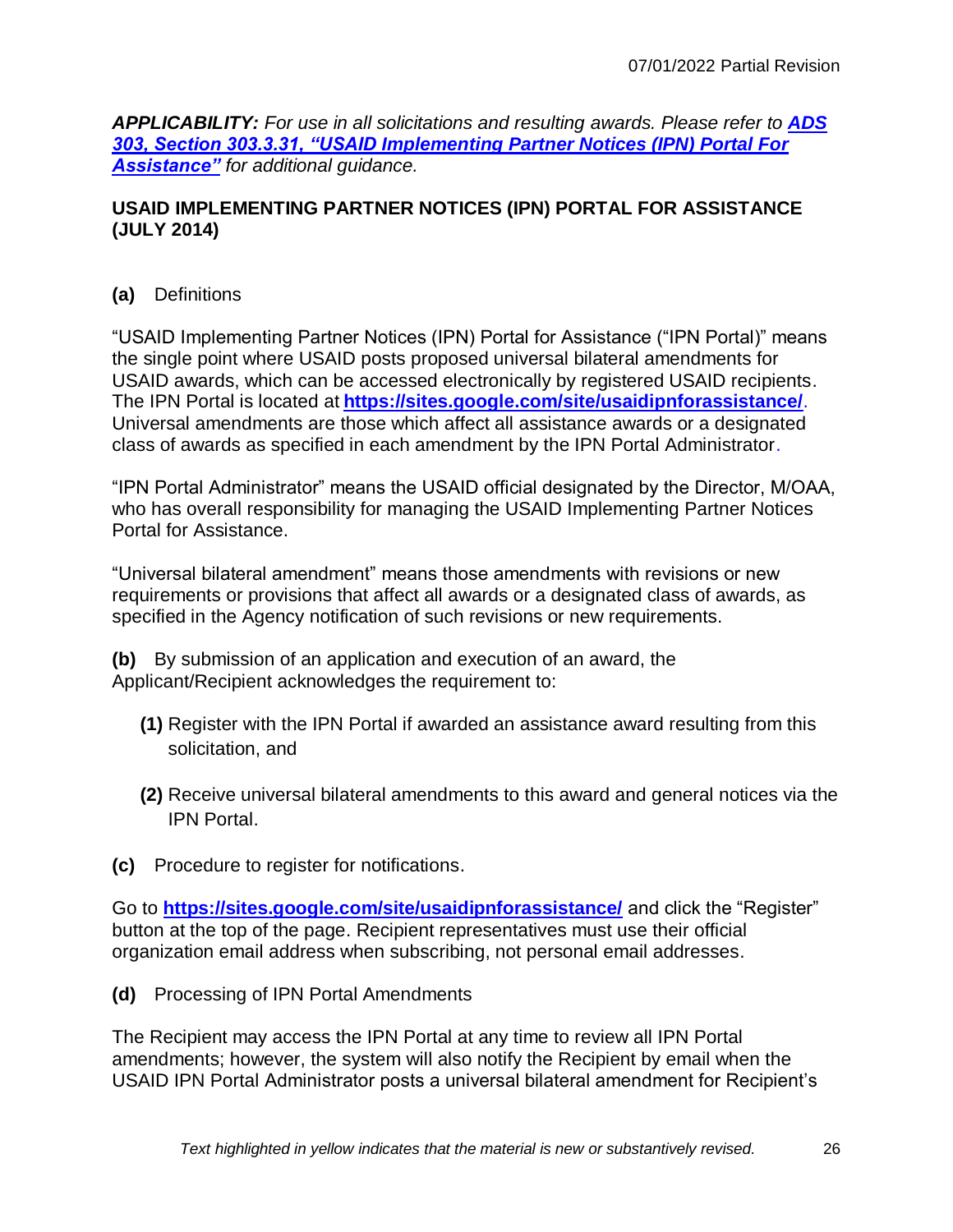review and signature. Proposed USAID IPN Portal amendments distributed via the IPN Portal are applicable to all awards, unless otherwise noted in the proposed amendment.

Within 15 calendar days from receipt of the notification email from the IPN Portal, the Recipient must do one of the following:

- **(1)** (a) verify applicability of the proposed amendment for their award(s) per the instructions provided with each amendment; (b) download the amendment and incorporate the following information on the amendment form: award number, organization name, and organization mailing address as it appears in the basic award; (c) sign the hardcopy version; and (d) send the signed amendment (by email or hardcopy) to the AO for signature. The Recipient must not incorporate any other changes to the IPN Portal amendment. Bilateral amendments provided through the IPN Portal are not effective until the both the Recipient and the AO sign the amendment;
- **(2)** Notify the AO in writing if the amendment requires negotiation of additional changes to terms and conditions of the award; or
- **(3)** Notify the AO that the Recipient declines to sign the amendment.

Within 30 calendar days of receipt of a signed amendment from the Recipient, the AO must provide the fully executed amendment to the Recipient or initiate discussions with the Recipient.

[End of Provision]

#### <span id="page-26-0"></span>**M24. PILOT PROGRAM FOR ENHANCEMENT OF GRANTEE EMPLOYEE WHISTLEBLOWER PROTECTIONS (SEPTEMBER 2014)**

The requirement to comply with and inform all employees of the "Pilot Program for Enhancement of Contractor Employee Whistleblower Protections" is retroactively effective for all assistance awards and subawards (including subcontracts) issued beginning July 1, 2013.

The Grantee must:

1. Inform its employees working under this award in the predominant native language of the workforce that they are afforded the employee whistleblower rights and protections provided under 41 U.S.C. § 4712; and

2. Include such requirement in any subaward or subcontract made under this award.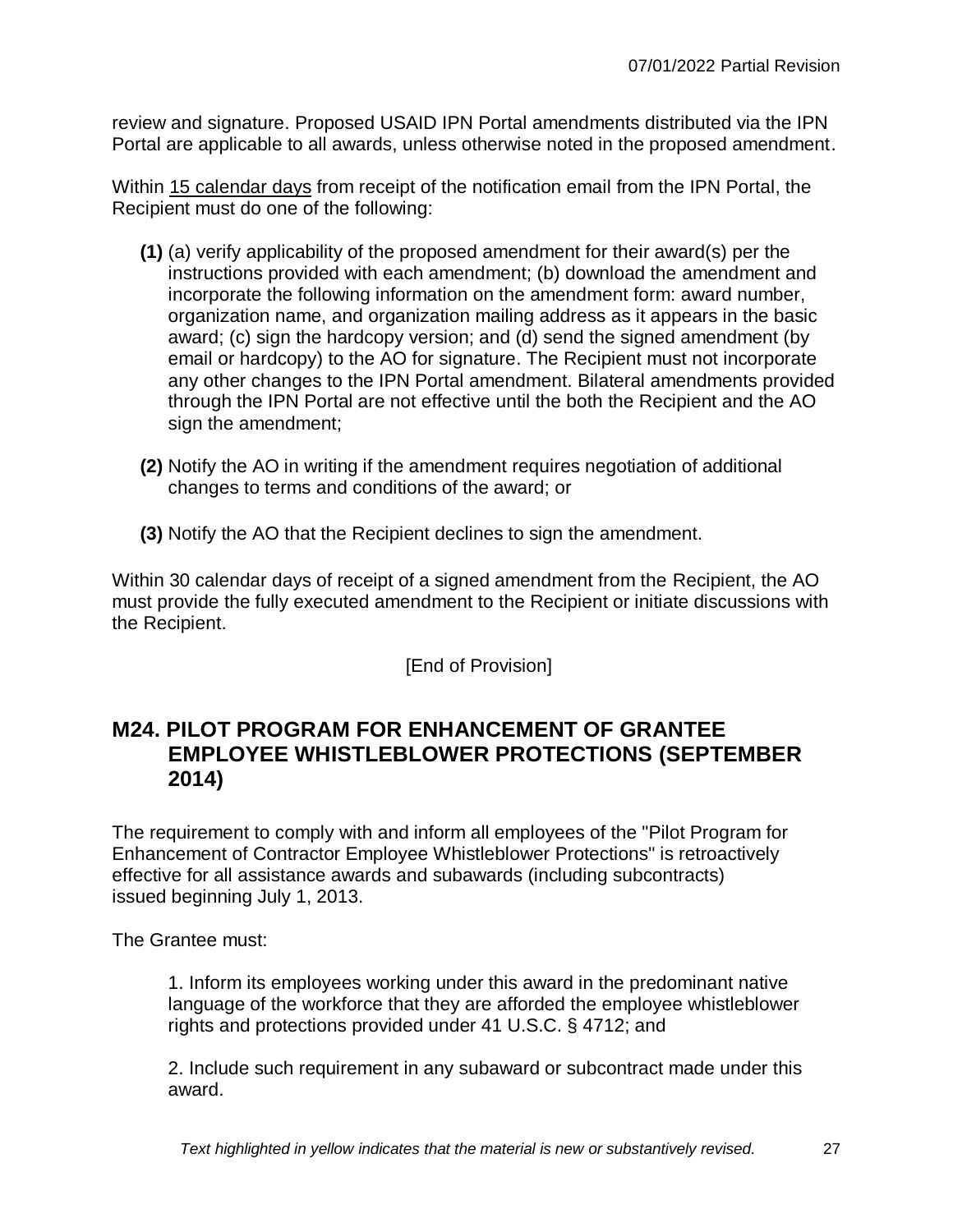41 U.S.C. § 4712 states that an employee of a Grantee may not be discharged, demoted, or otherwise discriminated against as a reprisal for "whistleblowing." In addition, whistleblower protections cannot be waived by any agreement, policy, form, or condition of employment.

Whistleblowing is defined as making a disclosure "that the employee reasonably believes" is evidence of any of the following:

- Gross mismanagement of a Federal contract or grant;
- A gross waste of Federal funds;
- An abuse of authority relating to a Federal contract or grant;
- A substantial and specific danger to public health or safety; or
- A violation of law, rule, or regulation related to a Federal contract or grant (including the competition for, or negotiation of, a contract or grant).

To qualify under the statute, the employee's disclosure must be made to:

- A Member of the U.S. Congress, or a representative of a U.S. Congressional Committee;
- A cognizant U.S. Inspector General;
- The U.S. Government Accountability Office;
- A Federal employee responsible for contract or grant oversight or management at the relevant agency;
- A U.S. court or grand jury; or,
- A management official or other employee of the Grantee who has the responsibility to investigate, discover, or address misconduct.

[End of Provision]

## <span id="page-27-0"></span>**M25. SUBMISSION OF DATASETS TO THE DEVELOPMENT DATA LIBRARY (OCTOBER 2014)**

- a. Definitions. For the purpose of submissions to the DDL:
	- (1) "Dataset" is an organized collection of structured data, including data contained in spreadsheets, whether presented in tabular or non-tabular form. For example, a Dataset may represent a single spreadsheet, an extensible mark-up language (XML) file, a geospatial data file, or an organized collection of these. This requirement does not apply to aggregated performance reporting data that the recipient submits directly to a USAID portfolio management system or to unstructured data, such as email messages, PDF files, PowerPoint presentations, word processing documents, photos and graphic images, audio files, collaboration software, and instant messages. Neither does the requirement apply to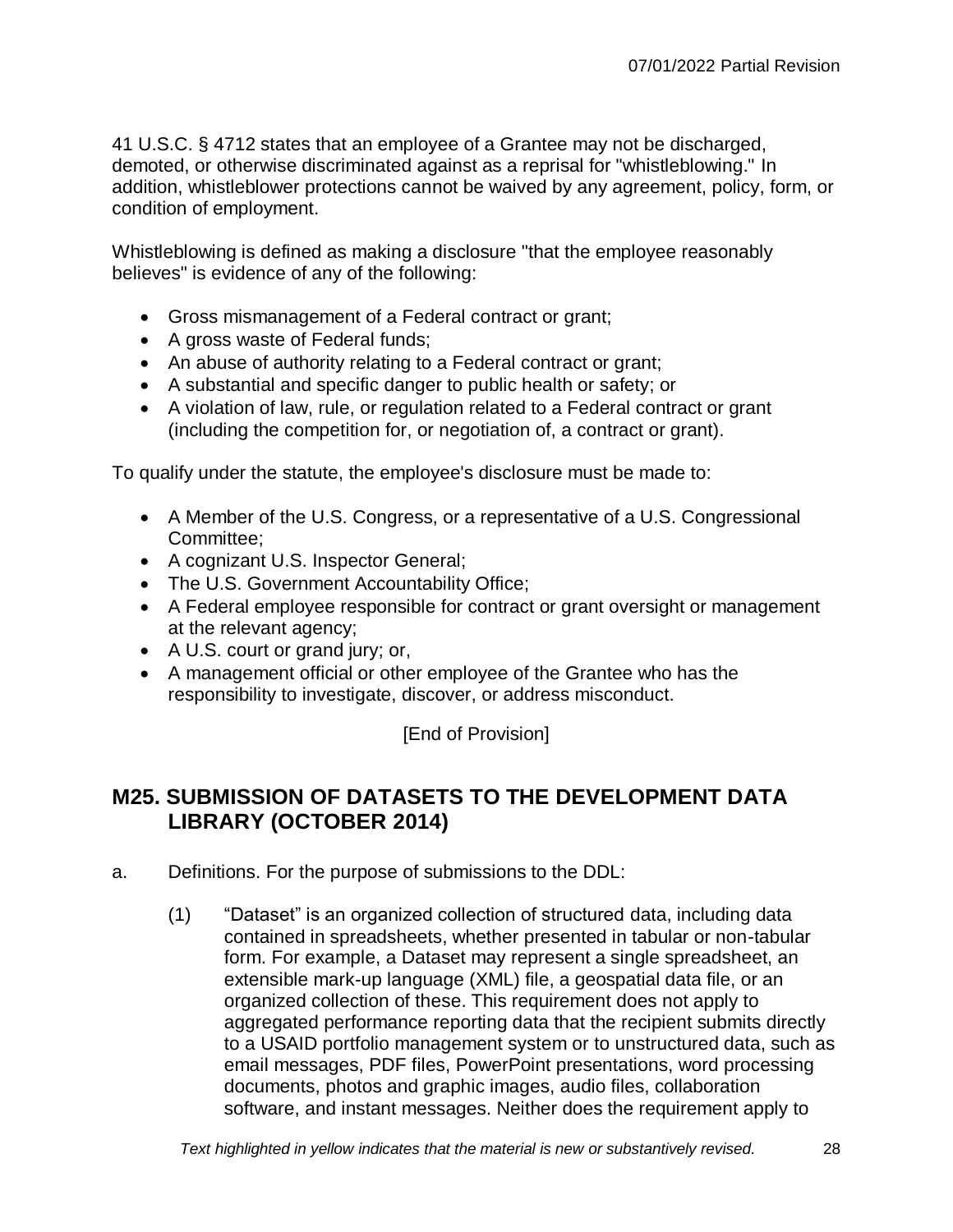the recipient's information that is incidental to award administration, such as financial, administrative, cost or pricing, or management information. Datasets submitted to the DDL will generally be those generated with USAID resources and created in support of Intellectual Work that is uploaded to the Development Experience Clearinghouse (DEC) (See M21. SUBMISSIONS TO THE DEVELOPMENT EXPERIENCE CLEARINGHOUSE AND PUBLICATIONS (JUNE 2012).

- (2) "Intellectual Work" includes all works that document the implementation, monitoring, evaluation, and results of international development assistance activities developed or acquired under this award, which may include program and communications materials, evaluations and assessments, information products, research and technical reports, progress and performance reports required under this award (excluding administrative financial information), and other reports, articles and papers prepared by the recipient under the award, whether published or not. The term does not include the recipient's information that is incidental to award administration, such as financial, administrative, cost or pricing, or management information.
- b. Submissions to the Development Data Library (DDL)
	- **(1)** The recipient must submit to the Development Data Library (DDL) at **[www.usaid.gov/data](http://www.usaid.gov/data)**, in a machine-readable, non-proprietary format, a copy of any Dataset created or obtained in performance of this award, including Datasets produced by a subawardee or a contractor at any tier. The submission must include supporting documentation describing the Dataset, such as code books, data dictionaries, data gathering tools, notes on data quality, and explanations of redactions.
	- **(2)** Unless otherwise directed by the Agreement Officer (AO) or the Agreement Officer Representative (AOR), the recipient must submit the Dataset and supporting documentation to the DDL within thirty (30) calendar days after the Dataset is first used to produce an Intellectual Work or is of sufficient quality to produce an Intellectual Work. Within thirty (30) calendar days after award completion, the recipient must submit to the DDL any Datasets and supporting documentation that have not previously been submitted to the DDL, along with an index of all Datasets and Intellectual Work created or obtained under the award. The recipient must also provide to the AOR an itemized list of any and all DDL submissions.

The recipient is not required to submit the data to the DDL, when, in accordance with the terms and conditions of this award, Datasets containing results of federally funded scientific research are submitted to a publicly accessible research database. However, the recipient must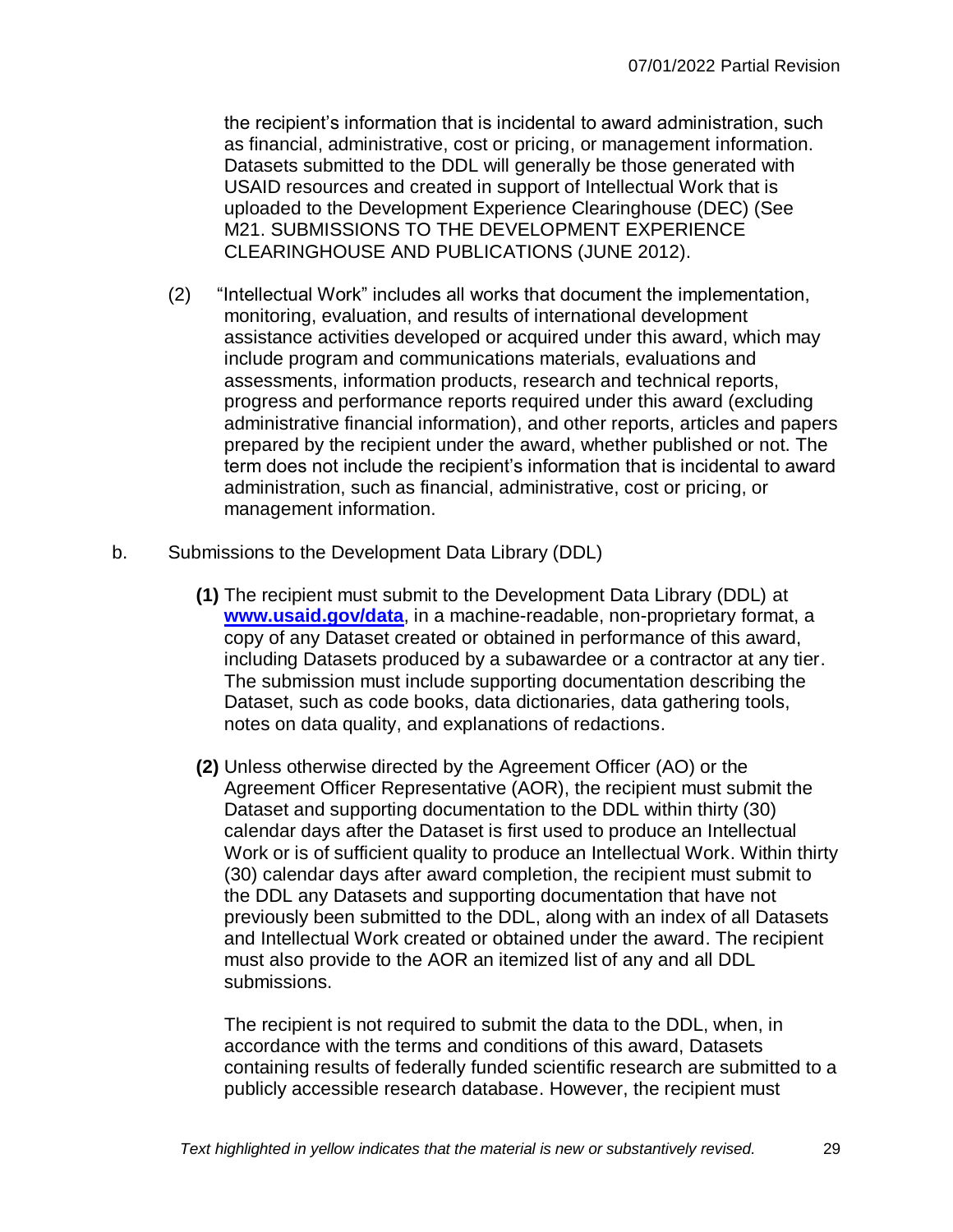submit a notice to the DDL by following the instructions at **[www.usaid.gov/data](file:///C:/Users/pmittelman/AppData/Local/Microsoft/Windows/Temporary%20Internet%20Files/Content.Outlook/EWE4X7Y8/www.usaid.gov/data)**, with a copy to the agreement officer representative, providing details on where and how to access the data. The direct results of federally funded scientific research must be reported no later than when the data are ready to be submitted to a peer-reviewed journal for publication, or no later than five calendar days prior to the conclusion of the award, whichever occurs earlier.

- **(3)** The recipient must submit the Datasets following the submission instructions and acceptable formats found at **[www.usaid.gov/data](http://www.usaid.gov/data)**.
- **(4)** The recipient must ensure that any Dataset submitted to the DDL does not contain any proprietary or personally identifiable information, such as social security numbers, home addresses, and dates of birth. Such information must be removed prior to submission.
- **(5)** The recipient must not submit classified data to the DDL.

[End of Provision]

## <span id="page-29-0"></span>**M26. PROHIBITION ON REQUIRING CERTAIN INTERNAL CONFIDENTIALITY AGREEMENTS OR STATEMENTS (MAY 2017)**

(a) Definitions.

"Contract" has the meaning given in 2 CFR Part 200.

"Contractor" means an entity that receives a contract as defined in 2 CFR Part 200.

"Internal confidentiality agreement or statement" means a confidentiality agreement or any other written statement that the recipient requires any of its employees or subrecipients to sign regarding nondisclosure of recipient information, except that it does not include confidentiality agreements arising out of civil litigation or confidentiality agreements that recipient employees or subrecipients sign at the behest of a Federal agency.

"Subaward" has the meaning given in 2 CFR Part 200.

"Subrecipient" has the meaning given in 2 CFR Part 200.

(b) The recipient must not require its employees, subrecipients, or contractors to sign or comply with internal confidentiality agreements or statements that prohibit or otherwise restrict employees, subrecipients, or contractors from lawfully reporting waste, fraud, or abuse related to the performance of a Federal award to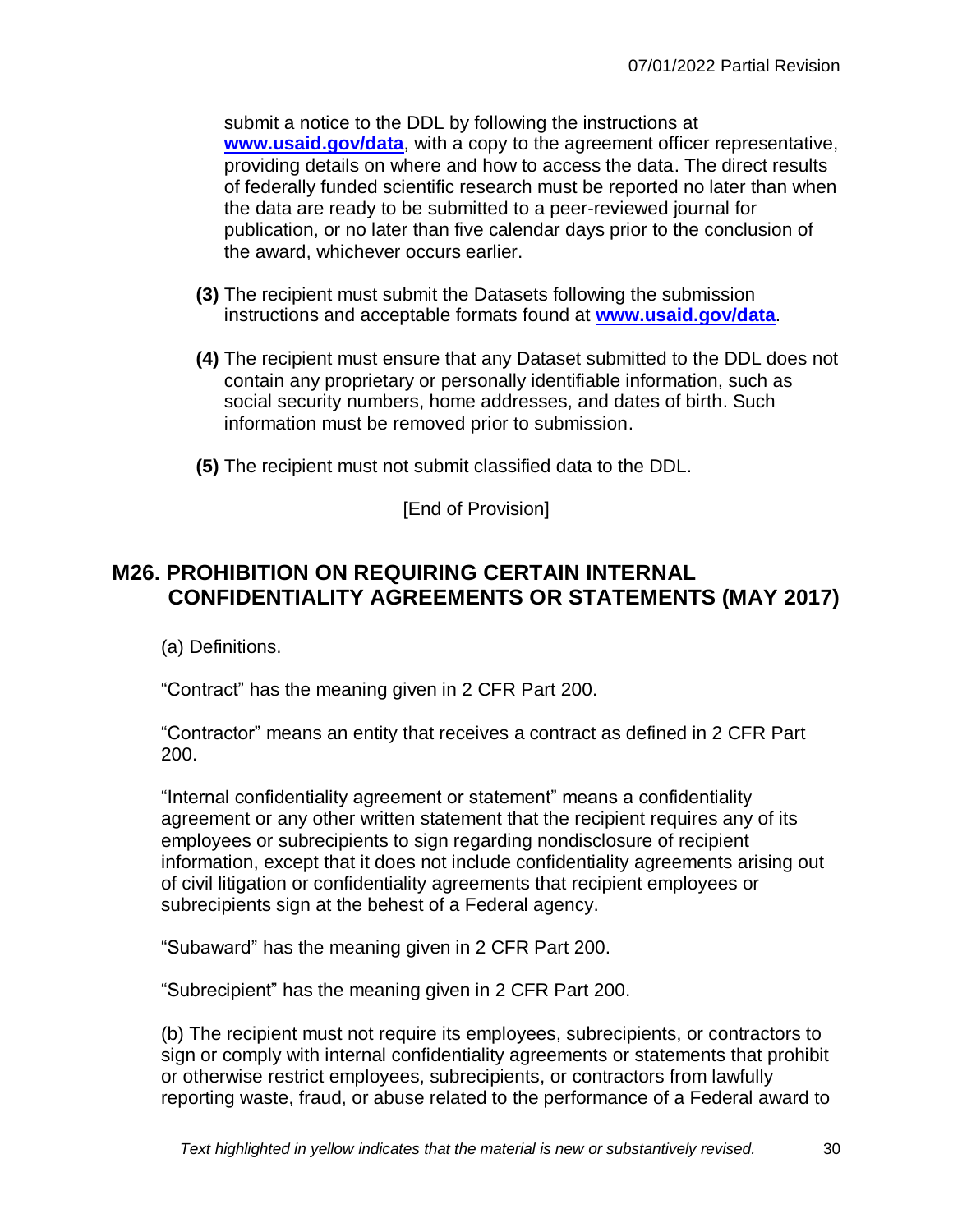a designated investigative or law enforcement representative of a Federal department or agency authorized to receive such information (for example, the Agency Office of the Inspector General).

(c) The recipient must notify current employees and subrecipients that prohibitions and restrictions of any preexisting internal confidentiality agreements or statements covered by this provision, to the extent that such prohibitions and restrictions are inconsistent with the prohibitions of this provision, are no longer in effect.

(d) The prohibition in paragraph (b) of this provision does not contravene the requirements applicable to Standard Form 312 (Classified Information Nondisclosure Agreement), Form 4414 (Sensitive Compartmented Information Nondisclosure Agreement), or any other form issued by a Federal department or agency governing the nondisclosure of classified information.

(e) In accordance with section 743 of Division E, Title VII, of the Consolidated and Further Continuing Appropriations Act, 2015, (Pub. L. 113-235), and its successor provisions in subsequent appropriations acts (and as extended in continuing resolutions) use of funds appropriated (or otherwise made available) is prohibited, if the Government determines that the recipient is not in compliance with the requirements of this provision.

(f) The recipient must include the substance of this provision, including this paragraph (f), in subawards and contracts under such awards.

(End of Provision)

## <span id="page-30-0"></span>**M27. CHILD SAFEGUARDING (June 2015)**

- (a) Because the activities to be funded under this award may involve children, or personnel engaged in the implementation of the award may come into contact with children, these activities could raise the risk of child abuse, exploitation, or neglect within USAID-funded programs. The organization agrees to abide by the following child safeguarding core principles:
	- (1) Ensure compliance with host country and local child welfare and protection legislation or international standards, whichever gives greater protection, and with U.S. law where applicable;
	- (2) Prohibit all personnel from engaging in child abuse, exploitation, or neglect;
	- (3) Consider child safeguarding in project planning and implementation to determine potential risks to children that are associated with project activities and operations;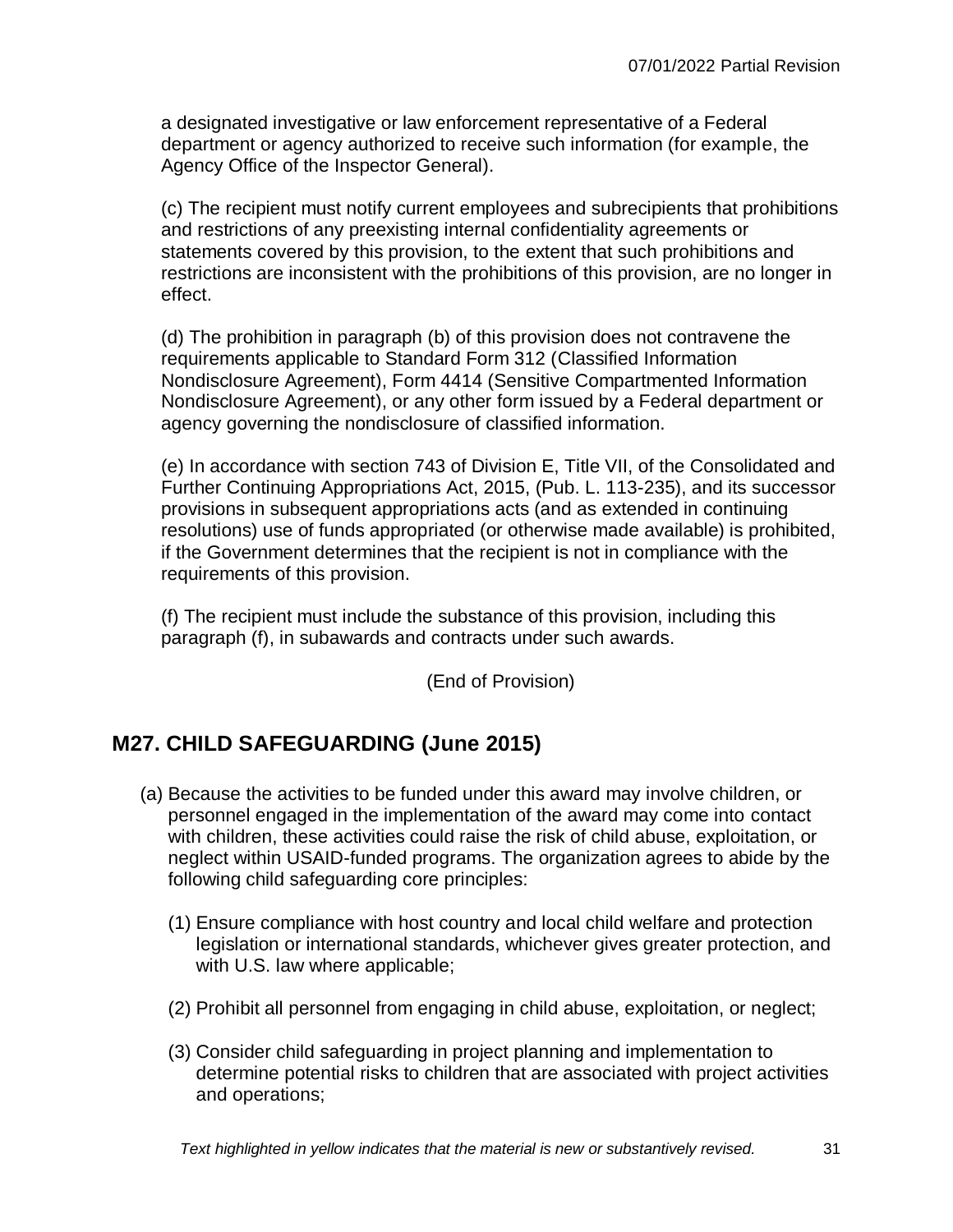- (4) Apply measures to reduce the risk of child abuse, exploitation, or neglect, including, but not limited to, limiting unsupervised interactions with children; prohibiting exposure to pornography; and complying with applicable laws, regulations, or customs regarding the photographing, filming, or other imagegenerating activities of children;
- (5) Promote child-safe screening procedures for personnel, particularly personnel whose work brings them in direct contact with children; and
- (6) Have a procedure for ensuring that personnel and others recognize child abuse, exploitation, or neglect; mandating that personnel and others report allegations; investigating and managing allegations; and taking appropriate action in response to such allegations, including, but not limited to, dismissal of personnel.
- (b) The organization must also include in their code of conduct for all personnel implementing USAID-funded activities the child safeguarding principles in (a) (1) through (6).
- (c) The following definitions apply for purposes of this provision:
	- (1) Child: A child or children are defined as persons who have not attained 18 years of age.
	- (2) Child abuse, exploitation, or neglect: Constitutes any form of physical abuse; emotional ill-treatment; sexual abuse; neglect or insufficient supervision; trafficking; or commercial, transactional, labor, or other exploitation resulting in actual or potential harm to the child's health, well-being, survival, development, or dignity. It includes, but is not limited to: any act or failure to act which results in death, serious physical or emotional harm to a child, or an act or failure to act which presents an imminent risk of serious harm to a child.
	- (3) Physical abuse: Constitutes acts or failures to act resulting in injury (not necessarily visible), unnecessary or unjustified pain or suffering without causing injury, harm or risk of harm to a child's health or welfare, or death. Such acts may include, but are not limited to: punching, beating, kicking, biting, shaking, throwing, stabbing, choking, or hitting (regardless of object used), or burning. These acts are considered abuse regardless of whether they were intended to hurt the child.
	- (4) Sexual Abuse: Constitutes fondling a child's genitals, penetration, incest, rape, sodomy, indecent exposure, and exploitation through prostitution or the production of pornographic materials.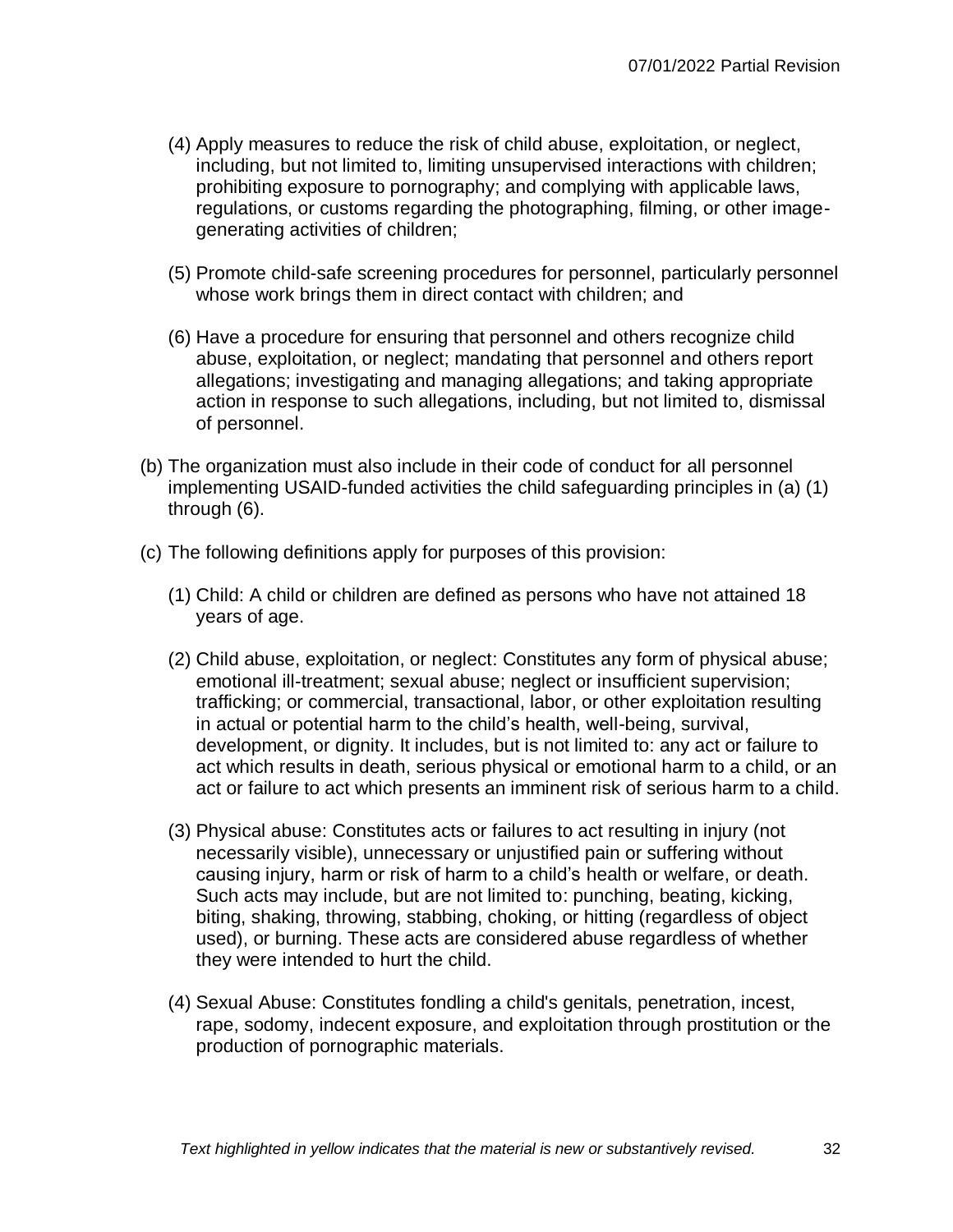- (5) Emotional abuse or ill treatment: Constitutes injury to the psychological capacity or emotional stability of the child caused by acts, threats of acts, or coercive tactics. Emotional abuse may include, but is not limited to: humiliation, control, isolation, withholding of information, or any other deliberate activity that makes the child feel diminished or embarrassed.
- (6) Exploitation: Constitutes the abuse of a child where some form of remuneration is involved or whereby the perpetrators benefit in some manner. Exploitation represents a form of coercion and violence that is detrimental to the child's physical or mental health, development, education, or well-being.
- (7) Neglect: Constitutes failure to provide for a child's basic needs within USAIDfunded activities that are responsible for the care of a child in the absence of the child's parent or guardian.
- (d) The recipient must insert the provisions in (a) and (b) in all subawards under this award.

[End of Provision]

## <span id="page-32-0"></span>**M28. MANDATORY DISCLOSURES (NOVEMBER 2020)**

Consistent with 2 CFR §200.113, applicants and recipients must disclose, in a timely manner, in writing to the USAID Office of the Inspector General, with a copy to the cognizant Agreement Officer, all violations of Federal criminal law involving fraud, bribery, or gratuity violations potentially affecting the Federal award. Subrecipients must disclose, in a timely manner, in writing to the USAID Office of the Inspector General and to the prime recipient (pass through entity) all violations of Federal criminal law involving fraud, bribery, or gratuity violations potentially affecting the Federal award.

Disclosures must be sent to:

U.S. Agency for International Development Office of the Inspector General P.O. Box 657 Washington, DC 20044-0657

Phone: 1-800-230-6539 or 202-712-1023 Email: [ig.hotline@usaid.gov](mailto:ig.hotline@usaid.gov) URL: [https://oig.usaid.gov/content/usaid-contractor-reporting-form.](https://oig.usaid.gov/content/usaid-contractor-reporting-form)

Failure to make required disclosures can result in any of the remedies described in 2 CFR §200.339 Remedies for noncompliance, including suspension or debarment (See 2 CFR 180, 2 CFR 780 and 31 U.S.C. 3321).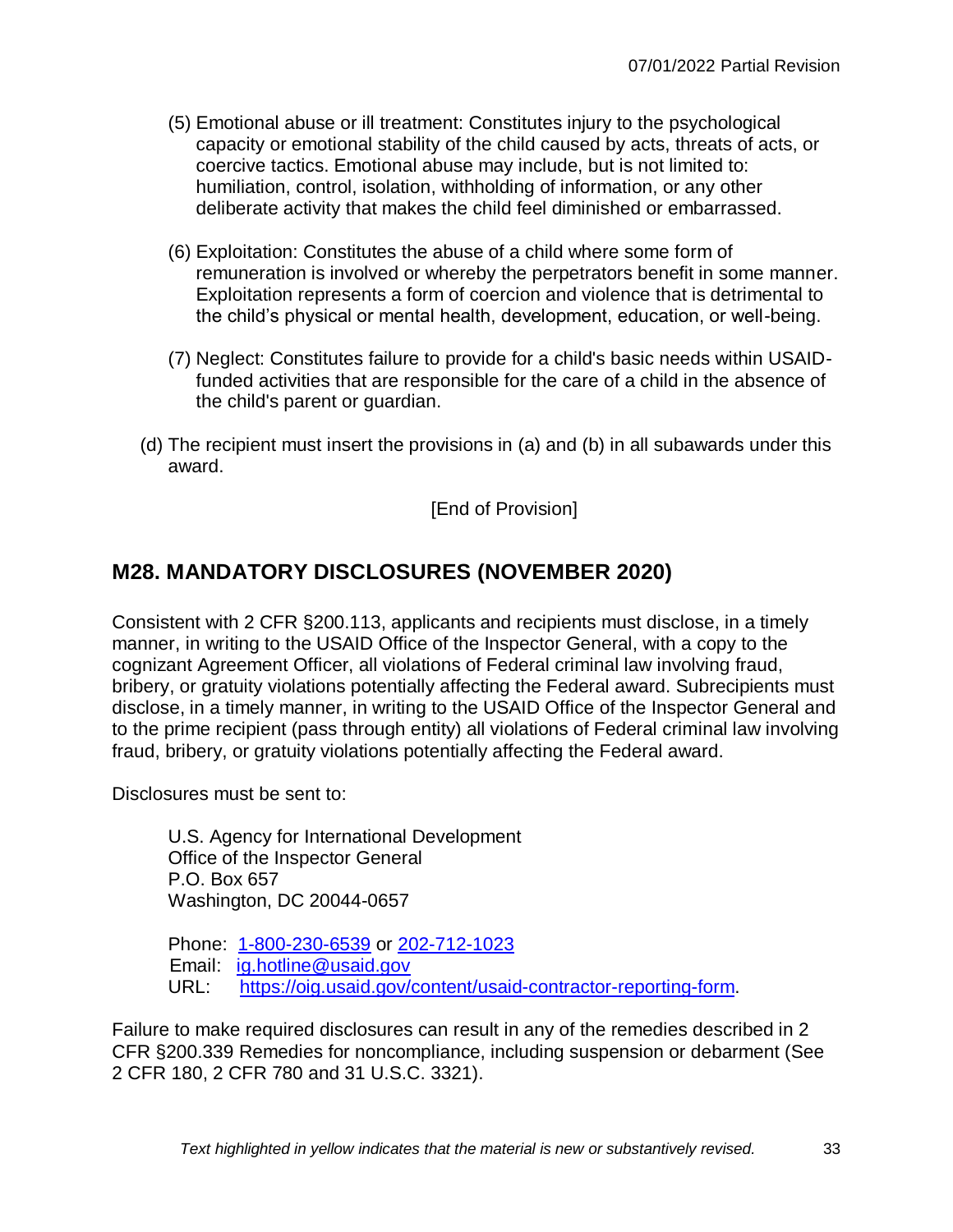The recipient must include this mandatory disclosure requirement in all subawards and contracts under this award.

[End of Provision]

## <span id="page-33-0"></span>**M29. NONDISCRIMINATION AGAINST BENEFICIARIES (November 2016)**

(a) USAID policy requires that the recipient not discriminate against any beneficiaries in implementation of this award, such as, but not limited to, by withholding, adversely impacting, or denying equitable access to the benefits provided through this award on the basis of any factor not expressly stated in the award. This includes, for example, race, color, religion, sex (including gender identity, sexual orientation, and pregnancy), national origin, disability, age, genetic information, marital status, parental status, political affiliation, or veteran's status. Nothing in this provision is intended to limit the ability of the recipient to target activities toward the assistance needs of certain populations as defined in the award.

(b) The recipient must insert this provision, including this paragraph, in all subawards and contracts under this award.

[End of Provision]

## <span id="page-33-1"></span>**M30. CONFLICT OF INTEREST (August 2018)**

- **a.** A conflict of interest in the award, administration, or monitoring of subawards arises when an employee, officer, or agent, any member of his or her immediate family, his or her partner, or an organization which employs or is about to employ any of these parties, has a financial or other interest in, or a tangible personal benefit from, a subrecipient considered for a subaward. The officers, employees, and agents of the recipient may neither solicit nor accept gratuities, favors, or anything of monetary value from subrecipients or parties to subawards. However, recipients may set standards for situations in which the financial interest is not substantial or the gift is an unsolicited item of nominal value.
- **b.** The recipient must maintain written standards of conduct covering conflicts of interest and governing the actions of its employees engaged in the selection, award, and administration of subawards. The standards must prohibit employees from using their positions for a purpose that constitutes or presents the appearance of a conflict of interest. The standards of conduct must provide for disciplinary actions to be applied for violations of such standards by officers, employees, or agents of the recipient.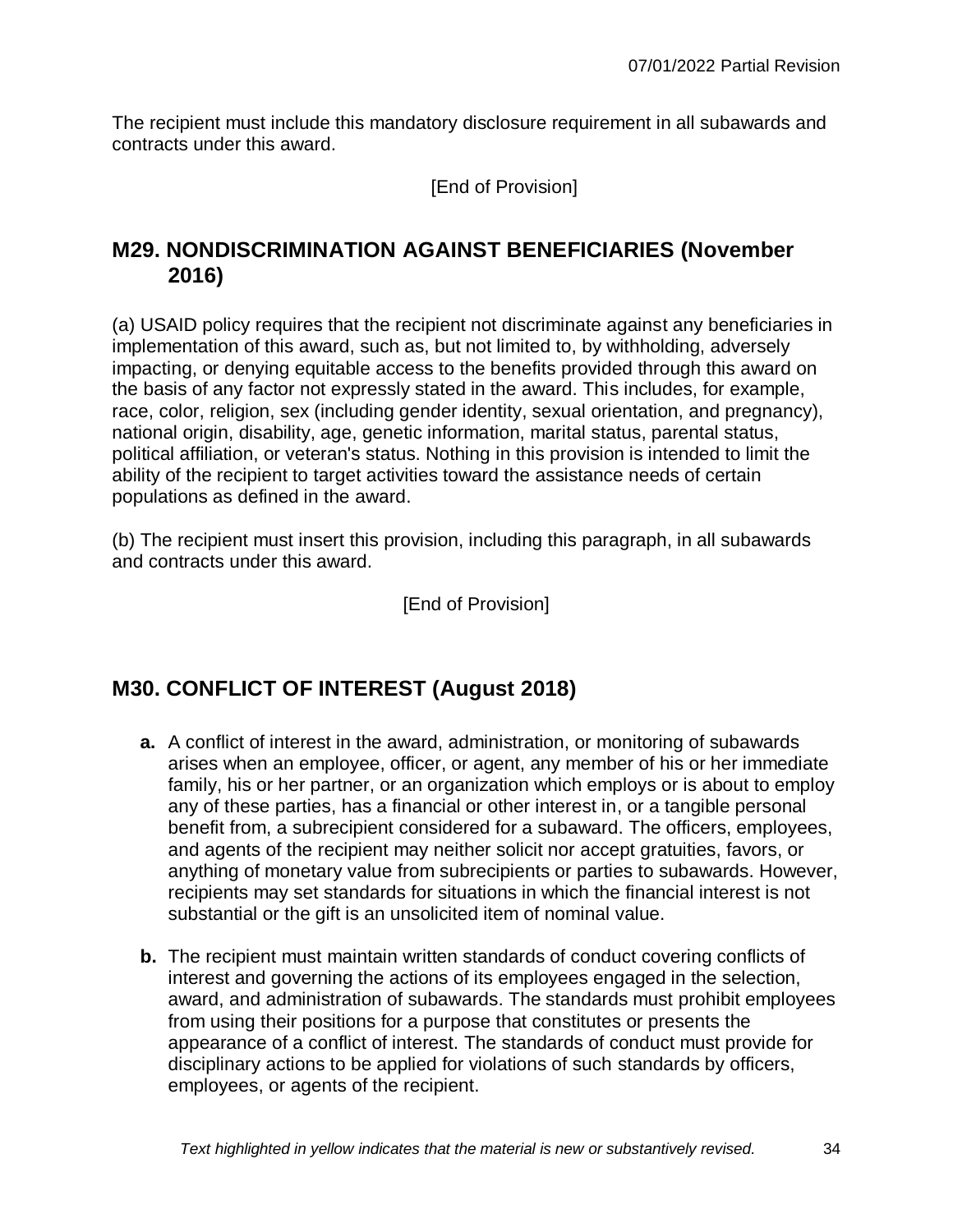- **c.** The recipient must also maintain written standards of conduct covering organizational conflicts of interest. Organizational conflicts of interest means a situation in which the recipient is unable or appears to be unable to be impartial in conducting a subaward action involving a related organization because of relationships with a parent company, affiliate, or subsidiary organization.
- **d.** The recipient must have a system or systems in place to identify, address, resolve, and disclose to USAID any conflicts of interest as described in this provision that affect any subaward, regardless of the amount of funding.
- **e.** The recipient must disclose any conflict of interest, including organizational conflicts of interest, and the recipient's approach for resolving the conflict of interest to the cognizant Agreement Officer for the award within ten (10) calendar days of the discovery of the conflict of interest.
- **f.** Upon notice from the recipient of a potential conflict of interest and the approach for resolving it, the Agreement Officer will make a determination regarding the effectiveness of the recipient's actions to resolve the conflict of interest within thirty (30) calendar days of receipt of the recipient's notice, unless the Agreement Officer advises the recipient that a longer period is necessary.
- **g.** The recipient must not request payment from USAID for costs for transactions subject to the conflict of interest pending notification of USAID's determination. The recipient's failure to disclose a conflict of interest may result in cost disallowances by USAID.
- **h.** For conflicts of interest, including organizational conflicts of interest, involving contracts, the recipient must follow 2 CFR 200.318, general procurement standards.
- **i.** The recipient must insert the substance of this provision, including paragraph (i), in all subawards under this award, at any subaward tier.

[End of Provision]

### <span id="page-34-0"></span>**M31. PROHIBITION ON CERTAIN TELECOMMUNICATION AND VIDEO SURVEILLANCE SERVICES OR EQUIPMENT (July 2022)**

**a.** In accordance with the cost principles in 2 CFR § 200.471, obligating or expending costs for covered telecommunications and video surveillance services or equipment or services as described in 2 CFR § 200.216 are unallowable. Recipients and subrecipients are prohibited from using award funds, including direct and indirect costs, cost share and program income, for such covered telecommunications and video surveillance services or equipment. This provision

*Text highlighted in yellow indicates that the material is new or substantively revised.* 35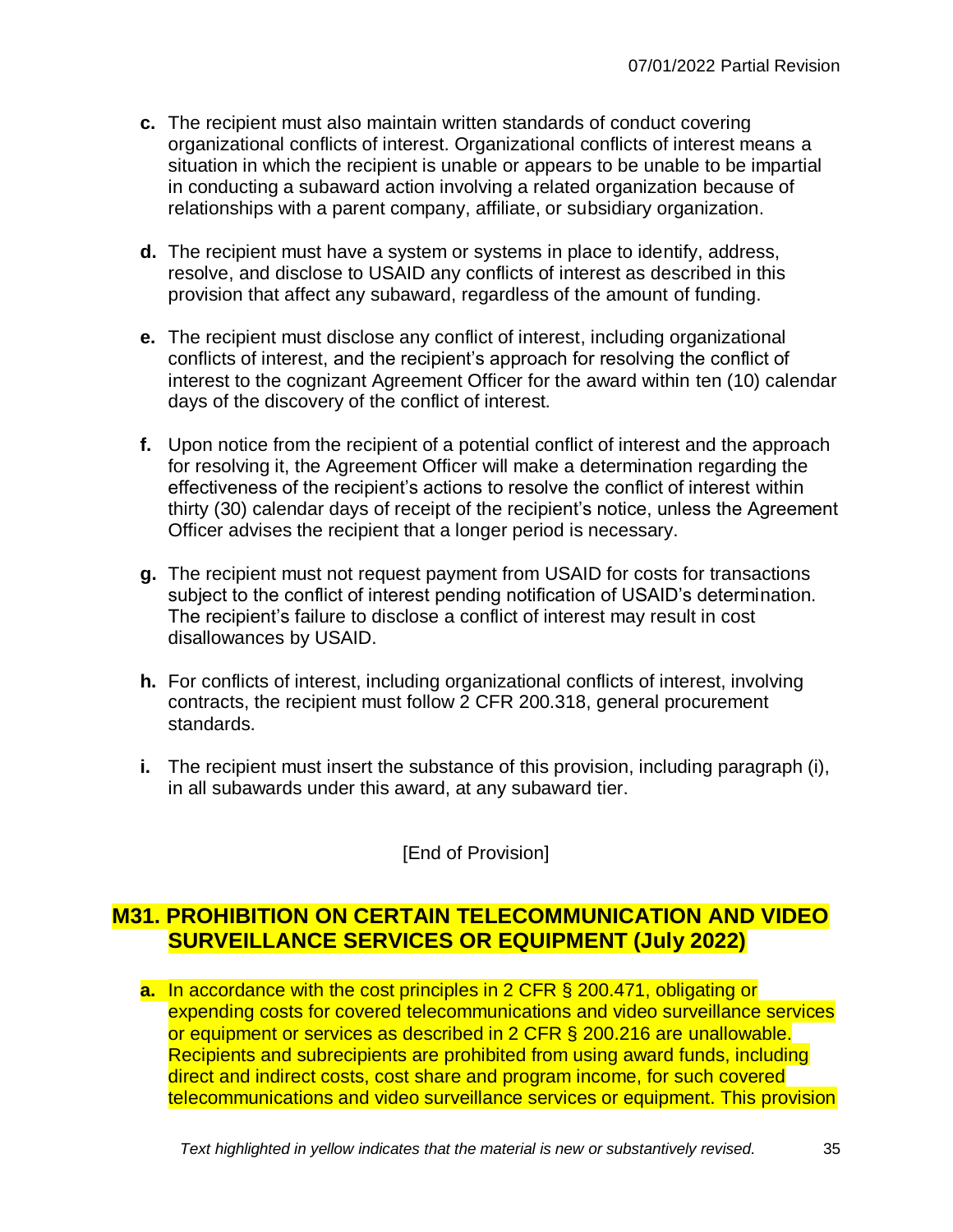implements temporary waivers granted to USAID under Section 889(d)(2) that allow the recipient to use award funds for:

- **(1)** All costs for covered telecommunications and video surveillance services or equipment incurred through September 30, 2022; and
- **(2)** Costs for covered telecommunications and video surveillance services or equipment incurred on or after October 1, 2022, through September 30, 2028, only if the recipient has determined that there is no available alternate eligible source for the covered telecommunications and video surveillance services or equipment.
- **b.** After September 30, 2028, in accordance with 2 CFR § 200.471 costs of all covered telecommunications and video surveillance services or equipment as specified in 2 CFR § 200.216 will be unallowable.
- **c.** The Recipient must include this provision in all subawards and contracts issued under this award.

[End of Provision]

## **[END OF MANDATORY PROVISIONS]**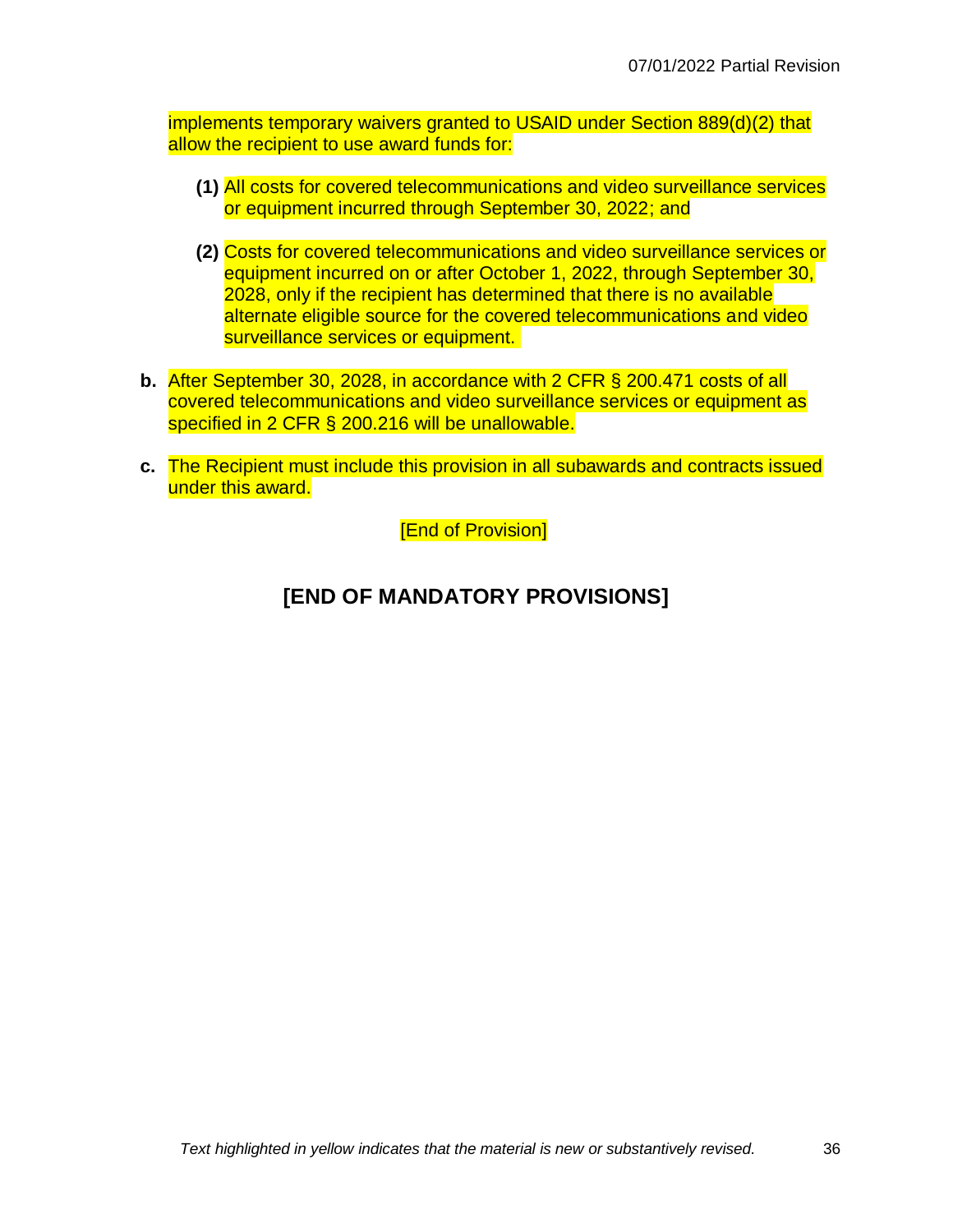## **REQUIRED AS APPLICABLE STANDARD PROVISIONS FOR U.S. NONGOVERNMENTALORGANIZATIONS**

# **RAA1. NEGOTIATED INDIRECT COST RATES - PREDETERMINED (NOVEMBER 2020)**

*APPLICABILITY: This provision is applicable to educational or nonprofit institutions whose indirect cost rates under this award are on a predetermined basis. A predetermined rate may be used when the Bureau for Management, Office of Acquisition and Assistance, Overhead, Special Cost, and Closeout Branch (M/OAA/OSC) has made a determination that there is reasonable assurance that the rate is not likely to exceed a rate based on the organization's actual costs.*

#### **NEGOTIATED INDIRECT COST RATES - PREDETERMINED (NOVEMBER 2020)**

- a. The allowable indirect costs must be determined by applying the predetermined indirect cost rates to the bases specified in the schedule of this award.
- b. Except as otherwise provided in 2 CFR 200.414 Indirect (F&A) costs paragraph (e) and (f), a nonprofit organization which has not previously established an indirect cost rate with a Federal agency must submit its initial indirect cost proposal immediately after the organization is advised that a Federal award will be made and, in no event, later than three months after the effective date of the Federal award.

Organizations that have previously established indirect cost rates must submit a new indirect cost proposal to the cognizant agency for indirect costs within six months after the close of each fiscal year.

If USAID is the cognizant agency or no cognizant agency has been designated, the recipient must submit four copies of the audit report, the proposed predetermined indirect cost rates, and supporting cost data to the Overhead, Special Costs, and Closeout Branch, Management Bureau, Office of Acquisition and Assistance, USAID, Washington, DC 20523-7802. The proposed rates must be based on the recipient's actual cost experience during that fiscal year. Negotiations of predetermined indirect cost rates must begin soon after receipt of the recipient's proposal.

- c. Allowability of costs and acceptability of cost allocation methods must be determined in accordance with the applicable cost principles.
- d. The results of each negotiation must be set forth in an indirect cost rate agreement signed by both parties. Such agreement is automatically incorporated into this award and must specify (1) the agreed upon predetermined rates, (2) the bases to which the rates apply, and (3) the fiscal year for which the rates apply. The indirect cost rate agreement must not change any monetary ceiling, award obligation, or specific cost allowance or disallowance provided for in this award.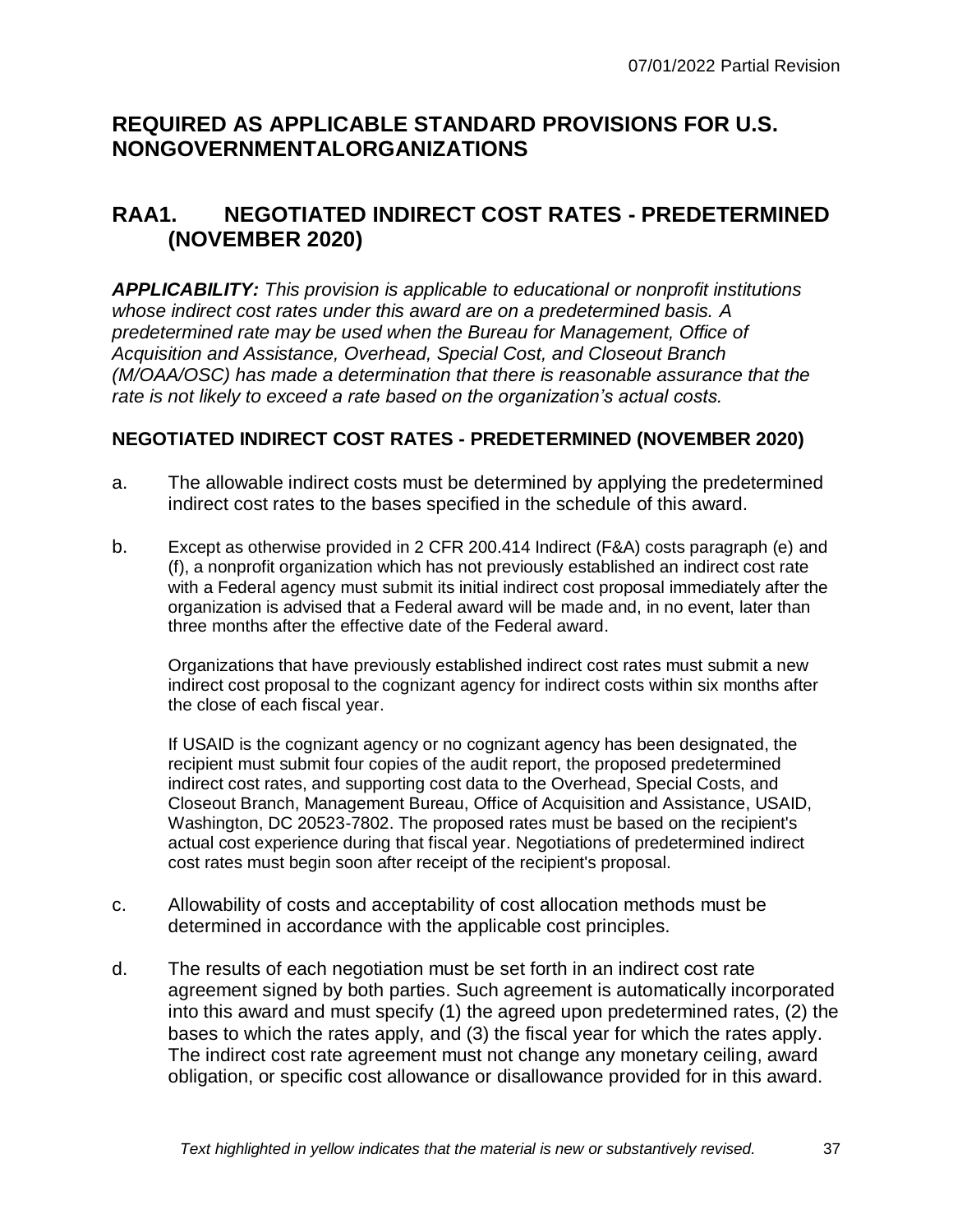- e. Predetermined rate means an indirect cost rate, applicable to a specified current or future period, usually the organization's fiscal year. The rate is based on an estimate of the costs to be incurred during the period. **A predetermined rate is not subject to adjustment.**
- f. If a dispute arises in a negotiation of an indirect cost rate between the cognizant agency for indirect costs and the nonprofit organization, the dispute must be resolved in accordance with the appeals procedures of the cognizant agency for indirect costs.

# **RAA2. NEGOTIATED INDIRECT COST RATES - PROVISIONAL (Nonprofit) (NOVEMBER 2020)**

*APPLICABILITY: This provision is applicable to any nonprofit organizations whose indirect cost rates under this award are on a provisional basis.*

#### **NEGOTIATED INDIRECT COST RATES - PROVISIONAL (Nonprofit) (NOVEMBER 2020)**

a. Provisional indirect cost rates must be established for each of the recipient's accounting periods during the term of this award. Pending establishment of revised provisional or final rates, allowable indirect costs must be reimbursed at the rates, on the bases, and for the periods shown in the schedule of the award

.

b. Organizations that have previously established indirect cost rates must submit a new indirect cost proposal to the cognizant agency for indirect costs within six months after the close of each fiscal year. Except as otherwise provided in §200.414 Indirect (F&A) costs paragraph (e) and (f) , a nonprofit organization which has not previously established an indirect cost rate with a Federal agency must submit its initial indirect cost proposal immediately after the organization is advised that a Federal award will be made and, in no event, later than three months after the effective date of the Federal award.

If USAID is the cognizant agency or no cognizant agency has been designated, the recipient must submit four copies of the audit report, along with the proposed final indirect cost rates and supporting cost data, to the Overhead, Special Costs, and Closeout Branch, Office of Acquisition and Assistance, USAID, Washington, DC 20523-7802. The proposed rates must be based on the recipient's actual cost experience during that fiscal year. Negotiations of final indirect cost rates must begin soon after receipt of the recipient's proposal. No proposal to establish indirect (F&A) cost rates will be acceptable unless such costs have been certified by the non-profit organization using the Certificate of Indirect (F&A) Costs set forth in 2 CFR 200, Appendix IV, Section j. The certificate must be signed on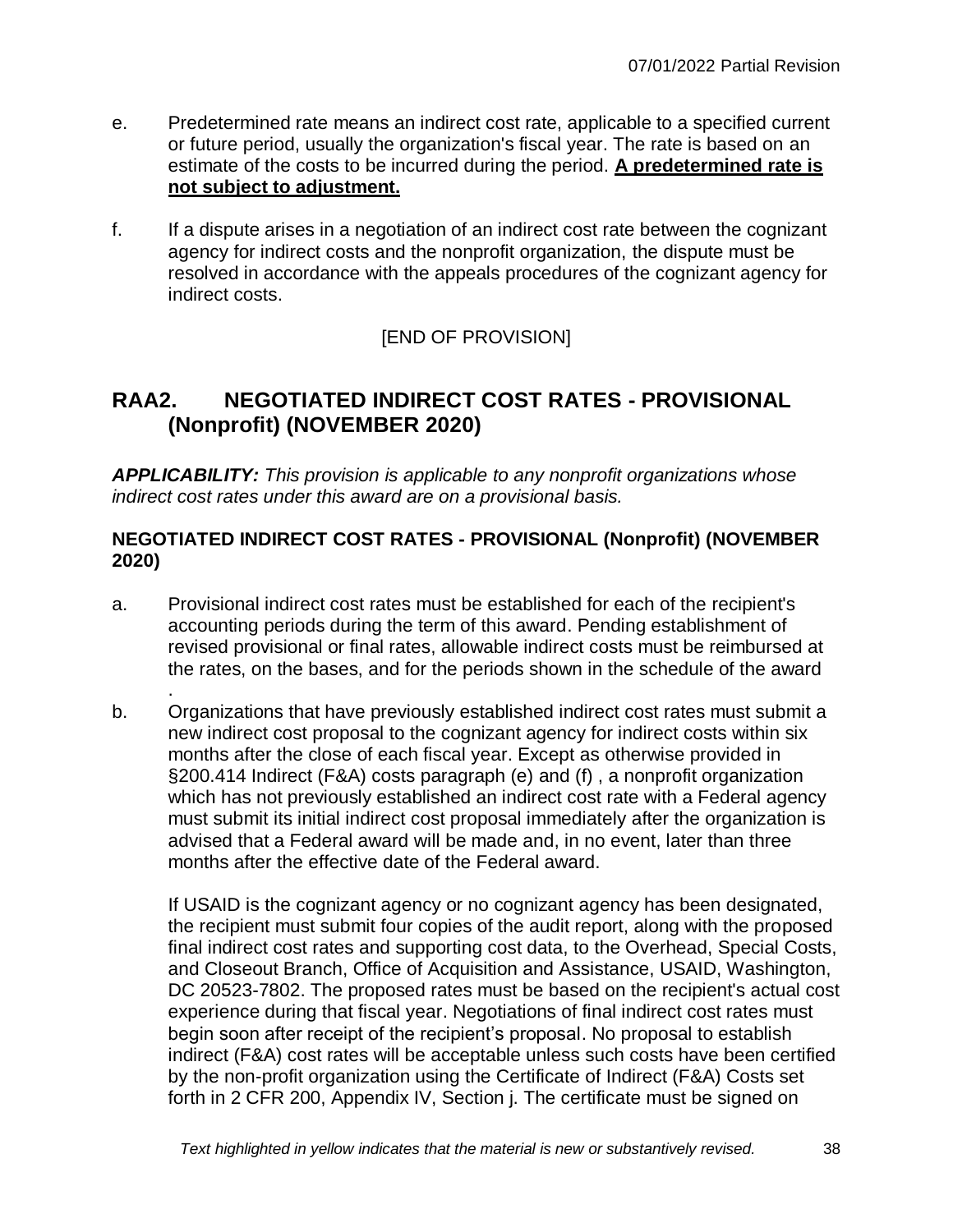behalf of the organization by an individual at a level no lower than vice president or chief financial officer for the organization.

- c. Allowability of costs and acceptability of cost allocation methods must be determined in accordance with the applicable cost principles.
- d. The results of each negotiation must be set forth in a written indirect cost rate agreement signed by both parties. Such agreement is automatically incorporated into this award and must specify (1) the agreed upon final rates, (2) the bases to which the rates apply, and (3) the fiscal year for which the rates apply. The agreement must not change any monetary ceiling, award obligation, or specific cost allowance or disallowance provided for in this award.
- e. Pending establishment of final indirect cost rate(s) for any fiscal year, the recipient must be reimbursed either at negotiated provisional rates or at billing rates acceptable to the Agreement Officer, subject to appropriate adjustment when the final rates for the fiscal year are established. To prevent substantial overpayment or underpayment, the provisional rate may be adjusted by the cognizant agency for indirect costs during the institution's fiscal year.
- f. If a dispute arises in a negotiation of an indirect cost rate between the cognizant agency for indirect costs and the nonprofit organization, the dispute must be resolved in accordance with the appeals procedures of the cognizant agency for indirect costs.

# [END OF PROVISION]

# **RAA3. NEGOTIATED INDIRECT COST RATE - PROVISIONAL (Profit) (DECEMBER 2014)**

*APPLICABILITY: This provision applies to for-profit organizations whose indirect cost rates under this award are on a provisional basis.*

### **NEGOTIATED INDIRECT COST RATE - PROVISIONAL (Profit) (DECEMBER 2014)**

- a. Provisional indirect cost rates must be established for the recipient's accounting periods during the term of this award. Pending establishment of revised provisional or final rates, allowable indirect costs must be reimbursed at the rates, on the bases, and for the periods shown in the schedule of this award. Indirect cost rates and the appropriate bases must be established in accordance with FAR Subpart 42.7.
- b. Within six months after the close of the recipient's fiscal year, the recipient must submit to the cognizant agency for audit the proposed final indirect cost rates and supporting cost data. If USAID is the cognizant agency or no cognizant agency

*Text highlighted in yellow indicates that the material is new or substantively revised.* 39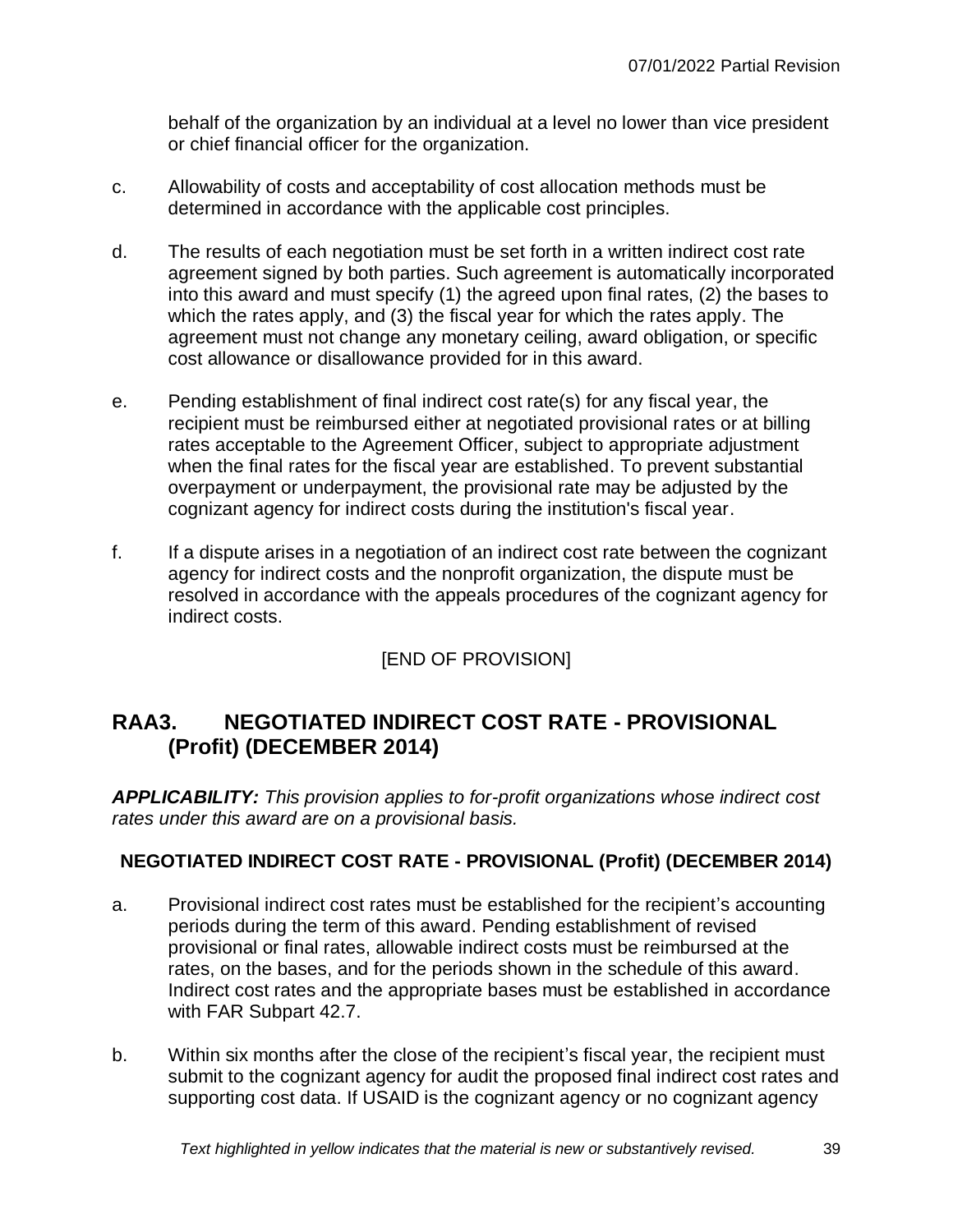has been designated, the recipient must submit three copies of the proposed final indirect cost rates and supporting cost data, to the Overhead, Special Costs, and Closeout Branch, Bureau for Management, Office of Acquisition and Assistance, USAID, Washington, DC 20523-7802. The proposed rates must be based on the recipient's actual cost experience during that fiscal year. Negotiations of final indirect cost rates must begin soon after receipt of the recipient's proposal.

- c. Allowability of costs and acceptability of cost allocation methods must be determined in accordance with the applicable cost principles.
- d. The results of each negotiation must be set forth in an indirect cost rate agreement signed by both parties. Such agreement is automatically incorporated into this award and must specify (1) the agreed upon final rates, (2) the bases to which the rates apply, and (3) the fiscal year for which the rates apply. The agreement must not change any monetary ceiling, award obligation, or specific cost allowance or disallowance provided for in this award.
- e. Pending establishment of final indirect cost rates for any fiscal year, the recipient must be reimbursed either at negotiated provisional rates or at billing rates acceptable to the Agreement Officer, subject to appropriate adjustment when the final rates for the fiscal year are established. To prevent substantial overpayment or underpayment, the provisional or billing rates may be prospectively or retroactively revised by mutual agreement.
- f. If a dispute arises in a negotiation of an indirect cost rate between the cognizant agency for indirect costs and the nonprofit organization, the dispute must be resolved in accordance with the appeals procedures of the cognizant agency for indirect costs.

[END OF PROVISION]

# **RAA4. INDIRECT COSTS – DE MINIMIS RATE (NOVEMBER 2020)**

*APPLICABILITY: This provision is applicable to awards where the recipient does not have a current negotiated indirect cost rate and has elected to charge a de minimis rate of 10% of modified total direct costs (MTDC). When using this provision, the award budget must reflect the de minimis rate of 10% if requested by the recipient. The award budget must not include direct costs that the recipient indicated were included in the indirect rate.*

### **INDIRECT COSTS – DE MINIMIS RATE (NOVEMBER 2020)**

a. The recipient will be paid a de minimis rate of 10% of its modified total direct costs (MTDC) to cover indirect costs, as provided below. Indirect costs are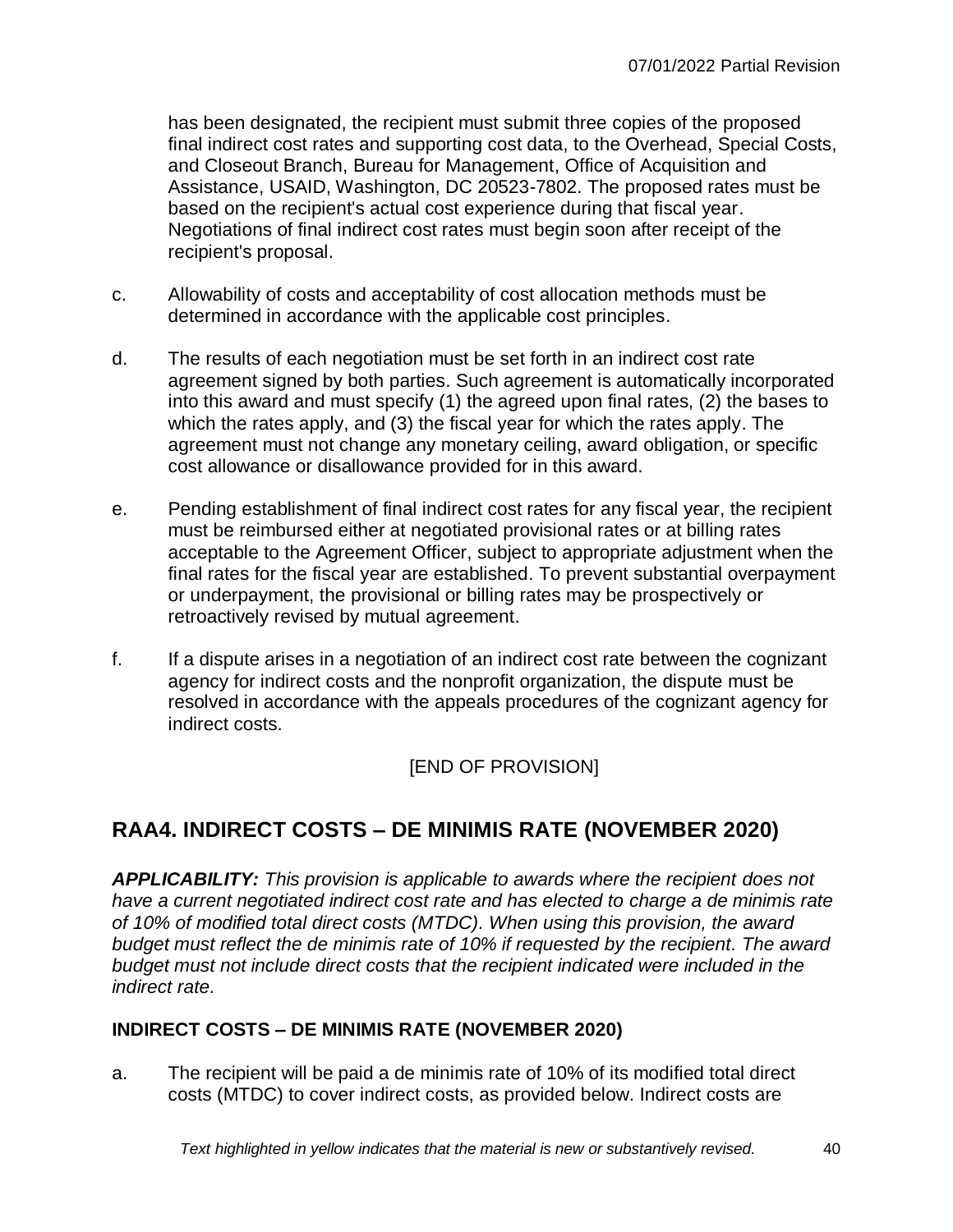common costs that benefit the day-to-day operations of the organization, including categories such as salaries and expenses of executive officers, personnel administration, and accounting, or that benefit and are identifiable to more than one program or activity, such as depreciation, rental costs, operations and maintenance of facilities, and telephone expenses. The actual rate will be established in the award budget.

- b. MTDC means all direct salaries and wages, applicable fringe benefits, materials and supplies, services, travel, and up to the first \$25,000 of each subaward (regardless of the period of performance of the subawards under the award). MTDC excludes equipment, capital expenditures, charges for patient care, rental costs, tuition remission, scholarships and fellowships, participant support costs and the portion of each subaward in excess of \$25,000. Other items may only be excluded when necessary to avoid a serious inequity in the distribution of indirect costs, and with the prior written approval of the Agreement Officer.
- c. The recipient must consistently charge its costs as either indirect or direct costs but must not double charge or inconsistently charge the same cost or categories of costs as both.
- d. If chosen, once elected, this rate and methodology must be used consistently for all Federal awards until such time as the recipient has an approved Negotiated Indirect Cost Rate.

# [END OF PROVISION]

# **RAA5. EXCHANGE VISITORS AND PARTICIPANT TRAINING (JUNE 2012)**

*APPLICABILITY: This provision applies to awards that contain funding for any exchange visitor activities or participant training, as defined in [ADS 252](http://www.usaid.gov/ads/policy/200/252) and [253](http://www.usaid.gov/ads/policy/200/253), respectively, conducted or paid for by the recipient with USAID funds under this award.* 

### **EXCHANGE VISITORS AND PARTICIPANT TRAINING (JUNE 2012)**

For any Exchange Visitor, Participant Training or Invitational Travel activities, the recipient must comply with this provision.

#### a. **Definitions:**

(1) An **Exchange Visitor** is any host-country or third-country national traveling to the U.S., for any purpose, including Participant Training and Invitational Travel, funded by USAID in whole or in part, directly or indirectly.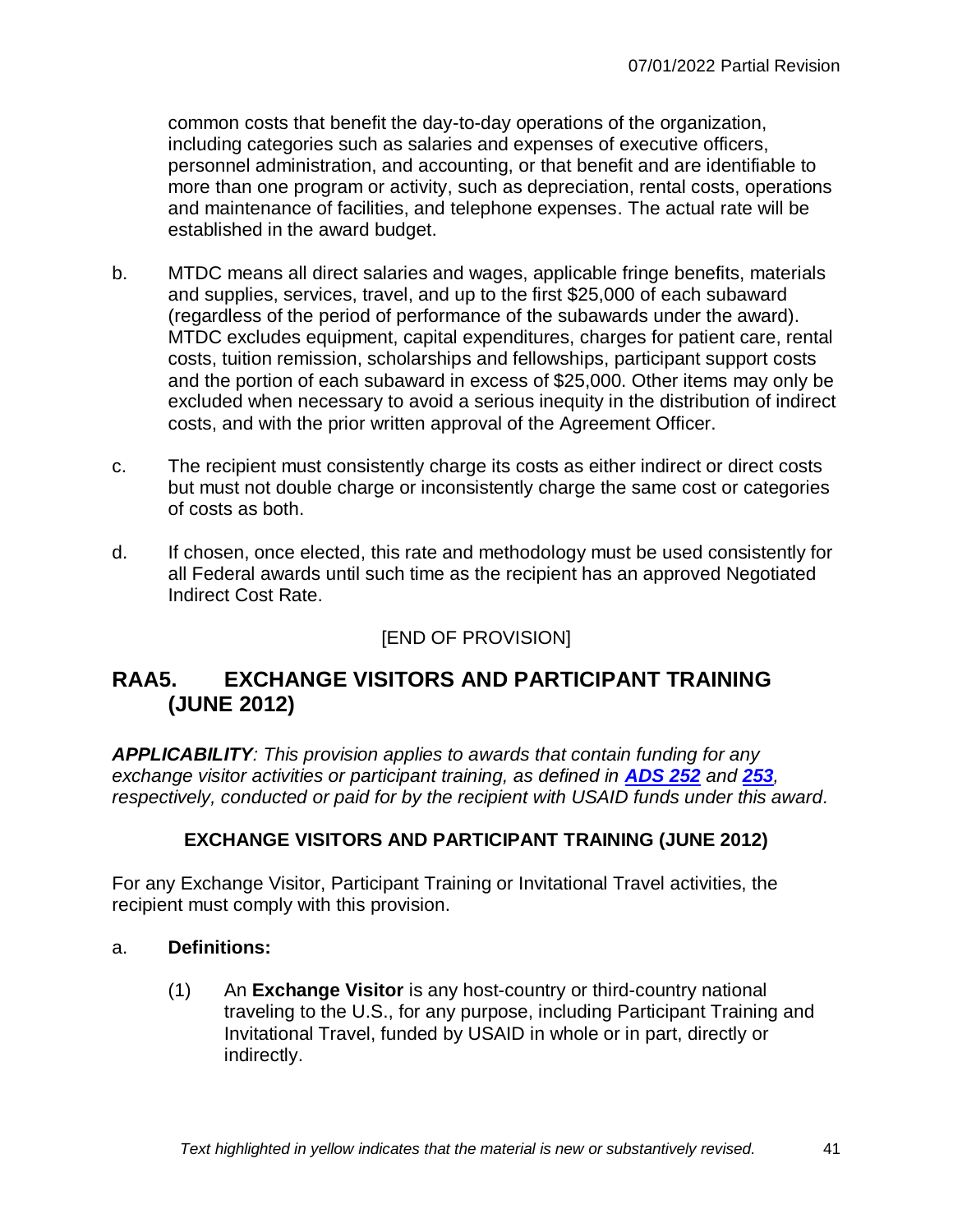- (2) A **Participant** is a host-country or third-country national sponsored by USAID for a Participant Training activity taking place in the U.S., a third country, or in the host country.
- (3) **Participant Training** is a learning activity conducted within the U.S., a third country, or in the host country for the purpose of furthering USAID development objectives. A learning activity takes place in a setting in which an individual (the Participant) interacts with a knowledgeable professional, predominantly for the purpose of acquiring knowledge or skills for the professional or technical enhancement of the individual. Learning activities may be formally structured, such as an academic program or a technical course, or they may be more informal, such as an observational study tour.
- (4) **Invitational Travel** is a type of travel that USAID funds for non-U.S. Government employees. This type of travel may be approved for both U.S. and foreign citizens who are not employed by the U.S. Government (USG), not receiving any type of compensation from the USG for such travel, and only when it is determined that the functions to be performed are essential to the interests of USAID.
- b. **Program Monitoring and Data Reporting:** The recipient must monitor Exchange Visitors' and Participants' progress during their program and ensure that problems are identified and resolved quickly.
	- (1) For U.S.-based activities, the recipient must use USAID's official Exchange Visitor and Participant Training information system, currently called "Training Results and Information Network – TraiNet" (see **<http://trainethelp.usaid.gov/>**), to report and manage Exchange Visitor and Participant Training data. The recipient must also use the USAID Visa Compliance System – VCS (see **<http://trainethelp.usaid.gov/>**) to transfer required data for USAID Exchange Visitors to the Department of Homeland Security's Student and Exchange Visitor Information System (SEVIS).
	- (2) For all third-country activities, and for host-country activities of two consecutive days or 16 contact hours or more in duration, the recipient must use USAID's official Exchange Visitor and Participant Training information system, currently called "Training Results and Information Network – TraiNet" (see **<http://trainethelp.usaid.gov/>**), to report and manage Participant Training data.

### c. **Health and Accident Insurance:**

(1) For Exchange Visitors traveling to the United States, the recipient must enroll Exchange Visitors in health and accident insurance coverage that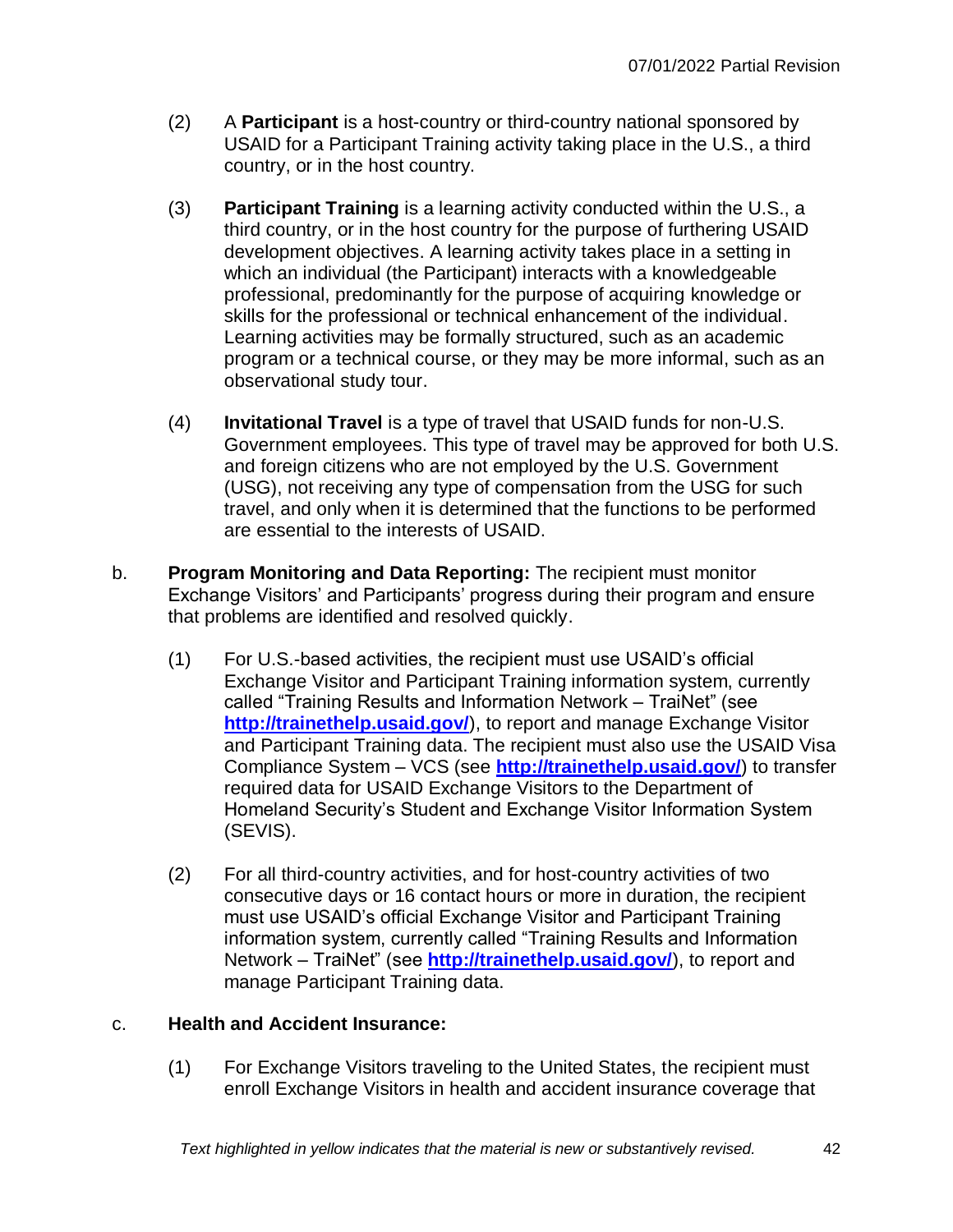meets or exceeds Department of State and USAID minimum coverage requirements as set forth in 22 CFR 62.14 and ADS 253.3.6.2. The requirements may be obtained from the Agreement Officer's Representative.

- (2) For Participants traveling to a third country, the recipient must obtain health and accident insurance coverage for all Participants.
- (3) For Participants traveling within the host country, the recipient must determine whether specific in-country participant training activities subject them to any risk of health and accident liability for medical costs. Participants may incur, and if so, take appropriate steps according to the local situation, including obtaining health and accident insurance coverage for Participants.

### d. **Immigration Requirements:**

- (1) For Exchange Visitors traveling to the United States, the recipient must ensure that all USAID-sponsored Exchange Visitors obtain, use, and comply with the terms of the J-1 visa, issued in conjunction with a USAIDissued Certificate of Eligibility for J-1 Visa Status (DS-2019).
- (2) For Participants traveling to a third country or within the host country, the recipient must ensure that all Participants obtain, use, and comply with the terms of all applicable immigration, visa and other similar requirements.
- e. **Language Proficiency:** The recipient must verify language proficiency. Exchange Visitors must possess sufficient English language proficiency to participate in a U.S.-based activity. Participants of third-country or host-country training must be proficient in the language of training at a sufficient level for participation, unless an interpreter has been arranged. Language competency can be verified through a variety of means including proficiency assessments of interviews, publications, presentations, education conducted in English, and formal testing.
- f. **Pre-departure Orientation:** The recipient must conduct pre-departure orientation for U.S-bound Exchange Visitors and Participants of third-country training programs. Pre-departure orientation covers: program objectives; administrative and policy review; cultural aspects; and training/learning methods
- g. **Conditions of Sponsorship:** The recipient must ensure that all Exchange Visitors read and sign the Conditions of Sponsorship for U.S.-Based Activities form (AID 1381-6). The recipient must also ensure that all Participants of longterm (six months or longer) third-country training read and sign the form Conditions of Sponsorship for Third-Country Training form (AID 1381-7). The recipient must report to the Agreement Officer any known violations by Exchange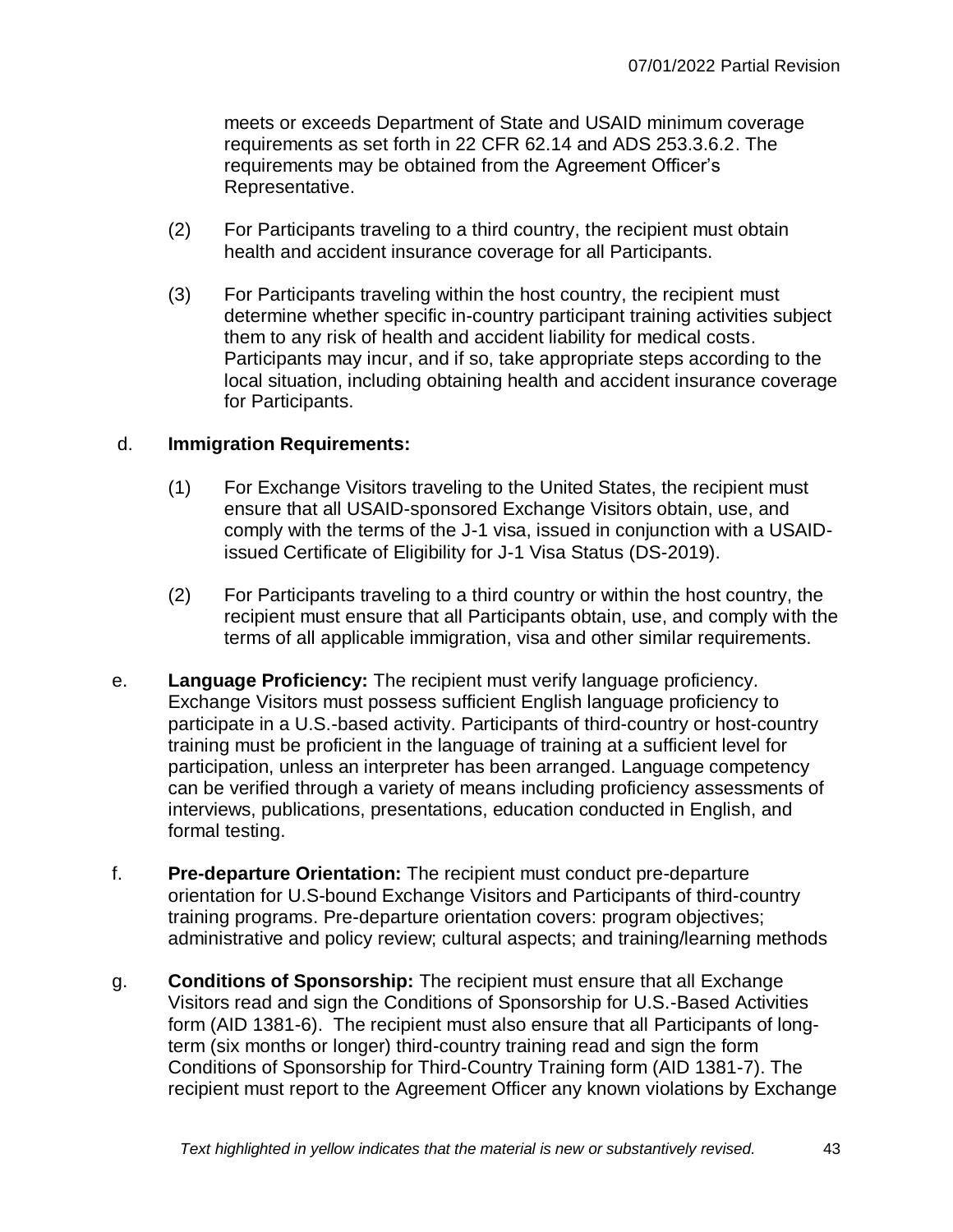Visitors of visa or other immigration requirements or conditions.

- h. **Exchange Visitor Security Risk and Fraud Inquiry:** Each USAID Mission has an established process for conducting a Security Risk and Fraud Inquiry (SRFI) for Exchange Visitors. The recipient must be prepared to assist Missions in conducting the SRFI, if requested. However, the recipient's role is contributive, and the Mission is ultimately responsible for conducting the SRFI.
- i. **Fly America:** To the extent that participants travel by international air travel, the recipient must comply with the Standard Provision, "International Air Travel and Air Transportation of Property."
- j. **Use of Minority Serving Institutions:** For U.S.-based Participant Training, the recipient must, to the maximum extent possible, maintain their use of Historically Black Colleges and Universities (HBCUs) and other Minority Serving Institutions (MSIs), including Hispanic Serving Institutions and Tribal Colleges and Universities, as training or education providers.

# [END OF PROVISION]

# **RAA6. VOLUNTARY POPULATION PLANNING ACTIVITIES – SUPPLEMENTAL REQUIREMENTS (JANUARY 2009)**

*APPLICABLITY: This provision is applicable to all awards involving any aspect of voluntary population planning activities.*

#### **VOLUNTARY POPULATION PLANNING ACTIVITIES – SUPPLEMENTAL REQUIREMENTS (JANUARY 2009)**

- a. Voluntary Participation and Family Planning Methods:
	- (1) The recipient agrees to take any steps necessary to ensure that funds made available under this award will not be used to coerce any individual to practice methods of family planning inconsistent with such individual's moral, philosophical, or religious beliefs. Further, the recipient agrees to conduct its activities in a manner which safeguards the rights, health, and welfare of all individuals who take part in the program.
	- (2) Activities which provide family planning services or information to individuals, financed in whole or in part under this agreement, must provide a broad range of family planning methods and services available in the country in which the activity is conducted or must provide information to such individuals regarding where such methods and services may be obtained.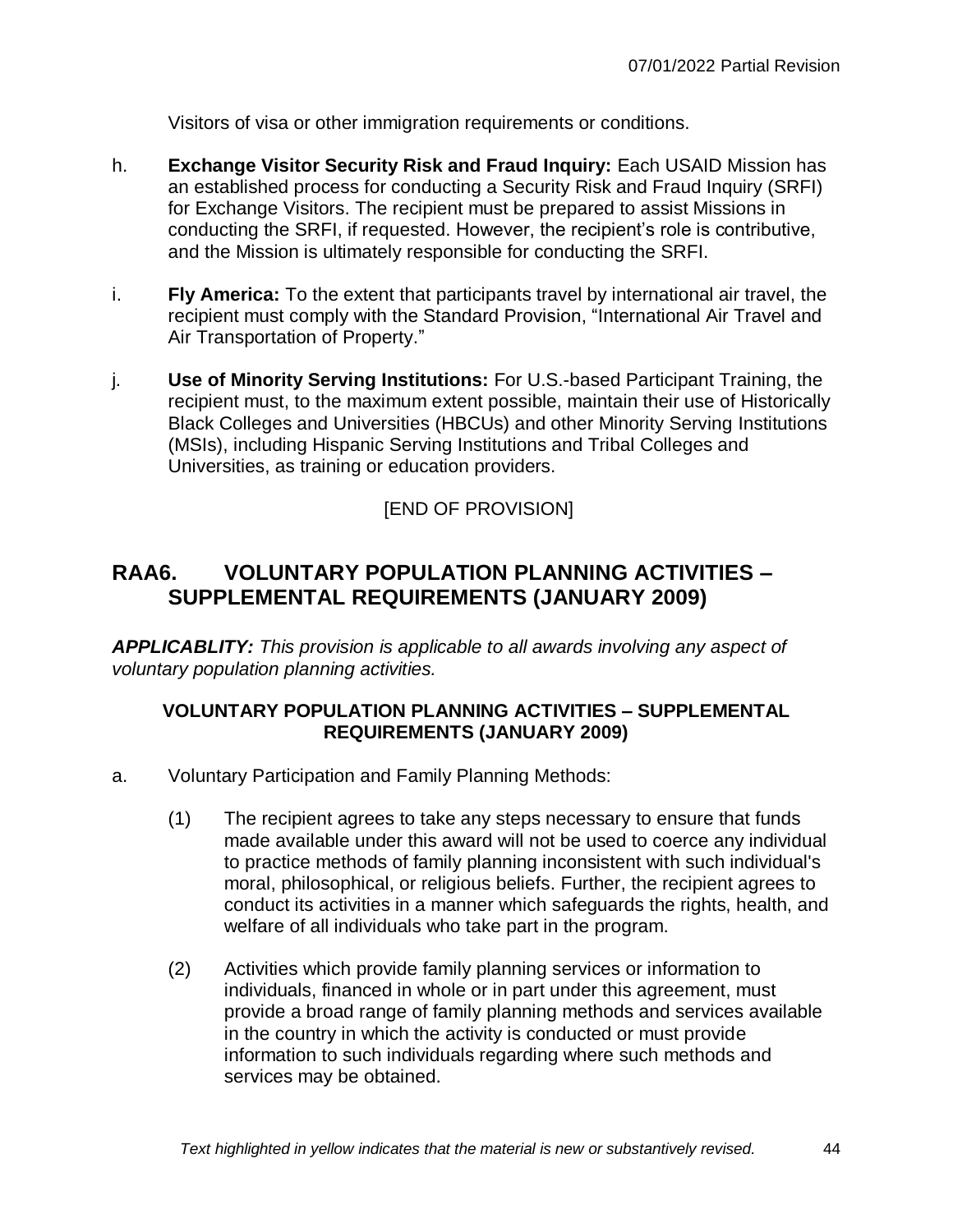- b. Requirements for Voluntary Family Planning Projects
	- (1) A family planning project must comply with the requirements of this paragraph.
	- (2) A project is a discrete activity through which a governmental, nongovernmental, or public international organization provides family planning services to people and for which funds obligated under this award, or goods or services financed with such funds, are provided under this award, except funds solely for the participation of personnel in shortterm, widely attended training conferences or programs.
	- (3) Service providers and referral agents in the project must not implement or be subject to quotas or other numerical targets of total number of births, number of family planning acceptors, or acceptors of a particular method of family planning. Quantitative estimates or indicators of the number of births, acceptors, and acceptors of a particular method that are used for the purpose of budgeting, planning, or reporting with respect to the project are not quotas or targets under this paragraph, unless service providers or referral agents in the project are required to achieve the estimates or indicators.
	- (4) The project must not include the payment of incentives, bribes, gratuities or financial rewards to (i) any individual in exchange for becoming a family planning acceptor or (ii) any personnel performing functions under the project for achieving a numerical quota or target of total number of births, number of family planning acceptors, or acceptors of a particular method of contraception. This restriction applies to salaries or payments paid or made to personnel performing functions under the project if the amount of the salary or payment increases or decreases based on a predetermined number of births, number of family planning acceptors, or number of acceptors of a particular method of contraception that the personnel affect or achieve.
	- (5) A person must not be denied any right or benefit, including the right of access to participate in any program of general welfare or health care, based on the person's decision not to accept family planning services offered by the project.
	- (6) The project must provide family planning acceptors comprehensible information about the health benefits and risks of the method chosen, including those conditions that might render the use of the method inadvisable and those adverse side effects known to be consequent to the use of the method. This requirement may be satisfied by providing information in accordance with the medical practices and standards and health conditions in the country where the project is conducted through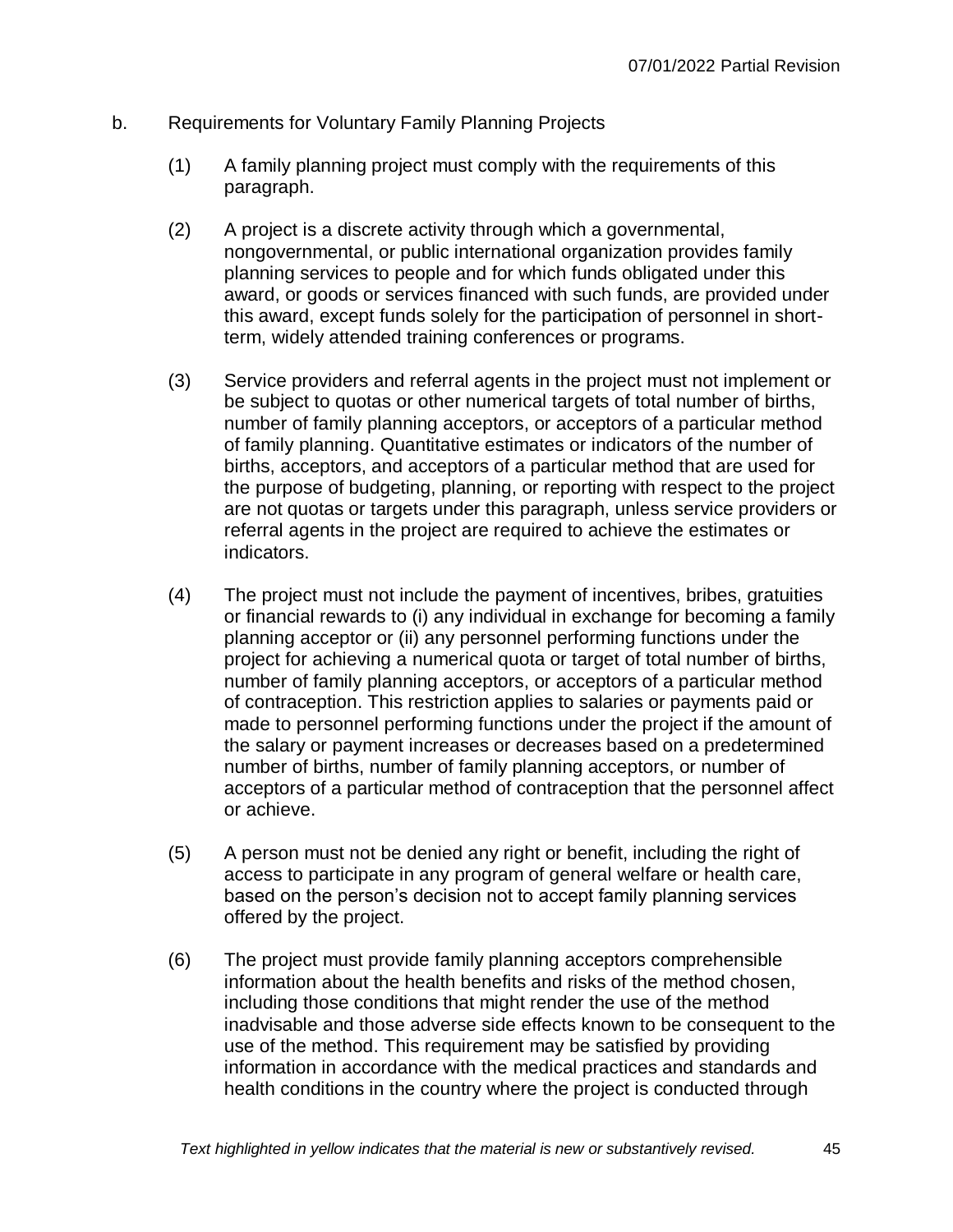counseling, brochures, posters, or package inserts.

- (7) The project must ensure that experimental contraceptive drugs and devices and medical procedures are provided only in the context of a scientific study in which participants are advised of potential risks and benefits.
- (8) With respect to projects for which USAID provides, or finances the contribution of, contraceptive commodities or technical services and for which there is no subaward or contract under this award, the organization implementing a project for which such assistance is provided must agree that the project will comply with the requirements of this paragraph while using such commodities or receiving such services.
- (9)
- i) The recipient must notify USAID when it learns about an alleged violation in a project of the requirements of subparagraphs (3), (4), (5), or (7) of this paragraph.
- ii) The recipient must investigate and take appropriate corrective action, if necessary, when it learns about an alleged violation in a project of subparagraph (6) of this paragraph and must notify USAID about violations in a project affecting a number of people over a period of time that indicate there is a systemic problem in the project.
- iii) The recipient must provide USAID such additional information about violations as USAID may request.
- c. Additional Requirements for Voluntary Sterilization Programs
	- (1) Funds made available under this award must not be used to pay for the performance of involuntary sterilization as a method of family planning or to coerce or provide any financial incentive to any individual to practice sterilization.
	- (2) The recipient must ensure that any surgical sterilization procedures supported, in whole or in part, by funds from this award are performed only after the individual has voluntarily appeared at the treatment facility and has given informed consent to the sterilization procedure. Informed consent means the voluntary, knowing assent from the individual after being advised of the surgical procedures to be followed, the attendant discomforts and risks, the benefits to be expected, the availability of alternative methods of family planning, the purpose of the operation and its irreversibility, and the option to withdraw consent any time prior to the operation. An individual's consent is considered voluntary if it is based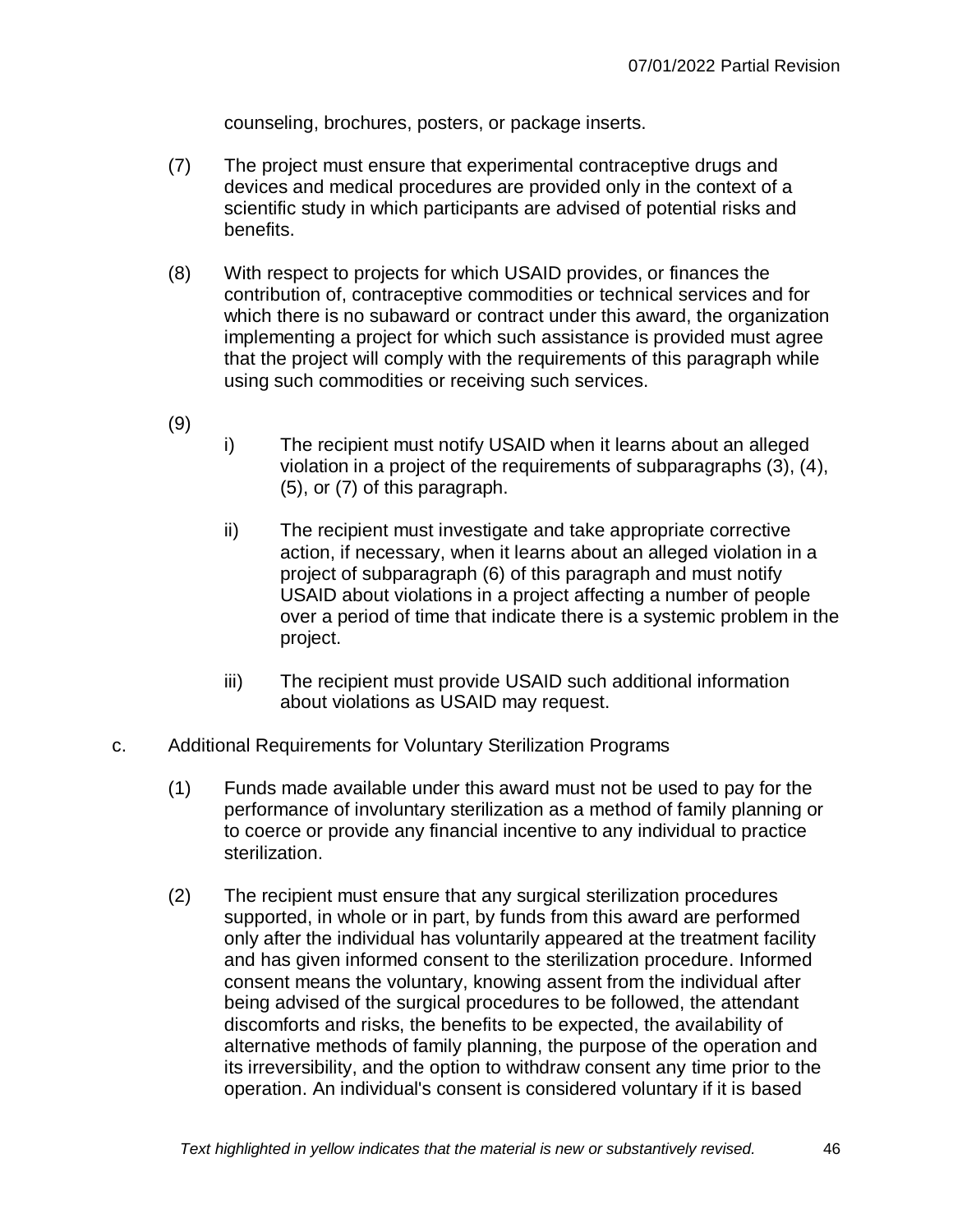upon the exercise of free choice and is not obtained by any special inducement or any element of force, fraud, deceit, duress, or other forms of coercion or misrepresentation.

- (3) Further, the recipient must document the patient's informed consent by (i) a written consent document in a language the patient understands and speaks, which explains the basic elements of informed consent, as set out above, and which is signed by the individual and by the attending physician or by the authorized assistant of the attending physician; or, (ii) when a patient is unable to read adequately a written certification by the attending physician or by the authorized assistant of the attending physician that the basic elements of informed consent above were orally presented to the patient, and that the patient thereafter consented to the performance of the operation, the receipt of this oral explanation must be acknowledged by the patient's mark on the certification and by the signature or mark of a witness who speaks the same language as the patient.
- (4) The recipient must retain copies of informed consent forms and certification documents for each voluntary sterilization procedure for a period of three years after performance of the sterilization procedure.
- d. Prohibition on Abortion-Related Activities:
	- (1) No funds made available under this award will be used to finance, support, or be attributed to the following activities: (i) procurement or distribution of equipment intended to be used for the purpose of inducing abortions as a method of family planning; (ii) special fees or incentives to any person to coerce or motivate them to have abortions; (iii) payments to persons to perform abortions or to solicit persons to undergo abortions; (iv) information, education, training, or communication programs that seek to promote abortion as a method of family planning; and, (v) lobbying for or against abortion. The term "motivate," as it relates to family planning assistance, must not be construed to prohibit the provision, consistent with local law, of information or counseling about all pregnancy options.
	- (2) No funds made available under this award will be used to pay for any biomedical research which relates, in whole or in part, to methods of, or the performance of, abortions or involuntary sterilizations as a means of family planning. Epidemiologic or descriptive research to assess the incidence, extent, or consequences of abortions is not precluded.
- e. The recipient must insert this provision in all subsequent subawards and contracts involving family planning or population activities that will be supported, in whole or in part, from funds under this award.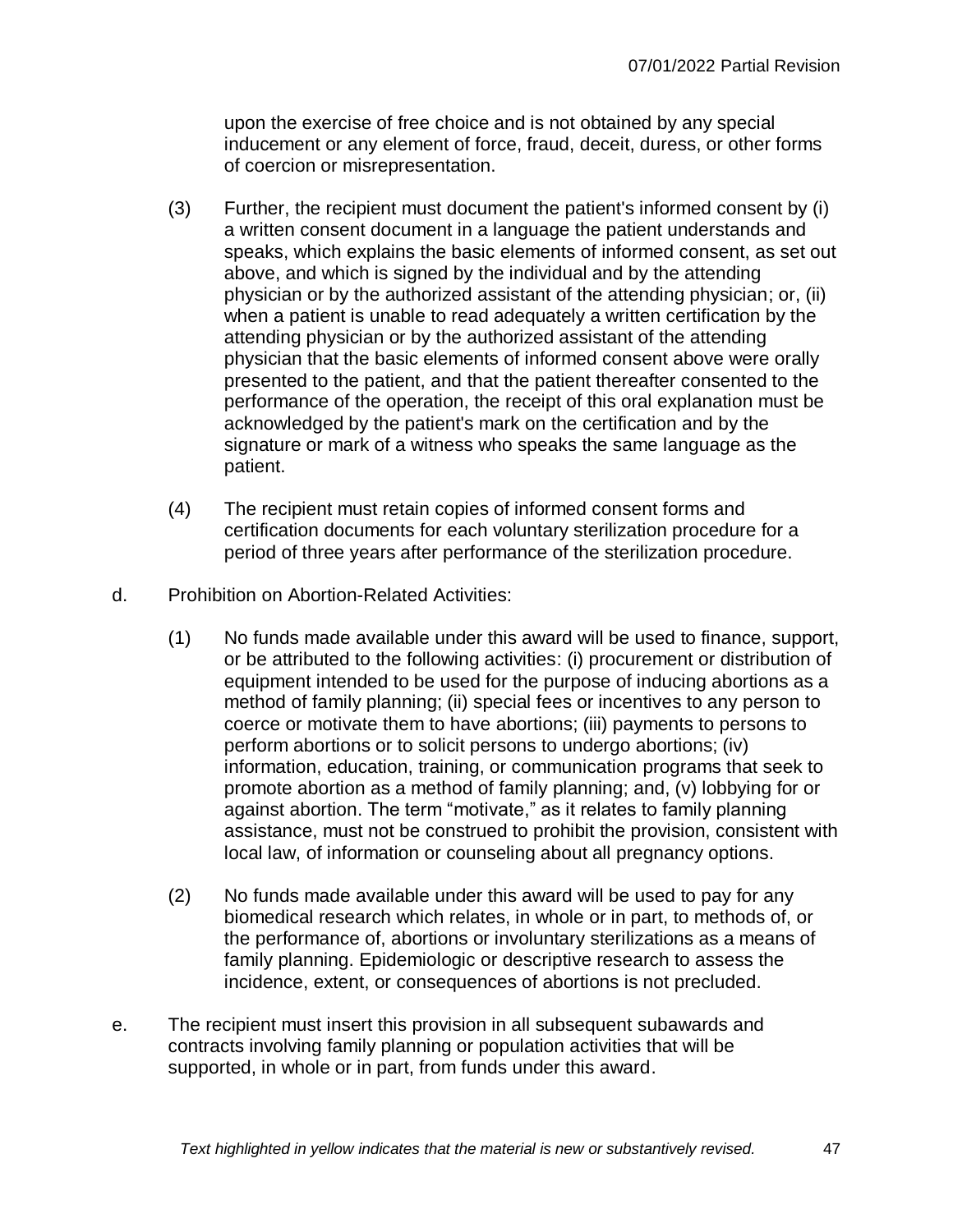# **RAA7. PROTECTION OF THE INDIVIDUAL AS A RESEARCH SUBJECT (APRIL 1998)**

*APPLICABILITY: This provision is applicable when human subjects are involved in research financed by the award.*

#### **PROTECTION OF THE INDIVIDUAL AS A RESEARCH SUBJECT (APRIL 1998)**

- a. Safeguarding the rights and welfare of human subjects involved in research supported by USAID is the responsibility of the organization to which support is awarded. USAID has adopted the Common Federal Policy for the Protection of Human Subjects, Part 225 of Title 22 of the Code of Federal Regulations (the "Policy"). Additional interpretation, procedures, and implementation guidance of the Policy are found in USAID General Notice entitled "Procedures for the Protection of Human Subjects in Research Supported by USAID," issued April 19, 1995, as amended. USAID's Cognizant Human Subjects Officer (CHSO) in USAID/W has oversight, guidance, and interpretation responsibility for the Policy.
- b. Recipient organizations must comply with USAID policy when humans are the subject of research, as defined in 22 CFR 225.102(d), funded by the grant and recipients must provide "assurance," as required by 22 CFR 225.103, that they follow and abide by the procedures in the Policy. See also Section 5 of the April 19, 1995, USAID General Notice which sets forth activities to which the Policy is applicable. The existence of a bona fide, applicable assurance approved by the Department of Health and Human Services (HHS) such as the "multiple project assurance" (MPA) will satisfy this requirement. Alternatively, organizations can provide an acceptable written assurance to USAID as described in 22 CFR 225.103. Such assurances must be determined by the CHSO to be acceptable prior to any applicable research being initiated or conducted under the award. In some limited instances outside the U.S., alternative systems for the protection of human subjects may be used provided they are deemed "at least equivalent" to those outlined in Part 225 (See 22 CFR 225.101[h]). Criteria and procedures for making this determination are described in the General Notice cited in the preceding paragraph.
- c. Since the welfare of the research subject is a matter of concern to USAID as well as to the organization, USAID staff consultants and advisory groups may independently review and inspect research and research processes and procedures involving human subjects, and based on such findings, the CHSO may prohibit research which presents unacceptable hazards or otherwise fails to comply with USAID procedures. Informed consent documents must include the stipulation that the subject's records may be subject to such review.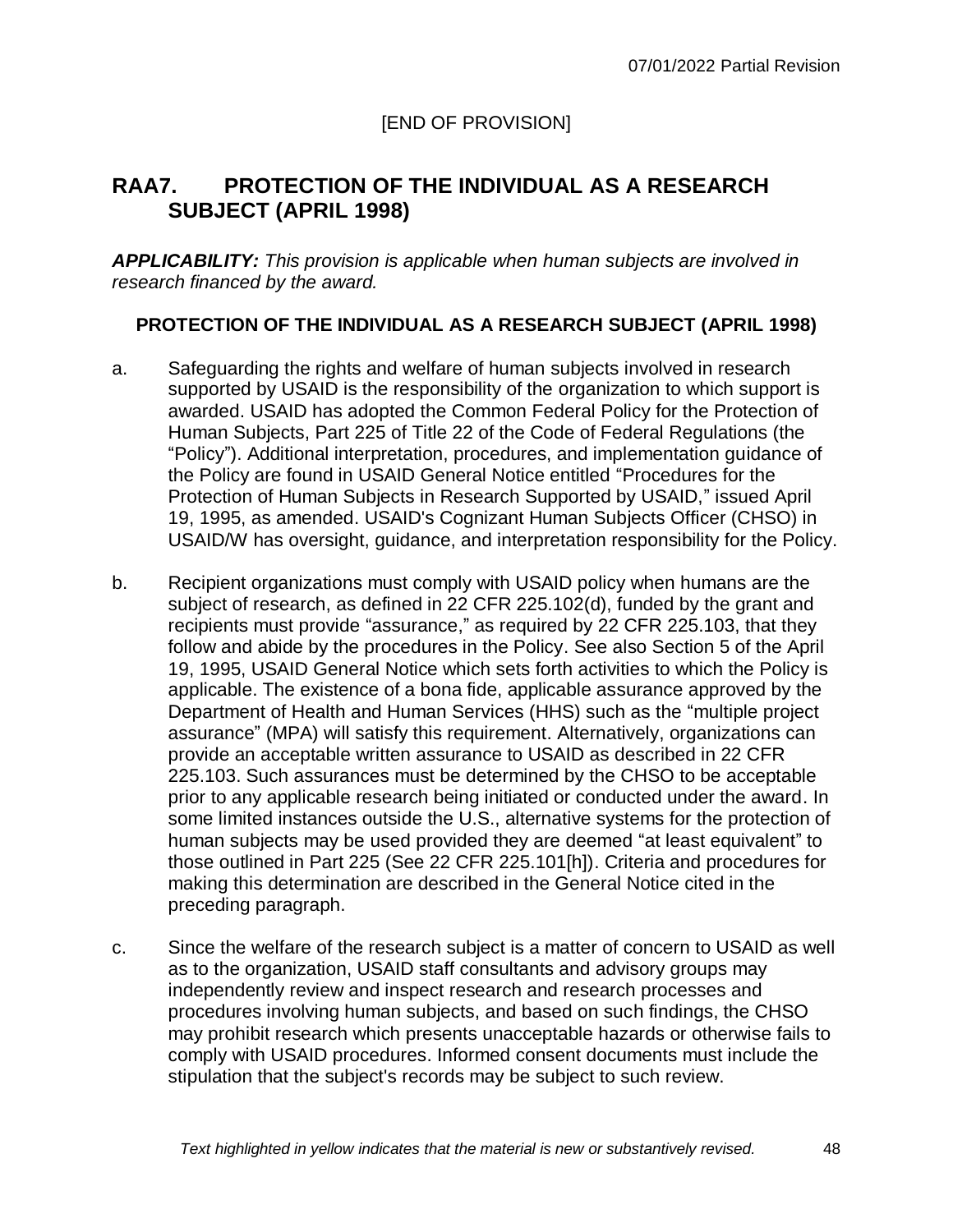# **RAA8. CARE OF LABORATORY ANIMALS (MARCH 2004)**

*APPLICABILITY: This provision is applicable when laboratory animals are involved in research performed in the U.S. and financed by the award.*

### **CARE OF LABORATORY ANIMALS (MARCH 2004)**

- a. Before undertaking performance of any grant involving the use of laboratory animals, the recipient must register with the Secretary of Agriculture of the United States in accordance with Section 6, Public Law 89-544, Laboratory Animal Welfare Act, August 24, 1966, as amended by Public Law 91-579, Animal Welfare Act of 1970, December 24, 1970. The recipient must furnish evidence of such registration to the Agreement Officer.
- b. The recipient must acquire animals used in research under this award only from dealers licensed by the Secretary of Agriculture, or from exempted sources in accordance with the Public Laws enumerated in a. above.
- c. In the care of any live animals used or intended for use in the performance of this grant, the recipient must adhere to the principles enunciated in the Guide for Care and Use of Laboratory Animals prepared by the Institute of Laboratory Animals Resources, National Academy of Sciences - National Research Council (NAS-NRC), and in the United States Department of Agriculture's (USDA) regulations and standards issued under the Public Laws enumerated in a. above. In case of conflict between standards, the higher standard must be used. The recipient's reports on portions of the award in which animals were used must contain a certificate stating that the animals were cared for in accordance with the principles enunciated in the Guide for Care and Use of Laboratory Animals prepared by the Institute of Laboratory Animal Resources, NAS-NRC, and/or in the regulations and standards as promulgated by the Agricultural Research Service, USDA, pursuant to the Laboratory Animal Welfare Act of 24 August 1966, as amended (P.L. 89-544 and P.L. 91-579). NOTE: The recipient may request registration of the recipient's facility and a current listing of licensed dealers from the Regional Office of the Animal and Plant Health Inspection Service (APHIS), USDA, for the region in which the recipient's research facility is located. The location of the appropriate APHIS Regional Office as well as information concerning this program may be obtained by contacting the Senior Staff Office, Animal Care Staff, USDA/APHIS, 4700 River Road, Unit 84, Riverdale, MD 20737-1234 and at

**[www.aphis.usda.gov/animal\\_welfare/index.shtml](http://www.aphis.usda.gov/animal_welfare/index.shtml)**.

[END OF PROVISION]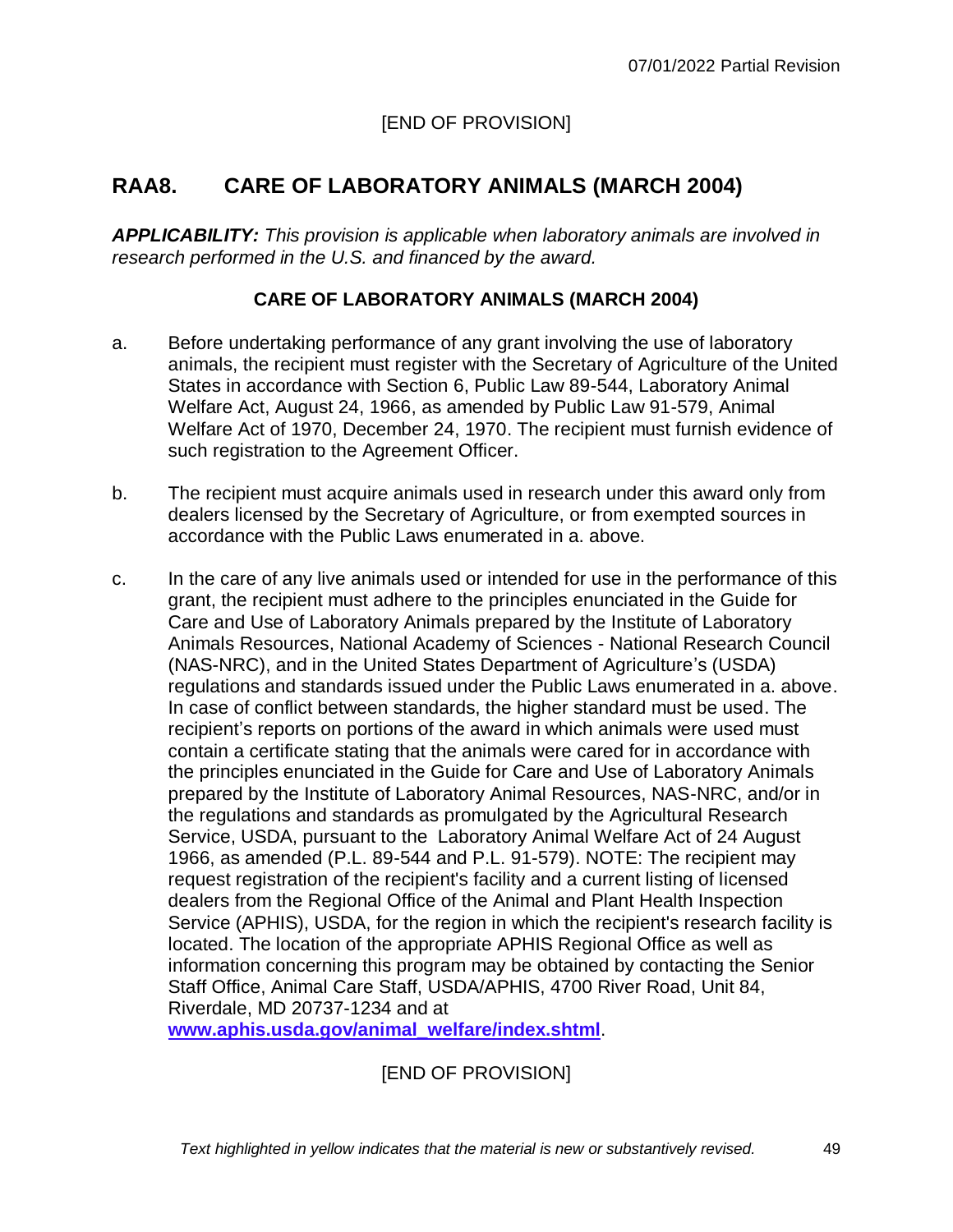# **RAA9. TITLE TO AND CARE OF PROPERTY (COOPERATING COUNTRY TITLE) (NOVEMBER 1985)**

*APPLICABILITY: This provision is applicable to property titled in the name of the cooperating country or such public or private agency as the cooperating country government may designate.*

### **TITLE TO AND CARE OF PROPERTY (COOPERATING COUNTRY TITLE) (NOVEMBER 1985)**

- a. Except as modified by the schedule of this grant, title to all equipment, materials and supplies, the cost of which is reimbursable to the recipient by USAID or by the cooperating country, must at all times be in the name of the cooperating country or such public or private agency as the cooperating country may designate, unless title to specified types or classes of equipment is reserved to USAID under provisions set forth in the schedule of this award. All such property must be under the custody and control of recipient until the owner of title directs otherwise or completion of work under this award or its termination, at which time custody and control must be turned over to the owner of title or disposed of in accordance with its instructions. All performance guarantees and warranties obtained from suppliers must be taken in the name of the title owner.
- b. The recipient must maintain and administer in accordance with sound business practice a program for the maintenance, repair, protection, and preservation of Government property so as to assure its full availability and usefulness for the performance of this grant. The recipient must take all reasonable steps to comply with all appropriate directions or instructions which the Agreement Officer may prescribe as reasonably necessary for the protection of the Government property.
- c. The recipient must prepare and establish a program, to be approved by the appropriate USAID Mission, for the receipt, use, maintenance, protection, custody and care of equipment, materials and supplies for which it has custodial responsibility, including the establishment of reasonable controls to enforce such program. The recipient must be guided by the following requirements:
	- (1) Property Control: The property control system must include but not be limited to the following:
		- (i) Identification of each item of cooperating country property acquired or furnished under the award by a serially controlled identification number and by description of item. Each item must be clearly marked "Property of (insert name of cooperating country)."
		- (ii) The price of each item of property acquired or furnished under this award.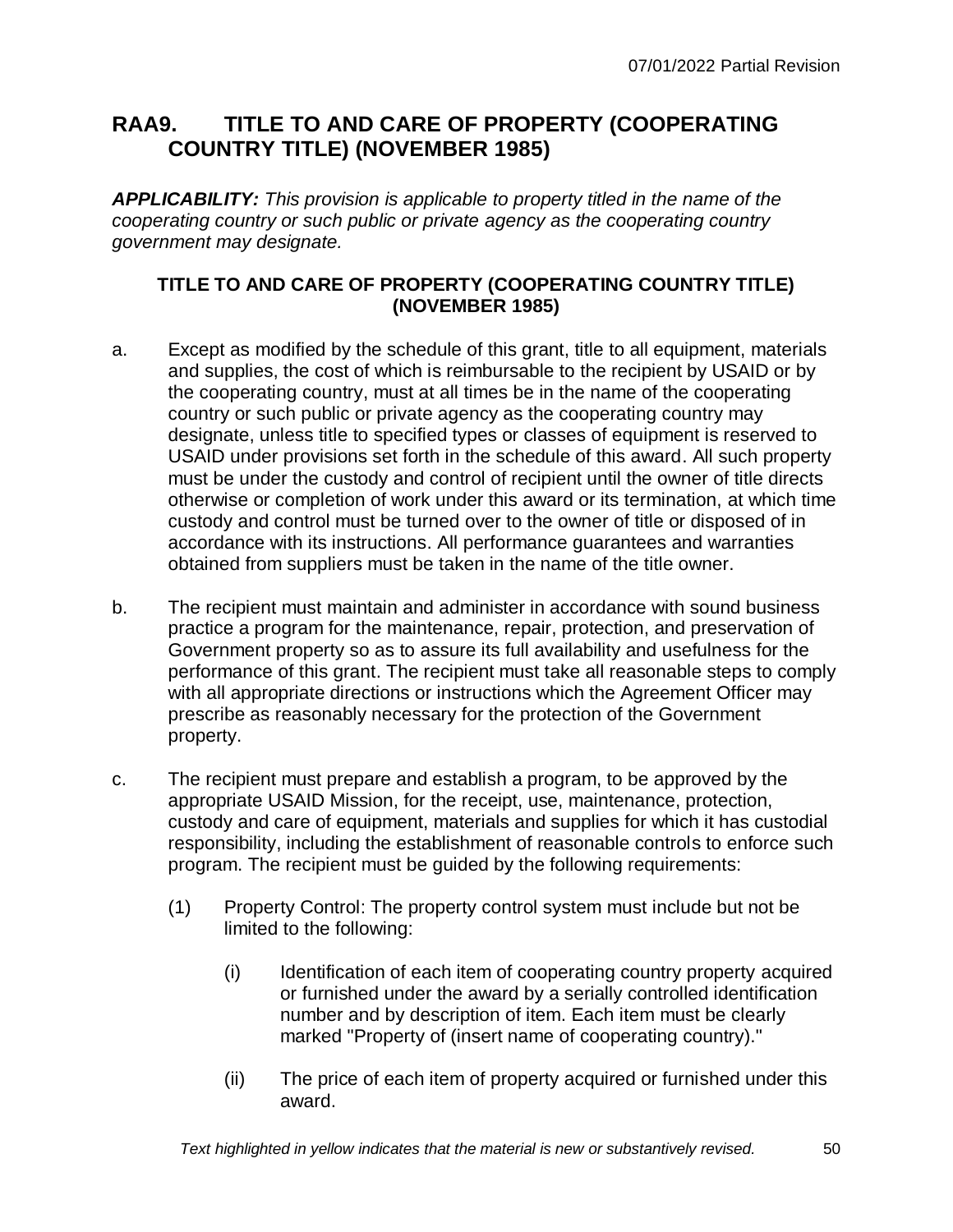- (iii) The location of each item of property acquired or furnished under this award.
- (iv) A record of any usable components which are permanently removed from items of cooperating country property as a result of modification or otherwise.
- (v) A record of disposition of each item acquired or furnished under the award.
- (vi) Date of order and receipt of any item acquired or furnished under the award.
- (vii) The official property control records must be kept in such condition that at any stage of completion of the work under this award, the status of property acquired or furnished under this award may be readily ascertained. A report of current status of all items of property acquired or furnished under the award must be submitted yearly concurrently with the annual report.
- (2) Maintenance Program: The recipient's maintenance program must be consistent with sound business practice, the terms of the award, and provide for:
	- (i) Disclosure of need for and the performance of preventive maintenance,
	- (ii) Disclosure and reporting of need for capital type rehabilitation, and
	- (iii) Recording of work accomplished under the program:
		- (A) Preventive maintenance Preventive maintenance is maintenance generally performed on a regularly scheduled basis to prevent the occurrence of defects and to detect and correct minor defects before they result in serious consequences.
		- (B) Records of maintenance The recipient's maintenance program must provide for records sufficient to disclose the maintenance actions performed and deficiencies discovered as a result of inspections.
		- (C) A report of status of maintenance of cooperating country property must be submitted annually concurrently with the annual report.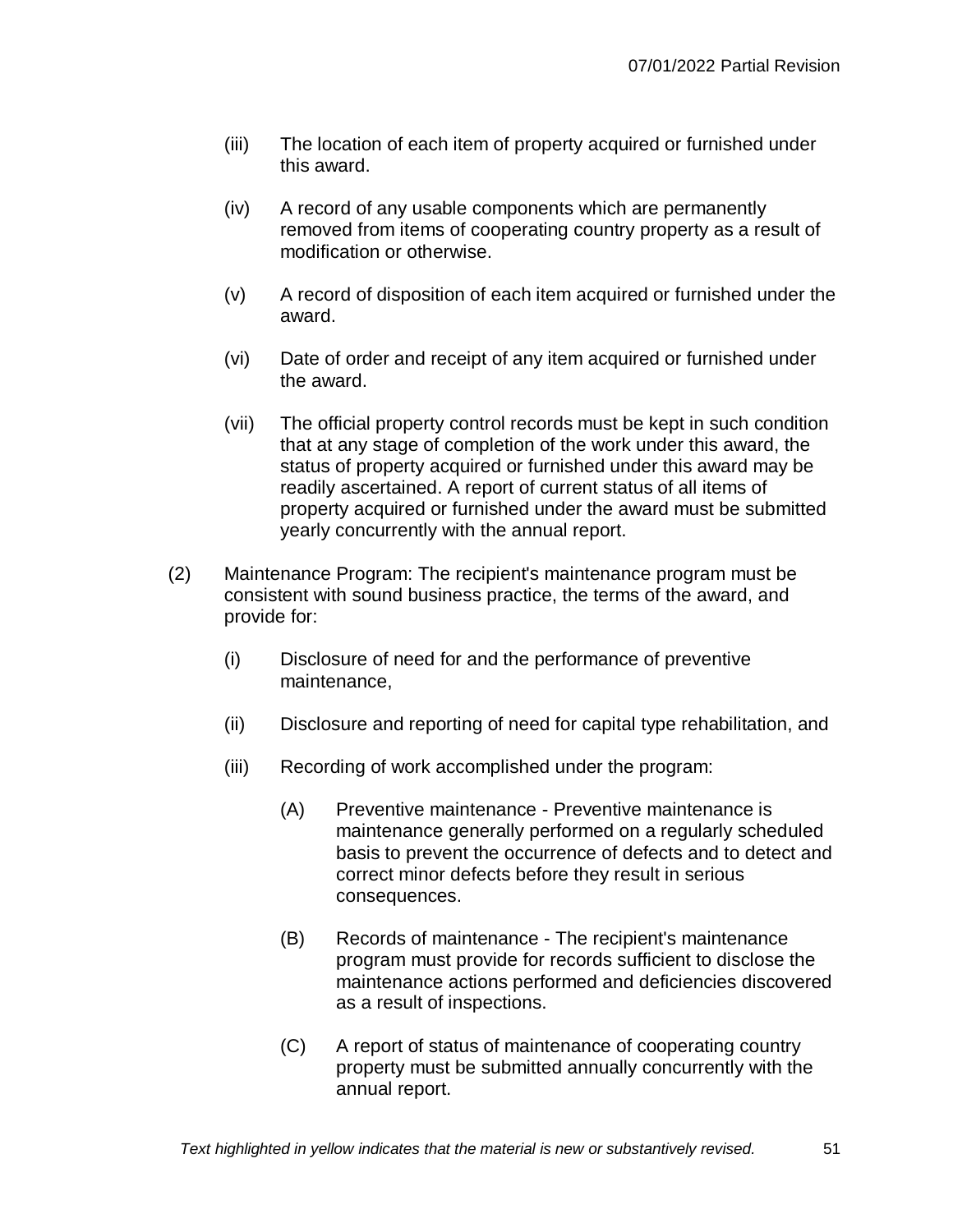- d. Risk of Loss:
	- (1) The recipient is not liable for any loss of or damage to the cooperating country property, or for expenses incidental to such loss or damage except that the recipient is responsible for any such loss or damage (including expenses incidental thereto):
		- (i) Which results from willful misconduct or lack of good faith on the part of any of the recipient's directors or officers, or on the part of any of its managers, superintendents, or other equivalent representatives, who have supervision or direction of all or substantially all of the recipient's business, or all or substantially all of the recipient's operation at any one plant, laboratory, or separate location in which this award is being performed;
		- (ii) Which results from a failure on the part of the recipient, due to the willful misconduct or lack of good faith on the part of any of its directors, officers, or other representatives mentioned in (i) above:
			- (A) To maintain and administer, in accordance with sound business practice, the program for maintenance, repair, protection, and preservation of cooperating country property as required by (i) above; or
			- (B) To take all reasonable steps to comply with any appropriate written directions of the Agreement Officer under b. above;
		- (iii) For which the recipient is otherwise responsible under the express terms designated in the schedule of this award;
		- (iv) Which results from a risk expressly required to be insured under some other provision of this award, but only to the extent of the insurance so required to be procured and maintained, or to the extent of insurance actually procured and maintained, whichever is greater; or
		- (v) Which results from a risk which is in fact covered by insurance or for which the grantee is otherwise reimbursed, but only to the extent of such insurance or reimbursement;
		- (vi) Provided, that, if more than one of the above exceptions is applicable in any case, the recipient's liability under any one exception is not limited by any other exception.
	- (2) The recipient must not be reimbursed for, and must not include as an item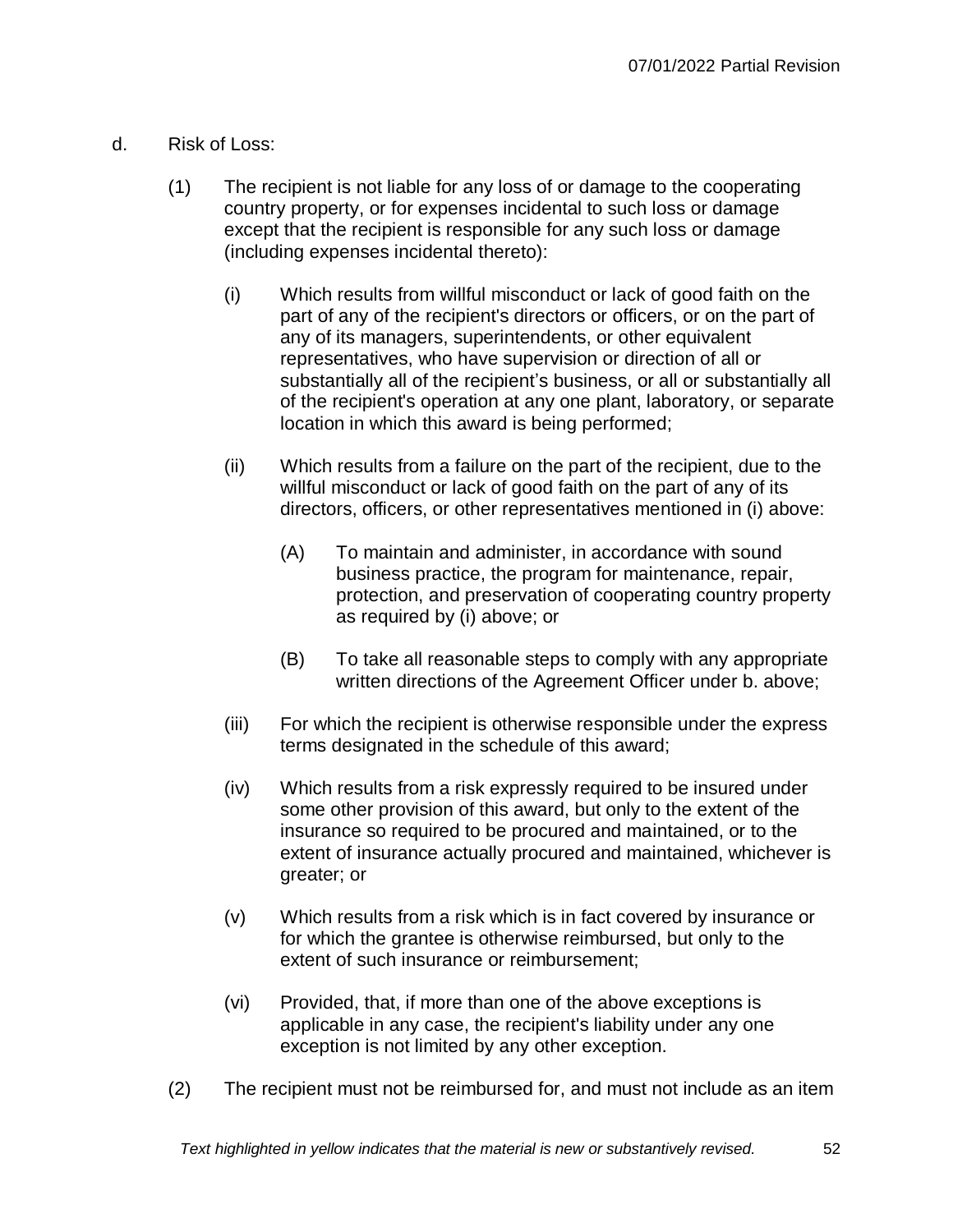of overhead, the cost of insurance, or any provision for a reserve, covering the risk of loss of or damage to the cooperating country property, except to the extent that USAID may have required the recipient to carry such insurance under any other provision of this award.

- (3) Upon the happening of loss or destruction of or damage to the cooperating country property, the recipient must notify the Agreement Officer thereof, must take all reasonable steps to protect the cooperating country property from further damage, separate the damaged and undamaged cooperating country property, put all the cooperating country property in the best possible order, and furnish to the Agreement Officer a statement of:
	- (i) The lost, destroyed, or damaged cooperating country property;
	- (ii) The time and origin of the loss, destruction, or damage;
	- (iii) All known interests in commingled property of which the cooperating country property is a part; and
	- (iv) The insurance, if any, covering any part of or interest in such commingled property.
- (4) The recipient must make repairs and renovations of the damaged cooperating country property or take such other action as the Agreement Officer directs.
- (5) In the event the recipient is indemnified, reimbursed, or otherwise compensated for any loss or destruction of or damage to the cooperating country property, it must use the proceeds to repair, renovate or replace the cooperating country property involved, or must credit such proceeds against the cost of the work covered by the award, or must otherwise reimburse USAID, as directed by the Agreement Officer. The recipient must do nothing to prejudice USAID's right to recover against third parties for any such loss, destruction, or damage, and upon the request of the Agreement Officer, must, at the Government's expense, furnish to USAID all reasonable assistance and cooperation (including assistance in the prosecution of suits and the execution of instruments or assignments in favor of the Government) in obtaining recovery.
- e. Access: USAID, and any persons designated by it, must at all reasonable times have access to the premises wherein any cooperating country property is located, for the purpose of inspecting the cooperating country property.
- f. Final Accounting and Disposition of Cooperating Country Property: Within 90 days after completion of this award, or at such other date as may be fixed by the Agreement Officer, the recipient must submit to the Agreement Officer an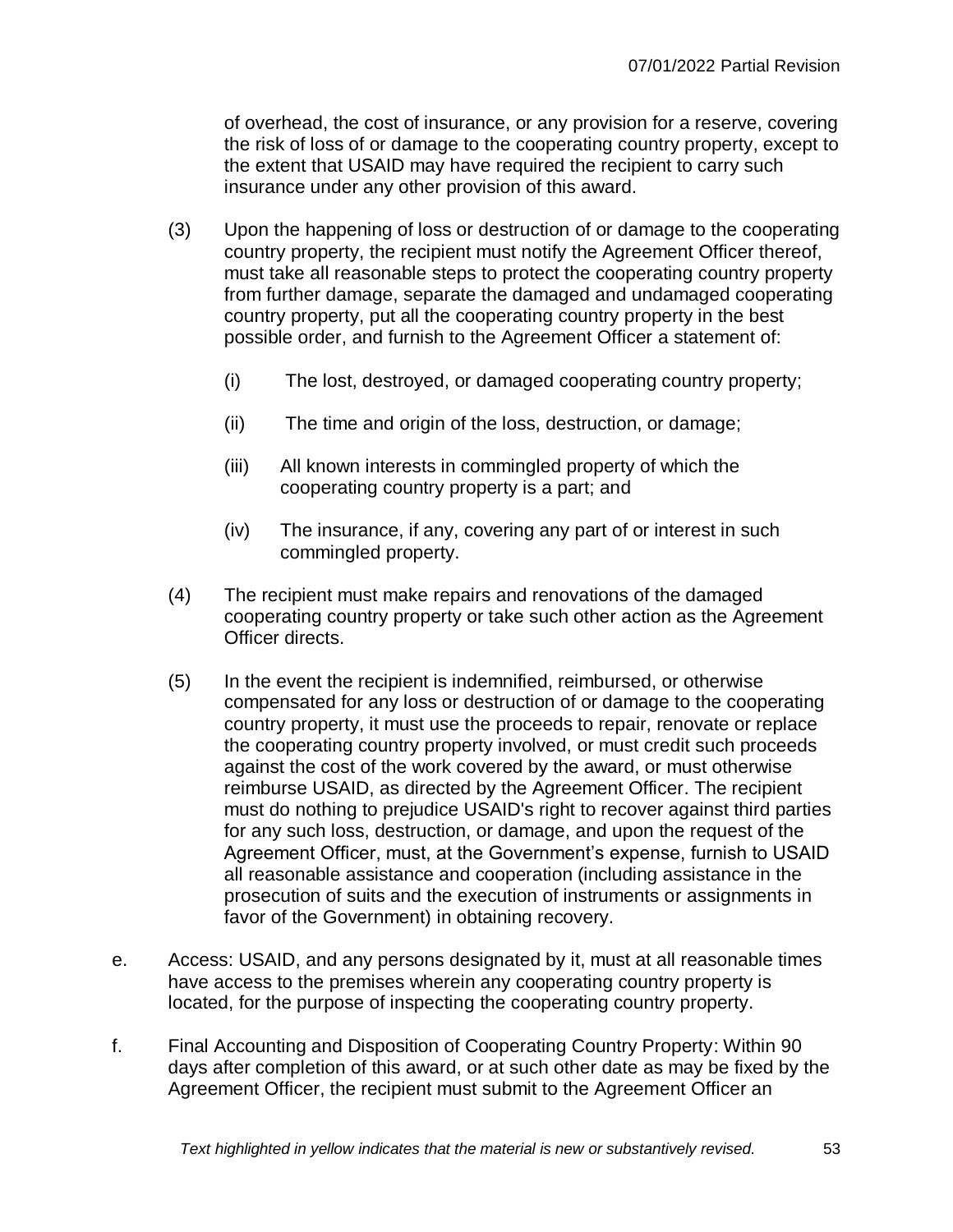inventory schedule covering all items of equipment, materials and supplies under the recipient's custody, title to which is in the cooperating country or public or private agency designated by the cooperating country, which have not been consumed in the performance of this award. The recipient must also indicate what disposition has been made of such property.

g. Communications: All communications issued pursuant to this provision must be in writing.

[END OF PROVISION]

# **RAA10. COST SHARING (MATCHING) (FEBRUARY 2012)**

*APPLICABILITY: This provision, along with 2 CFR 200 and 2 CFR 700, is applicable when the recipient has agreed or is required to cost share or provide a matching share.*

### **COST SHARING (MATCHING) (FEBRUARY 2012)**

- a. If at the end of any funding period, the recipient has expended an amount of non-Federal funds less than the agreed upon amount or percentage of total expenditures, the Agreement Officer may apply the difference to reduce the amount of USAID incremental funding in the following funding period. If the award has expired or has been terminated, the Agreement Officer may require the recipient to refund the difference to USAID.
- b. The source and nationality requirements and the restricted goods provision established in the Standard Provision entitled "USAID Eligibility Rules for Goods and Services" do not apply to cost sharing (matching) expenditures.

[END OF PROVISION]

# **RAA11. PROHIBITION OF ASSISTANCE TO DRUG TRAFFICKERS (JUNE 1999)**

*APPLICABILITY: This provision is applicable where performance of the award will take place in "Covered" Countries, as described in ADS 206.*

### **PROHIBITION OF ASSISTANCE TO DRUG TRAFFICKERS (JUNE 1999)**

a. USAID reserves the right to terminate assistance to, or take other appropriate measures with respect to, any participant approved by USAID who is found to have been convicted of a narcotics offense or to have been engaged in drug trafficking as defined in 22 CFR 140.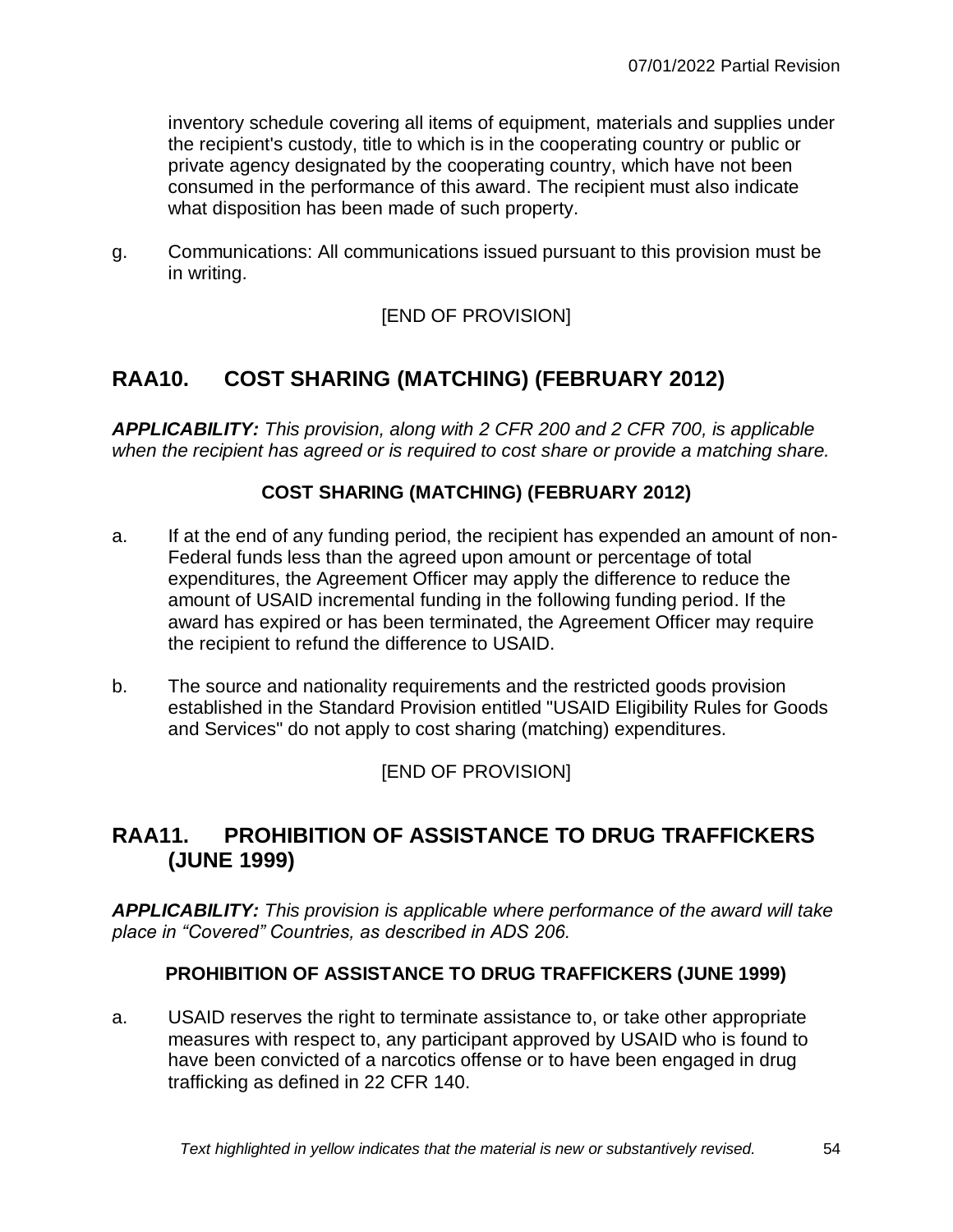- (1) For any loan over \$1,000 made under this agreement, the recipient must insert a clause in the loan agreement stating that the loan is subject to immediate cancellation, acceleration, recall, or refund by the recipient if the borrower or a key individual of a borrower is found to have been convicted of a narcotics offense or to have been engaged in drug trafficking as defined in 22 CFR 140.
	- (2) Upon notice by USAID of a determination under section (1) and at USAID's option, the recipient agrees to immediately cancel, accelerate, or recall the loan, including refund in full of the outstanding balance. USAID reserves the right to have the loan refund returned to USAID.
- c.

b.

- (1) The recipient agrees not to disburse, or sign documents committing the recipient to disburse, funds to a subrecipient designated by USAID ("Designated Subrecipient") until advised by USAID that: (i) any United States Government review of the Designated Subrecipient and its key individuals has been completed; (ii) any related certifications have been obtained; and (iii) the assistance to the Designated Subrecipient has been approved. Designation means that the subrecipient has been unilaterally selected by USAID as the subrecipient. USAID approval of a subrecipient, selected by another party, or joint selection by USAID and another party is not designation.
- (2) The recipient must insert the following clause, or its substance, in its agreement with the Designated Subrecipient:

*"The recipient reserves the right to terminate this [Agreement/Contract] or take other appropriate measures if the [Subrecipient] or a key individual of the [Subrecipient] is found to have been convicted of a narcotic offense or to have been engaged in drug trafficking as defined in 22 CFR 140."*

# [END OF PROVISION]

# **RAA12. INVESTMENT PROMOTION (NOVEMBER 2003)**

*APPLICABILITY: The following clause is required for grants and cooperative agreements when the program includes gray-area activities or investment-related activities where specific activities are not identified at the time of obligation but could be for investment-related activities, as described in ADS 225 (see 225.3.1.8).*

### **INVESTMENT PROMOTION (NOVEMBER 2003)**

a. Except as specifically set forth in this award or otherwise authorized by USAID in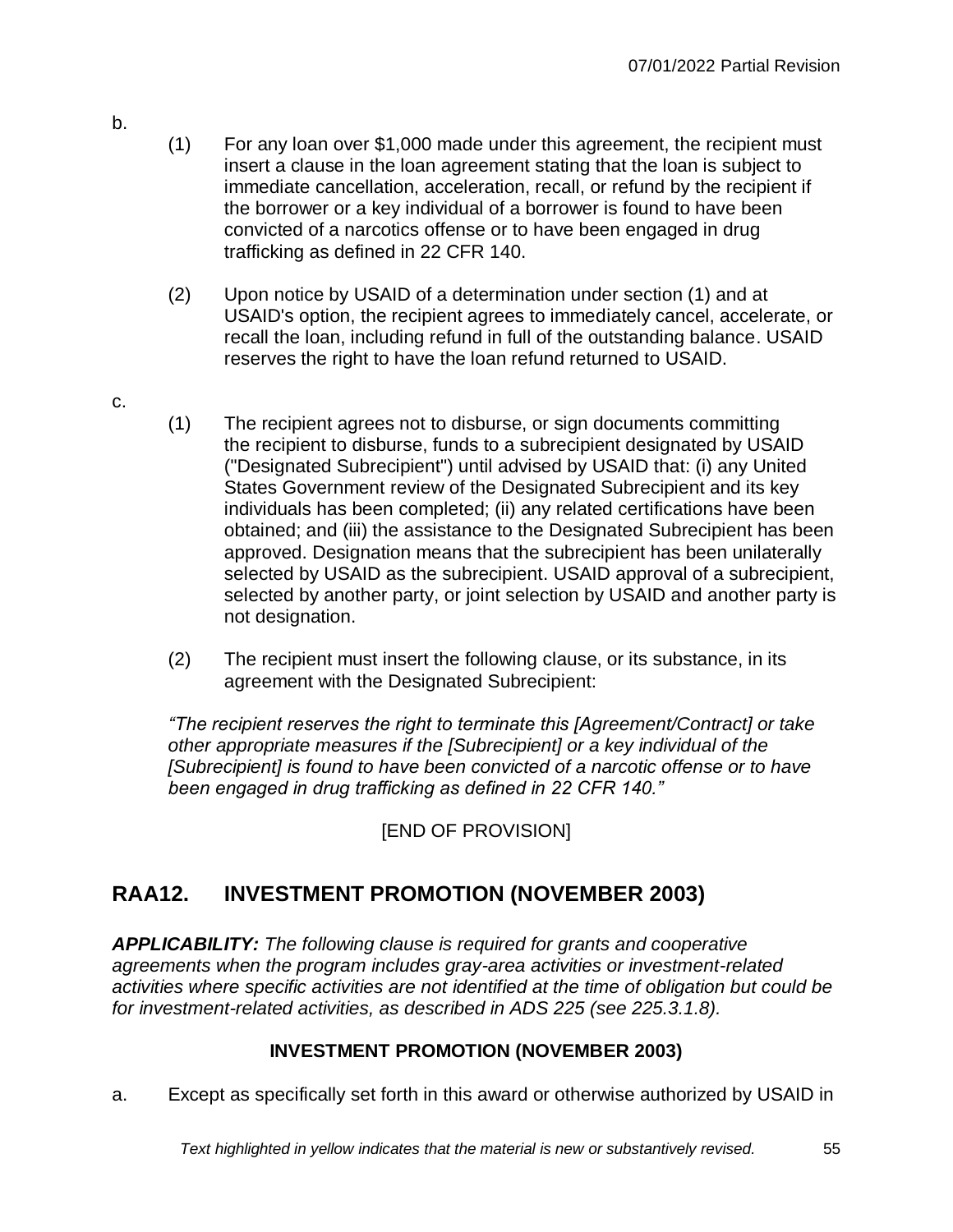writing, no funds or other support provided hereunder may be used for any activity that involves investment promotion in a foreign country.

- b. In the event the recipient is requested or wishes to provide assistance in the above area or requires clarification from USAID as to whether the activity would be consistent with the limitation set forth above, the recipient must notify the Agreement Officer and provide a detailed description of the proposed activity. The recipient must not proceed with the activity until advised by USAID that it may do so.
- c. The recipient must ensure that its employees and subrecipients and contractors providing investment promotion services hereunder are made aware of the restrictions set forth in this clause and must include this clause in all contracts and other subawards and contracts entered into hereunder.

[END OF PROVISION]

# **RAA13. REPORTING HOST GOVERNMENT TAXES (DECEMBER 2014)**

*APPLICABILITY: This provision is applicable to all USAID agreements that obligate or subobligate FY 2003 or later funds except for agreements funded with Operating Expense, Pub. L. 480 funds, or trust funds, or agreements where there will be no commodity transactions in a foreign country over the amount of \$500. Please insert address and point of contact at the Embassy, Mission, or M/CFO/CMP as appropriate under section (b) of this provision*.

### **REPORTING HOST GOVERNMENT TAXES (JUNE 2012)**

- a. By April 16 of each year, the recipient must submit a report containing:
	- (1) Contractor/recipient name.
	- (2) Contact name with phone, fax and e-mail.
	- (3) Agreement number(s).
	- (4) The total amount of value-added taxes and customs duties (but not sales taxes) assessed by the host government (or any entity thereof) on purchases in excess of \$500 per transaction of supplies, materials, goods or equipment, during the 12 months ending on the preceding September 30, using funds provided under this contract/agreement.
	- (5) Any reimbursements received by April 1 of the current year on valueadded taxes and customs duties reported in (iv).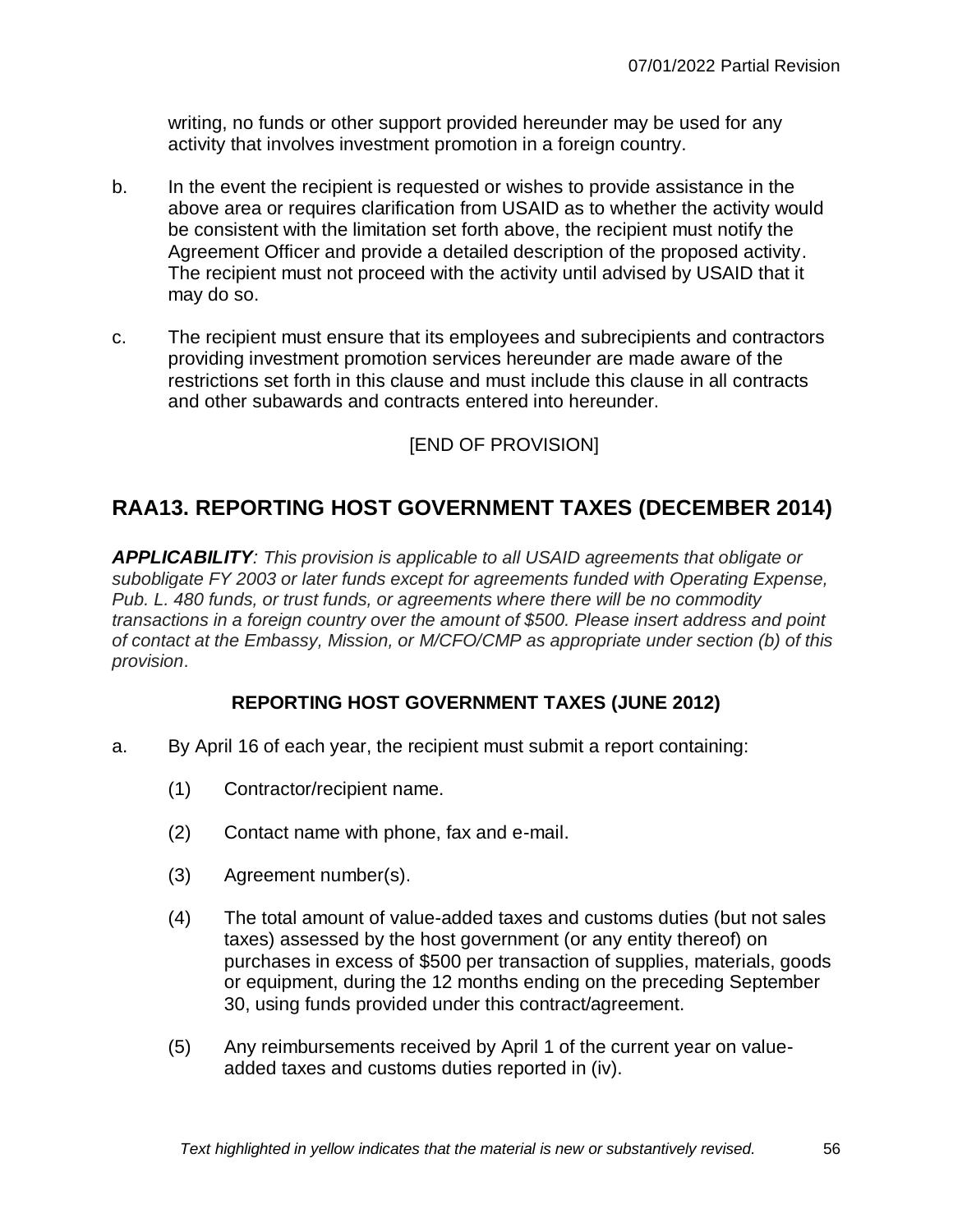- (6) Reports are required even if the recipient did not pay any taxes or receive any reimbursements during the reporting period.
- (7) Cumulative reports may be provided if the recipient is implementing more than one program in a foreign country.
- b. Submit the reports to: [insert address and point of contact at the Embassy, Mission, or M/CFO/CMP as appropriate, may include an optional "with a copy to"].
- c. Host government taxes are not allowable where the Agreement Officer provides the necessary means to the recipient to obtain an exemption or refund of such taxes, and the recipient fails to take reasonable steps to obtain such exemption or refund. Otherwise, taxes are allowable in accordance with the Standard Provision, "Allowable Costs," and must be reported as required in this provision.
- d. The recipient must include this reporting requirement in all applicable subawards and contracts.

# **RAA14. FOREIGN GOVERNMENT DELEGATIONS TO INTERNATIONAL CONFERENCES (JUNE 2012)**

*APPLICABILITY: Include this provision in agreements funded from the following accounts:*

- *• Development Assistance, including assistance for sub-Saharan Africa,*
- *• Global Health Programs, and*
- *• Micro and Small Enterprise Development Program Account.*

*Further information found in the Mandatory Reference for ADS 303, "Guidance on Funding Foreign Government Delegations to International Conferences," (<http://www.usaid.gov/ads/policy/300/350maa>).*

### **FOREIGN GOVERNMENT DELEGATIONS TO INTERNATIONAL CONFERENCES (JUNE 2012)**

- a. U.S. Government funds under this award must not be used to finance the travel, per diem, hotel expenses, meals, conference fees or other conference costs for any member of a foreign government's delegation to an international conference sponsored by a multilateral organization, as defined below, unless approved by the Agreement Officer in writing.
- b. Definitions: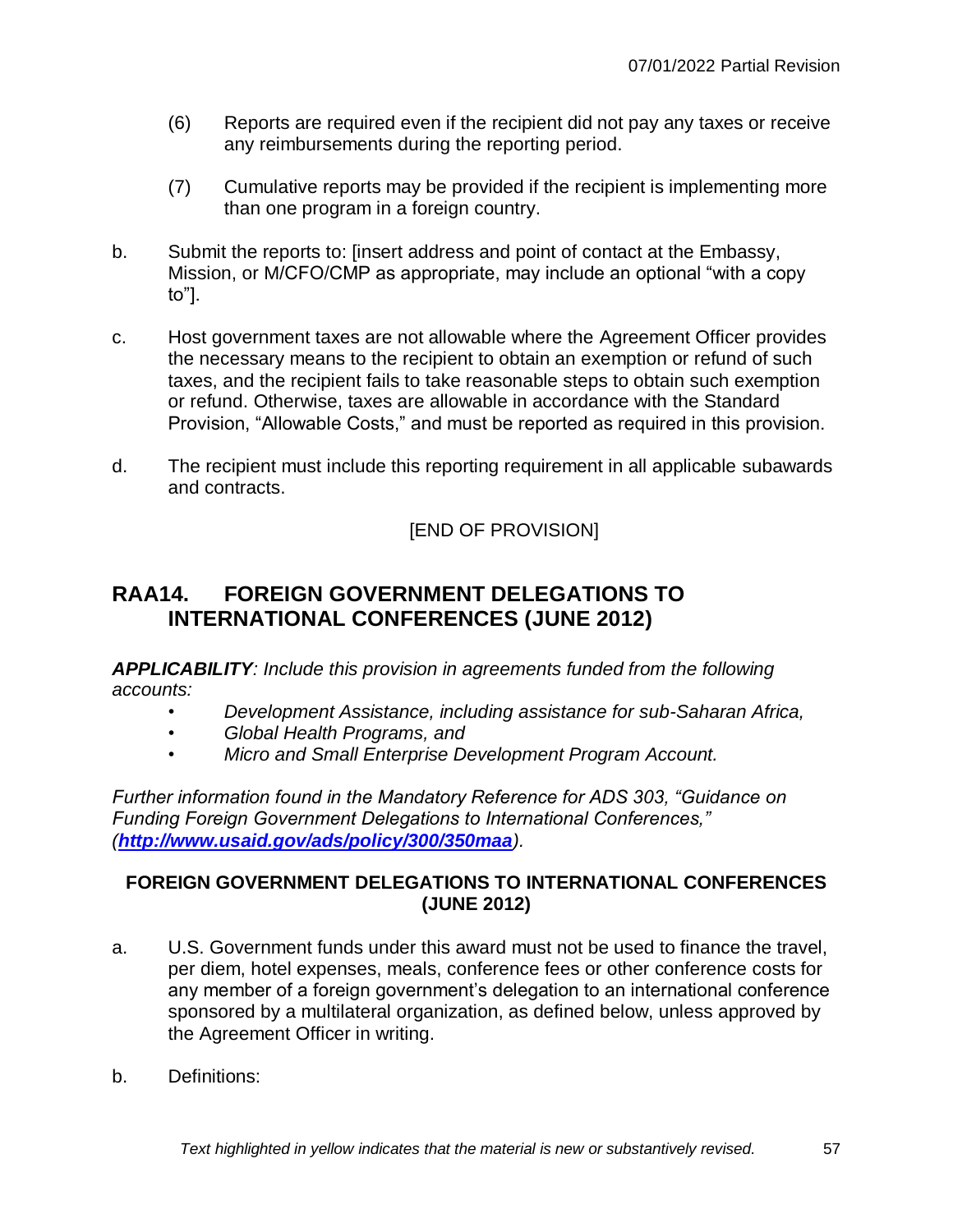- (1) A foreign government delegation is appointed by the national government (including ministries and agencies but excluding local, state and provincial entities) to act on behalf of the appointing authority at the international conference. A conference participant is a delegate for the purposes of this provision, only when there is an appointment or designation that the individual is authorized to officially represent the government or agency. A delegate may be a private citizen.
- (2) An international conference is a meeting where there is an agenda, an organizational structure, and delegations from countries other than the conference location, in which country delegations participate through discussion, votes, etc.
- (3) A multilateral organization is an organization established by international agreement and whose governing body is composed principally of foreign governments or other multilateral organizations.

# **RAA15. CONSCIENCE CLAUSE IMPLEMENTATION (ASSISTANCE) (FEBRUARY 2012)**

*APPLICABILITY: This provision must be included in any new assistance award or amendment to an existing award (if not already incorporated into the agreement) obligating FY04 or later funds made available for HIV/AIDS activities, regardless of the program account. Further guidance is found in AAPD 14-04, Section 2.D.*

### **CONSCIENCE CLAUSE IMPLEMENTATION (ASSISTANCE) (FEBRUARY 2012)**

An organization, including a faith-based organization, that is otherwise eligible to receive funds under this agreement for HIV/AIDS prevention, treatment, or care—

- (a) Shall not be required, as a condition of receiving such assistance—
	- (1) To endorse or utilize a multisectoral or comprehensive approach to combating HIV/AIDS; or
	- (2) To endorse, utilize, make a referral to, become integrated with, or otherwise participate in any program or activity to which the organization has a religious or moral objection; and
- (b) Shall not be discriminated against in the solicitation or issuance of grants, contracts, or cooperative agreements for refusing to meet any requirement described in paragraph (a) above.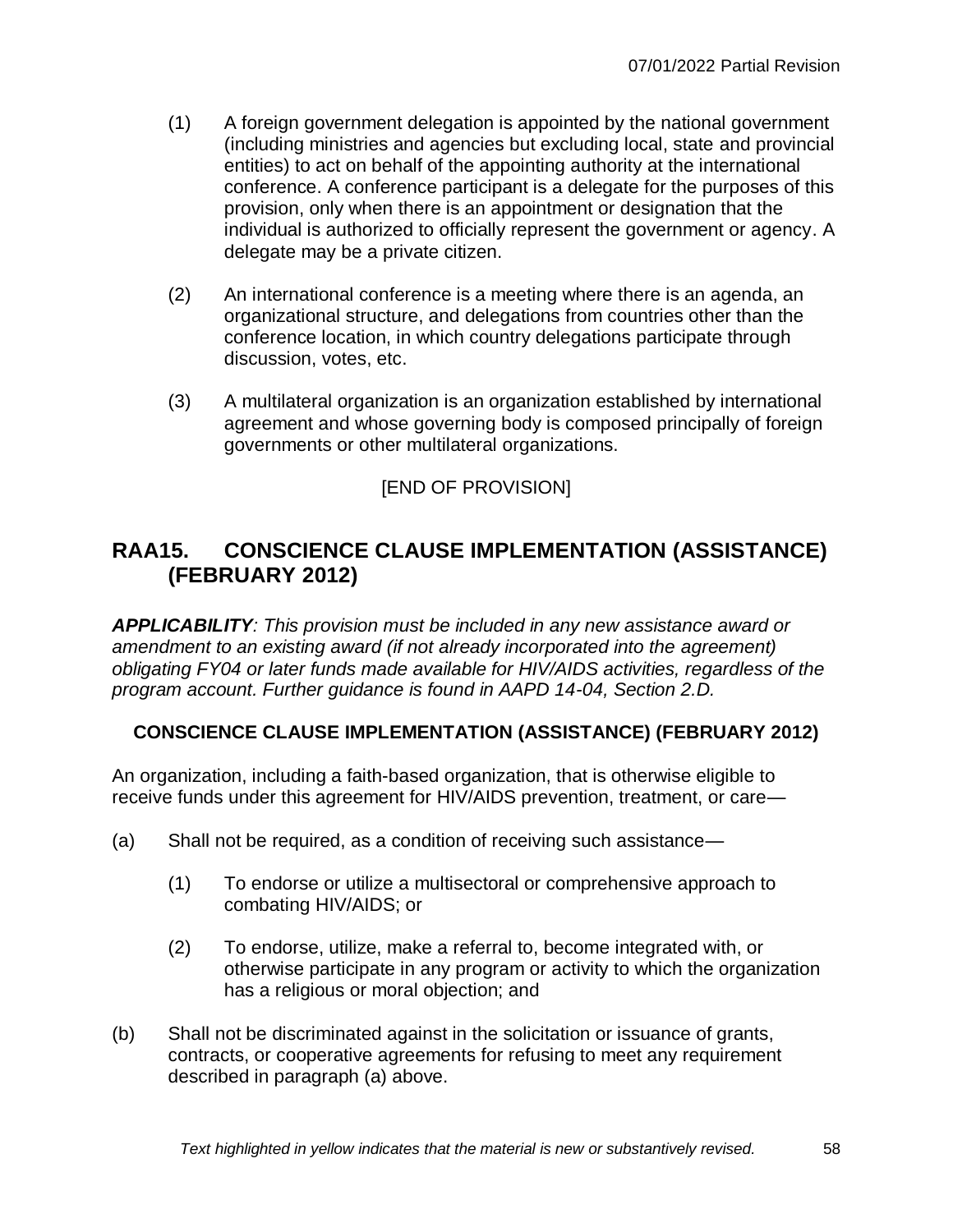# **RAA16. CONDOMS (ASSISTANCE) (SEPTEMBER 2014)**

*APPLICABILITY: This provision must be included in any new solicitations and any new assistance award or amendment to an existing award obligating or intending to obligate (in the case of solicitations) FY04 or later funds made available for HIV/AIDS activities, regardless of the program account.* 

### **CONDOMS (ASSISTANCE) (SEPTEMBER 2014)**

Information provided about the use of condoms as part of projects or activities that are funded under this agreement shall be medically accurate and shall include the public health benefits and failure rates of such use and shall be consistent with USAID's fact sheet entitled "USAID HIV/STI Prevention and Condoms". This fact sheet may be accessed at:

[http://www.usaid.gov/sites/default/files/documents/1864/CondomSTIIssueBrief.pdf.](http://www.usaid.gov/sites/default/files/documents/1864/CondomSTIIssueBrief.pdf)

The prime recipient must flow this provision down in all subawards, procurement contracts, or subcontracts for HIV/AIDS activities.

### [END OF PROVISION]

# **RAA17. PROHIBITION ON THE PROMOTION OR ADVOCACY OF THE LEGALIZATION OR PRACTICE OF PROSTITUTION OR SEX TRAFFICKING (ASSISTANCE) (SEPTEMBER 2014)**

*APPLICABILITY: This provision must be included in any new solicitations and any new assistance award or amendment to an existing award obligating or intending to obligate (in the case of solicitations) FY04 or later funds made available for HIV/AIDS activities, regardless of the program account. Further guidance is found in AAPD 14-04, Section 2.E.*

#### **PROHIBITION ON THE PROMOTION OR ADVOCACY OF THE LEGALIZATION OR PRACTICE OF PROSTITUTION OR SEX TRAFFICKING (ASSISTANCE) (SEPTEMBER 2014)**

(a) The U.S. Government is opposed to prostitution and related activities, which are inherently harmful and dehumanizing, and contribute to the phenomenon of trafficking in persons. None of the funds made available under this agreement may be used to promote or advocate the legalization or practice of prostitution or sex trafficking. Nothing in the preceding sentence shall be construed to preclude the provision to individuals of palliative care, treatment, or post-exposure

*Text highlighted in yellow indicates that the material is new or substantively revised.* 59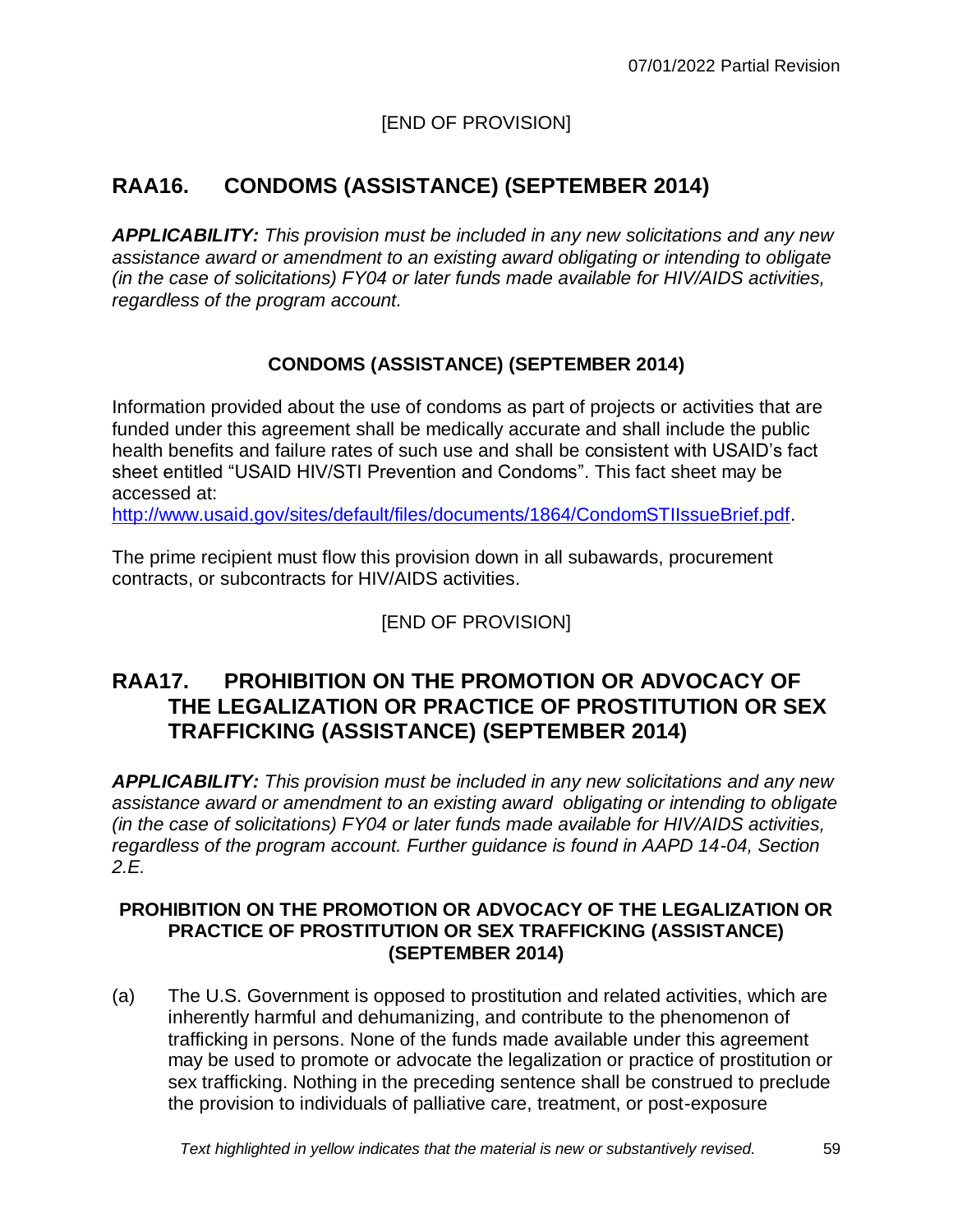pharmaceutical prophylaxis, and necessary pharmaceuticals and commodities, including test kits, condoms, and, when proven effective, microbicides.

- (b)(1) Except as provided in (b)(2), by accepting this award or any subaward, a nongovernmental organization or public international organization awardee/subawardee agrees that it is opposed to the practices of prostitution and sex trafficking.
- (b)(2) The following organizations are exempt from  $(b)(1)$ :
	- (i) the Global Fund to Fight AIDS, Tuberculosis and Malaria; the World Health Organization; the International AIDS Vaccine Initiative; and any United Nations agency.
	- (ii) U.S. non-governmental organization recipients/subrecipients and contractors/subcontractors.
	- (iii) Non-U.S. contractors and subcontractors if the contract or subcontract is for commercial items and services as defined in FAR 2.101, such as pharmaceuticals, medical supplies, logistics support, data management, and freight forwarding.
- (b)(3) Notwithstanding section (b)(2)(iii), not exempt from (b)(1) are non-U.S. recipients, subrecipients, contractors, and subcontractors that implement HIV/AIDS programs under this assistance award, any subaward, or procurement contract or subcontract by:
	- (i) Providing supplies or services directly to the final populations receiving such supplies or services in host countries;
	- (ii) Providing technical assistance and training directly to host country individuals or entities on the provision of supplies or services to the final populations receiving such supplies and services; or
	- (iii) Providing the types of services listed in FAR 37.203(b)(1)-(6) that involve giving advice about substantive policies of a recipient, giving advice regarding the activities referenced in (i) and (ii), or making decisions or functioning in a recipient's chain of command (e.g., providing managerial or supervisory services approving financial transactions, personnel actions).
- (c) The following definitions apply for purposes of this provision:

"Commercial sex act" means any sex act on account of which anything of value is given to or received by any person.

"Prostitution" means procuring or providing any commercial sex act and the

*Text highlighted in yellow indicates that the material is new or substantively revised.* 60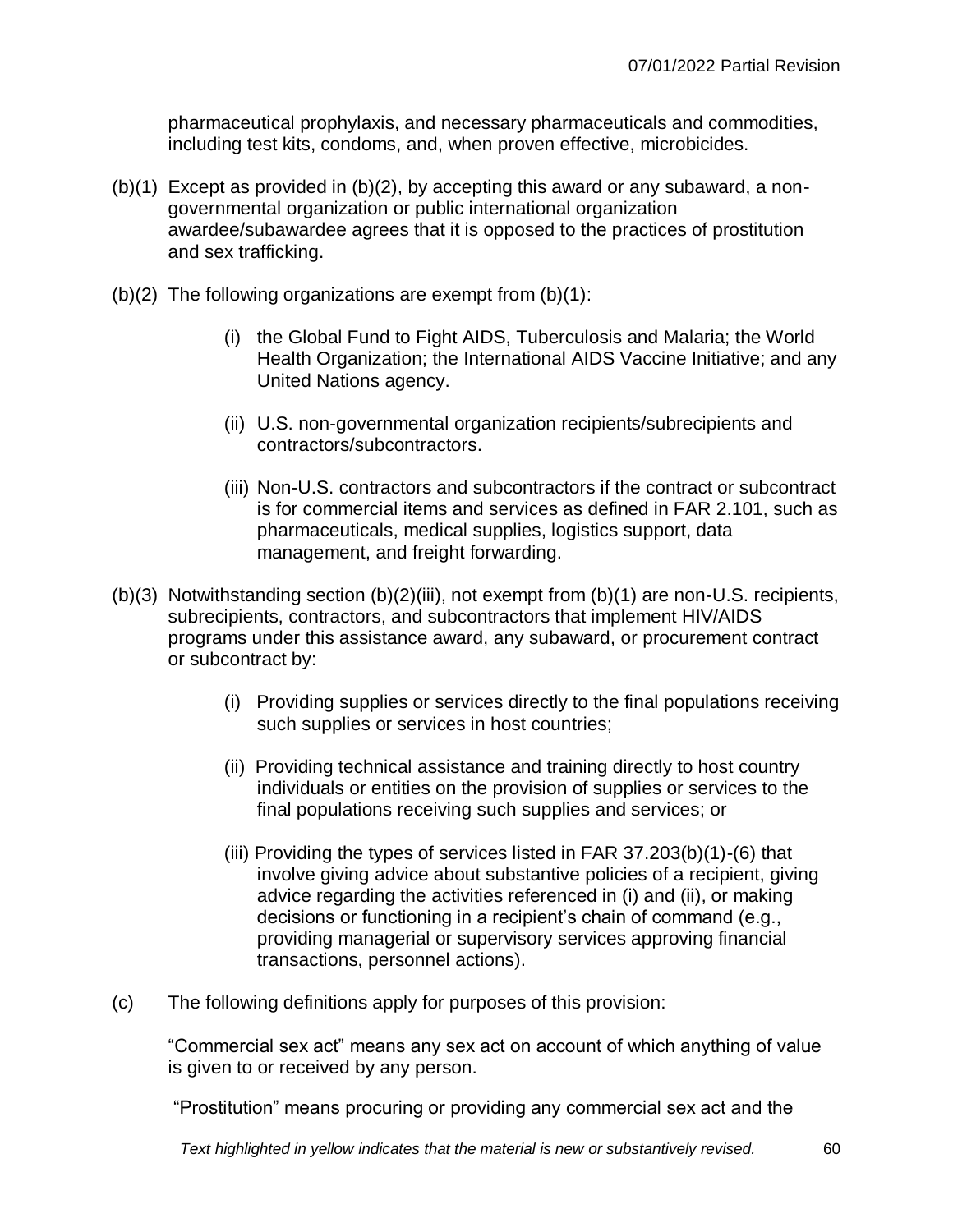"practice of prostitution" has the same meaning.

"Sex trafficking" means the recruitment, harboring, transportation, provision, or obtaining of a person for the purpose of a commercial sex act (22 U.S.C. 7102(9)).

- (d) The recipient must insert this provision, which is a standard provision, in all subawards, procurement contracts or subcontracts for HIV/AIDS activities.
- (e) This provision includes express terms and conditions of the award and any violation of it shall be grounds for unilateral termination of the award by USAID prior to the end of its term.

[End of Provision]

# **RAA18. USAID DISABILITY POLICY - ASSISTANCE (DECEMBER 2004)**

*APPLICABILITY: This provision must be included in solicitations and in awards.*

### **USAID DISABILITY POLICY - ASSISTANCE (DECEMBER 2004)**

a. The objectives of the USAID Disability Policy are (1) to enhance the attainment of United States foreign assistance program goals by promoting the participation and equalization of opportunities of individuals with disabilities in USAID policy, country and sector strategies, activity designs and implementation; (2) to increase awareness of issues of people with disabilities both within USAID programs and in host countries; (3) to engage other U.S. Government agencies, host country counterparts, governments, implementing organizations and other donors in fostering a climate of nondiscrimination against people with disabilities; and (4) to support international advocacy for people with disabilities.

b. USAID therefore requires that the recipient not discriminate against people with disabilities in the implementation of USAID funded programs and that it make every effort to comply with the objectives of the USAID Disability Policy in performing the program under this grant or cooperative agreement. To that end and to the extent it can accomplish this goal within the scope of the program objectives, the recipient should demonstrate a comprehensive and consistent approach for including men, women, and children with disabilities.

[END OF PROVISION]

# **RAA19. STANDARDS FOR ACCESSIBILITY FOR THE DISABLED IN USAID ASSISTANCE AWARDS INVOLVING CONSTRUCTION**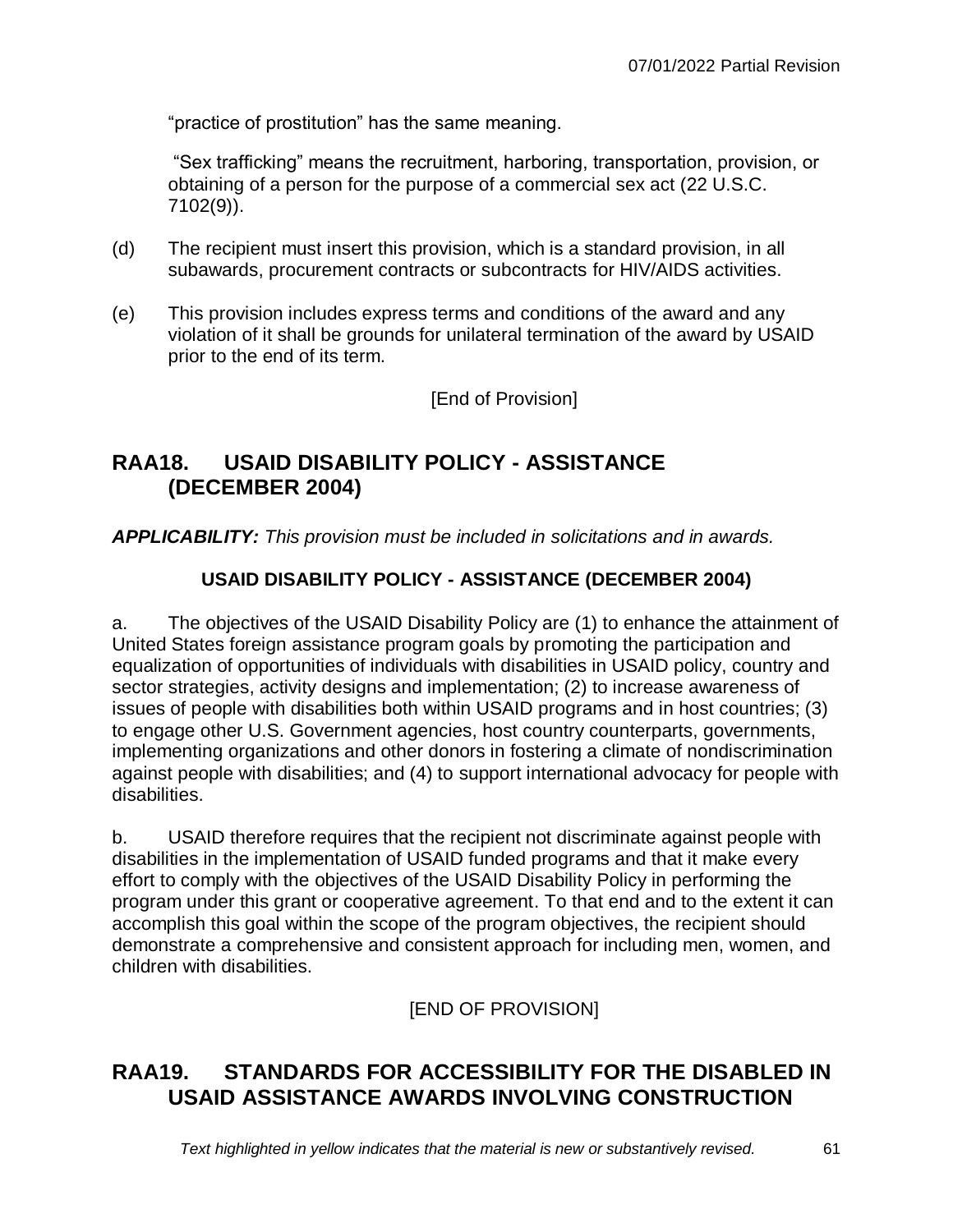# **(SEPTEMBER 2004)**

*APPLICABILITY: This provision must be included in solicitations and in awards involving construction.*

#### **STANDARDS FOR ACCESSIBILITY FOR THE DISABLED IN USAID ASSISTANCE AWARDS INVOLVING CONSTRUCTION (SEPTEMBER 2004)**

- a. One of the objectives of the USAID Disability Policy is to engage other U.S. Government agencies, host country counterparts, governments, implementing organizations, and other donors in fostering a climate of nondiscrimination against people with disabilities. As part of this policy USAID has established standards for any new or renovation construction project funded by USAID to allow access by people with disabilities (PWDs). The full text of the policy paper can be found at the following Web site: [pdf.usaid.gov/pdf\\_docs/PDABQ631.pdf.](http://pdf.usaid.gov/pdf_docs/PDABQ631.pdf)
- b. USAID requires the recipient to comply with standards of accessibility for people with disabilities in all structures, buildings or facilities resulting from new or renovation construction or alterations of an existing structure.
- c. The recipient will comply with the host country or regional standards for accessibility in construction when such standards result in at least substantially equivalent accessibility and usability as the standard provided in the Americans with Disabilities Act (ADA) of 1990 and the Architectural Barriers Act (ABA) Accessibility Guidelines of July 2004. Where there are no host country or regional standards for universal access or where the host country or regional standards fail to meet the ADA/ABA threshold, the standard prescribed in the ADA and the ABA will be used.
- d. New Construction. All new construction will comply with the above standards for accessibility.
- e. Alterations. Changes to an existing structure that affect, the usability of the structure will comply with the above standards for accessibility unless the recipient obtains the Agreement Officer's advance approval that compliance is technically infeasible or constitutes an undue burden or both. Compliance is technically infeasible where structural conditions would require removing or altering a load-bearing member that is an essential part of the structural frame or because other existing physical or site constraints prohibit modification or addition of elements, spaces, or features that are in full and strict compliance with the minimum requirements of the standard. Compliance is an undue burden where it entails either a significant difficulty or expense or both.
- f. Exceptions. The following construction related activities are excepted from the requirements of paragraphs a. through d. above:
	- (1) Normal maintenance, reroofing, painting or wall papering, or changes to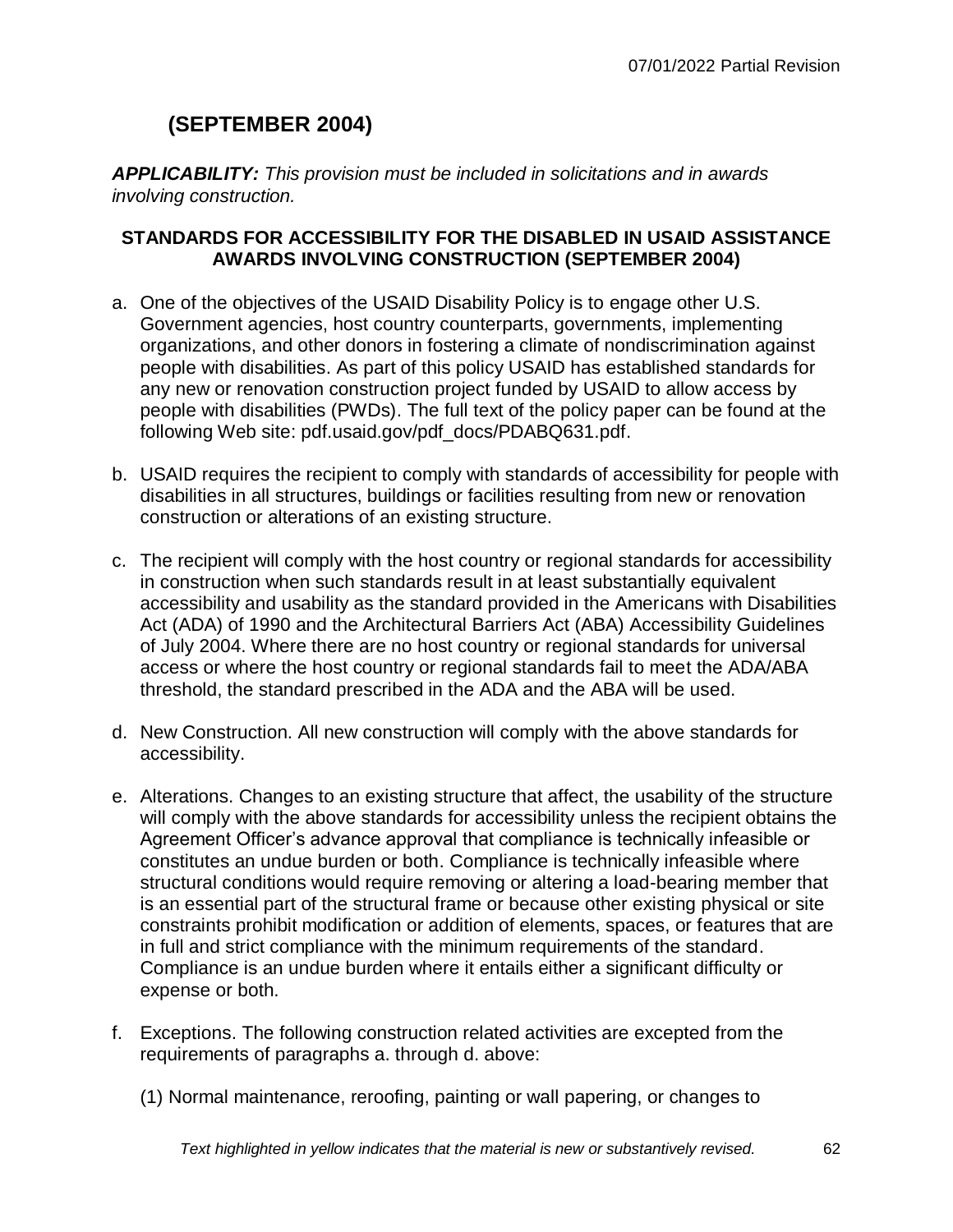mechanical or electrical systems are not alterations and the above standards do not apply unless they affect the accessibility of the building or facility; and

(2) Emergency construction (which may entail the provision of plastic sheeting or tents, minor repair and upgrading of existing structures, rebuilding of part of existing structures, or provision of temporary structures) intended to be temporary in nature. A portion of emergency construction assistance may be provided to people with disabilities as part of the process of identifying disasterand crisis-affected people as "most vulnerable."

### [END OF PROVISION]

### **RAA20. STATEMENT FOR IMPLEMENTERS OF ANTI-TRAFFICKING ACTIVITIES ON LACK OF SUPPORT FOR PROSTITUTION (JUNE 2012)**

*Applicability: This provision must be included in any grant or cooperative agreement that* 

- *(1) uses funds made available to carry out the Trafficking Victims Protection Act of 2000, Division A of P.L. 106-386; and*
- *(2) covers a program that targets victims of severe forms of trafficking in persons (as defined below) and provides services to individuals while they are still engaged in activities that resulted from such victims being trafficked.*

*"Severe forms of trafficking in persons" means*

- *(1) sex trafficking in which a commercial sex act is induced by force, fraud, or coercion, or in which the person induced to perform such act has not attained 18 years of age; or*
- *(2) the recruitment, harboring, transportation, provision, or obtaining of a person for labor or services, through the use of force, fraud, or coercion for the purpose of subjection to involuntary servitude, peonage, debt bondage, or slavery.*

#### **STATEMENT FOR IMPLEMENTERS OF ANTI-TRAFFICKING ACTIVITIES ON LACK OF SUPPORT FOR PROSTITUTION (JUNE 2012)**

By accepting this award, the recipient hereby states that it does not promote, support, or advocate the legalization or practice of prostitution. This statement may be true by virtue of the organization's lack of any policy regarding the issue.

### [END OF PROVISION]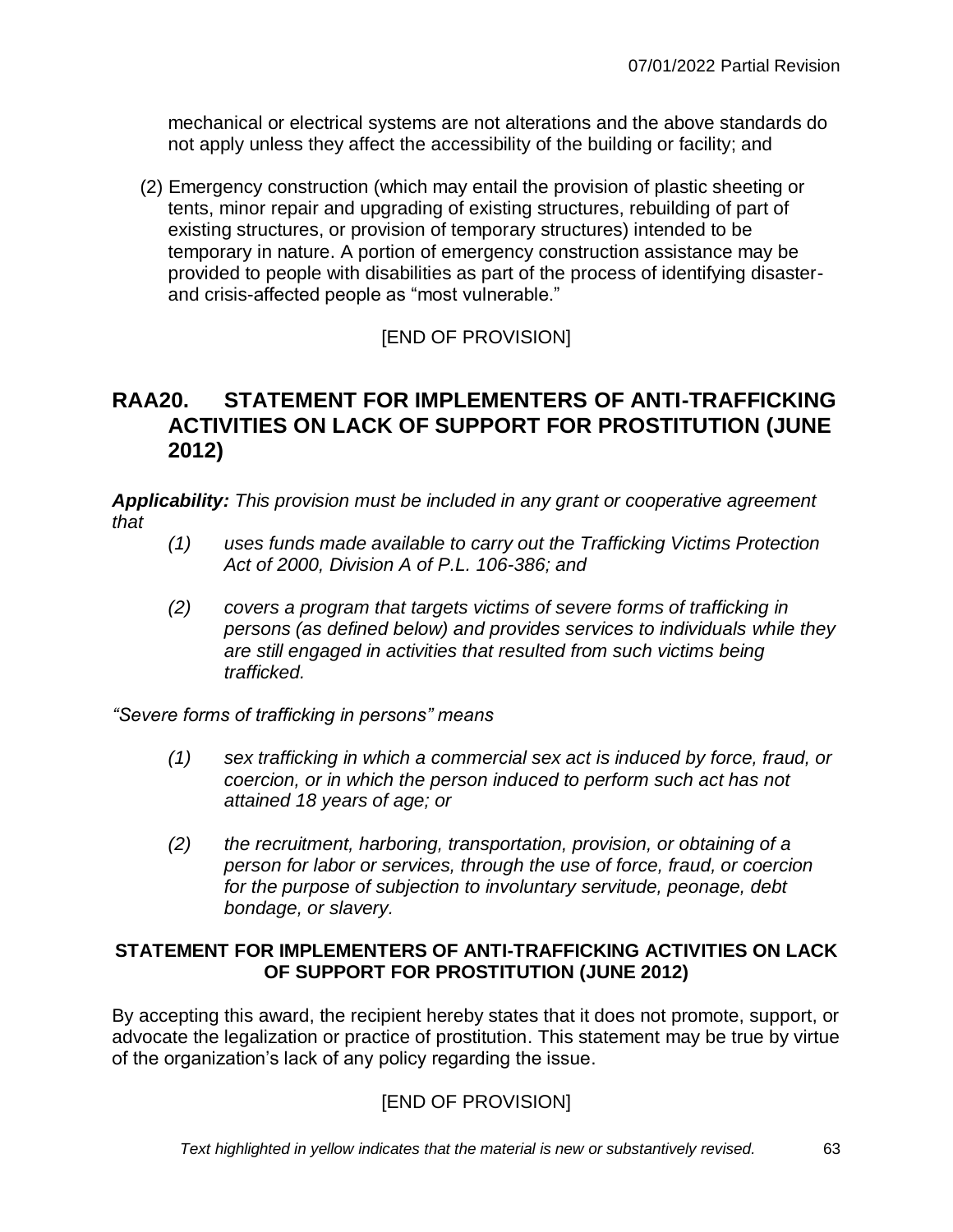# **RAA21. ELIGIBILITY OF SUBRECIPIENTS OF ANTI-TRAFFICKING FUNDS (JUNE 2012)**

*APPLICABILITY: This provision must be included in any award that uses funds made available to carry out the Trafficking Victims Protection Act of 2000, Division A of P.L. 106-386, for a program that targets victims of severe forms of trafficking in persons. "Severe forms of trafficking in persons" means*

- *(1) sex trafficking in which a commercial sex act is induced by force, fraud, or coercion, or in which the person induced to perform such act has not attained 18 years of age; or*
- *(2) the recruitment, harboring, transportation, provision, or obtaining of a person for labor or services, through the use of force, fraud, or coercion for the purpose of subjection to involuntary servitude, peonage, debt bondage, or slavery.*

#### **ELIGIBILITY OF SUBRECIPIENTS OF ANTI-TRAFFICKING FUNDS (JUNE 2012)**

The recipient must not provide funds made available to carry out this award to any organization that has not stated in either a grant application, a grant agreement, or both, that it does not promote, support, or advocate the legalization or practice of prostitution. Such a statement is not required, however, if the sub-recipient organization provides services to individuals solely after they are no longer engaged in activities that resulted from such victims being trafficked. If required, the sub-recipient organization's statement may be true by virtue of the organization's lack of any policy regarding the issue. [END OF PROVISION]

## **RAA22. PROHIBITION ON THE USE OF ANTI-TRAFFICKING FUNDS TO PROMOTE, SUPPORT, OR ADVOCATE FOR THE LEGALIZATION OR PRACTICE OF PROSTITUTION (JUNE 2012)**

*APPLICABILITY: This provision must be included in any award that uses funds made available specifically under the Trafficking Victims Protection Act of 2000, Division A of P.L. 106-386.*

#### **PROHIBITION ON THE USE OF ANTI-TRAFFICKING FUNDS TO PROMOTE, SUPPORT, OR ADVOCATE FOR THE LEGALIZATION OR PRACTICE OF PROSTITUTION (JUNE 2012)**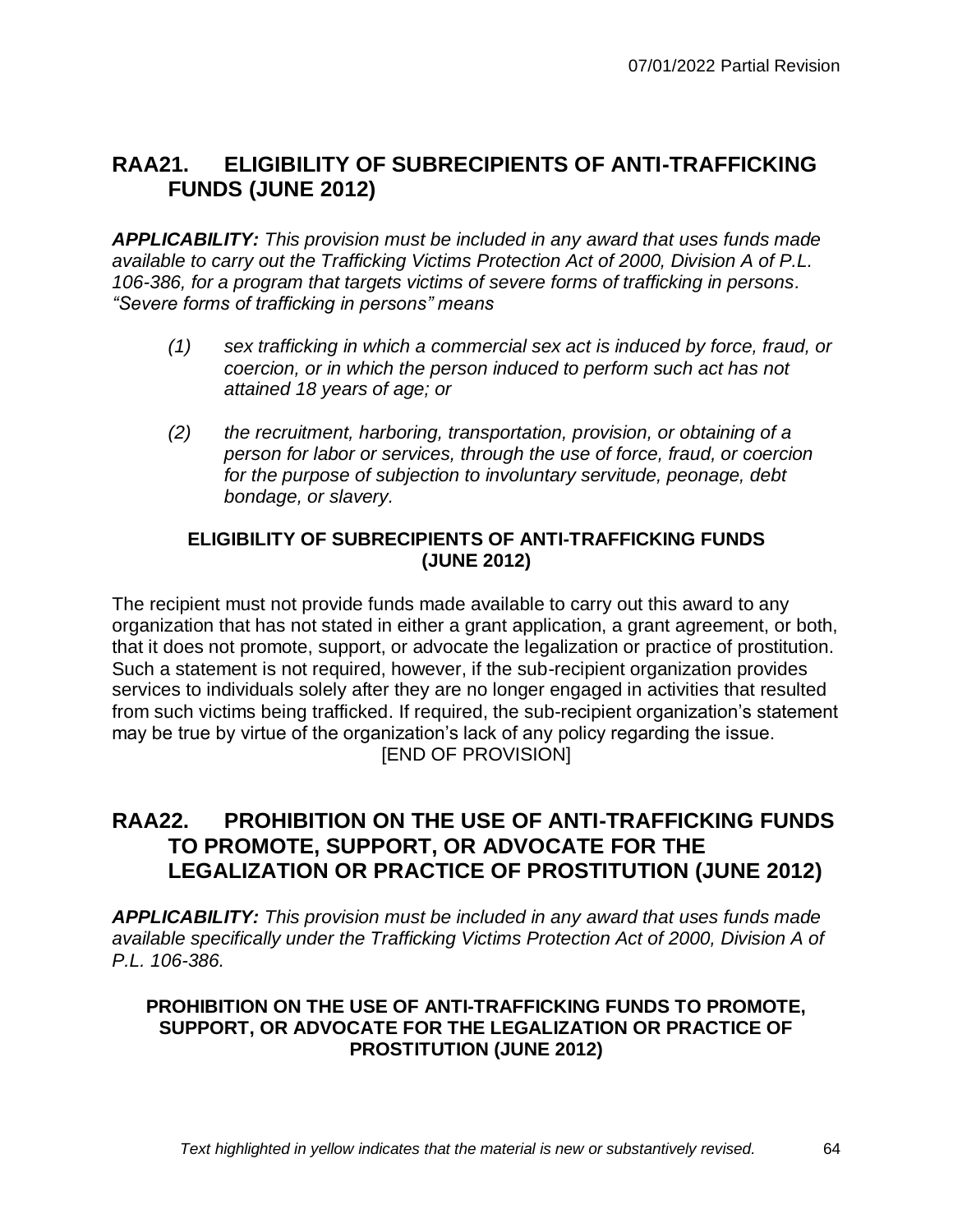None of the funds made available under this award may be used to promote, support, or advocate the legalization or practice of prostitution. However, this prohibition does not preclude assistance designed to ameliorate the suffering of, or health risks to, victims while they are being trafficked or after they are out of the situation that resulted in such victims being trafficked. The recipient must insert this provision in all subawards under this award.

### [END OF PROVISION]

# **RAA23. UNIVERSAL IDENTIFIER AND SYSTEM FOR AWARD MANAGEMENT (NOVEMBER 2020)**

*APPLICABILITY: This provision is required in accordance with 2 CFR 25, Universal Identifier and System for Award Management. Agreement Officers (AOs) must include this provision in all assistance solicitations and all awards, unless the AO exempts an organization from compliance with the provision under one of the following exceptions, from paragraph d. below:*

*Exceptions. The requirements of this provision to obtain a Unique Entity Identifier and maintain a current registration in the System for Award Management (SAM) do not apply, at the prime award or subaward level, to:*

*(1) Awards to individuals*

*(2) Awards less than \$25,000, with no anticipated subawards, to foreign organizations to be performed outside the United States (based on a USAID determination)*

*(3) Awards where the AO determines, in writing, that the Agency must protect entity information from disclosure due to national security or foreign policy interests of the United States or that these requirements would cause personal safety concerns.*

### **UNIVERSAL IDENTIFIER AND SYSTEM FOR AWARD MANAGEMENT (NOVEMBER 2020)**

**a. Requirement for System for Award Management (SAM).** Unless you are exempted from this requirement under 2 CFR 25.110, you as the recipient must maintain current information in the SAM. This includes information on your immediate and highest level owner and subsidiaries, as well as on all of your predecessors that have been awarded a Federal contract or Federal financial assistance within the last three years, if applicable, until you submit the final financial report required under this Federal award or receive the final payment, whichever is later. This requires that you review and update the information at least annually after the initial registration, and more frequently, if required by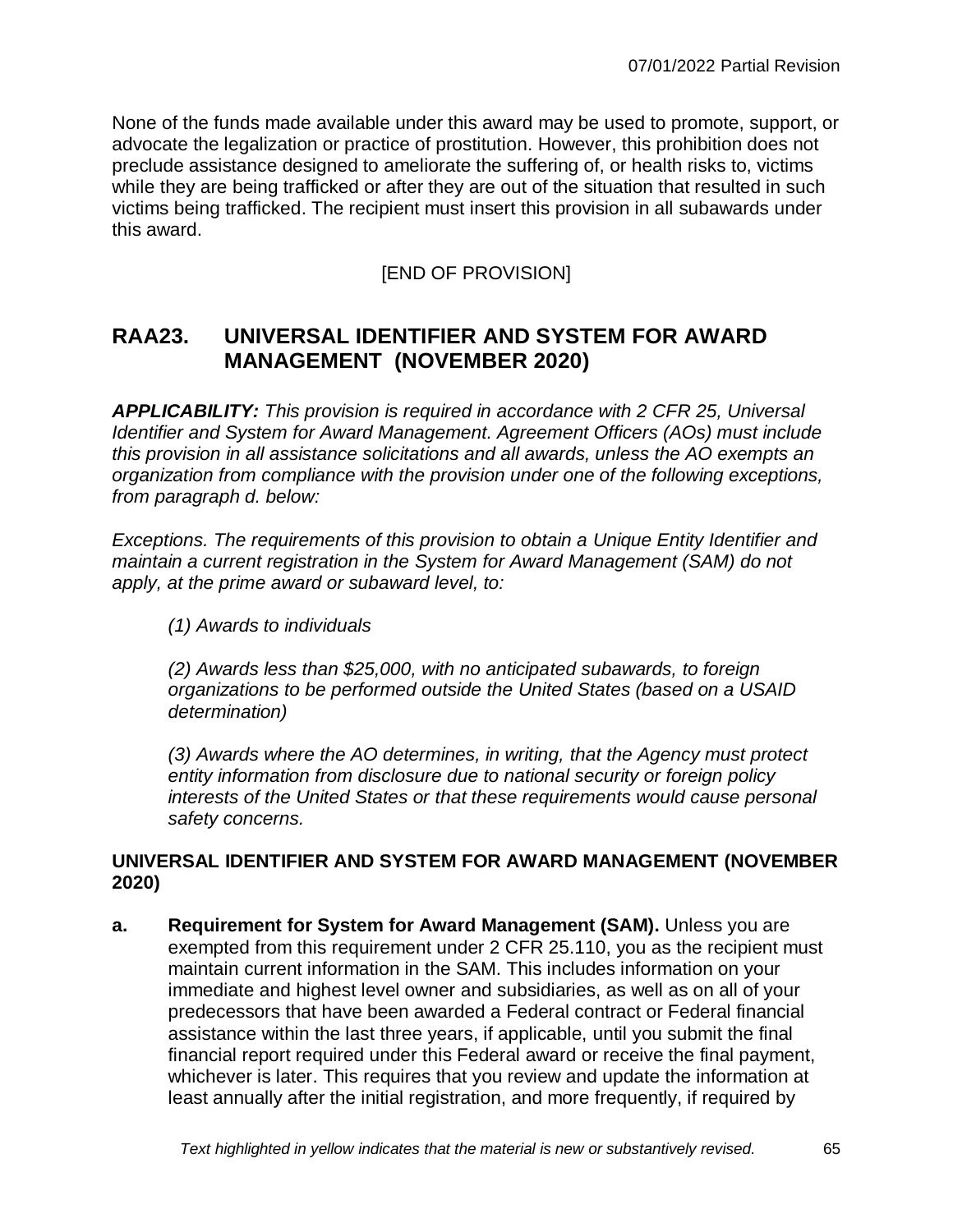changes in your information or another Federal award term.

- **b. Requirement for Unique Entity Identifier.** If you are authorized to make subawards under this Federal award, you:
	- (1) Must notify potential subrecipients that no entity (see definition in paragraph c. of this award term) may receive a subaward from you until the entity has provided its Unique Entity Identifier to you.
	- (2) May not make a subaward to an entity unless the entity has provided its Unique Entity Identifier to you. Subrecipients are not required to obtain an active SAM registration but must obtain a Unique Entity Identifier.
- **c. Definitions.** For purposes of this term:
	- (1) System for Award Management (SAM) means the Federal repository into which a recipient must provide information required for the conduct of business as a recipient. Additional information about registration procedures may be found at the SAM Internet site (currently at **[https://www.sam.gov](https://www.sam.gov/)**).
	- (2) Unique Entity Identifier means the identifier assigned by SAM to uniquely identify business entities.
	- (3) Entity includes non-Federal entities as defined in 2 CFR 200.1 and also includes all of the following, for purposes of this part:
		- a. A foreign organization;
		- b. A foreign public entity;
		- c. A domestic for-profit organization; and
		- d. A Federal agency.
	- (4) Subaward has the meaning given in 2 CFR 200.1.
	- (5) Subrecipient has the meaning given in 2 CFR 200.1.

#### **ADDENDUM (NOVEMBER 2020):**

- **d. Exceptions.** The requirements of this provision to obtain a Unique Entity Identifier and maintain a current registration in the SAM do not apply, at the prime award or subaward level, to:
	- (1) Awards to individuals
	- (2) Awards less than \$25,000, with no anticipated subawards, to foreign organizations to be performed outside the United States (based on a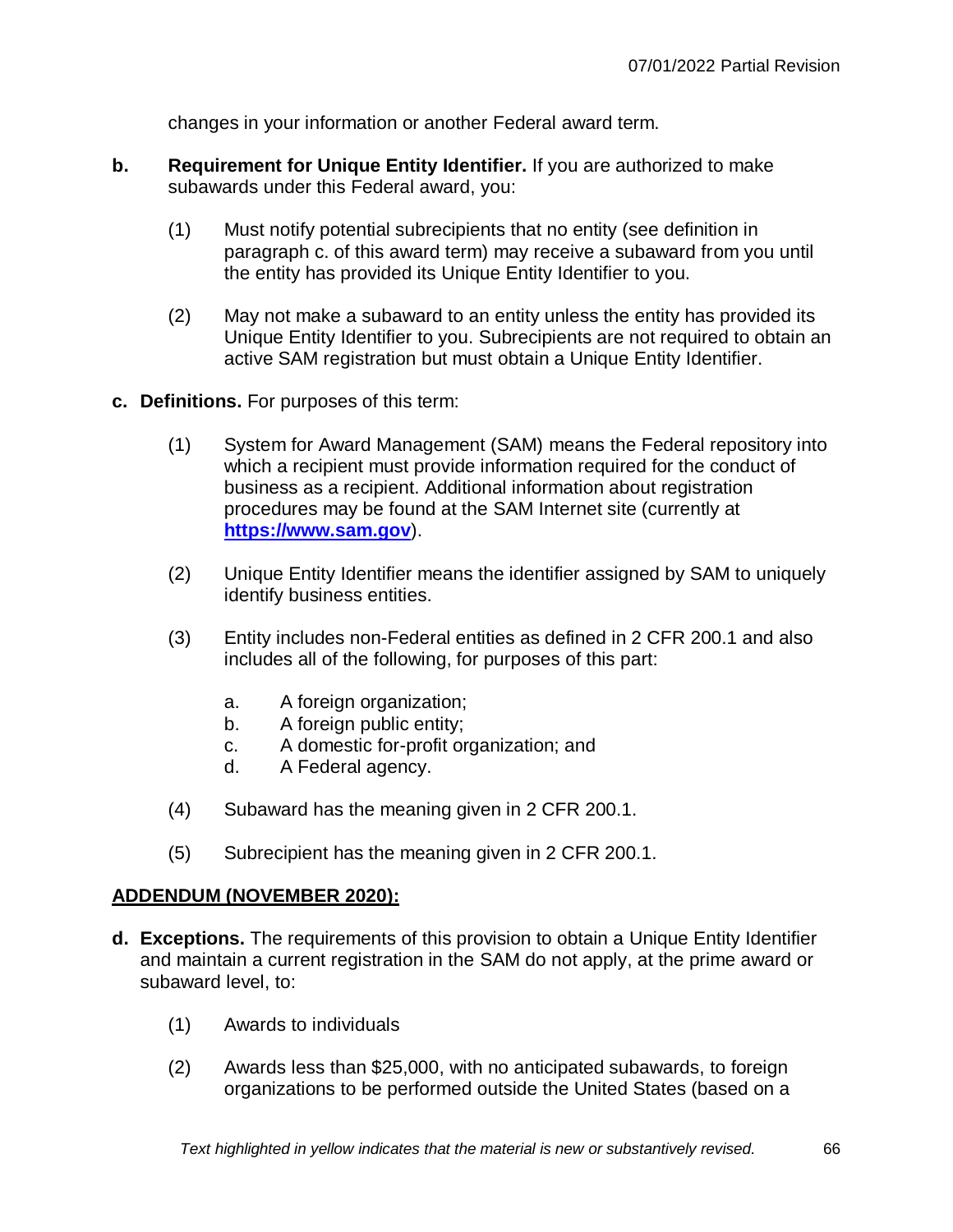USAID determination)

- (3) Awards where the Agreement Officer determines, in writing, that the Agency must protect entity information from disclosure due to national security or foreign policy interests of the United States or that these requirements would cause personal safety concerns.
- **e.** This provision does not need to be included in subawards.

### [END OF PROVISION]

# **RAA24. REPORTING SUBAWARDS AND EXECUTIVE COMPENSATION (NOVEMBER 2020)**

*APPLICABILITY: This provision is required in accordance with 2 CFR 170, Award Term for Reporting Subawards and Executive Compensation. AOs must include this provision in all assistance solicitations and all awards expected to equal or exceed \$30,000, unless an exemption applies under paragraph d. of the provision or the exemptions listed below in this applicability statement. If the AO determines that an exemption applies, the AO must provide guidance to the recipient on reporting with generic information.*

### *Exemptions.*

- *(1) The requirements to report under this provision do not apply to:*
	- *(i) Awards to individuals*
	- *(ii) Awards less than \$30,000*
- *(2) When the AO determines, in writing, that these requirements would cause personal safety concerns, reporting under this provision can be accomplished using generic information.*

#### **REPORTING SUBAWARDS AND EXECUTIVE COMPENSATION (NOVEMBER 2020)**

#### **a. Reporting of first-tier subawards.**

- (1) Applicability. Unless you are exempt as provided in paragraph d. of this award term, you must report each action that equals or exceeds \$30,000 in Federal funds for a subaward to a non-Federal entity or Federal agency (see definitions in paragraph e. of this award term).
- (2) Where and when to report.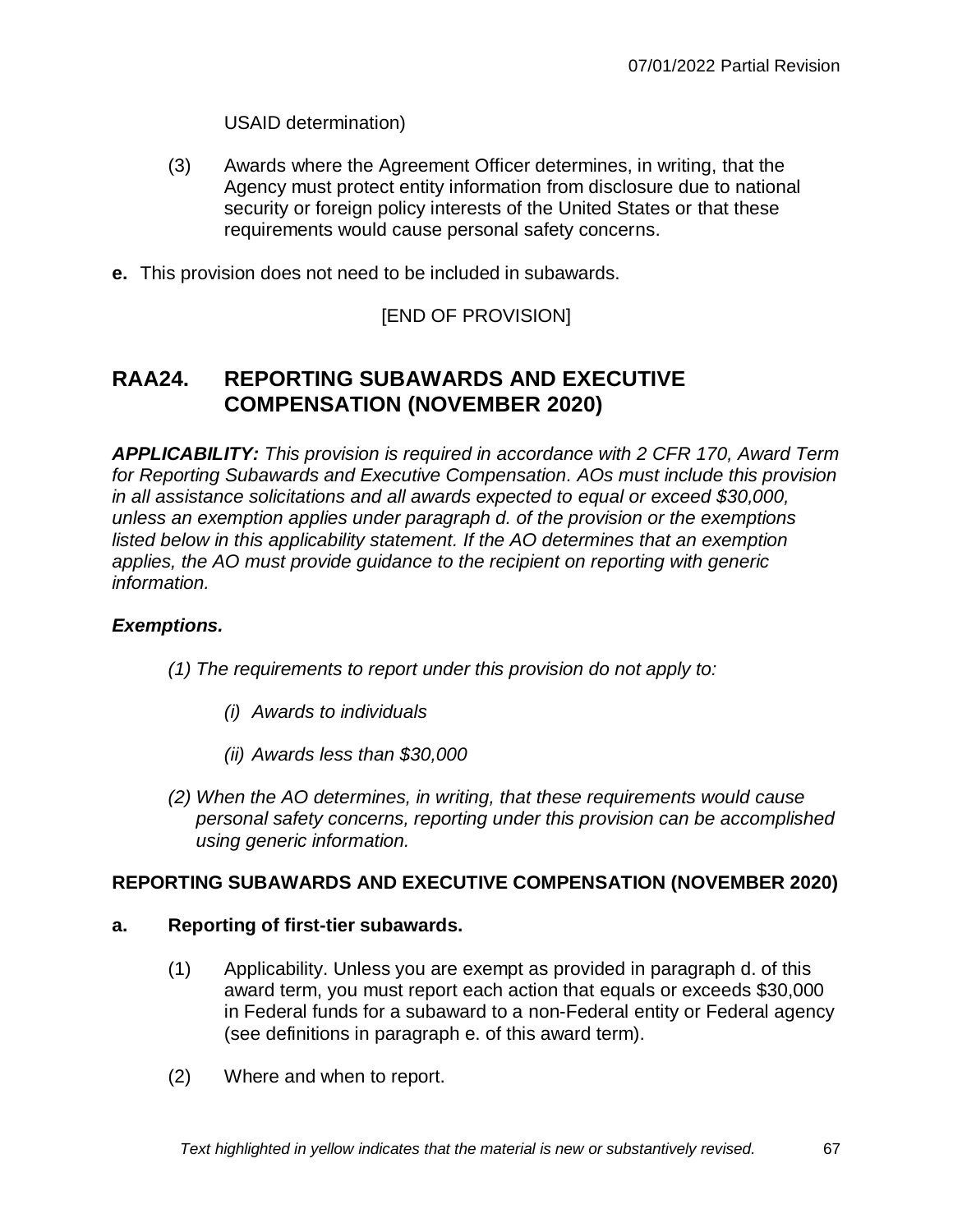- (i) The non-Federal entity or Federal agency must report each obligating action described in paragraph a.(1) of this award term to **[www.fsrs.gov](https://www.fsrs.gov/)**.
- (ii) For subaward information, report no later than the end of the month following the month in which the obligation was made. (For example, if the obligation was made on November 7, 2010, the obligation must be reported by no later than December 31, 2010.)
- (3) What to report. You must report the information about each obligating action that the submission instructions posted at **[www.fsrs.gov](https://www.fsrs.gov/)** specify.

#### **b. Reporting total compensation of recipient executives for non-Federal entities.**

- (1) Applicability and what to report. You must report total compensation for each of your five most highly compensated executives for the preceding completed fiscal year, if –
	- (i) The total Federal funding authorized to date under this Federal award equals or exceeds \$30,000 as defined in 2 CFR 170.320;
	- $(ii)$  In the preceding fiscal year, you received—
		- (A) 80 percent or more of your annual gross revenues from Federal procurement contracts (and subcontracts) and Federal financial assistance subject to the Transparency Act, as defined at 2 CFR 170.320 (and subawards); and
		- (B) \$25,000,000 or more in annual gross revenues from Federal procurement contracts (and subcontracts) and Federal financial assistance subject to the Transparency Act, as defined at 2 CFR 170.320 (and subawards); and
	- (iii) The public does not have access to information about the compensation of the executives through periodic reports filed under section 13(a) or 15(d) of the Securities Exchange Act of 1934 (15 U.S.C. 78m(a), 78o(d)) or section 6104 of the Internal Revenue Code of 1986. (To determine if the public has access to the compensation information, see the U.S. Security and Exchange Commission total compensation filings at **[www.sec.gov/answers/execomp.htm](http://www.sec.gov/answers/execomp.htm)**.)
- (2) Where and when to report. You must report executive total compensation described in paragraph b.(1) of this award term: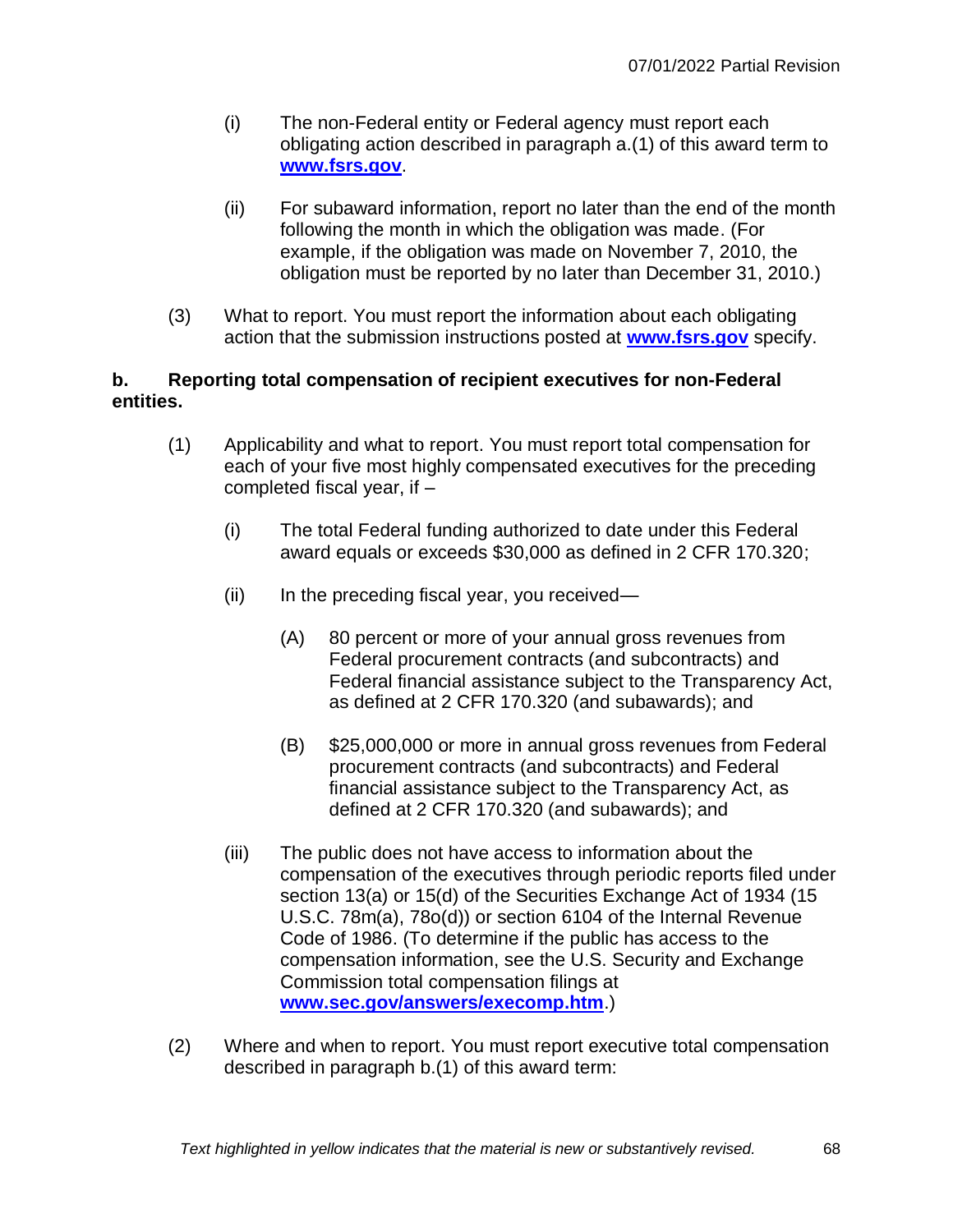- (i) As part of your registration profile at **[www.sam.gov](http://www.sam.gov/)**.
- (ii) By the end of the month following the month in which this award is made, and annually thereafter.

#### **c. Reporting of Total Compensation of Subrecipient Executives.**

- (1) Applicability and what to report. Unless you are exempt as provided in paragraph d. of this award term, for each first-tier non-Federal entity subrecipient under this award, you must report the names and total compensation of each of the subrecipient's five most highly compensated executives for the subrecipient's preceding completed fiscal year, if–
	- (i) In the subrecipient's preceding fiscal year, the subrecipient received—
		- (A) 80 percent or more of its annual gross revenues from Federal procurement contracts (and subcontracts) and Federal financial assistance subject to the Transparency Act, as defined at 2 CFR 170.320 (and subawards); and
		- (B) \$25,000,000 or more in annual gross revenues from Federal procurement contracts (and subcontracts), and Federal financial assistance subject to the Transparency Act (and subawards); and
	- (ii) The public does not have access to information about the compensation of the executives through periodic reports filed under section 13(a) or 15(d) of the Securities Exchange Act of 1934 (15 U.S.C. 78m(a), 78o(d)) or section 6104 of the Internal Revenue Code of 1986. (To determine if the public has access to the compensation information, see the U.S. Security and Exchange Commission total compensation filings at **[www.sec.gov/answers/execomp.htm](http://www.sec.gov/answers/execomp.htm)**.)
- (2) Where and when to report. You must report subrecipient executive total compensation described in paragraph c.(1) of this award term:
	- (i) To the recipient.
	- (ii) By the end of the month following the month during which you make the subaward. For example, if a subaward is obligated on any date during the month of October of a given year (for example, between October 1 and 31), you must report any required compensation information of the subrecipient by November 30 of that year.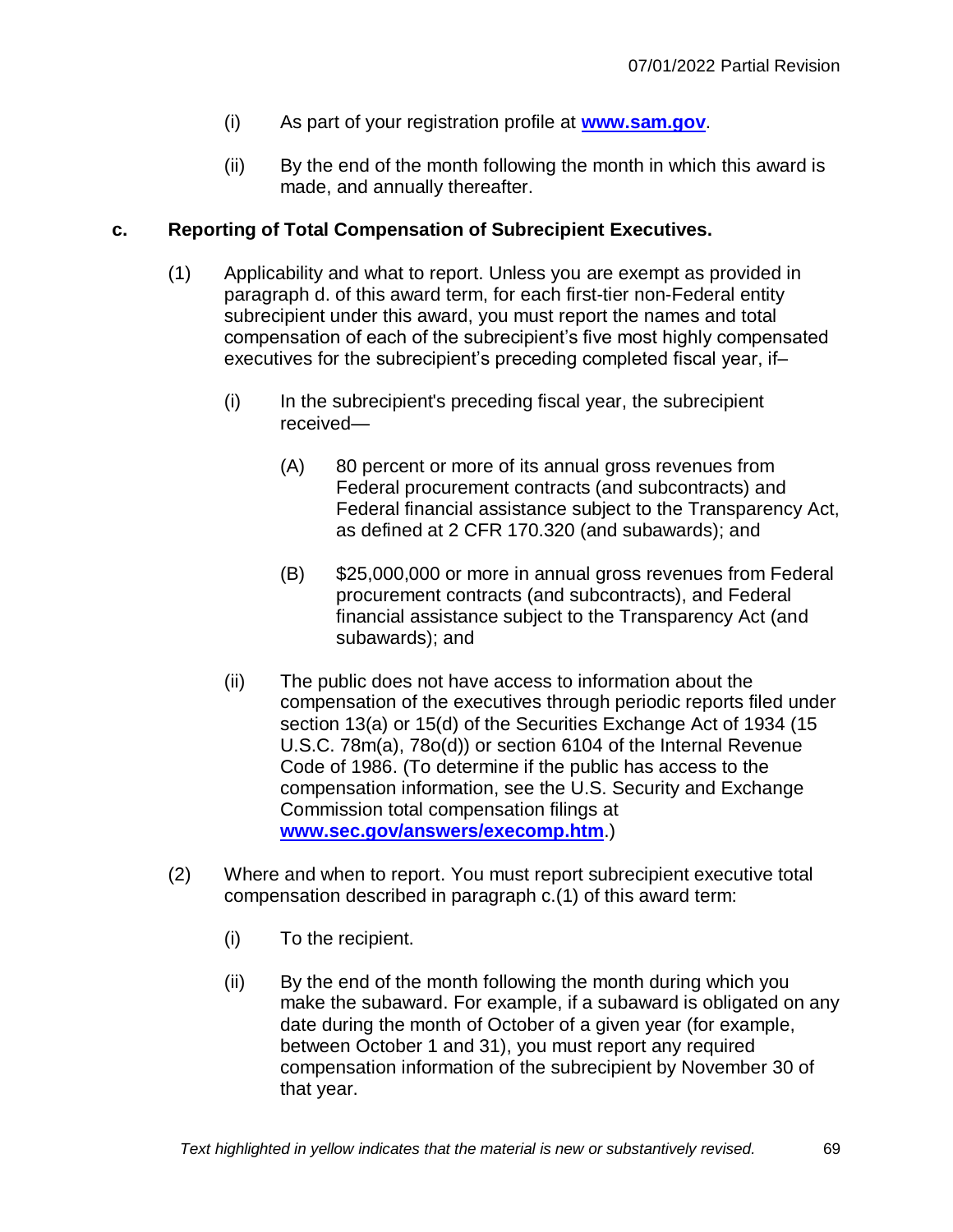#### **d. Exemptions.**

If, in the previous tax year, you had gross income, from all sources, under \$300,000, you are exempt from the requirements to report:

- (1) Subawards, and
- (2) The total compensation of the five most highly compensated executives of any subrecipient.

#### **e. Definitions.**

For purposes of this award term:

- (1) Federal Agency means a Federal agency as defined at 5 U.S.C. 551(1) and further clarified by 5 U.S.C. 552(f).
- (2) Non-Federal entity means all of the following, as defined in 2 CFR 25:
	- (i) A governmental organization, which is a State, local government, or Indian tribe;
	- (ii) A foreign public entity;
	- (iii) A domestic or foreign nonprofit organization; and
	- (iv) A domestic or foreign for-profit organization.
- (3) Executive means officers, managing partners, or any other employees in management positions.
- (4) Subaward:
	- (i) This term means a legal instrument to provide support for the performance of any portion of the substantive project or program for which you received this award and that you as the recipient award to an eligible subrecipient.
	- (ii) The term does not include your procurement of property and services needed to carry out the project or program (for further explanation, see 2 CFR 200.331).
	- (iii) A subaward may be provided through any legal agreement, including an agreement that you or a subrecipient considers a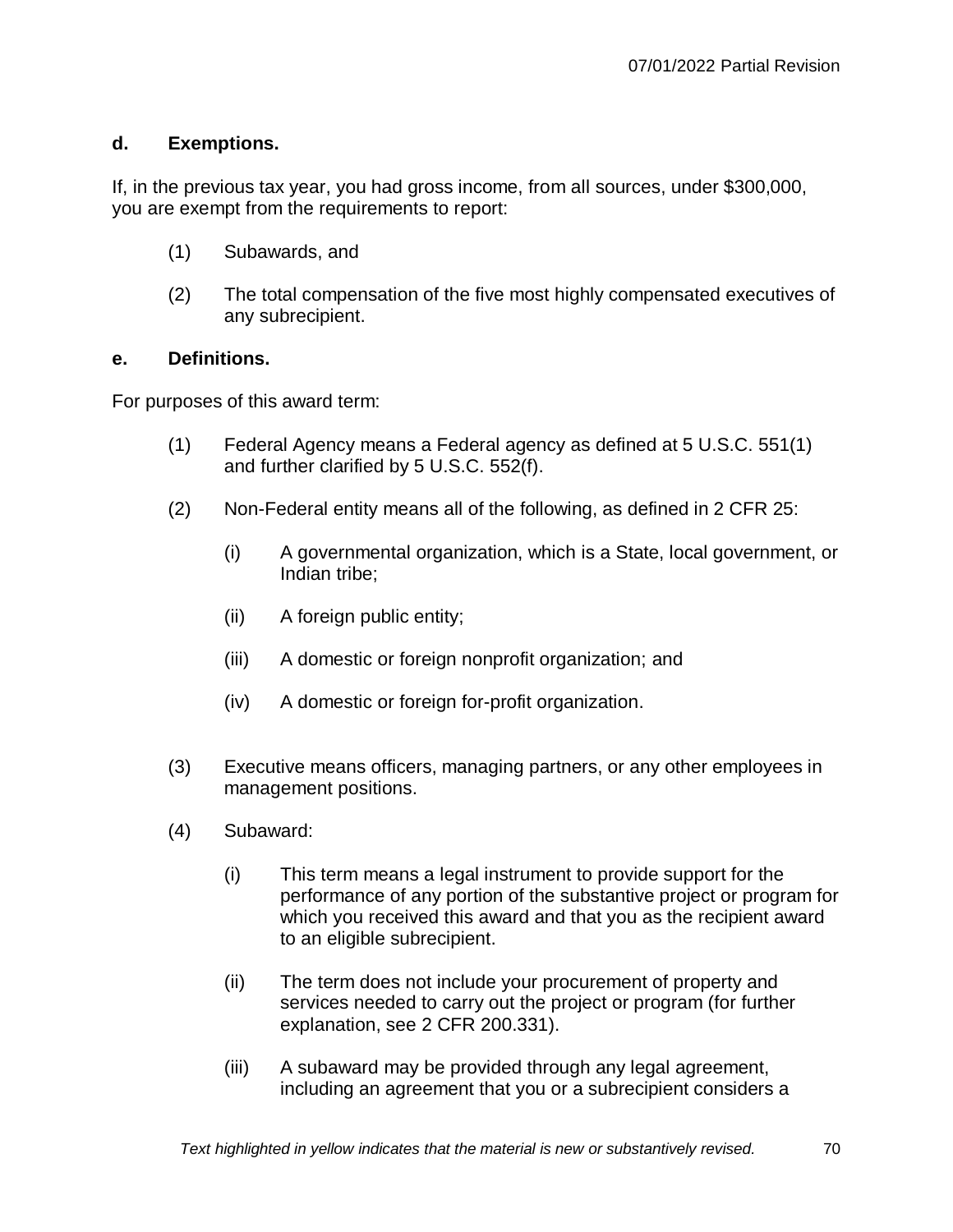contract.

- (5) Subrecipient means a non-Federal entity or Federal agency that:
	- (i) Receives a subaward from you (the recipient) under this award; and
	- (ii) Is accountable to you for the use of the Federal funds provided by the subaward.
- (6) Total compensation means the cash and noncash dollar value earned by the executive during the recipient's or subrecipient's preceding fiscal year and includes the following (for more information see 17 CFR 229.402(c)(2)):
	- (i) Salary and bonus.
	- (ii) Awards of stock, stock options, and stock appreciation rights. Use the dollar amount recognized for financial statement reporting purposes with respect to the fiscal year in accordance with the Statement of Financial Accounting Standards No. 123 (Revised 2004) (FAS 123R), Shared Based Payments.
	- (iii) Earnings for services under nonequity incentive plans. This does not include group life, health, hospitalization, or medical reimbursement plans that do not discriminate in favor of executives, and are available generally to all salaried employees.
	- (iv) Change in pension value. This is the change in present value of defined benefit and actuarial pension plans.
	- (v) Above-market earnings on deferred compensation which is not taxqualified.
	- (vi) Other compensation, if the aggregate value of all such other compensation (for example, severance, termination payments, value of life insurance paid on behalf of the employee, perquisites or property) for the executive exceeds \$10,000.

[END OF PROVISION]

# **RAA25. PATENT REPORTING PROCEDURES (NOVEMBER 2020)**

*APPLICABILITY: This provision is applicable whenever the agreement finances research activities, or patentable processes or practices.)*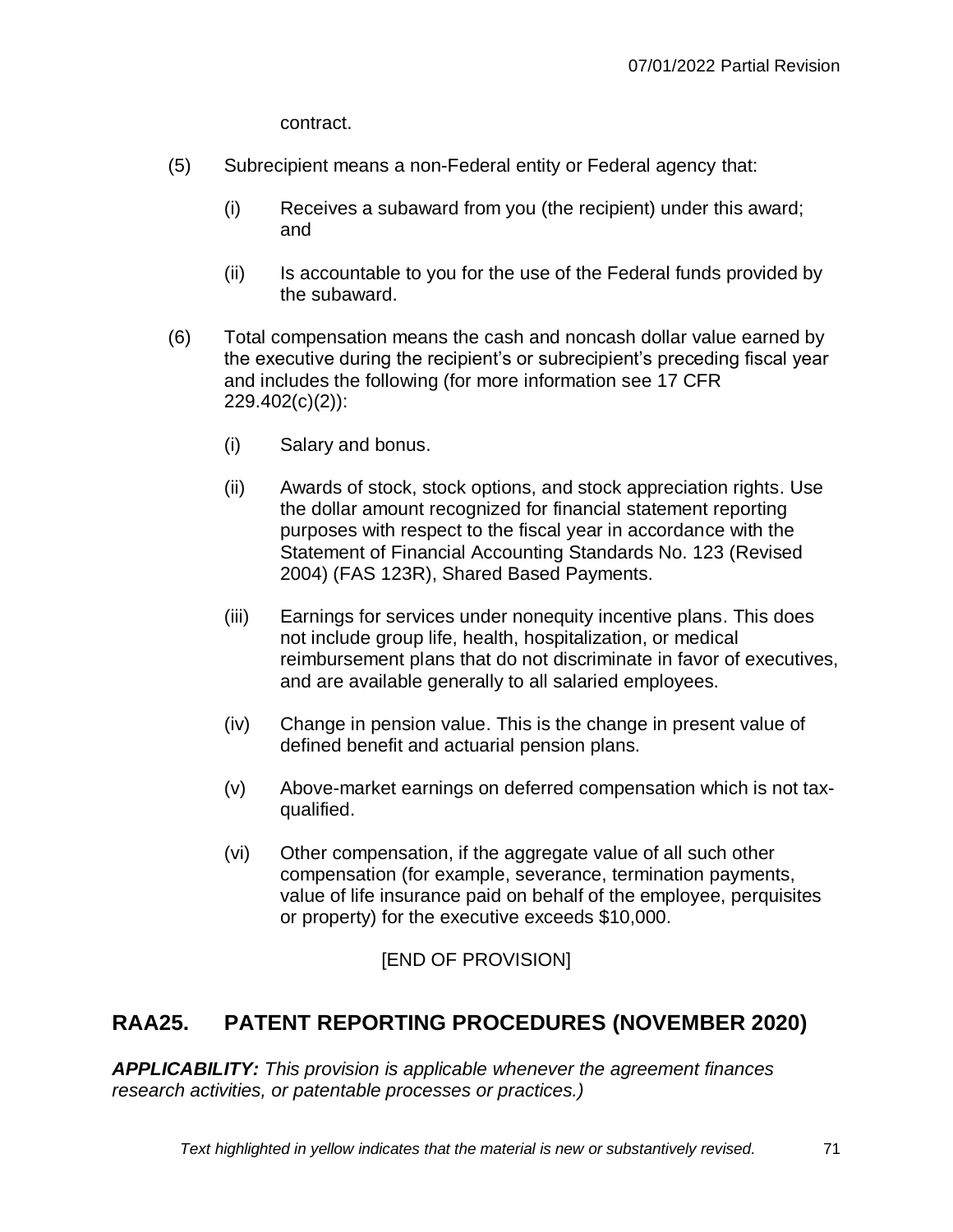### **PATENT REPORTING PROCEDURES ( NOVEMBER 2020)**

As incorporated by 2 CFR 200.315 and the standard provision "APPLICABILITY OF 2 CFR 200 and 2 CFR 700," the clause at 37 CFR 401.14 ("Standard Patent Rights") is incorporated by reference into this award as if set forth in full text. The recipient must use the National Institutes of Health EDISON Patent Reporting and Tracking system [\(http://www.iedison.gov\)](http://www.iedison.gov/) to fulfill its disclosure obligations under 37 CFR 401.14(c)(1). The recipient must also submit reports on utilization of subject inventions annually to the Agreement Officer's Representative under 37 CFR 401.14(h), and the last report must be provided within 90 days of the expiration of the agreement.

### [END OF PROVISION]

# **RAA26. ACCESS TO USAID FACILITIES AND USAID'S INFORMATION SYSTEMS (AUGUST 2013)**

*APPLICABILITY: This provision must be included in solicitations and awards that require the recipient (or recipient employees) to have routine physical access to USAIDcontrolled facilities in the U.S. (i.e., will need an ID for regular entry to USAID space), or have logical access to USAID's information systems (i.e., access to AIDNet, Phoenix, GLAAS, etc). Only U.S citizen employees or consultants of a U.S.-based organization may request routine physical access to USAID-controlled facilities or logical access to USAID's information systems.*

#### **ACCESS TO USAID FACILITIES AND USAID's INFORMATION SYSTEMS (AUGUST 2013)**

- a. A U.S. citizen or resident alien engaged in the performance of this award as an employee, consultant, or volunteer of a U.S organization may obtain access to USAID facilities or logical access to USAID's information systems only when and to the extent necessary to carry out this award and in accordance with this provision. The recipient's employees, consultants, or volunteers who are not U.S. citizen as well as employees, consultants, or volunteers of non-U.S. organizations, irrespective of their citizenship, will not be granted logical access to U.S. Government information technology systems (such as Phoenix, GLAAS, etc.) and must be escorted to use U.S. Government facilities (such as office space).
- b. Before a U.S. citizen or resident alien engaged in the performance of this award as an employee, consultant, or volunteer of the recipient, subrecipient or contractor at any tier may obtain a USAID ID (new or replacement) authorizing the individual routine access to USAID facilities in the United States, or logical access to USAID's information systems, the individual must provide two forms of identity source documents in original form. One identity source document must be a valid Federal or State government-issued picture ID. The recipient must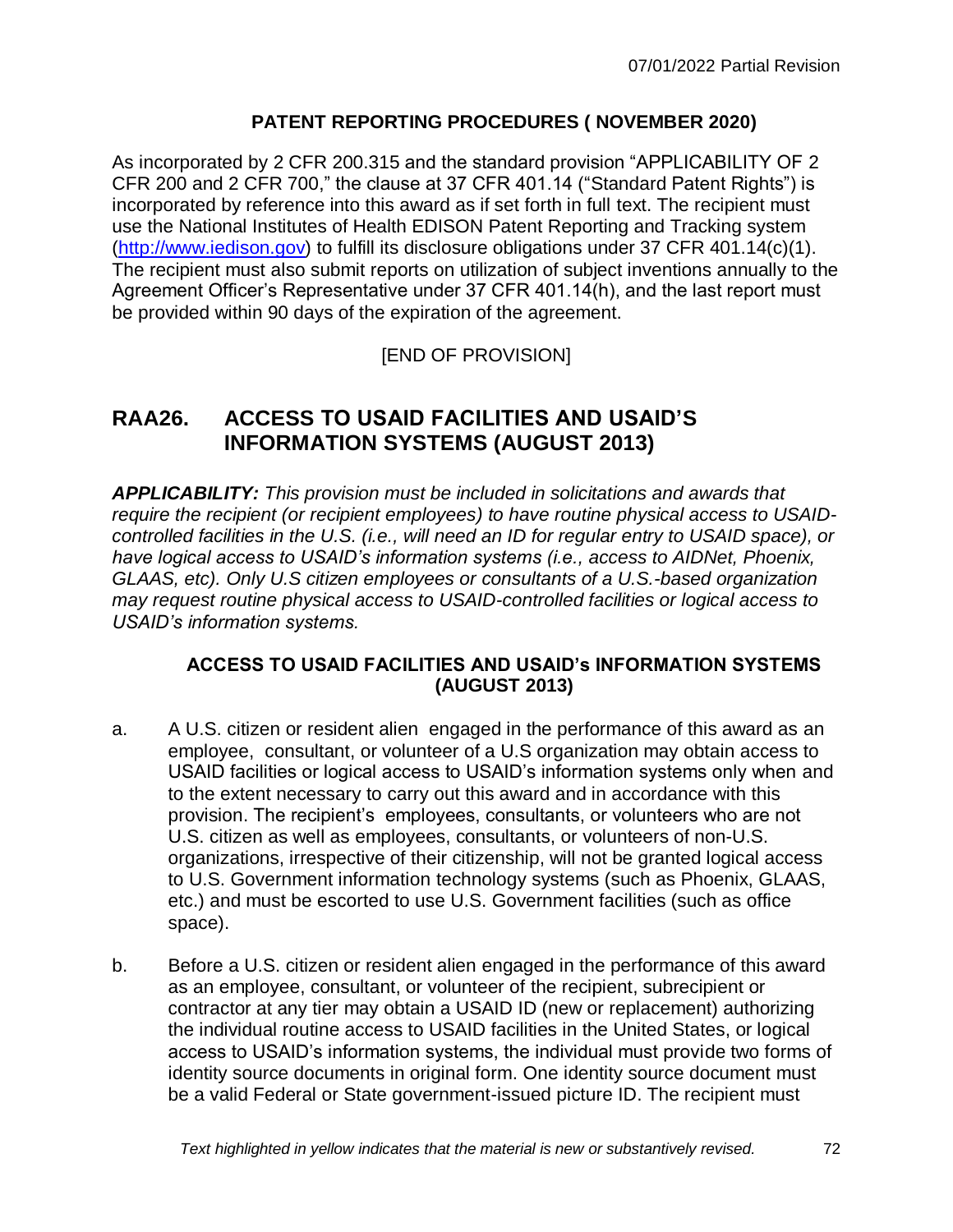contact the USAID Office of Security to obtain the list of acceptable forms of documentation. Submission of these documents, and related background checks, are mandatory in order for the individual to receive a building access ID, and before access will be granted to any of USAID's information systems. All such individuals must physically present these two source documents for identity proofing at their Security Briefing. All individuals provided access under this provision must return any issued building access ID and remote authentication token to USAID custody upon termination of the individual's employment with the recipient or completion of the award, whichever occurs first.

- c. Individuals engaged in the performance of this award as an employee, consultant, or volunteer of the recipient must comply with all applicable Homeland Security Policy Directive-12 (HSPD-12) and Personal Identity Verification (PIV) procedures, as described above, as well as any subsequent USAID or government-wide HSPD-12 and PIV procedures/policies, including any HSPD-12 procedures established by the Office of Security in USAID/Washington.
- d. The recipient is required to include this provision in all subawards and contracts at any tier made to a U.S. organization/company, that require employees or consultants engaged in the performance of this award to have routine physical access to USAID facilities or logical access to USAID's information systems in order to perform this award.

[END OF PROVISION]

# **RAA27. CONTRACT PROVISION FOR DBA INSURANCE UNDER RECIPIENT PROCUREMENTS (DECEMBER 2014)**

**APPLICABILITY:** *The following provision is required when the recipient is expected to procure services to be performed overseas.*

## **DEFENSE BASE ACT (DBA) WORKERS' COMPENSATION INSURANCE FOR PROCUREMENT CONTRACT (DECEMBER 2014)**

All contracts made by the recipient under this award for services to be performed overseas must contain the following provision, as applicable.

Workers' Compensation Insurance (Defense Base Act)

(a) The Contractor must--

(1) Before commencing performance under this contract, establish provisions to provide for the payment of disability compensation and medical benefits to covered employees and death benefits to their eligible survivors, by purchasing Defense Base Act (DBA) insurance pursuant to the terms of the contract between USAID and USAID's DBA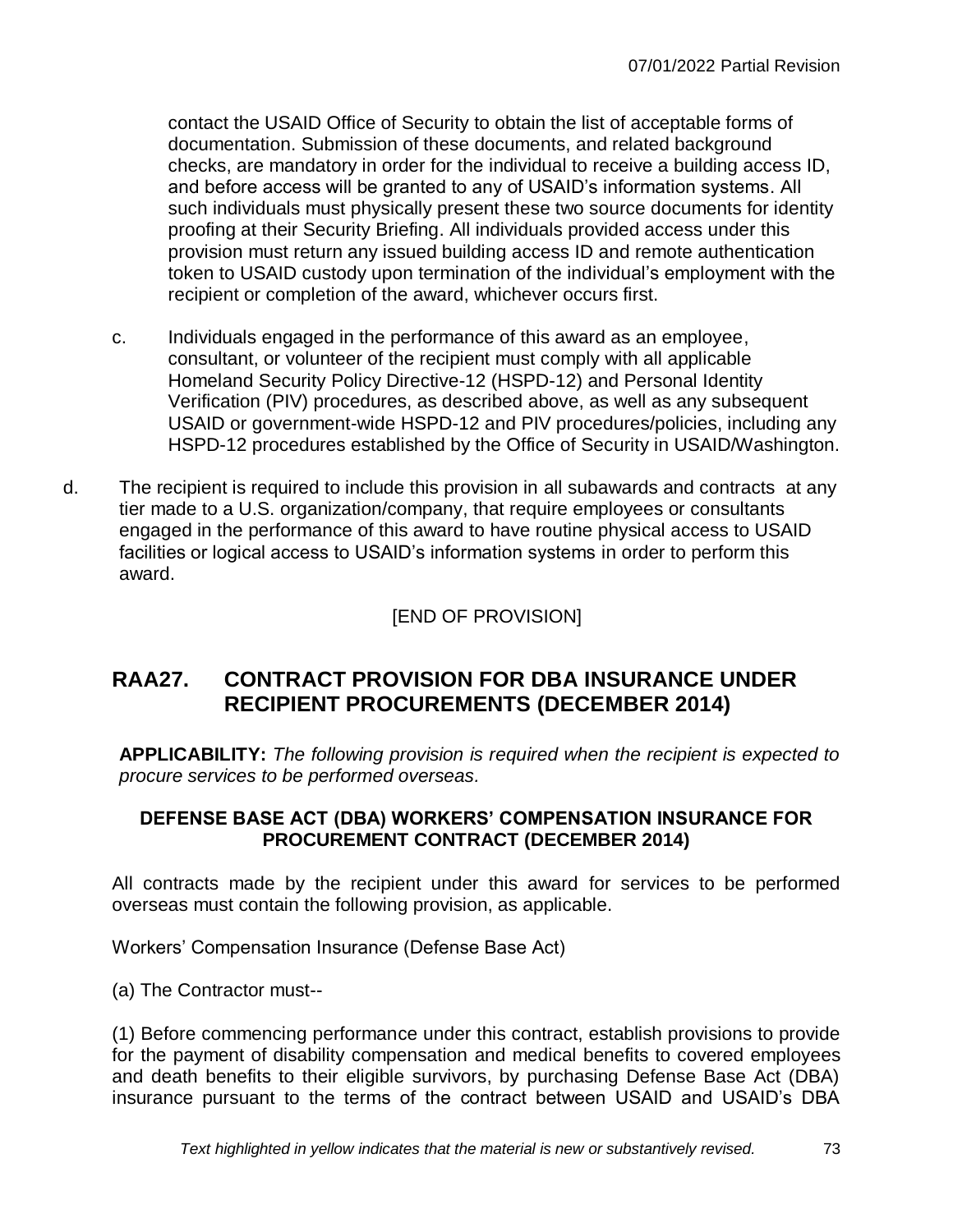insurance carrier unless the Contractor qualifies as a self-insurer under the Longshore and Harbor Workers' Compensation Act (33 U.S.C. 932) as extended by the Defense Base Act (42 U.S.C. 1651, et seq.), or has an approved retrospective rating agreement for DBA. The Contractor must continue to maintain these provisions to provide such Defense Base Act benefits until contract performance is completed.

(2) If USAID or the Contractor has secured a waiver of DBA coverage in accordance with AIDAR 728.305-70(a) for contractor's employees who are not citizens of, residents of, or hired in the United States, the contractor agrees to provide such employees with worker's compensation benefits as required by the laws of the country in which the employees are working, or by the laws of the employee's native country, whichever offers greater benefits. The Department of Labor has granted partial blanket waivers of DBA coverage applicable to USAID-financed contracts performed in countries listed in the DEFENSE BASE ACT (DBA) WAIVER LIST.

(3) Within ten days of an employee's injury or death or from the date the Contractor has knowledge of the injury or death, submit Form LS-202 (Employee's First Report of Injury or Occupational Illness) to the Department of Labor in accordance with the Longshore and Harbor Workers' Compensation Act (33 U.S.C. 930(a), 20 CFR 702.201 to 702.203).

(4) Pay all compensation due for disability or death within the timeframes required by the Longshore and Harbor Workers' Compensation Act (33 U.S.C. 914, 20 CFR 702.231 and 703.232).

(5) Provide for medical care as required by the Longshore and Harbor Workers' Compensation Act (33 U.S.C. 907, 20 CFR 702.402 and 702.419).

(6) If controverting the right to compensation, submit Form LS-207 (Notice of Controversion of Right to Compensation) to the Department of Labor in accordance with the Longshore and Harbor Workers' Compensation Act (33 U.S.C. 914(d), 20 CFR 702.251).

(7) Immediately upon making the first payment of compensation in any case, submit Form LS-206 (Payment of Compensation Without Award) to the Department of Labor in accordance with the Longshore and Harbor Workers' Compensation Act (33 U.S.C. 914(c), 20 CFR 702.234).

(8) When payments are suspended or when making the final payment, submit Form LS-208 (Notice of Final Payment or Suspension of Compensation Payments) to the Department of Labor in accordance with the Longshore and Harbor Workers' Compensation Act (33 U.S.C. 914 (c) and (g), 20 CFR 702.234 and 702.235).

(9) Adhere to all other provisions of the Longshore and Harbor Workers' Compensation Act as extended by the Defense Base Act, and Department of Labor regulations at 20 CFR Parts 701 to 704.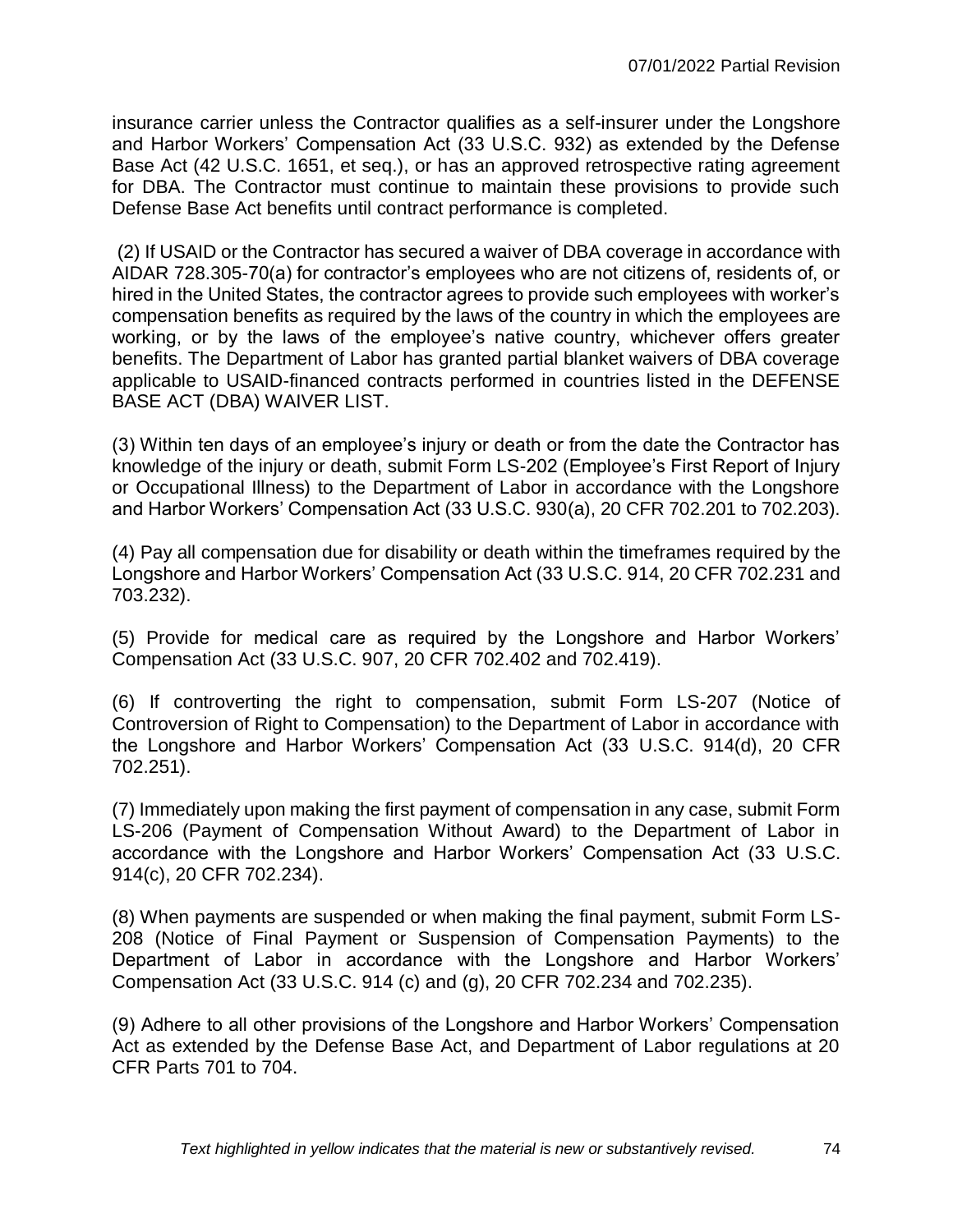For additional information on the Longshore and Harbor Workers' Compensation Act requirements see [http://www.dol.gov/owcp/dlhwc/lsdba.htm.](http://www.dol.gov/owcp/dlhwc/lsdba.htm)

The Contractor must insert the substance of this clause including this paragraph (c), in all subcontracts to which the Defense Base Act applies.

## [END OF PROVISION]

# **RAA28. AWARD TERM AND CONDITION FOR RECIPIENT INTEGRITY AND PERFORMANCE MATTERS (April 2016)**

*APPLICABILITY: This provision must be incorporated into awards if the total federal share of the award may include more than \$500,000 over the period of performance.* 

### **AWARD TERM AND CONDITION FOR RECIPIENT INTEGRITY AND PERFORMANCE MATTERS (APRIL 2016)**

- A. Reporting of Matters Related to Recipient Integrity and Performance
- 1. General Reporting Requirement

If the total value of your currently active grants, cooperative agreements, and procurement contracts from all Federal awarding agencies exceeds \$10,000,000 for any period of time during the period of performance of this Federal award, then you as the recipient during that period of time must maintain the currency of information reported to the System for Award Management (SAM) that is made available in the designated integrity and performance system (currently the Federal Awardee Performance and Integrity Information System (FAPIIS)) about civil, criminal, or administrative proceedings described in paragraph 2 of this award term and condition. This is a statutory requirement under section 872 of [Public Law 110-417,](http://api.fdsys.gov/link?collection=plaw&congress=110&lawtype=public&lawnum=417&link-type=html) as amended (41 U.S.C. [2313\)](http://api.fdsys.gov/link?collection=uscode&title=41&year=mostrecent§ion=2313&type=usc&link-type=html). As required by section 3010 of [Public Law 111-212,](http://api.fdsys.gov/link?collection=plaw&congress=111&lawtype=public&lawnum=212&link-type=html) all information posted in the designated integrity and performance system on or after April 15, 2011, except past performance reviews required for Federal procurement contracts, will be publicly available.

2. Proceedings About Which You Must Report

Submit the information required about each proceeding that:

- a. Is in connection with the award or performance of a grant, cooperative agreement, or procurement contract from the Federal Government;
- b. Reached its final disposition during the most recent five year period; and

*Text highlighted in yellow indicates that the material is new or substantively revised.* 75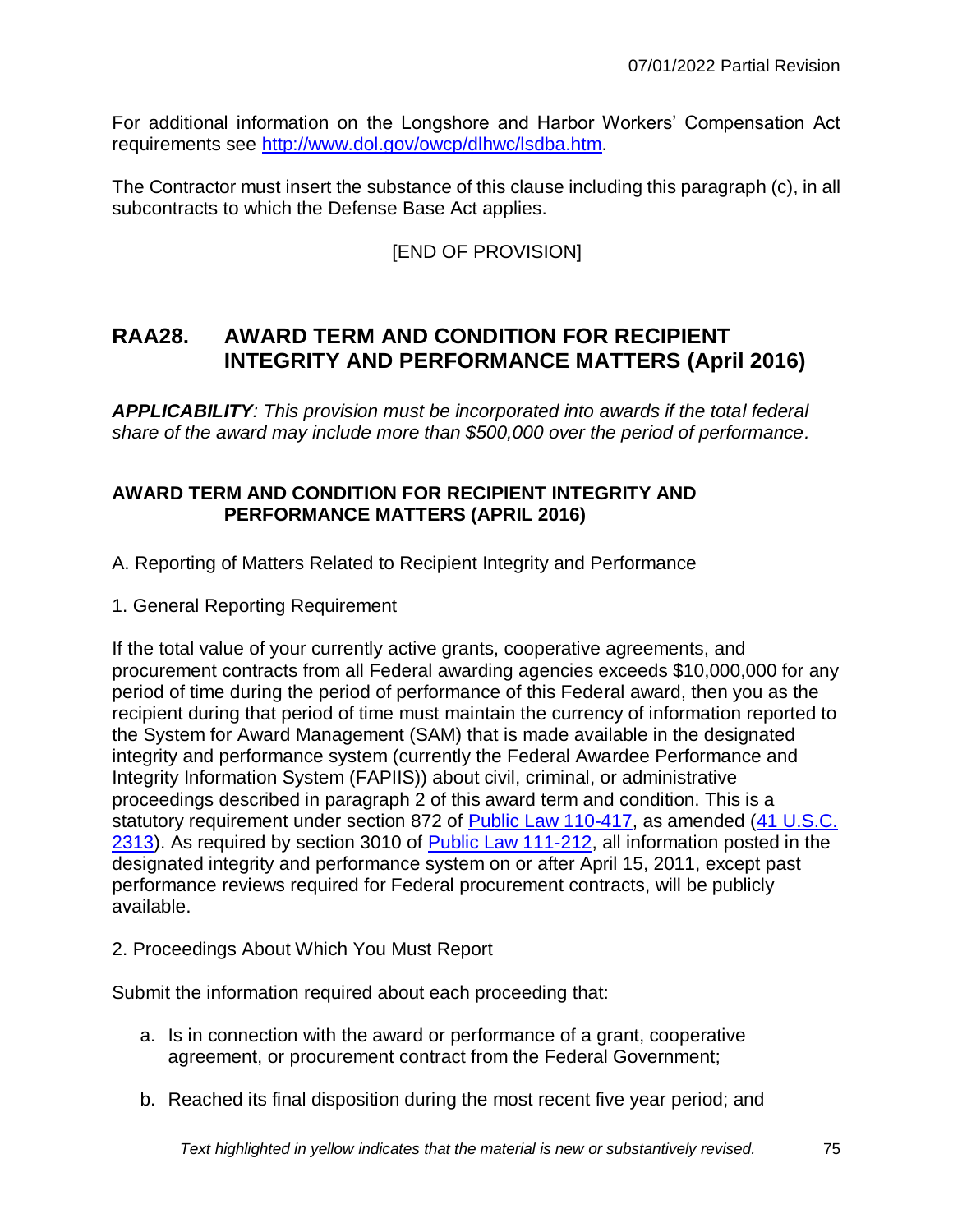- c. Is one of the following:
	- (1) A criminal proceeding that resulted in a conviction, as defined in paragraph 5 of this award term and condition;
	- (2) A civil proceeding that resulted in a finding of fault and liability and payment of a monetary fine, penalty, reimbursement, restitution, or damages of \$5,000 or more;
	- (3) An administrative proceeding, as defined in paragraph 5. of this award term and condition, that resulted in a finding of fault and liability and your payment of either a monetary fine or penalty of \$5,000 or more or reimbursement, restitution, or damages in excess of \$100,000; or
	- (4) Any other criminal, civil, or administrative proceeding if:
		- (i) It could have led to an outcome described in paragraph 2.c.(1), (2), or (3) of this award term and condition;
		- (ii) It had a different disposition arrived at by consent or compromise with an acknowledgment of fault on your part; and
		- (iii)The requirement in this award term and condition to disclose information about the proceeding does not conflict with applicable laws and regulations.

### 3. Reporting Procedures

Enter in the SAM Entity Management area the information that SAM requires about each proceeding described in paragraph 2 of this award term and condition. You do not need to submit the information a second time under assistance awards that you received if you already provided the information through SAM because you were required to do so under Federal procurement contracts that you were awarded.

### 4. Reporting Frequency

During any period of time when you are subject to the requirement in paragraph 1 of this award term and condition, you must report proceedings information through SAM for the most recent five year period, either to report new information about any proceeding(s) that you have not reported previously or affirm that there is no new information to report. Recipients that have Federal contract, grant, and cooperative agreement awards with a cumulative total value greater than \$10,000,000 must disclose semiannually any information about the criminal, civil, and administrative proceedings.

5. Definitions

For purposes of this award term and condition: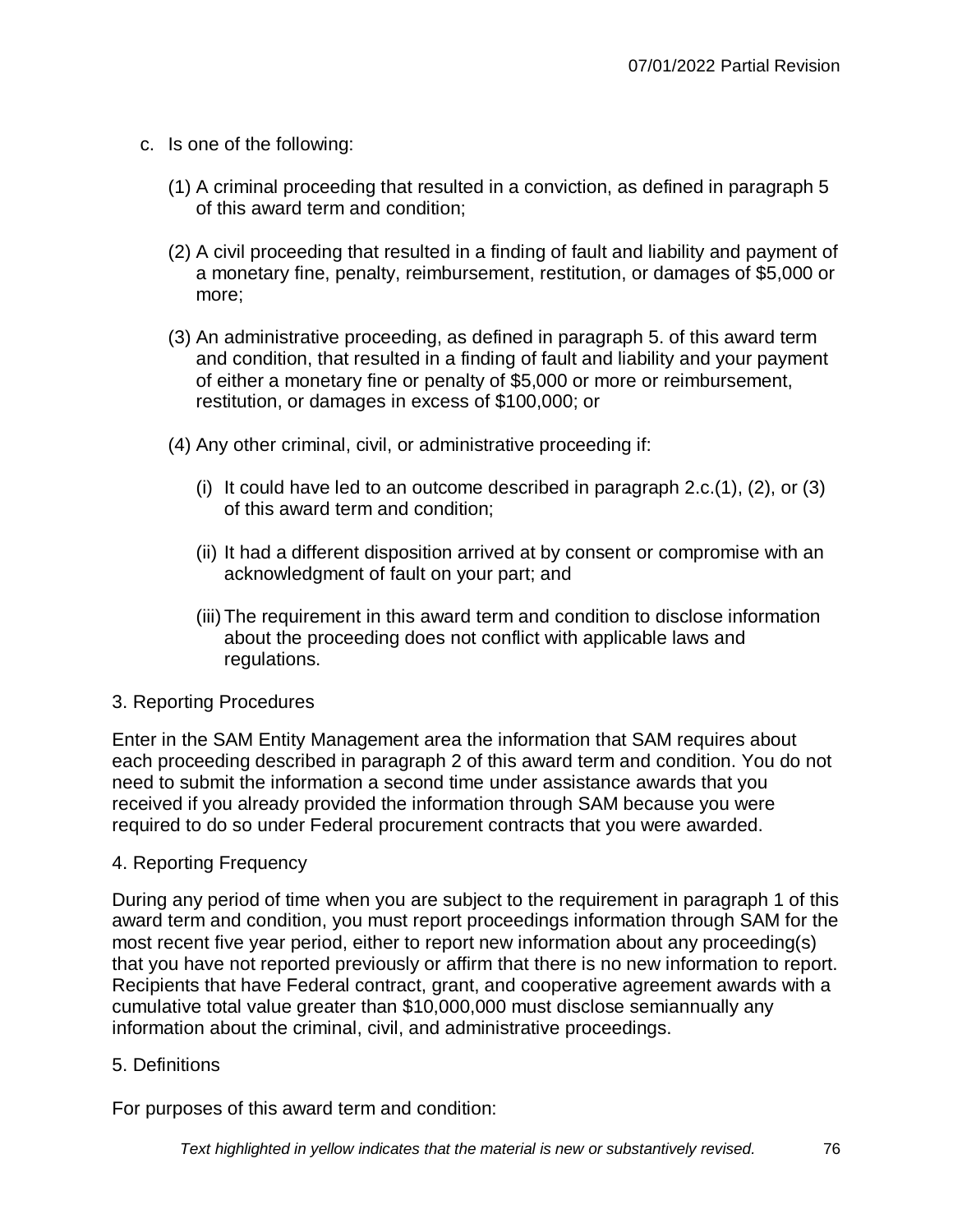- a. Administrative proceeding means a non-judicial process that is adjudicatory in nature in order to make a determination of fault or liability (e.g., Securities and Exchange Commission Administrative proceedings, Civilian Board of Contract Appeals proceedings, and Armed Services Board of Contract Appeals proceedings). This includes proceedings at the Federal and State level but only in connection with performance of a Federal contract or grant. It does not include audits, site visits, corrective plans, or inspection of deliverables.
- b. Conviction, for purposes of this award term and condition, means a judgment or conviction of a criminal offense by any court of competent jurisdiction, whether entered upon a verdict or a plea, and includes a conviction entered upon a plea of nolo contendere.
- c. Total value of currently active grants, cooperative agreements, and procurement contracts includes—
	- (1) Only the Federal share of the funding under any Federal award with a recipient cost share or match; and
	- (2) The value of all expected funding increments under a Federal award and options, even if not yet exercised.
- B. [Reserved]

[END OF PROVISION]

# **RAA29. RESERVED**

# **RAA30. PROGRAM INCOME (AUGUST 2020)**

*APPLICABILITY: This provision is applicable when program income is expected to be earned under this award. The AO must specify in the schedule of the award the approach for use of program income (for example, deduction, addition, or cost-sharing) (see [2 CFR 200.307](https://www.ecfr.gov/cgi-bin/text-idx?SID=38b4a06e55face9e2c8a0e8d32afd30b&mc=true&node=se2.1.200_1307&rgn=div8) and [ADS 303.3.10.4\)](http://www.usaid.gov/ads/policy/300/303).*

### **PROGRAM INCOME (August 2020)**

a. Program income is gross income earned by the recipient that is directly generated by a supported activity or earned as a result of the Federal award during the period of performance. Program income includes, but is not limited to: income from fees for services performed; the use or rental of real or personal property acquired under Federal awards; the sale of commodities or items fabricated under a Federal award;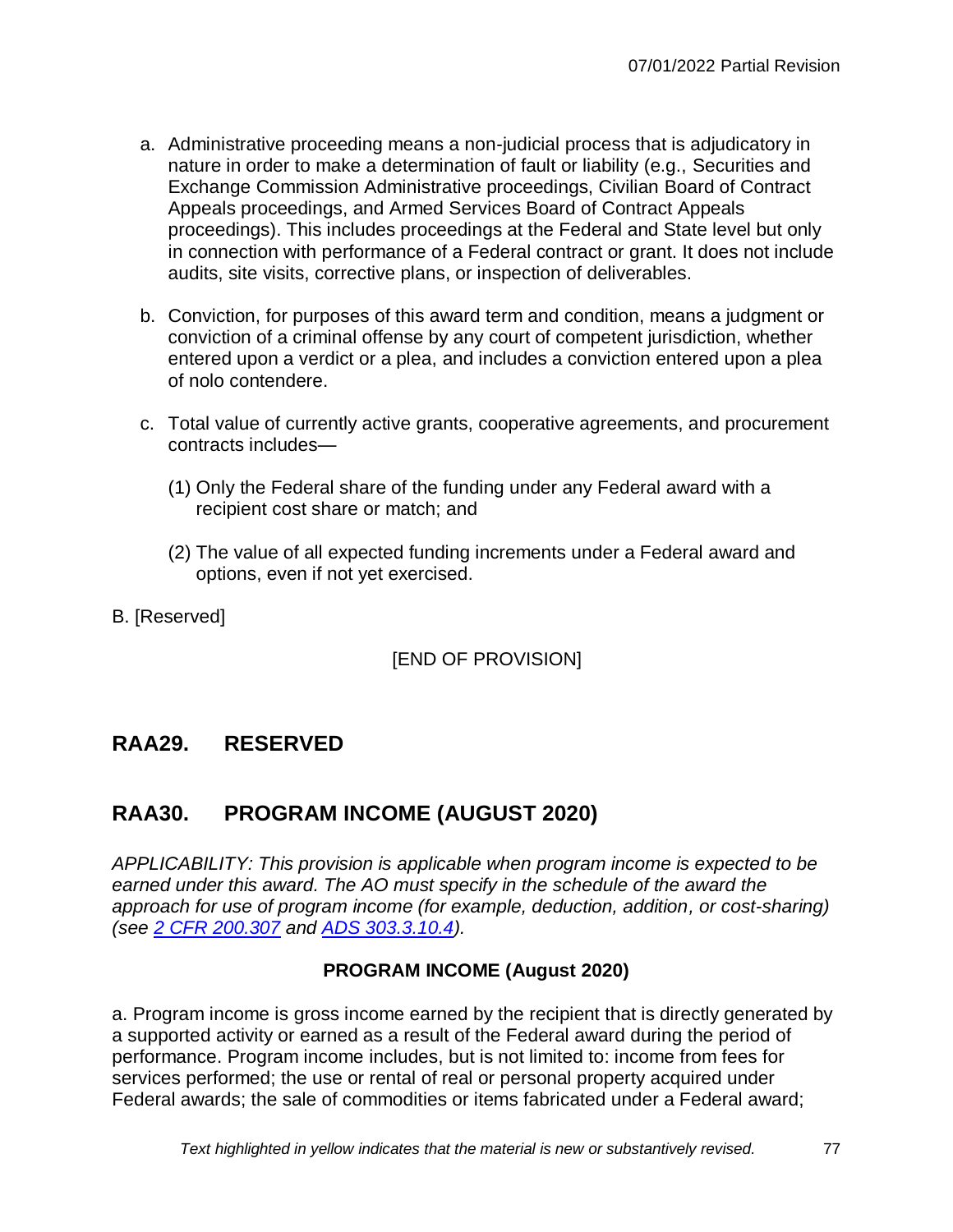license fees and royalties on patents and copyrights; and principal and interest on loans made with Federal award funds. Interest earned on advances of Federal funds is not program income. Except as otherwise provided in Federal statutes, regulations, or the terms and conditions of the Federal award, program income does not include rebates, credits, discounts, or interest earned on any of them.

b. Program income must be used for the purposes, and under the conditions, of the award, to further project objectives, program objectives, or award activities. Program income must be used only for allowable program costs. Interest earned on program income is subject to the same conditions as program income.

c. The recipient must apply the approach for use of program income as specified in the schedule of the award. This may include one of the three approaches listed below (see also **[2 CFR 200.307](https://www.ecfr.gov/cgi-bin/text-idx?SID=38b4a06e55face9e2c8a0e8d32afd30b&mc=true&node=se2.1.200_1307&rgn=div8)**). The recipient must also follow the standards in this provision to account for gross income earned from Federally-supported activities under this award.

- 1) If the deduction approach is used, the recipient must use the program income for current costs, prior to drawdown of USAID funds under the award.
- 2) If the addition approach is used, the total award amount is increased by the amount of program income. If the award anticipates a specific program income amount, any program income in excess of such amount must be deducted from expenditures.
- 3) If the cost sharing approach is used, the amount of the award remains the same. If the award anticipates a specific program income amount, any program income in excess of such amount must be deducted from expenditures.

d. Costs subject to generating program income under this award may be deducted from gross income to calculate program income, provided these costs have not been charged to this award and comply with the standard provision, "Allowable Costs."

e. The recipient must report program income using the **[Federal Financial Report, SF-](https://www.archives.gov/files/nhprc/pdfs/sf-425-fillable.pdf)[425](https://www.archives.gov/files/nhprc/pdfs/sf-425-fillable.pdf)**. Program income must be accounted for in the same ratio as USAID's participation in the program. For example, if USAID funded 75 percent of a recipient's program, then the recipient must report 75 percent of any program income earned under the award as "Federal program income earned" on the SF-425.

f. The recipient should continue to use program income earned after the period of the award to further award objectives, but is not subject to Federal requirements governing the disposition of program income earned after the end of the period of performance for the award.

## [END OF PROVISION]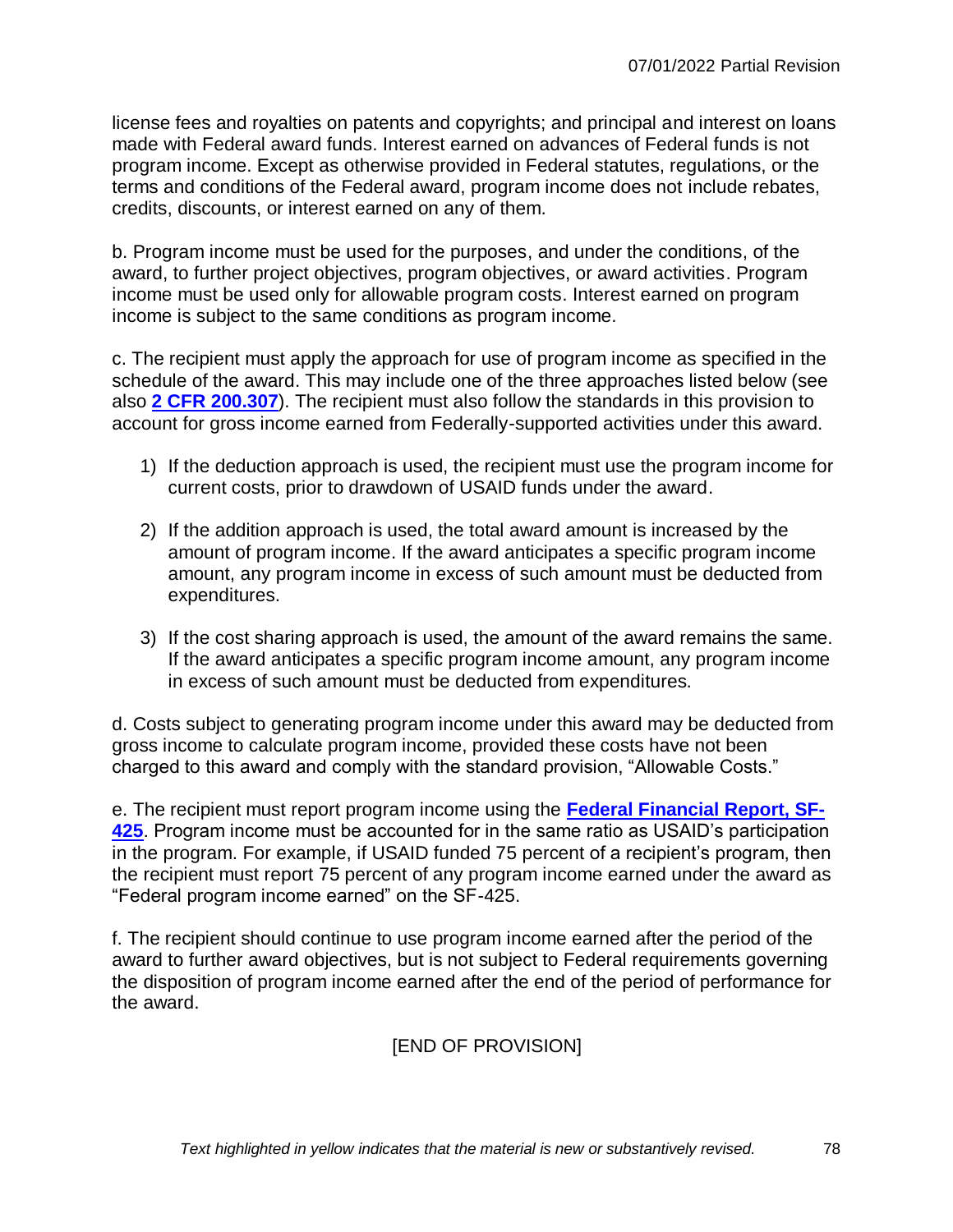# **RAA31. NEVER CONTRACT WITH THE ENEMY (NOVEMBER 2020)**

*APPLICABILITY: This provision is required in accordance with 2 CFR 183, Never Contract with the Enemy. AOs must include this provision in all assistance solicitations and all awards expected to exceed \$50,000 and that are performed outside of the United States, including U.S. territories, and that are in support of a contingency operation as defined in 2 CFR 183.35 in which members of the Armed Forces are or may become actively engaged in hostilities.*

### **NEVER CONTRACT WITH THE ENEMY (NOVEMBER 2020)**

### **1. Prohibition on Providing Funds to the Enemy**

(a) The recipient must—

(1) Exercise due diligence to ensure that none of the funds, including supplies and services, received under this grant or cooperative agreement are provided directly or indirectly (including through subawards or contracts) to a person or entity who is actively opposing the United States or coalition forces involved in a contingency operation in which members of the Armed Forces are actively engaged in hostilities, which must be completed through 2 CFR 180.300 prior to issuing a subaward or contract and;

(2) Terminate or void in whole or in part any subaward or contract with a person or entity listed in SAM as a prohibited or restricted source pursuant to subtitle E of Title VIII of the NDAA for FY 2015, unless the Federal awarding agency provides written approval to continue the subaward or contract.

(b) The recipient may include the substance of this clause, including paragraph (a) of this clause, in subawards under this grant or cooperative agreement that have an estimated value over \$50,000 and will be performed outside the United States, including its outlying areas.

(c) The Federal awarding agency has the authority to terminate or void this grant or cooperative agreement, in whole or in part, if the Federal awarding agency becomes aware that the recipient failed to exercise due diligence as required by paragraph (a) of this clause or if the Federal awarding agency becomes aware that any funds received under this grant or cooperative agreement have been provided directly or indirectly to a person or entity who is actively opposing coalition forces involved in a contingency operation in which members of the Armed Forces are actively engaged in hostilities.

### **2. Additional Access to Recipient Records**

(a) In addition to any other existing examination-of-records authority, the Federal Government is authorized to examine any records of the recipient and its